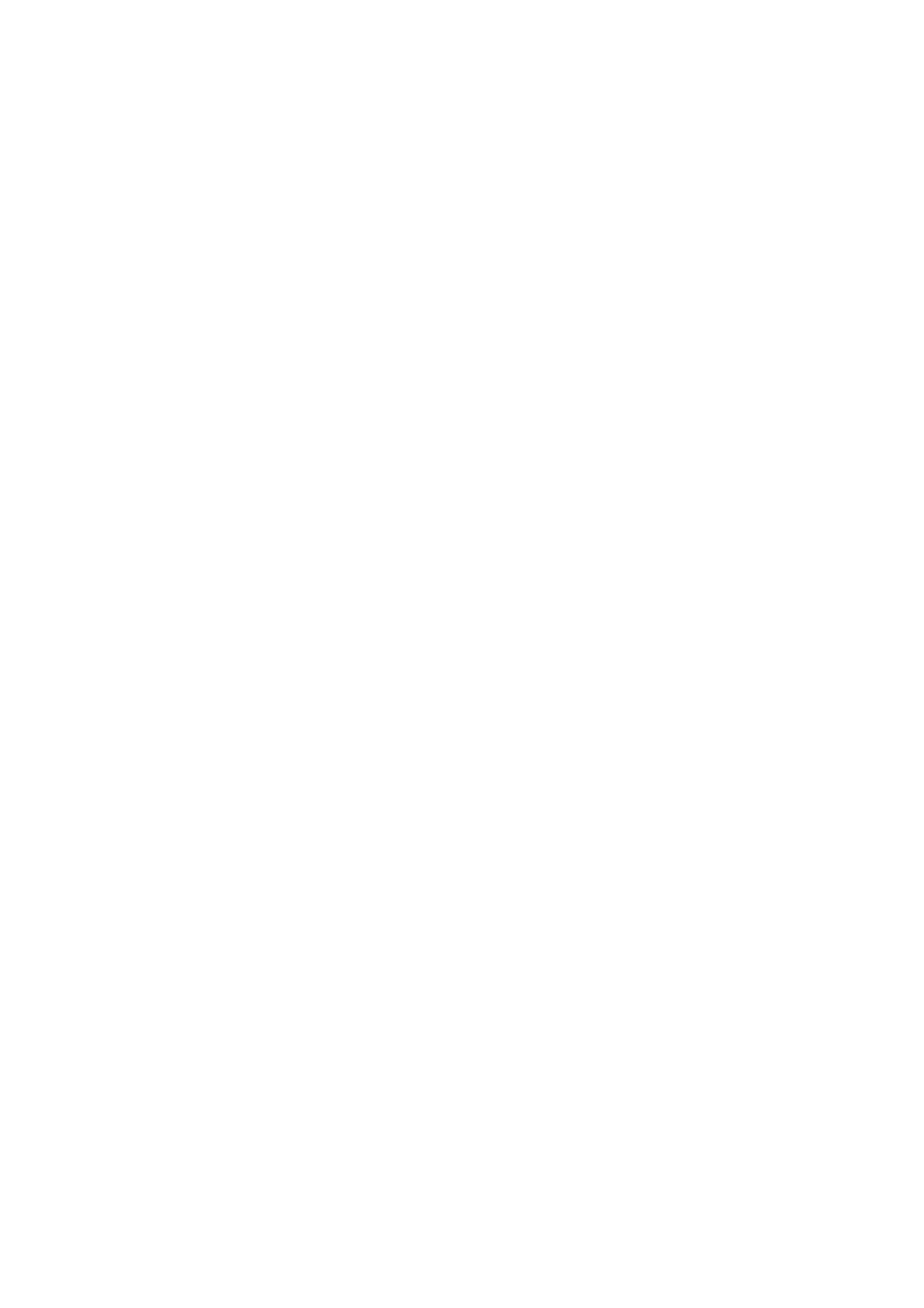Western Australia

# Prisons Act 1981

## **Contents**

# Part I — Preliminary

| 1.   | Short title                                  | 2              |
|------|----------------------------------------------|----------------|
| 2.   | Commencement                                 | $\overline{2}$ |
| 3.   | Terms used                                   | $\overline{2}$ |
|      | Part II — Establishment of prisons           |                |
| 4.   | Existing prisons continued                   | 6              |
| 5.   | Orders for prisons                           | 6              |
|      | Part III — Officers                          |                |
| 6.   | Appointment of officers                      | 7              |
| 7.   | Powers and duties of chief executive officer | 7              |
| 8.   | Delegation by chief executive officer        | 8              |
| 9.   | Chief executive officer may set up inquiry   | 9              |
| 10.  | Failure to supply information to inquiry     | 11             |
| 11.  | Application of Financial Management Act 2006 |                |
|      | and Auditor General Act 2006                 | 11             |
| 12.  | Duties of officers                           | 12             |
| 13.  | Engagement of prison officers                | 13             |
| 14.  | Powers and duties of prison officers         | 14             |
| 15.  | Assistance by police officers                | 15             |
|      | Part IIIA — Contracts for prison             |                |
|      | services                                     |                |
|      | Division 1 — Preliminary                     |                |
| 15A. | Terms used                                   | 16             |

As at 19 Dec 2018 Version 08-i0-01 page i Published on www.legislation.wa.gov.au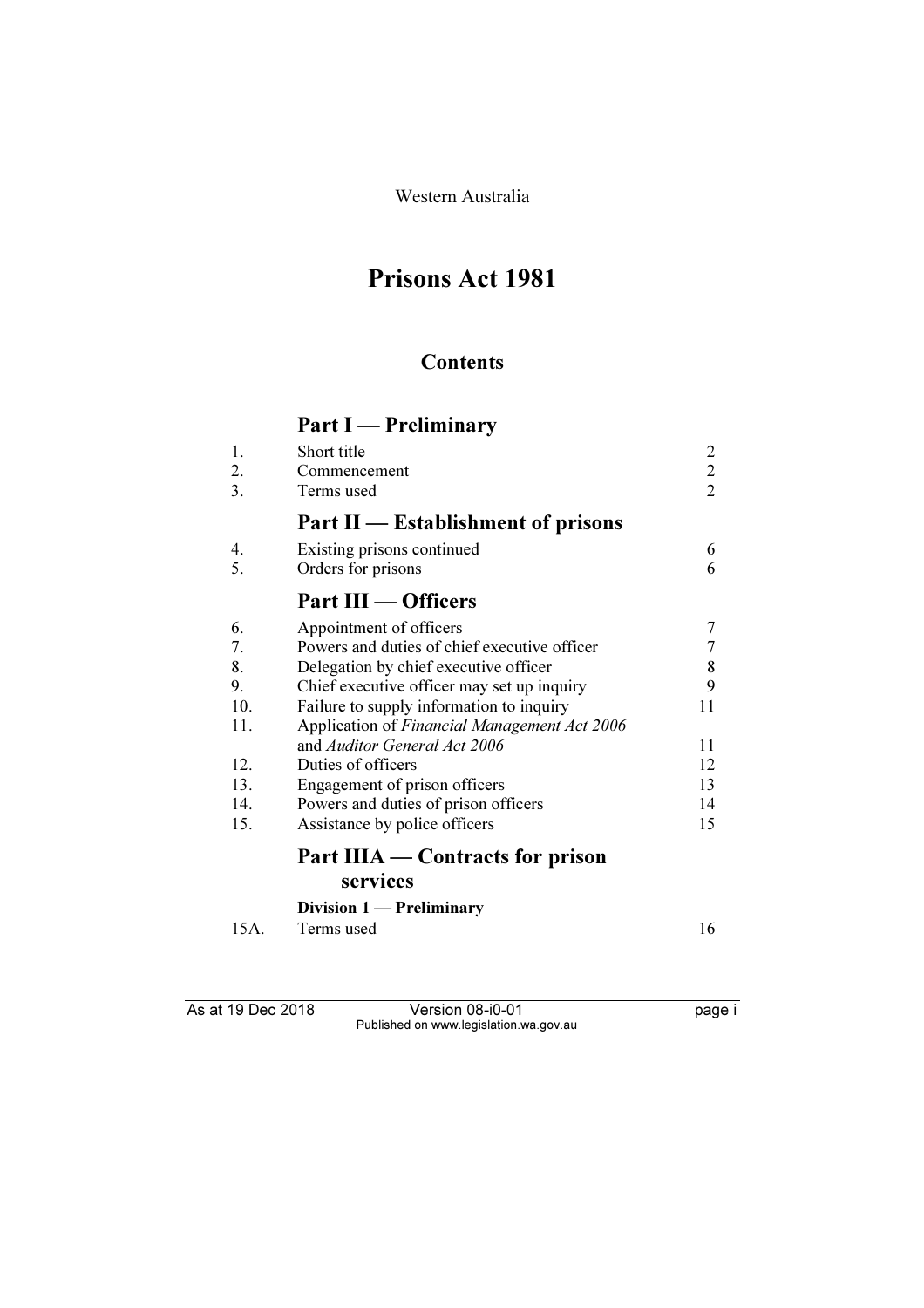#### **Contents**

#### Division 2 — Matters relating to contracts generally

| 15B.  | Contracts for prison services                       | 17 |
|-------|-----------------------------------------------------|----|
| 15C.  | Minimum matters to be included in contracts         | 17 |
| 15D.  | Minimum standards                                   | 18 |
| 15DA. | Penalty for breach                                  | 19 |
| 15E.  | Minister, chief executive officer etc. may have     |    |
|       | access to certain prisons, persons, vehicles and    |    |
|       | documents                                           | 19 |
| 15F.  | Administrators and reporting officers may have      |    |
|       | access to certain prisons, persons, vehicles and    |    |
|       | documents                                           | 20 |
| 15G.  | Annual reports and tabling of contracts             | 21 |
| 15H.  | No contracting out                                  | 22 |
|       | Division 3 - Authorisation of contract workers      |    |
|       | to perform functions                                |    |
| 15I.  | Contract workers' functions                         | 22 |
| 15J.  | Limitation on functions of contract workers         | 23 |
| 15K.  | Effect of authorisation                             | 23 |
|       | Division 4 — Vetting and control of contract        |    |
|       | workers in relation to high-level security          |    |
|       | work                                                |    |
| 15L.  | Term used: offence for which the contract worker    |    |
|       | is convicted                                        | 25 |
| 15M.  | High-level security work                            | 25 |
| 15N.  | Chief executive officer may declare other kinds of  |    |
|       | work to be high-level security work                 | 26 |
| 15O.  | Contract workers require permits to do high-level   |    |
|       | security work                                       | 26 |
| 15P.  | Issue of permits to do high-level security work     | 26 |
| 15Q.  | Information about applicants for permits            | 27 |
| 15R.  | Taking of fingerprints and palmprints               | 28 |
| 15S.  | Refusal to issue permit                             | 28 |
| 15T.  | Determining suitability of contract workers to keep |    |
|       | holding permits                                     | 29 |
| 15U.  | Suspension or revocation of permits                 | 31 |
| 15V.  | Gazettal of permit details                          | 32 |

| ۰. |  |
|----|--|
|    |  |

page ii Version 08-i0-01 As at 19 Dec 2018 Published on www.legislation.wa.gov.au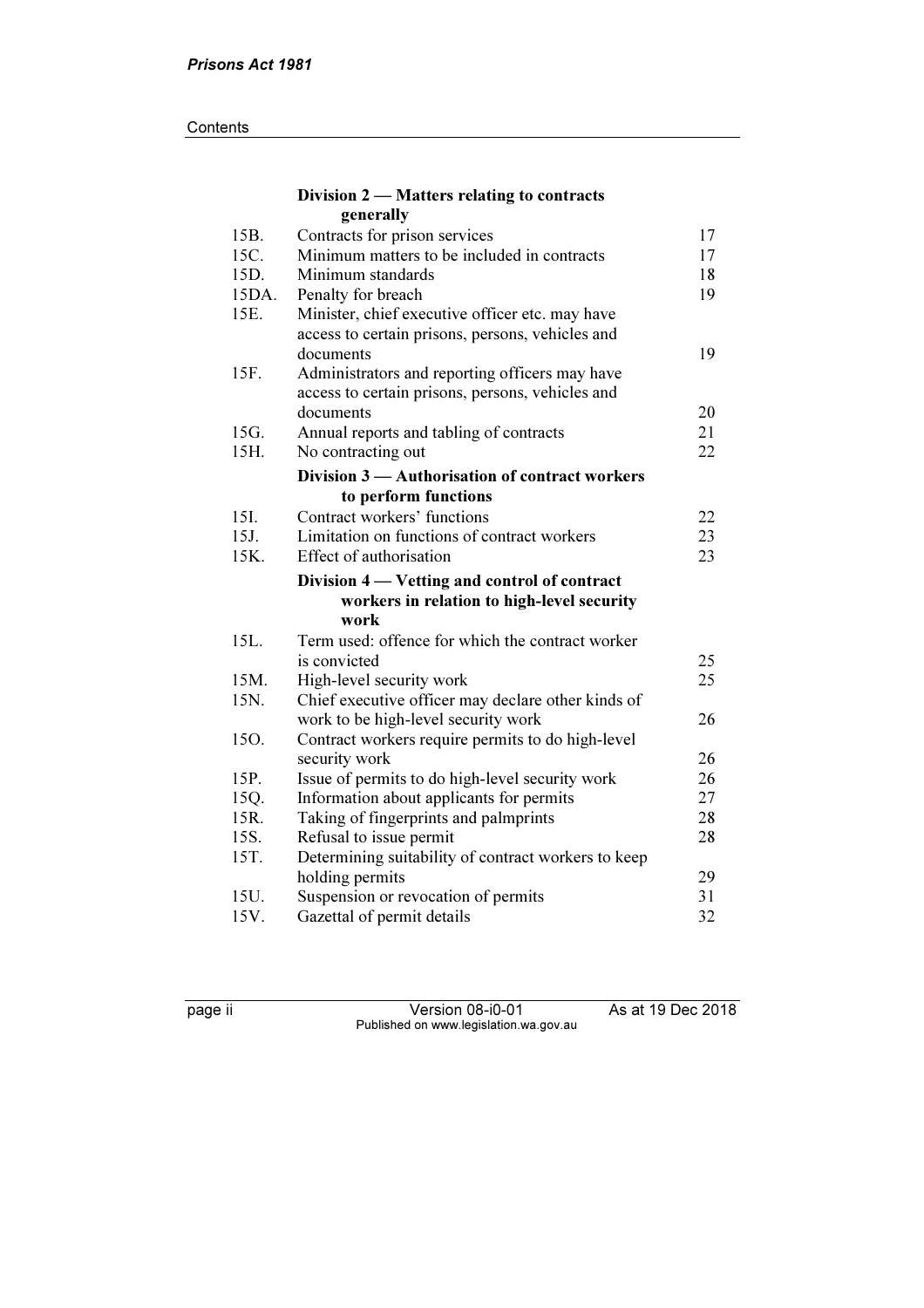#### Division 5 — Intervention in, and termination of, contracts

| 15W.  | Intervention in contracts                        | 32 |
|-------|--------------------------------------------------|----|
| 15X.  | Termination or suspension of contracts           | 32 |
| 15Y.  | Administrator where intervention in contract     | 33 |
| 15Z.  | Administrator where termination or suspension of |    |
|       | contract                                         | 34 |
| 15ZA. | Administrator's functions                        | 34 |
| 15ZB. | Compliance with administrator's directions       | 35 |
| 15ZC. | Requisitioning property on intervention in, or   |    |
|       | termination of, contract                         | 35 |
|       | Part IV — Custody, removal and                   |    |
|       | release of prisoners                             |    |
| 16.   | Prisoners in custody of chief executive officer  | 37 |
| 17.   | Reckoning of sentence                            | 38 |
| 18.   | Conveyance of prisoners for trial etc.           | 38 |
| 19.   | Warrants of commitment                           | 38 |
| 20.   | Proof of imprisonment                            | 39 |
| 23.   | Prisoner assigned to external facility in lawful |    |
|       | custody                                          | 40 |
| 24.   | Prisoner absent under permit in lawful custody   | 40 |
| 25.   | Prisoner attending legal or investigative        |    |
|       | proceedings in lawful custody                    | 40 |
| 26.   | Removal of prisoner to another prison            | 40 |
| 31.   | Chief executive officer and superintendent's     |    |
|       | powers of early discharge                        | 42 |
| 32.   | Prison offences by prisoners due for release     | 42 |
| 33.   | Provision of fare home on release                | 43 |
|       | Part V — Management, control and                 |    |
|       | security of prisons                              |    |
| 35.   | Chief executive officer may make rules           | 44 |
| 36.   | Superintendents of prisons                       | 45 |
| 37.   | Superintendent may issue standing orders         | 45 |
| 41.   | Search of prisoners and taking of things found   | 46 |
| 42.   | Restraint                                        | 47 |
| 43.   | Separate confinement                             | 47 |
| 44.   | Separation of male and female prisoners          | 48 |

As at 19 Dec 2018 Version 08-i0-01 page iii Published on www.legislation.wa.gov.au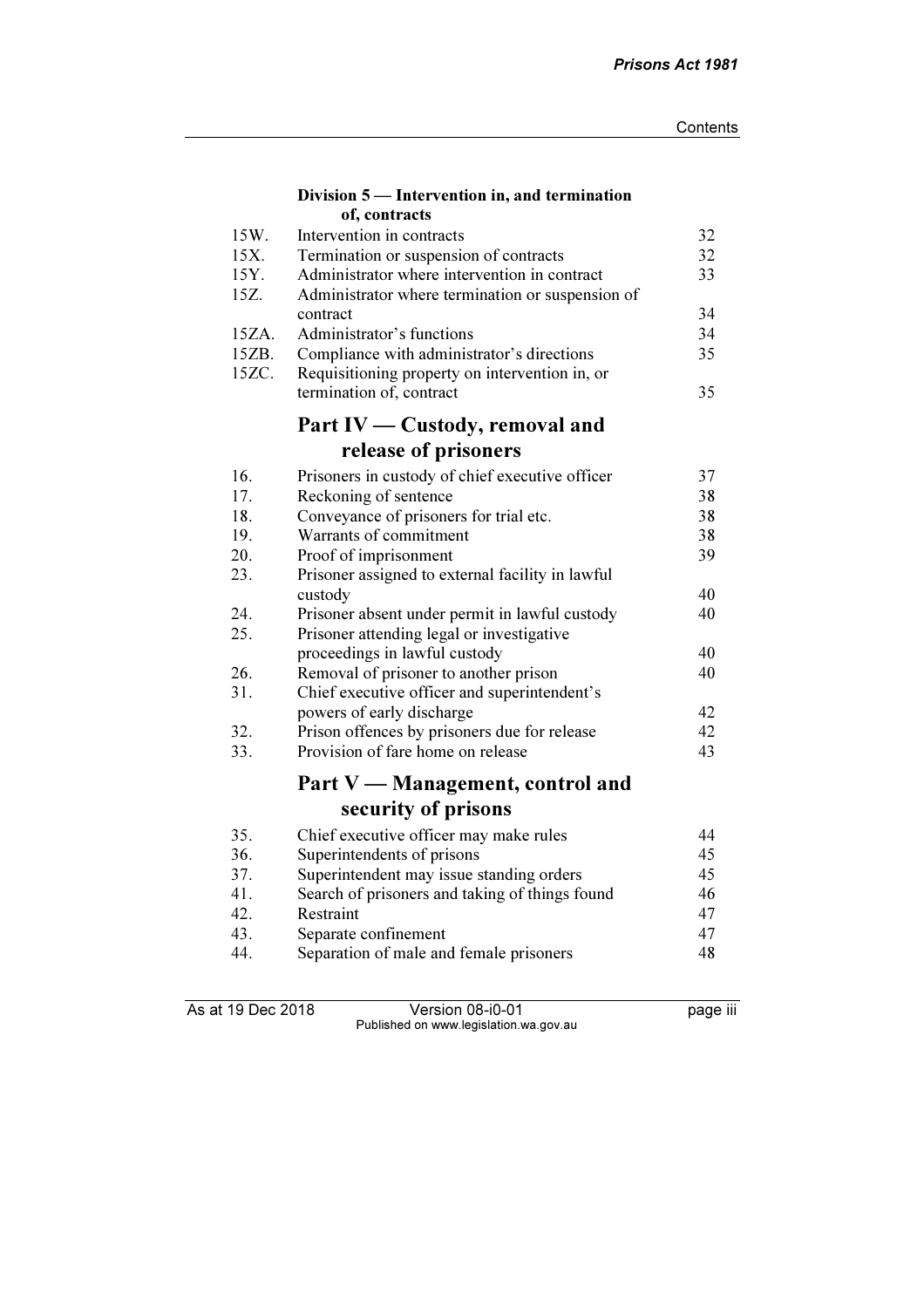| 46.  | Medical examination for evidentiary purposes         | 48 |
|------|------------------------------------------------------|----|
| 47.  | Use of firearms                                      | 49 |
| 48.  | Use of force on serious breach of security           | 50 |
| 49.  | Power to search and question persons entering        |    |
|      | prison                                               | 50 |
| 49A. | Use of dogs                                          | 52 |
| 49B. | Possession of firearms, prohibited drugs etc. by     |    |
|      | prison officers                                      | 54 |
| 50.  | Penalty in respect of unauthorised articles          | 54 |
| 51.  | Superintendent may delegate powers under s. 49       | 56 |
| 52.  | Offences in respect of loitering, unauthorised entry |    |
|      | and unauthorised communications                      | 56 |
|      | Part VI - Prison visits and                          |    |
|      | communications involving                             |    |
|      | prisoners                                            |    |
| 54.  | Appointment of visiting justices                     | 58 |
| 56.  | Duties of visiting justice                           | 58 |
| 57.  | Right of entry of independent prison visitors and    |    |
|      | judges                                               | 59 |
| 58.  | Cooperation with official visitors                   | 59 |
| 59.  | Visits by friends and relations of prisoners         | 59 |
| 60.  | Declaration of visitors                              | 60 |
| 60A. | Protection of proof of identity of visitor to prison | 61 |
| 61.  | Visits by certain officials                          | 61 |
| 62.  | Visits by legal practitioner                         | 62 |
| 63.  | Visits by police                                     | 62 |
| 64.  | Visits by public officers                            | 62 |
| 65.  | Other visitors to prisoners                          | 62 |
| 66.  | Visitor may be refused entry or removed              | 63 |
| 67.  | Letters and parcels from by prisoners                | 64 |
| 67A. | Prisoner's mail not to be sent to certain persons    | 65 |
| 68.  | Letters and parcels addressed to prisoners           | 66 |
|      | <b>Part VII — Prison offences</b>                    |    |
| 69.  | Minor prison offences                                | 68 |
| 70.  | Aggravated prison offences                           | 69 |

71. Charges of prison offences 69

| eo<br>⊷ | J |
|---------|---|
|         |   |

page iv Version 08-i0-01 As at 19 Dec 2018 Published on www.legislation.wa.gov.au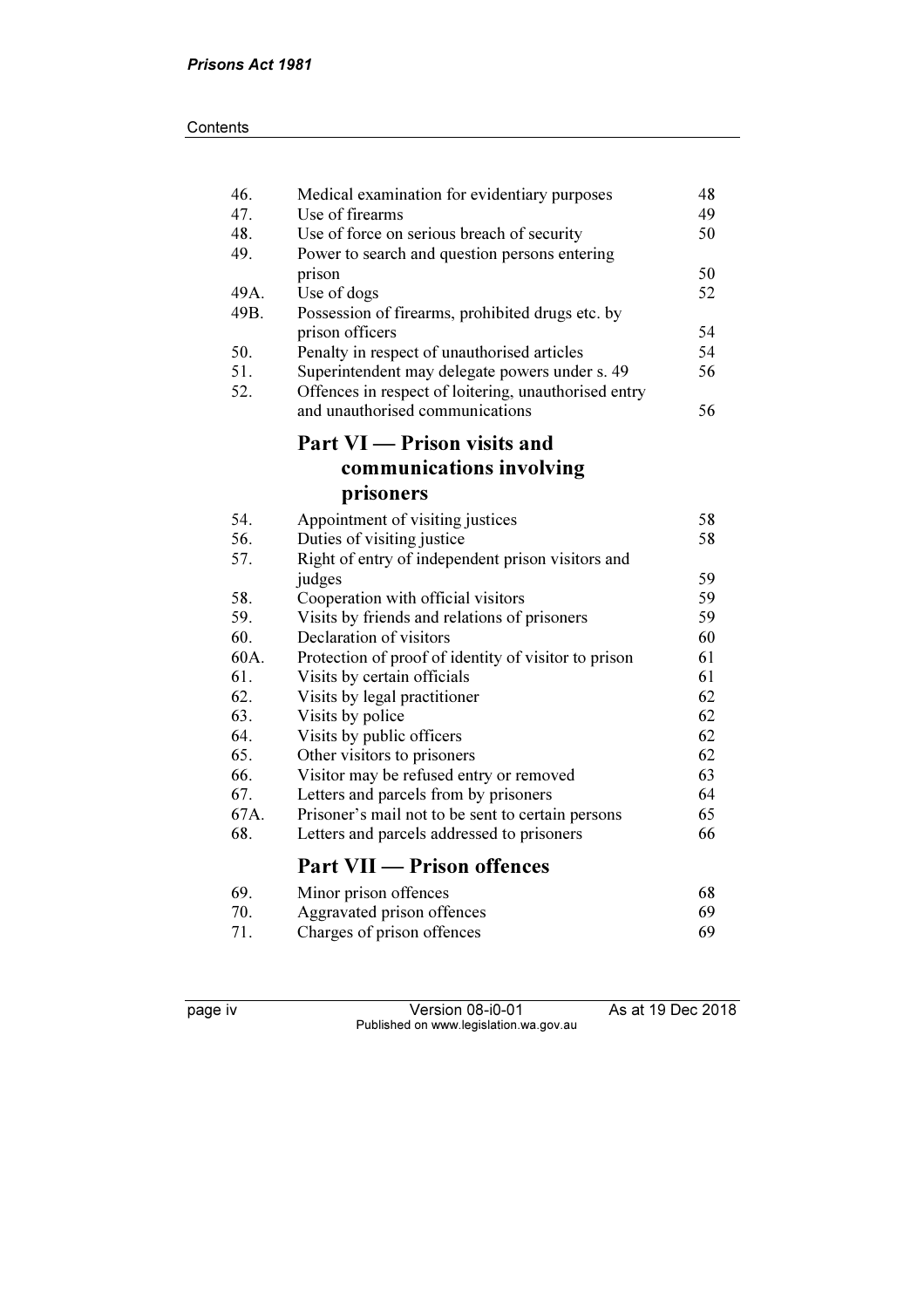| 72.  | Visiting justice may determine minor prison<br>offences | 70 |
|------|---------------------------------------------------------|----|
| 73.  | Visiting justice and aggravated prison offences         | 70 |
| 74.  | Hearing of charges                                      | 71 |
| 74A. | Charges may be heard and determined by video            |    |
|      | link                                                    | 71 |
| 75.  | Procedure for hearing charges of minor prison           |    |
|      | offences                                                | 72 |
| 76.  | Prisoner not to be legally represented                  | 72 |
| 77.  | Imposition of penalties by superintendent               | 73 |
| 78.  | Imposition of penalties by visiting justice             | 73 |
| 79.  | Imposition of penalties by court of summary             |    |
|      | jurisdiction                                            | 75 |
| 80.  | Punishment book                                         | 76 |
| 81.  | Reports of punishments under s. 79 to chief             |    |
|      | executive officer                                       | 76 |
| 82.  | Punishment by confinement                               | 77 |
|      | <b>Part VIII — Authorised absences</b>                  |    |
|      | from prison                                             |    |
| 83.  | Permits to be absent from prison                        | 78 |
| 83A. | Effect of permit                                        | 79 |
| 83B. | Revocation or cancellation of permit                    | 79 |
| 84.  | Breach of condition of permit                           | 79 |
| 85.  | Attendance of prisoner at legal or investigative        |    |
|      | proceedings                                             | 80 |
| 86.  | Consequence of escape or of failure to comply           |    |
|      | with absence permit or order                            | 81 |
| 87.  | Regulations about absences from prison                  | 81 |
| 88.  | Interstate arrangements                                 | 82 |
|      | Part IX — Prisoner wellbeing and                        |    |
|      | rehabilitation                                          |    |
| 95.  | Preparation and implementation of activity              |    |
|      | programmes                                              | 84 |
| 95A. | Medical care of prisoners                               | 85 |
| 95B. | Duties of medical officers                              | 86 |
| 95C. | Health inspection of prisons                            | 87 |
| 95D. | Power of medical examination and treatment              | 87 |

As at 19 Dec 2018 **Version 08-i0-01 Page v page v** Published on www.legislation.wa.gov.au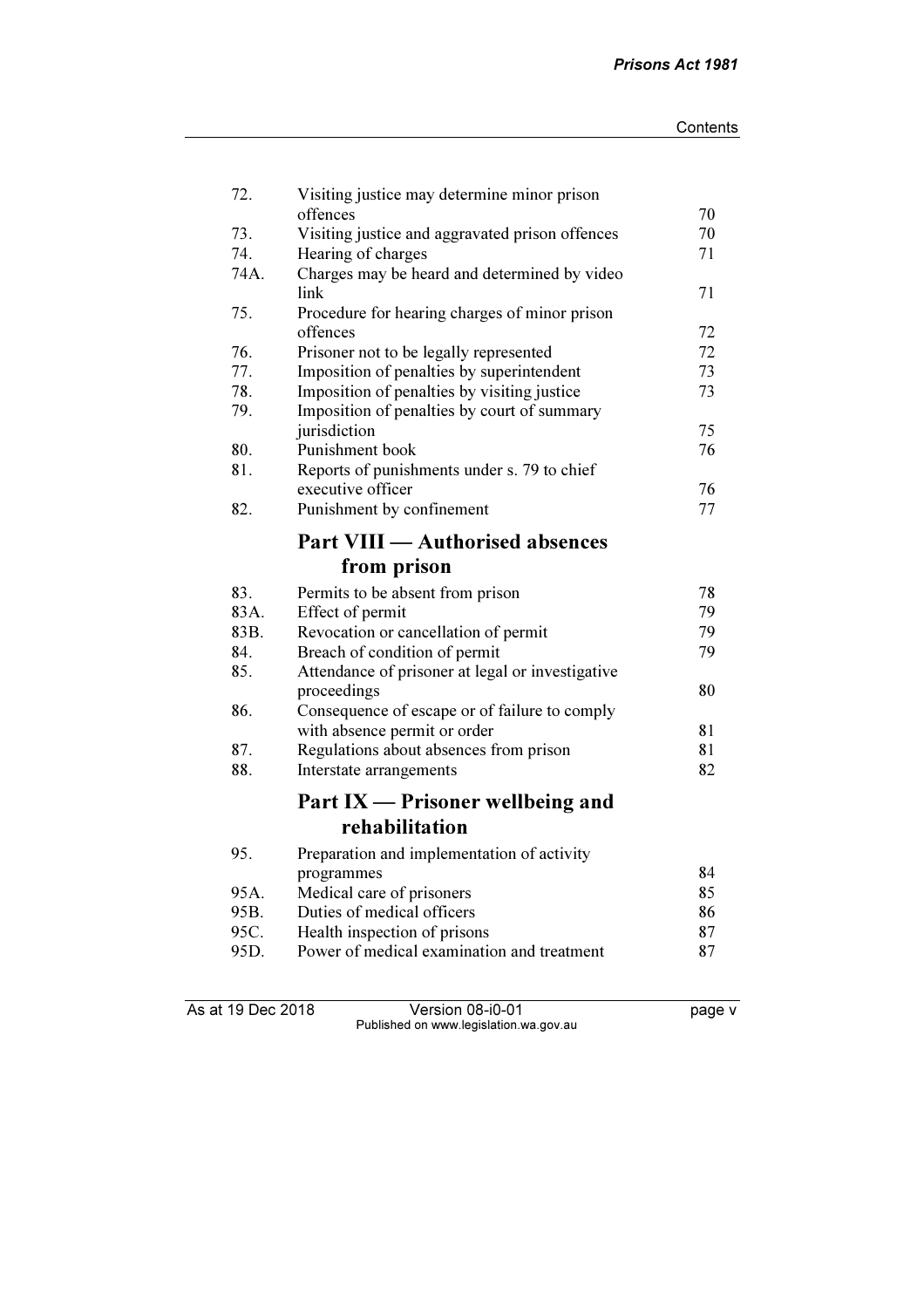#### **Contents**

| 95E.  | Practice of religion or spiritual beliefs by prisoners     | 88  |
|-------|------------------------------------------------------------|-----|
|       | Part $X$ — Discipline of prison officers                   |     |
|       | Division 1 - Preliminary                                   |     |
| 96.   | Term used: prison officer                                  | 89  |
|       | Division 2 — General discipline                            |     |
| 97.   | Regulations, rules to be strictly observed                 | 89  |
| 98.   | Application of Public Sector Management                    |     |
|       | Act 1994 Part 5                                            | 89  |
|       | Division 3 — Removal of prison officers due to             |     |
|       | loss of confidence                                         |     |
|       | Subdivision $1$ - Preliminary                              |     |
| 99.   | Terms used                                                 | 90  |
|       | Subdivision 2 — Removal of prison officers                 |     |
| 100.  | Application of Subdivision                                 | 91  |
| 101.  | Removal action                                             | 92  |
| 102.  | Notice of loss of confidence                               | 93  |
| 103.  | Maintenance payment                                        | 94  |
| 104.  | Withdrawal of removal action and revocation of             |     |
| 105.  | removal<br>Resignation of prison officer who has been      | 95  |
|       | removed                                                    | 95  |
|       | Subdivision 3 — Appeal against removal of prison           |     |
|       | officer                                                    |     |
| 106.  | Appeal right                                               | 96  |
| 107.  | Proceedings on appeal                                      | 97  |
| 108.  | Leave to tender new evidence on appeal                     | 98  |
| 109.  | Opportunity to consider new evidence                       | 99  |
| 110A. | Revocation of removal after consideration of new           |     |
|       | evidence                                                   | 99  |
| 110B. | Application of Industrial Relations Act 1979 to            | 100 |
| 110C. | appeals<br>Adjournment of appeal if appellant charged with |     |
|       | offence                                                    | 103 |
| 110D. | Resumption of appeal before end of adjournment             | 103 |
| 110E. | Decision by WAIRC                                          | 104 |
| 110F. | Determining amount of compensation                         | 104 |
| 110G. | Restriction on publication                                 | 105 |
|       |                                                            |     |

page vi Version 08-i0-01 As at 19 Dec 2018 Published on www.legislation.wa.gov.au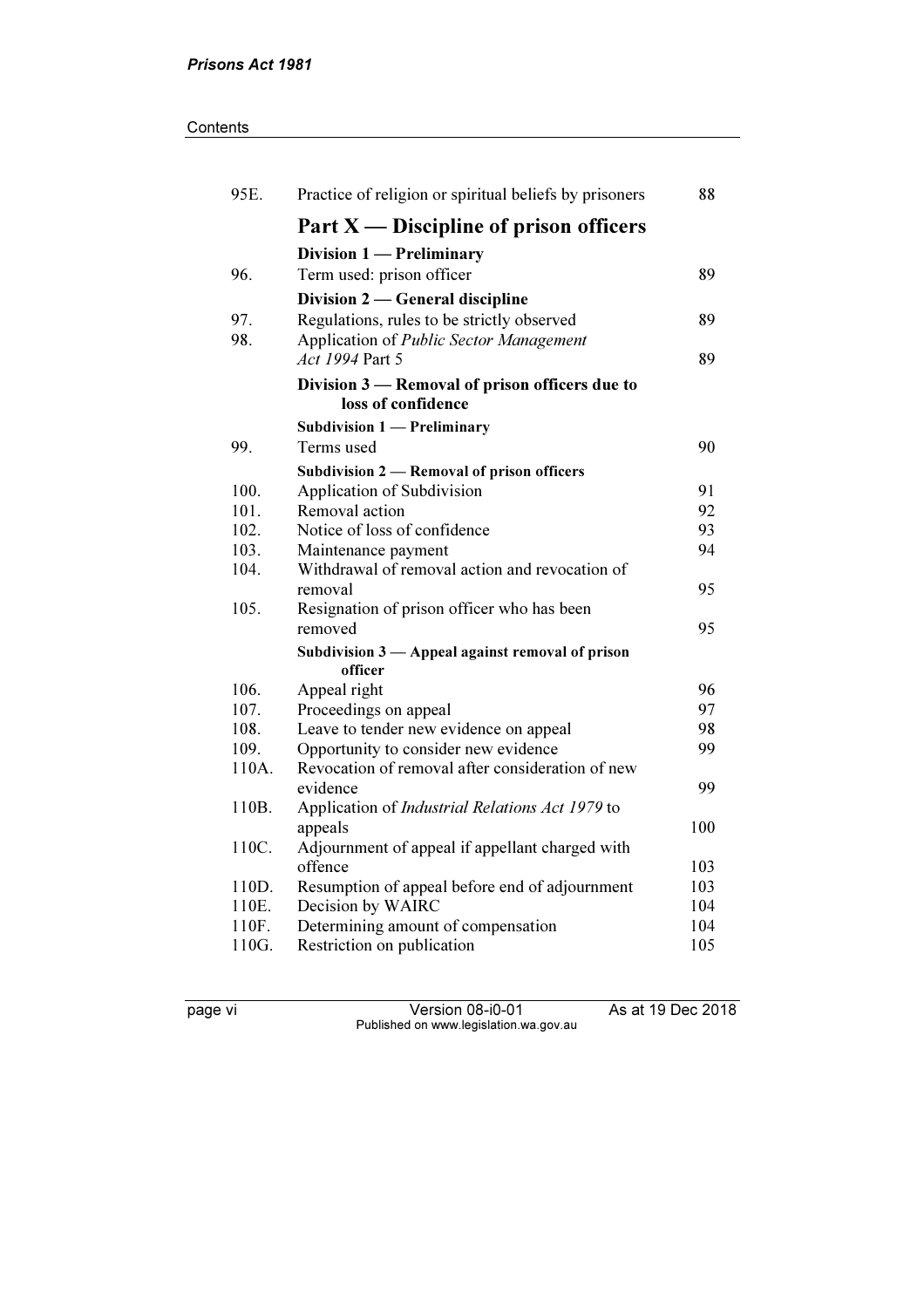| 110H.        | <b>Subdivision 4 – General</b><br>Effect of charge for, or conviction or acquittal of, |            |
|--------------|----------------------------------------------------------------------------------------|------------|
|              | offence                                                                                | 106        |
| 110I.        | Failure to comply with procedure                                                       | 106        |
| 110J.        | Transfer, standing down and leave of prison officer                                    | 106        |
| 110K.        | <b>Review of Division</b>                                                              | 107        |
|              | <b>Part XI</b> — General provisions                                                    |            |
| 110.         | Regulations                                                                            | 109        |
| 111.         | Protection from liability                                                              | 112        |
| 112.         | Community safety information                                                           | 113        |
| 113.         | Exchange of information                                                                | 113        |
| 113A.        | Disclosure to external agencies                                                        | 115        |
| 113B.        | Disclosure to victims                                                                  | 115        |
| 113C.        | Disclosure authorised                                                                  | 116        |
| 114.         | Failure to perform duties                                                              | 117        |
| 115.<br>116. | Section 114 to prevail<br>Repeal                                                       | 119<br>119 |
| 117.         | Transitional                                                                           | 119        |
|              | Part XII — Savings and transitional                                                    |            |
|              | provisions for <i>Custodial</i>                                                        |            |
|              | <b>Legislation (Officers Discipline)</b>                                               |            |
|              | <b>Amendment Act 2014</b>                                                              |            |
| 118.         | Purpose                                                                                | 120        |
| 119.         | Disciplinary offences before commencement day                                          | 120        |
|              | <b>Schedule 1</b>                                                                      |            |
|              | <b>Declaration of prisons</b>                                                          |            |
|              | <b>Schedule 2</b>                                                                      |            |
|              | <b>Transitional provisions</b>                                                         |            |
|              |                                                                                        |            |
|              | <b>Notes</b>                                                                           |            |
|              | Compilation table                                                                      | 126        |
|              | Provisions that have not come into operation                                           | 131        |
|              |                                                                                        |            |
|              |                                                                                        |            |

As at 19 Dec 2018 **Version 08-i0-01 Dec** 2018 **page vii** Published on www.legislation.wa.gov.au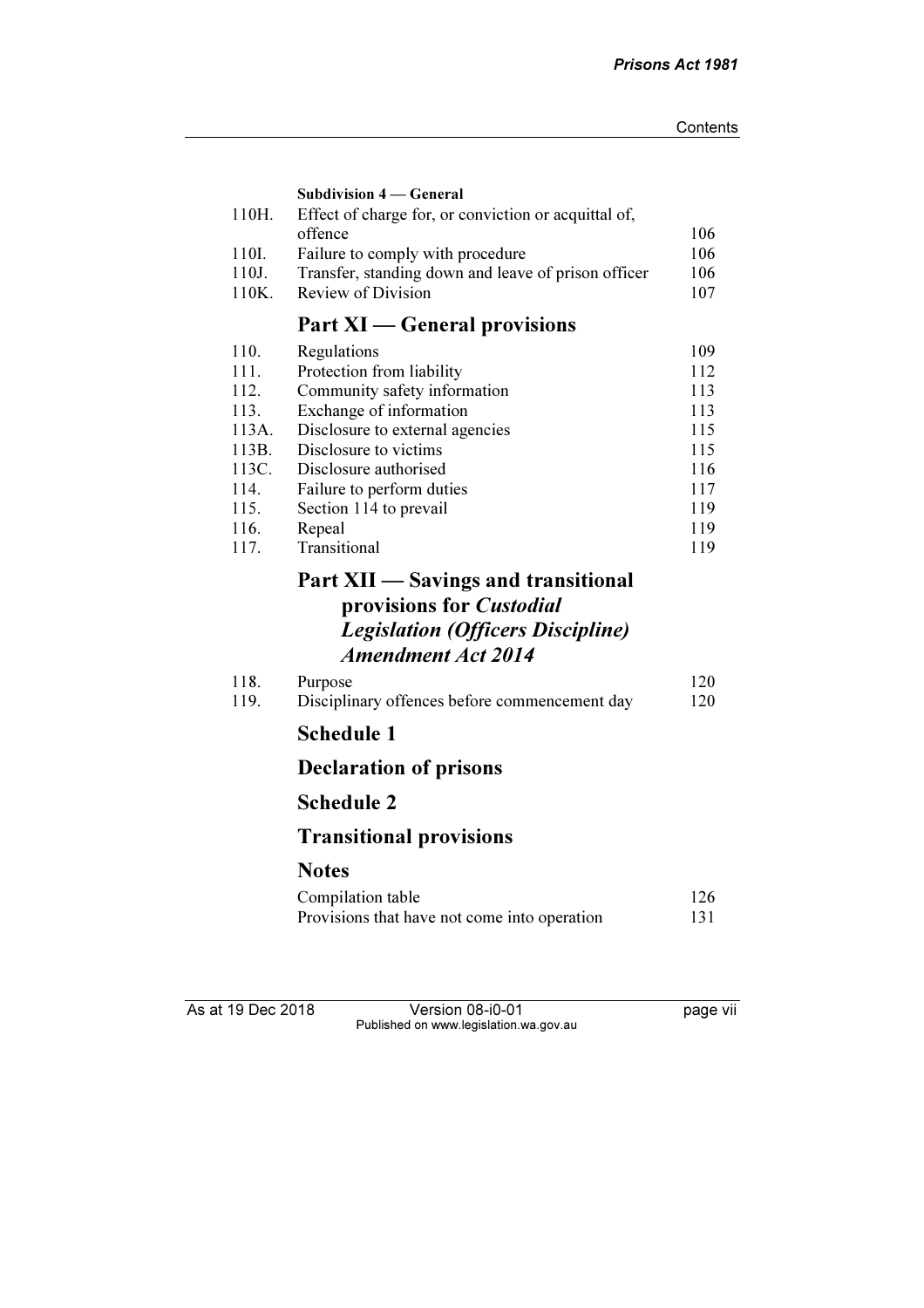Prisons Act 1981

**Contents** 

Defined terms

page viii Version 08-i0-01 As at 19 Dec 2018 Published on www.legislation.wa.gov.au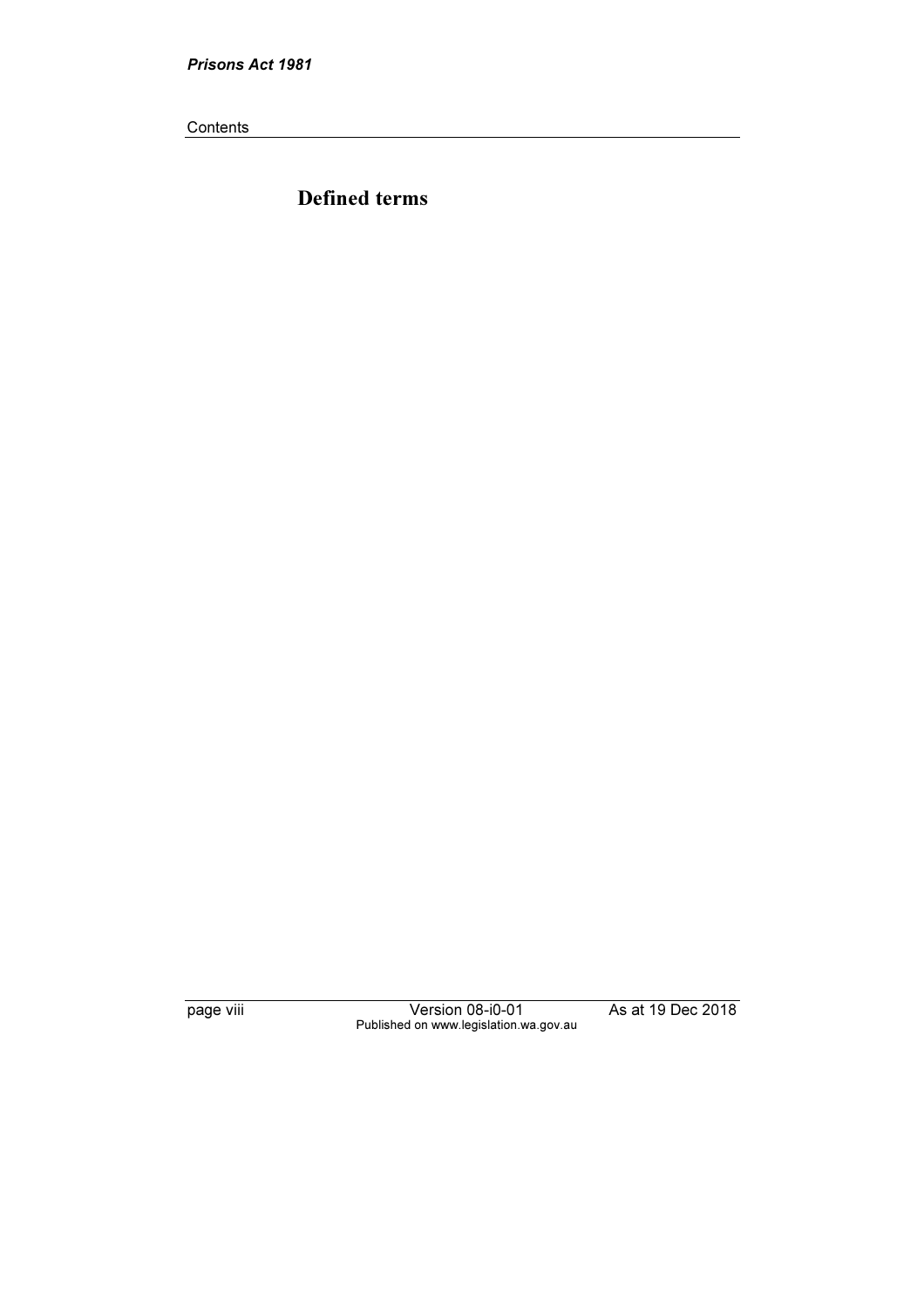Western Australia

# Prisons Act 1981

An Act to make provision for the establishment, management, control, and security of prisons, the custody and welfare of prisoners and for related matters and to repeal the Prisons Act 1903.

As at 19 Dec 2018 Version 08-i0-01 page 1 Published on www.legislation.wa.gov.au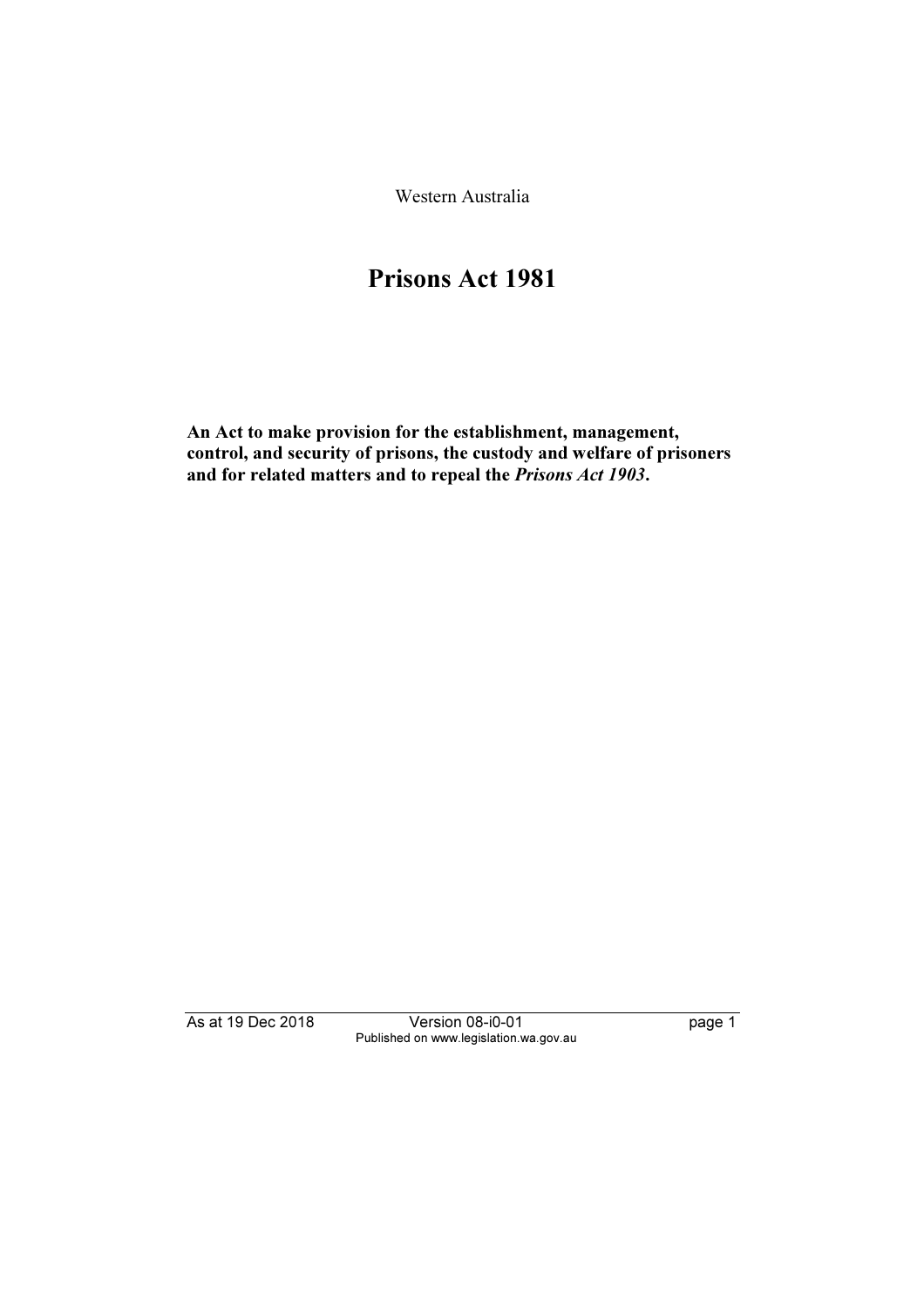s. 1

## Part I — Preliminary

#### 1. Short title

This Act may be cited as the *Prisons Act 1981*<sup>1</sup>.

#### 2. Commencement

 This Act shall come into operation on a day to be fixed by proclamation $<sup>1</sup>$ .</sup>

#### 3. Terms used

(1) In this Act, unless the contrary intention appears —

absence permit has the meaning given to that term in section 83(2);

chief executive officer means chief executive officer of the Department;

contract means a contract entered into under section 15B;

contractor means a person who has entered into a contract with the chief executive officer;

Department means the department of the Government principally assisting the Minister with the administration of this Act;

**District Court judge** means a judge, an acting judge or an auxiliary judge of The District Court of Western Australia;

Family Court judge means a judge or an acting judge of the Family Court of Western Australia;

high-level security work means —

- (a) work specified in section 15M as high-level security work; and
- (b) work declared as high-level security work under section 15N:

page 2 Version 08-i0-01 As at 19 Dec 2018 Published on www.legislation.wa.gov.au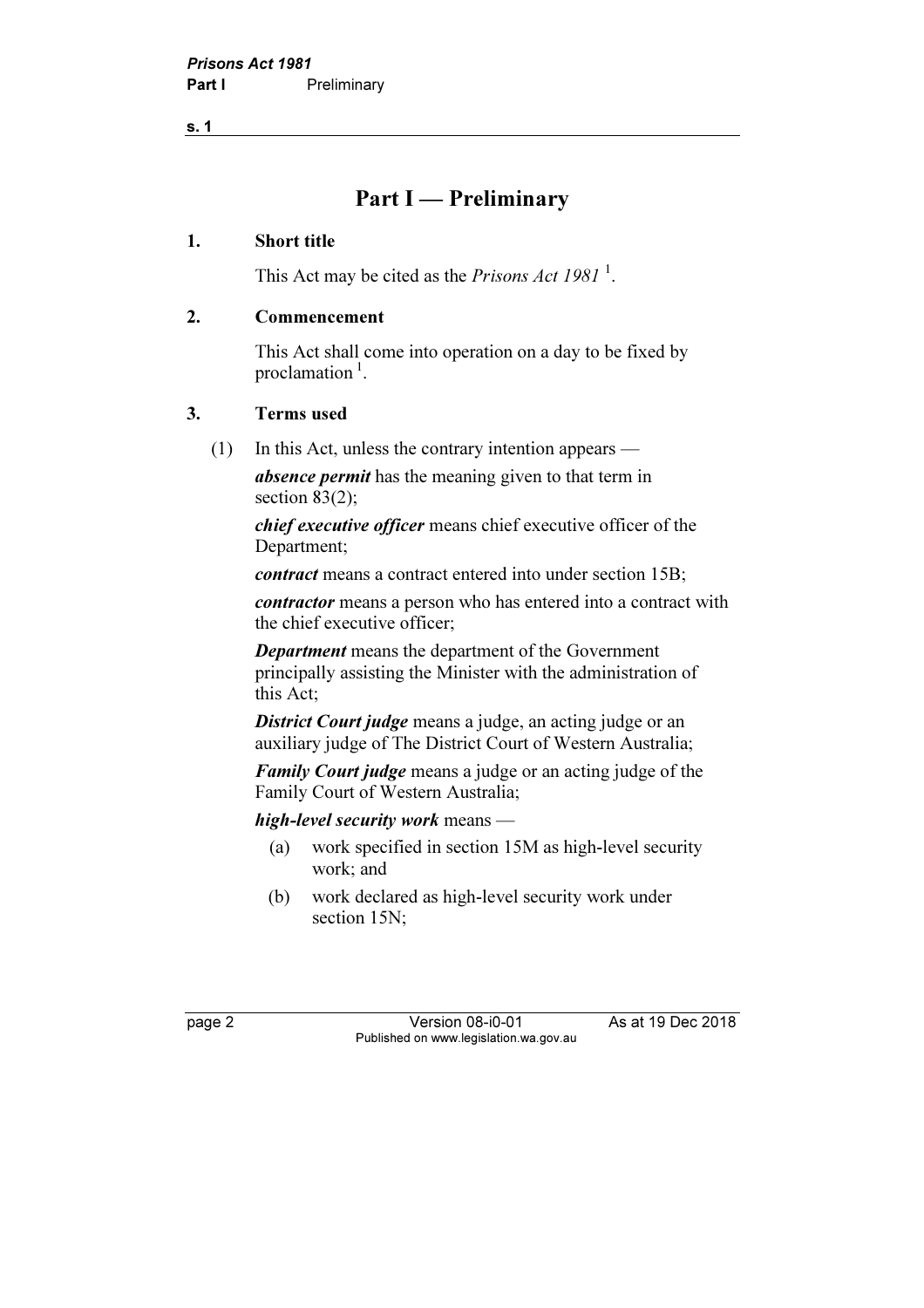independent prison visitor means a person who is appointed to be an independent prison visitor under section 39 of the Inspector of Custodial Services Act 2003;

judge of the Supreme Court includes an acting judge or auxiliary judge of the Supreme Court;

judicial body means a court, tribunal or other body or person that has judicial or quasi judicial functions or otherwise acts judicially, and includes —

- (a) a Royal Commission under the Royal Commissions Act 1968; and
- (b) the Corruption and Crime Commission established under the Corruption, Crime and Misconduct Act 2003;

lock-up includes a place prescribed as a lock-up for the purposes of the Court Security and Custodial Services Act 1999;

medical officer means a person who is appointed or engaged as a medical officer referred to in section 6(3) or (4);

medical practitioner means a person —

- (a) a person who is registered under the Health Practitioner Regulation National Law (Western Australia) in the medical profession; and
- (b) who has current entitlement to practise under that Act;

*officer* means a person appointed or deemed to have been appointed for the purposes of this Act under, or as referred to in, section 6 or under section 13;

permit means a permit issued under section 15P to do high-level security work;

prison means —

- (a) the prisons, gaols, and penal outstation declared to be prisons by section 4; and
- (b) every building, enclosure or place declared to be a prison under section 5;

As at 19 Dec 2018 Version 08-i0-01 page 3 Published on www.legislation.wa.gov.au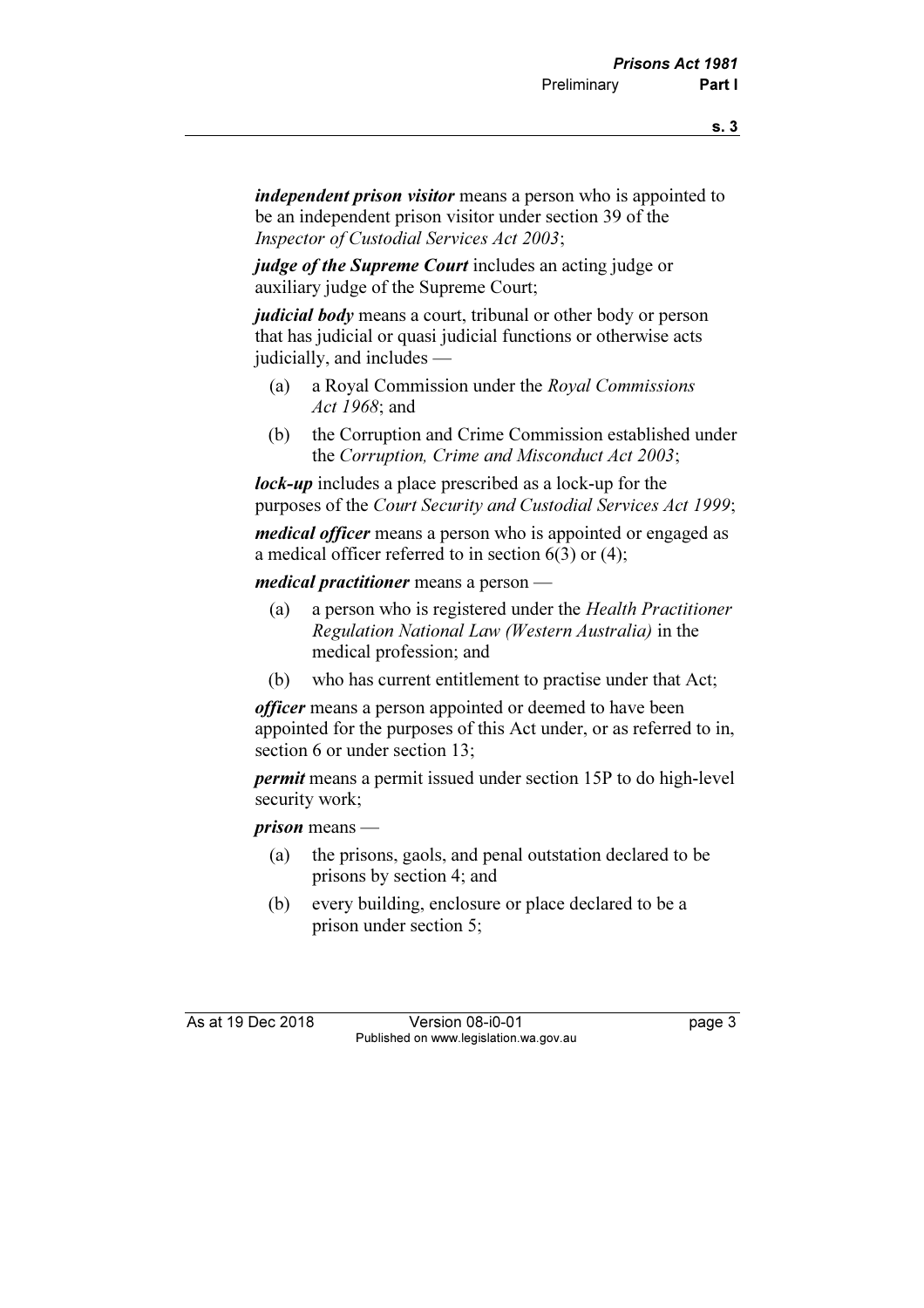*prison offence* means a minor prison offence or an aggravated prison offence;

**prison officer** means a person engaged or deemed to have been engaged to be a prison officer under section 13 and a person appointed or deemed to have been appointed under section 6 to an office designated by rules for the purposes only of this definition;

prison services means the management, control and security of a prison and the welfare of the prisoners at the prison;

prisoner means a person committed to prison for punishment, on remand, for trial, to be kept in strict custody, for contempt of court, for contempt of Parliament or otherwise ordered into strict security or safe custody, or otherwise ordered to be detained in a prison under a law of the State or the Commonwealth and also means a prisoner whose sentence has been commuted by an extension of the Royal Mercy and in each case a person continues to be a prisoner for so long as he remains in lawful custody;

remove, in relation to a prison officer, means terminate the employment of the prison officer;

repealed Act means the Act repealed by section 116 and includes regulations made under that Act;

rules means rules made under section 35;

standing orders means standing orders issued by a superintendent under section 37;

subcontractor means a subcontractor of a contractor and includes a person with whom a subcontractor contracts and a person with whom that person contracts;

superintendent means the superintendent or other officer or prison officer who is at the relevant time in charge of a prison and does not include a person who is in charge of a lock-up;

*visiting justice* means a person who is appointed to be a visiting justice under section 54.

page 4 Version 08-i0-01 As at 19 Dec 2018 Published on www.legislation.wa.gov.au

s. 3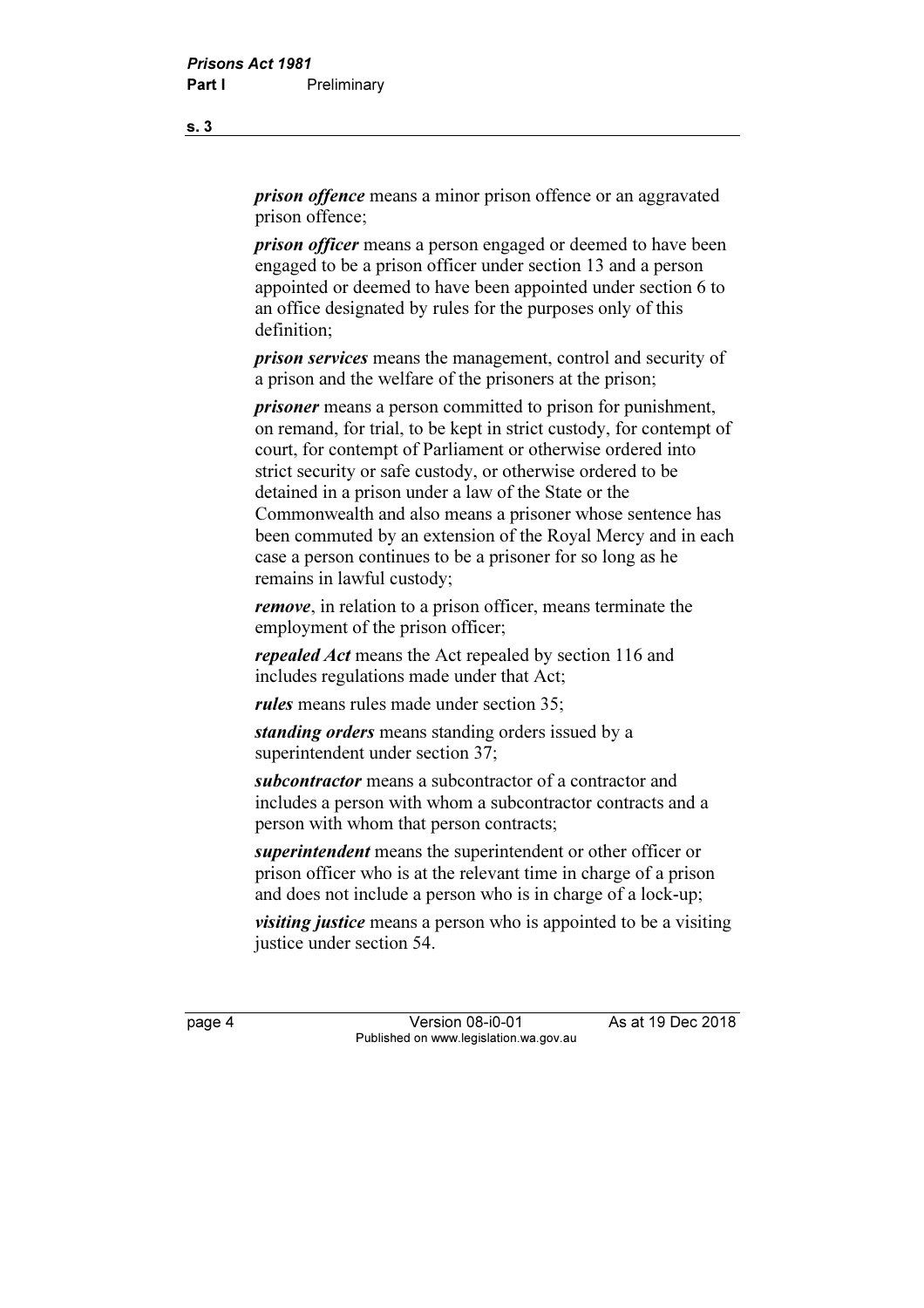- s. 3
- (2) A reference in a provision of this Act set out in the Table to this subsection to a prison officer or to an officer includes a reference to a person who is authorised to exercise a power set out in clause 2 of Schedule 2 to the Court Security and Custodial Services Act 1999.

|                  | <b>Table</b>  |
|------------------|---------------|
| s. 18            | s. 84         |
| $\vert$ s. 26(1) | s. $86(2)(a)$ |

[Section 3 amended: No. 47 of 1987 s. 4; No. 113 of 1987 s. 32; No. 129 of 1987 s. 26; No. 47 of 1991 s. 7; No. 31 of 1993 s. 55; No. 32 of 1994 s. 3(2); No. 78 of 1995 s. 110; No. 23 of 1997 s. 17; No. 43 of 1999 s. 4; No. 47 of 1999 s. 33; No. 75 of 2003 s. 56(1); No. 59 of 2004 s. 141; No. 59 of 2006 s. 73; No. 65 of 2006 s. 4; No. 8 of 2008 s. 16 and 23(6); No. 22 of 2008 Sch. 3 cl. 47(2); No. 35 of 2010 s. 136; No. 29 of 2014 s. 4; No. 35 of 2014 s. 39.]

 [Section 3. Modifications to be applied in order to give effect to Cross-border Justice Act 2008: section altered 1 Nov 2009. See endnote 1M.]

As at 19 Dec 2018 Version 08-i0-01 page 5 Published on www.legislation.wa.gov.au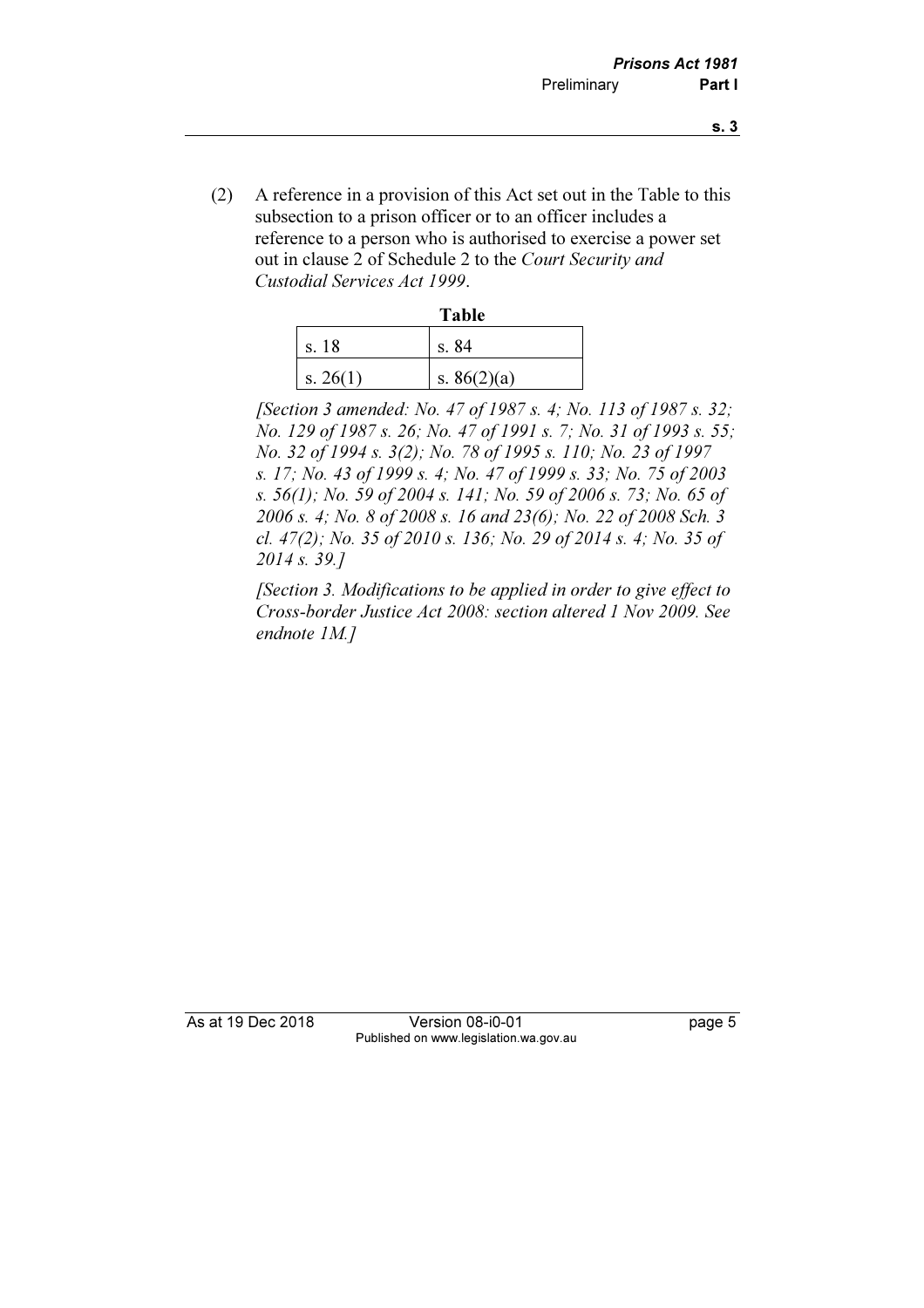s. 4

## Part II — Establishment of prisons

#### 4. Existing prisons continued

 Every prison, gaol, and penal outstation established or declared under the repealed Act before the coming into operation of this Act and specified in column 1 of Schedule 1 is declared to be a prison within the meaning and for the purposes of this Act and shall be known by the name specified in relation to that prison in column 2 of that Schedule.

#### 5. Orders for prisons

(1) The Minister may, by order —

- (a) declare any building, enclosure or place to be a prison within the meaning and for the purposes of this Act; and
- (b) alter the boundaries of a prison declared under this subsection or under section 4; and
- (c) declare that a prison shall with effect from a date specified in the order cease to be a prison and direct the removal of prisoners confined in that prison to a prison named in the order.
- (2) A building, enclosure or place that was a prison immediately before the coming into operation of section 5 of the Prisons and Sentencing Legislation Amendment Act  $2006<sup>1</sup>$  continues as a prison as if the Minister had made an order under subsection (1) declaring it to be a prison.
- (3) The Minister may, by order, amend or revoke
	- (a) an order under subsection (1); or
	- (b) a proclamation under subsection (1) as enacted before the coming into operation of section 5 of the Prisons and Sentencing Legislation Amendment Act  $2006<sup>1</sup>$ .
- (4) An order under this section does not have effect until it is published in the Gazette, and may be expressed to have effect from a time that is after its publication in the Gazette.

[Section 5 amended: No. 65 of 2006 s. 5.]

page 6 Version 08-i0-01 As at 19 Dec 2018 Published on www.legislation.wa.gov.au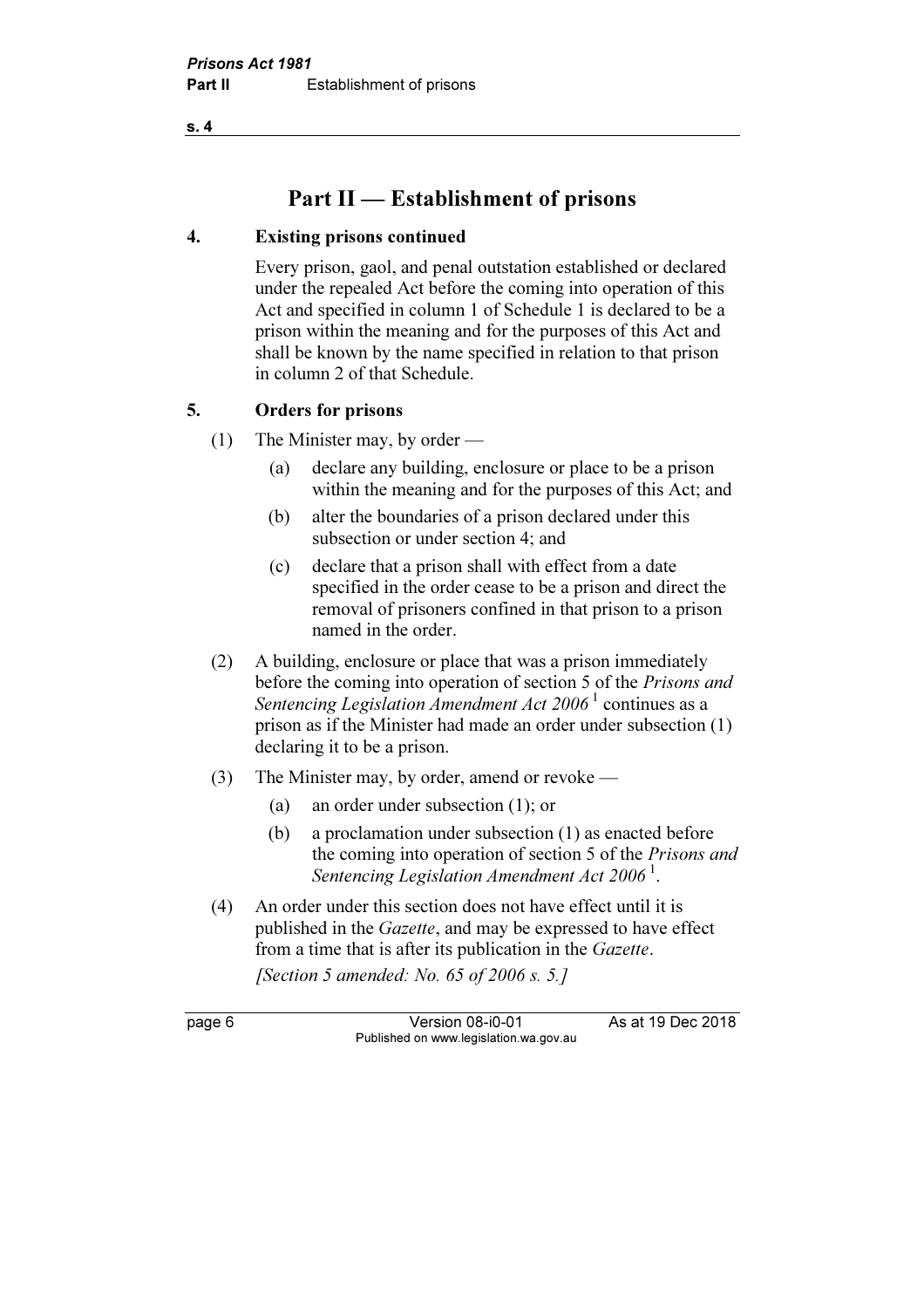## Part III — Officers

#### 6. Appointment of officers

 $\int(1)$ ,  $(2)$  deleted]

- (3) There may be appointed under and subject to Part 3 of the Public Sector Management Act 1994 such officers including medical practitioners as medical officers, other than prison officers engaged under section 13, as are required for the purposes of this Act.
- (4) Without limiting the appointment of medical officers referred to in subsection  $(3)$ , the chief executive officer may —
	- (a) appoint under contracts of service; or
	- (b) engage under contract for services,

medical practitioners as medical officers.

- (5) The Minister may for the purposes of this Act engage persons as employees and, subject to any industrial award or agreement that is applicable in relation to a particular case or class of cases, persons so engaged shall be employed on such terms and conditions as the Minister, on the recommendation of the Public Sector Commissioner, determines.
- $(6)$  In this section —

this Act does not include Part XA.

[Section 6 amended: No. 66 of 1982 s. 2; No. 47 of 1987 s. 5 and 11; No. 113 of 1987 s. 32; No. 47 of 1991 s. 7; No. 31 of 1993 s. 56; No. 32 of 1994 s. 3(2); No. 43 of 1999 s. 5; No. 65 of 2006 s. 6; No. 39 of 2010 s. 89.]

#### 7. Powers and duties of chief executive officer

 (1) Subject to this Act and to the control of the Minister, the chief executive officer is responsible for the management, control, and security of all prisons and the welfare and safe custody of all prisoners.

As at 19 Dec 2018 Version 08-i0-01 page 7 Published on www.legislation.wa.gov.au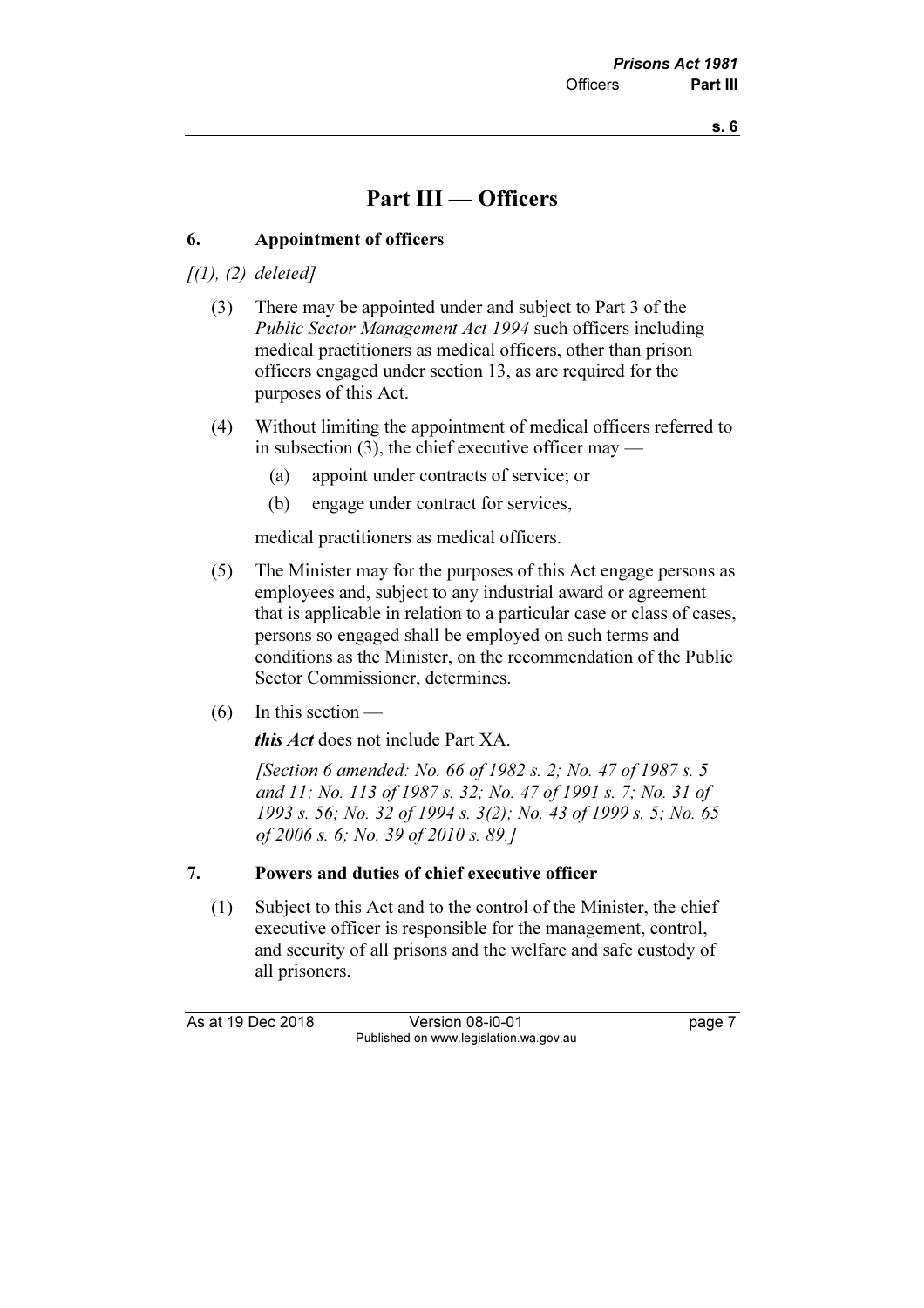- (2) The chief executive officer is responsible to the Minister for the proper operation of every prison and shall notify the Minister as soon as practicable of —
	- (a) any escape by a prisoner from lawful custody; and
	- (b) any accident, serious irregularity, or any other unusual event which affects the good order or security of a prison.
- (2a) The chief executive officer may
	- (a) consult and collaborate with; and
	- (b) make use of the assistance of,

 any individual or organisation in any way that the chief executive officer considers expedient for the purpose of the performance of functions under this Act.

- (3) The chief executive officer has all of the powers conferred by or under this Act on a superintendent or other officer and may review, vary or rescind an order or direction given by a superintendent or other officer.
- (4) All courts and all persons having in Western Australia, by law or by consent of the parties, authority to hear, receive, and examine evidence shall take judicial notice of the signature of every person who is or was the chief executive officer and the fact that such person holds or held that office.

 [Section 7 amended: No. 47 of 1987 s. 11; No. 113 of 1987 s. 32; No. 43 of 1999 s. 6; No. 65 of 2006 s. 7.]

#### 8. Delegation by chief executive officer

- (1) The chief executive officer may delegate to any person any power or duty of the chief executive officer under another provision of this Act other than section 9 or 35.
- (2) The delegation must be in writing signed by the chief executive officer.
- (3) A person to whom a power or duty is delegated under this section cannot delegate the power or duty.

page 8 Version 08-i0-01 As at 19 Dec 2018 Published on www.legislation.wa.gov.au

s. 8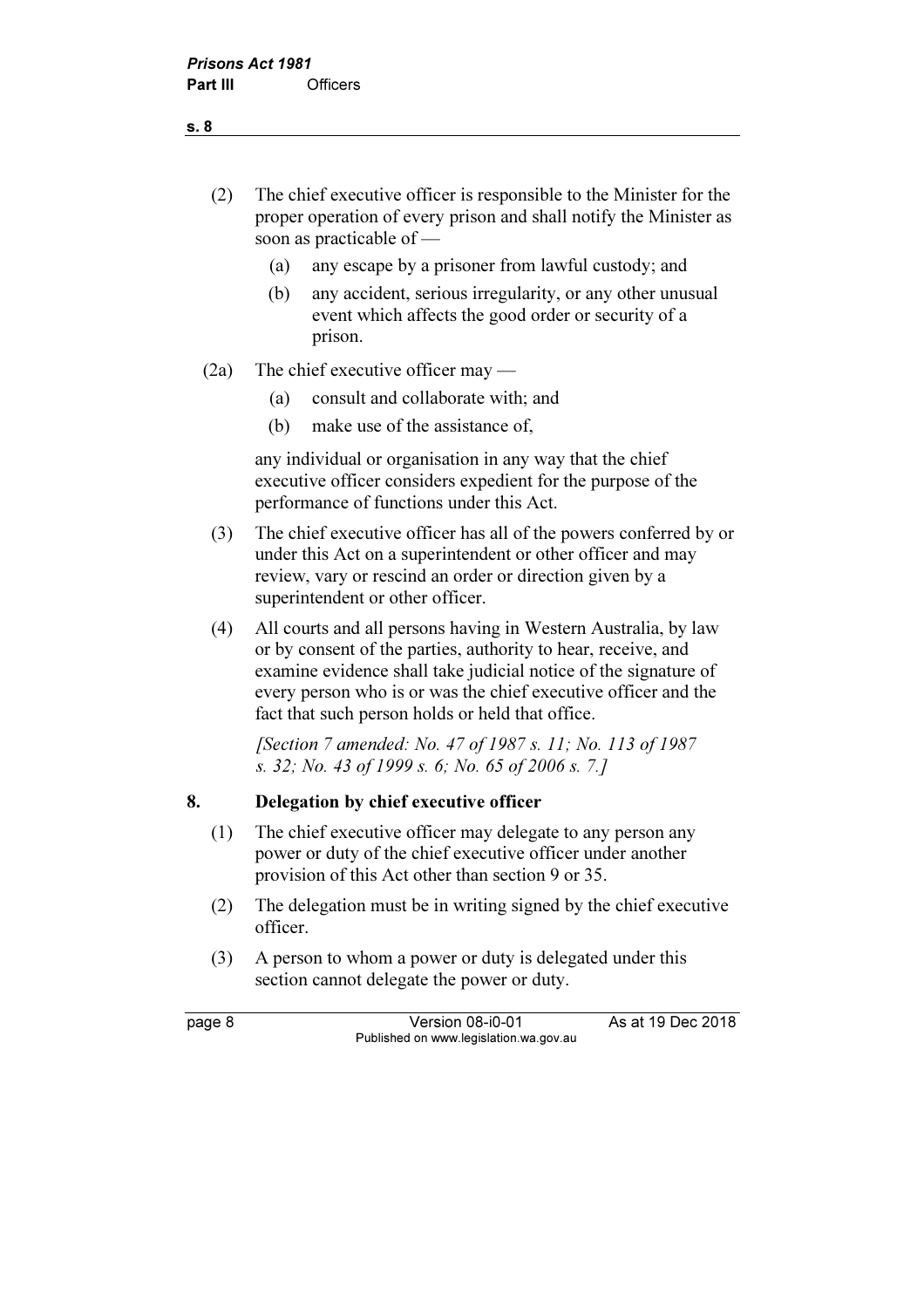- (4) A person exercising or performing a power or duty that has been delegated under this section, is to be taken to do so in accordance with the terms of the delegation unless the contrary is shown.
- (5) Unless the contrary is shown, it is to be presumed that a document purporting to have been signed by a person as a delegate of the chief executive officer was signed by a person in the performance of a function that at the time was delegated to the person by the chief executive officer.
- (6) Nothing in this section limits the ability of the chief executive officer to perform a function through an officer or agent.

[Section 8 inserted: No. 65 of 2006 s. 8; amended: No. 29 of 2014 s. 5.1

### 9. Chief executive officer may set up inquiry

- (1) The chief executive officer may, and upon the request of the Minister shall, appoint by instrument in writing signed by him any superintendent or other suitably qualified person (in this section referred to as a reporting officer) to inquire into and report to him upon any matter, incident or occurrence concerning the security or good order of a prison, or concerning a prisoner or prisoners.
- (2) For the purposes of carrying out an inquiry under this section, a reporting officer may require any officer or prisoner —
	- (a) to give him such information as he requires;
	- (b) to answer any question put to him,

 in relation to any matter, incident or occurrence that is the subject of the inquiry.

- (3) A requirement made under subsection  $(2)$ 
	- (a) may be made orally or by notice in writing served on the person required to give information or answer a question as the case may be;

As at 19 Dec 2018 Version 08-i0-01 page 9 Published on www.legislation.wa.gov.au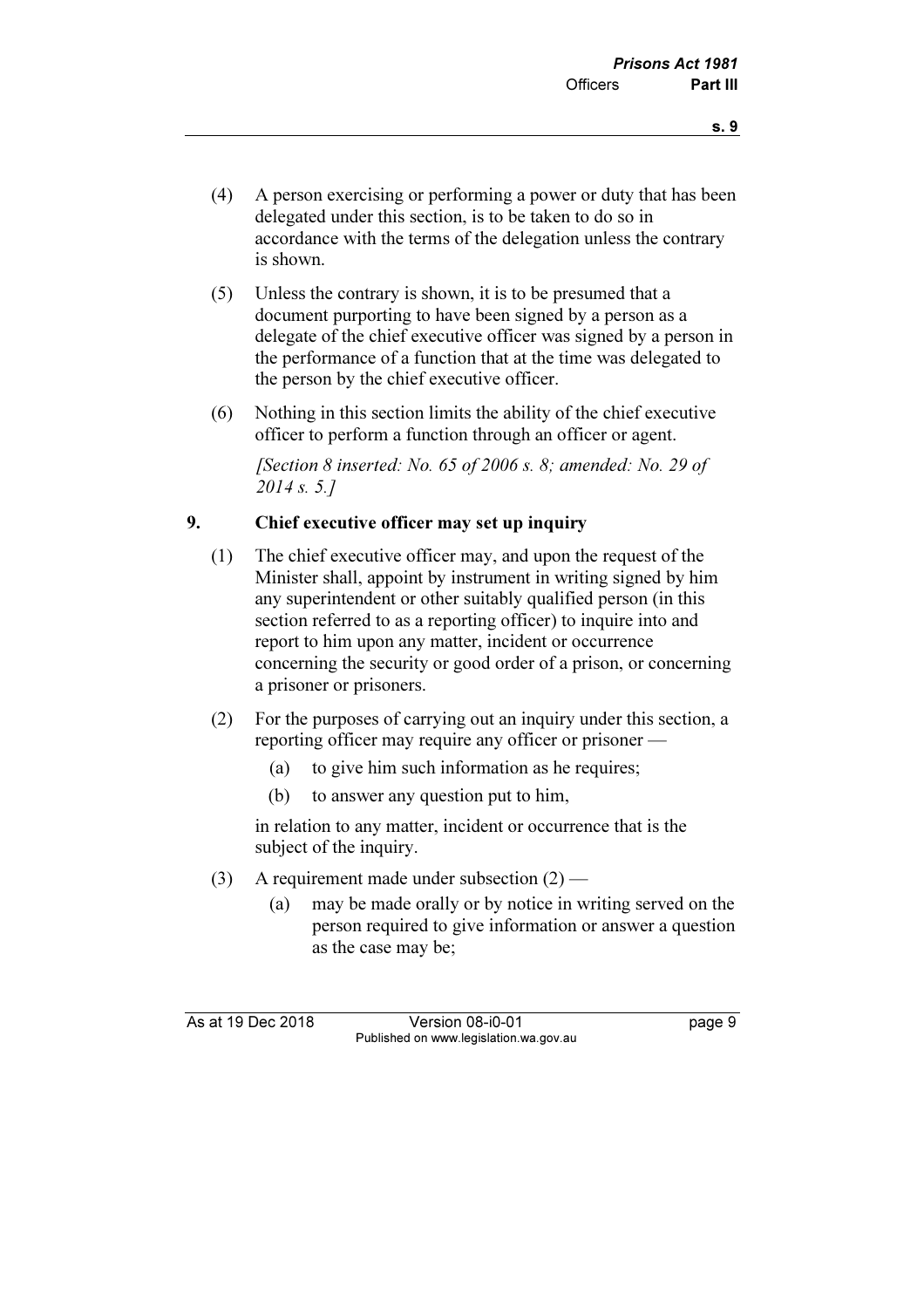- (b) may, by its terms, require that the information or answer required —
	- (i) be given orally or in writing;
	- (ii) be given on oath, affirmation, or by statutory declaration, for which purpose the reporting officer may administer an oath or affirmation and may witness a statutory declaration.
- (4) Where a person is required under this Act to give any information or answer any question, he shall not refuse to comply with that requirement on the ground that the information or answer may tend to incriminate him or render him liable to any penalty, but the information or answer given by him shall not be admissible in evidence in any proceedings against him (including proceedings under Part X) other than proceedings under section  $10(1)$  or  $10(2)$ .
- (5) Before a reporting officer requests a person to give information or asks a person a question for the purposes of an inquiry the reporting officer must advise the person —
	- (a) that the person does not have to give the information or answer the question unless the reporting officer requires the person to do so; and
	- (b) that if the person gives the information or answers the question on the request of the reporting officer but without having been required by the reporting officer to do so, the information or answer may be admissible in evidence against the person in any proceedings; and
	- (c) of the effect of giving the information or answering the question in response to a requirement of the reporting officer to do so, as mentioned in subsection (4); and
	- (d) of the offences and the penalty as mentioned in section  $10(1)$  or  $(2)$ , as the case requires.
- (6) A requirement of a reporting officer to give information or answer a question for the purposes of an inquiry must be clearly

page 10 Version 08-i0-01 As at 19 Dec 2018 Published on www.legislation.wa.gov.au

s. 9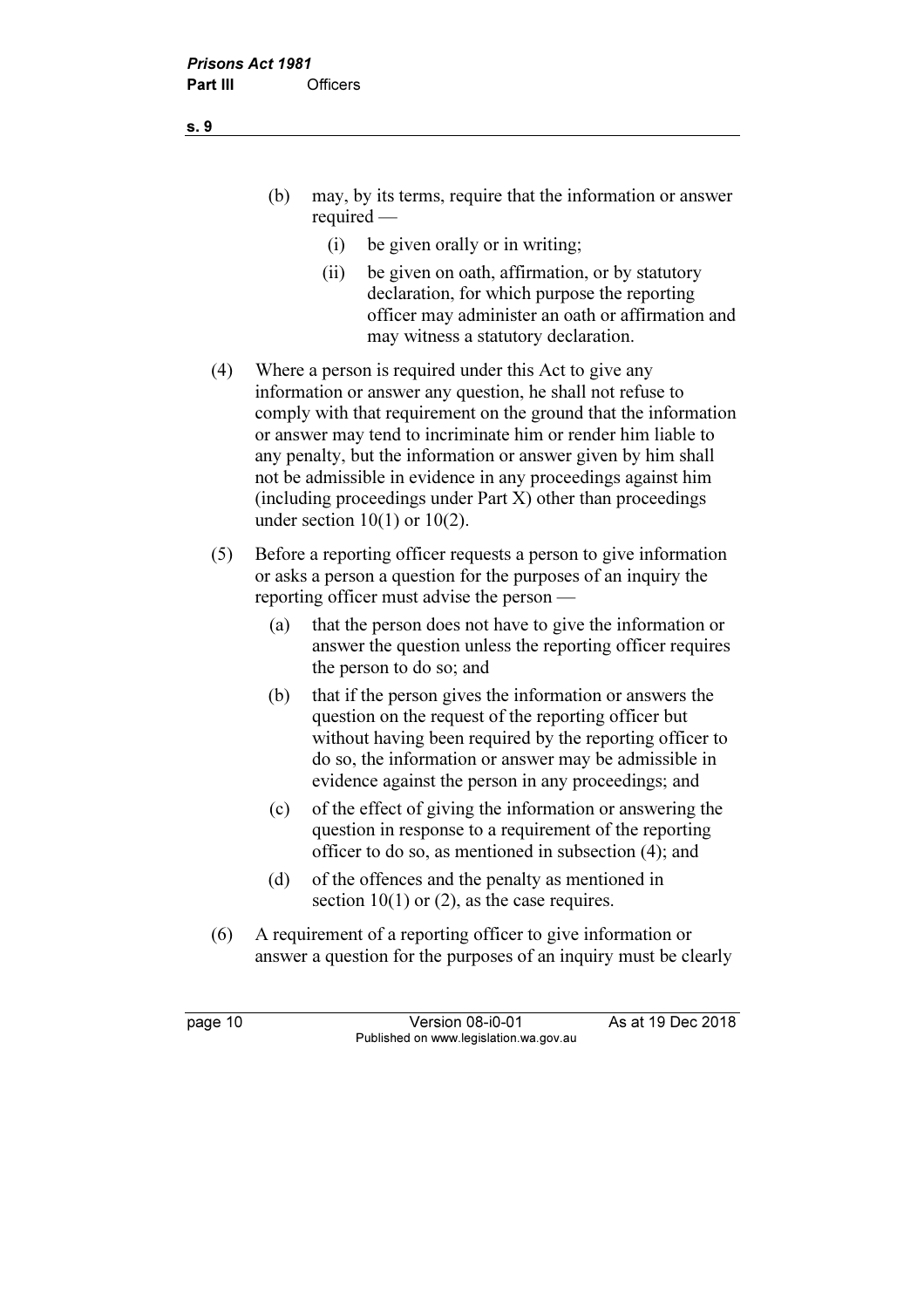distinguishable from a request to give the information or answer the question.

 [Section 9 amended: No. 47 of 1987 s. 11; No. 113 of 1987 s. 32; No. 43 of 1999 s. 8; No. 74 of 2003 s. 94(2) and (3); No. 24 of 2005 s. 63.]

#### 10. Failure to supply information to inquiry

- (1) Where under section 9 an officer is required by a reporting officer to give any information or answer any question, an officer who without reasonable excuse —
	- (a) fails to give that information or answer that question; or
	- (b) gives any information or answer that is false in any particular,

commits an offence.

Penalty: \$300.

- (2) Where under section 9 a prisoner is required by a reporting officer to give any information or answer any question, a prisoner who without reasonable excuse —
	- (a) fails to give that information or answer that question; or
	- (b) gives any information or answer that is false in any particular,

commits an aggravated prison offence.

 (3) It is a defence in any proceedings for an offence under subsection (1) or (2) to show that the reporting officer did not comply with section 9(5).

 [Section 10 amended: No. 47 of 1991 s. 7; No. 74 of 2003 s.  $94(4)$ .]

#### 11. Application of Financial Management Act 2006 and Auditor General Act 2006

 (1) The provisions of the Financial Management Act 2006 and the Auditor General Act 2006 regulating the financial

As at 19 Dec 2018 Version 08-i0-01 page 11 Published on www.legislation.wa.gov.au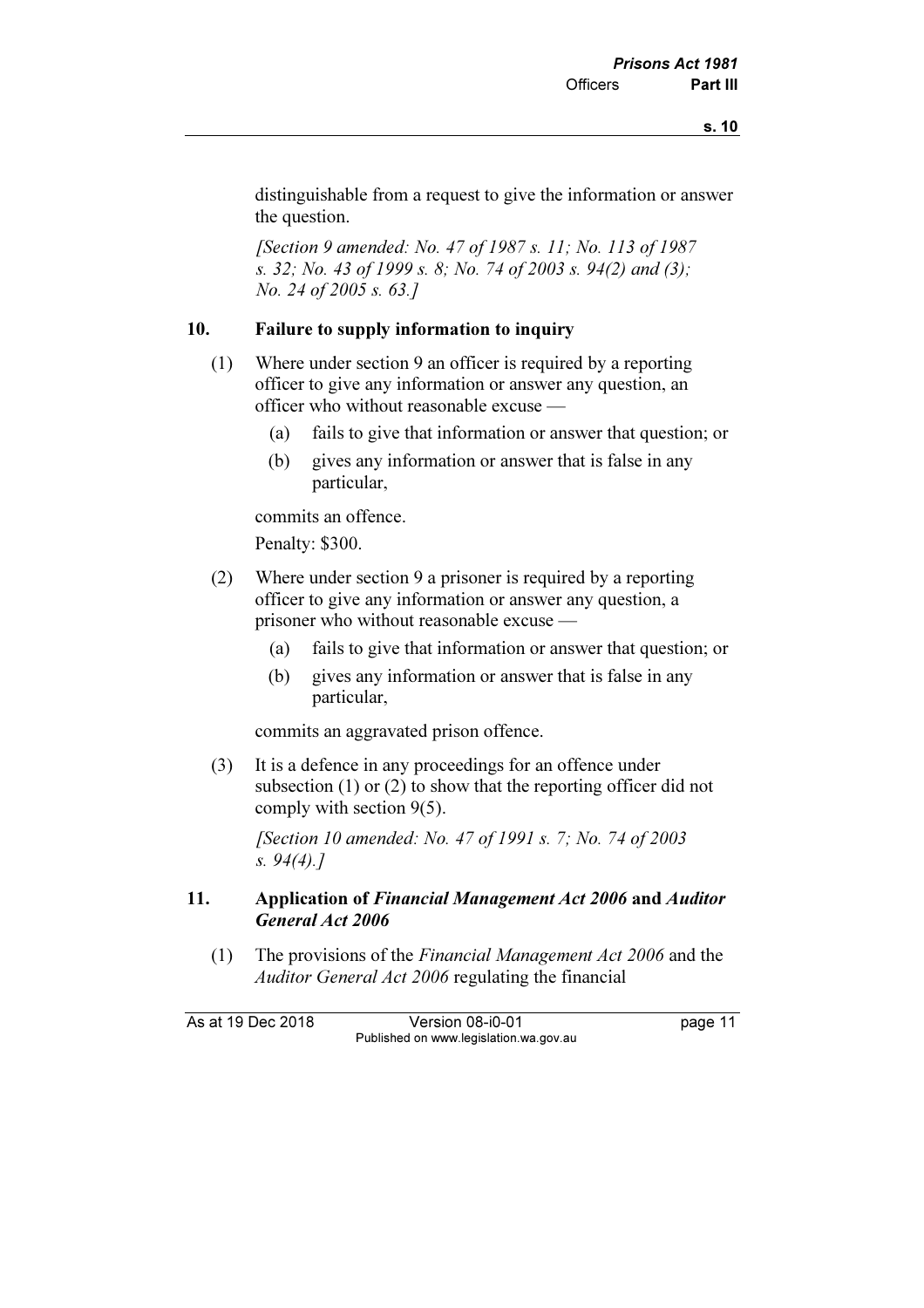#### s. 12

administration, audit and reporting of departments apply to and in respect of the Department and its operations.

 (2) The annual report of the Department shall include a report on the state and conditions of all prisons in the State.

 [Section 11 inserted: No. 98 of 1985 s. 3; amended: No. 47 of 1987 s. 7; No. 77 of 2006 Sch. 1 cl. 132.]

#### 12. Duties of officers

Every officer —

- (a) shall comply with  $-$ 
	- (i) this Act and all regulations, rules and standing orders made under this Act; and
	- (ii) any other written law conferring functions on officers; and
	- (iii) the orders and directions of the chief executive officer;

and

- (b) has a responsibility to maintain the security of the prison where he is carrying out his duties and shall report to the superintendent every matter coming to his notice which may jeopardise the security of the prison or the welfare or safe custody of prisoners; and
- (c) shall make such returns and reports to the chief executive officer as the chief executive officer may from time to time direct; and
- (d) shall make any records relating to any prisoner available upon request of the chief executive officer to the chief executive officer or the superintendent.

 [Section 12 amended: No. 47 of 1987 s. 11; No. 113 of 1987 s. 32; No. 65 of 2006 s. 9.]

page 12 Version 08-i0-01 As at 19 Dec 2018 Published on www.legislation.wa.gov.au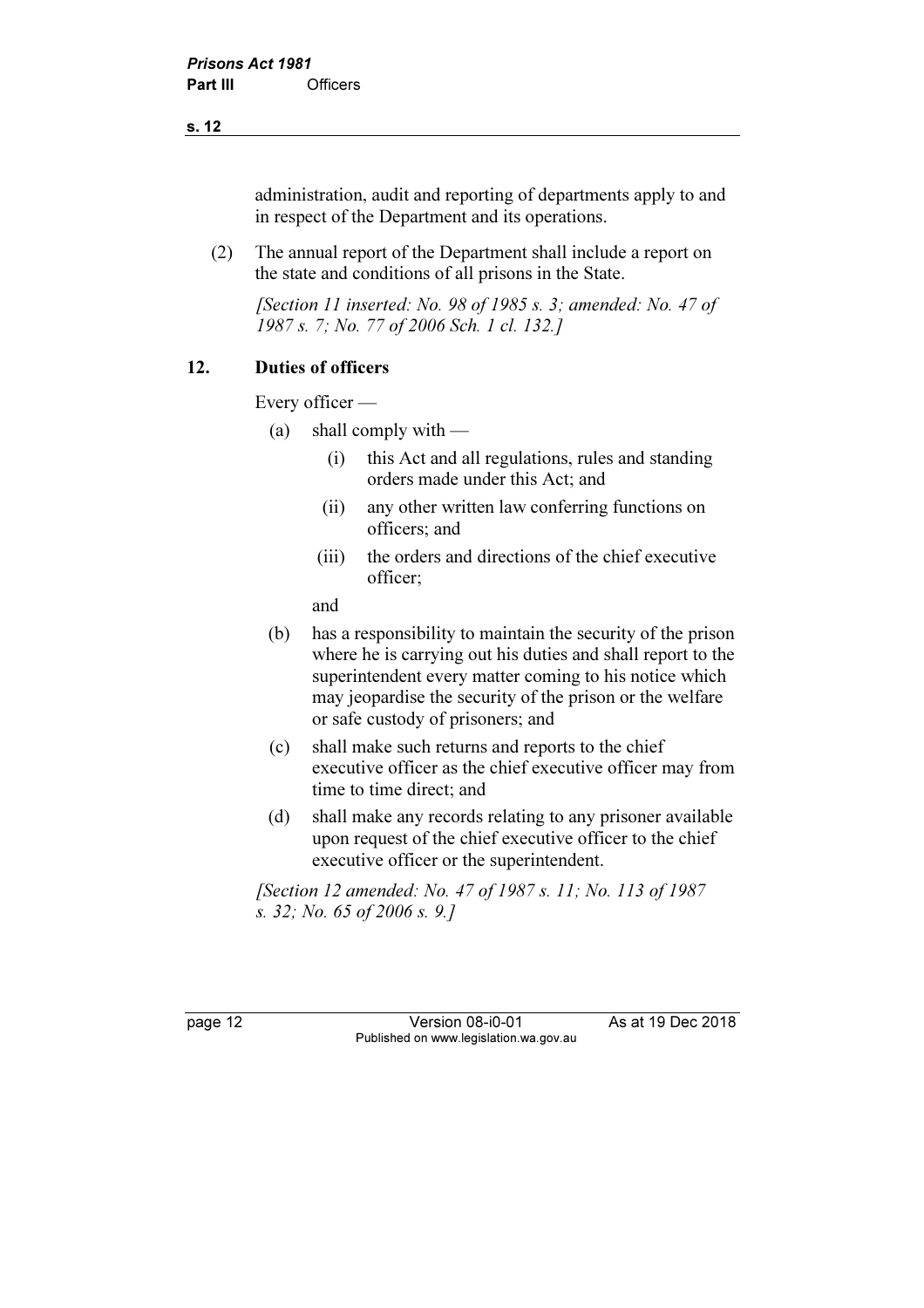#### 13. Engagement of prison officers

- (1) The Minister may engage prison officers as employees and, subject to any industrial award or agreement that is applicable in relation to a particular case or class of cases, persons so engaged shall be employed on such terms and conditions as the Minister, on the recommendation of the Public Sector Commissioner, determines.
- (2) No person shall be engaged under subsection (1) to be a prison officer until he shall have subscribed in the presence of and attested by a justice or an officer not below the rank of superintendent, the following oath of engagement —

I, A.B. engage and promise that —

- (a) I will well and truly serve the State as a prison officer of Western Australia; and
- (b) I will do my utmost in the performance of my duty as a prison officer to maintain the security of every prison in which I serve and the security of the prisoners and the officers employed at the prison; and
- (c) I will uphold the Prisons Act 1981, as amended from time to time, and the regulations, rules and standing orders made under that Act from time to time; and
- (d) I will deal with prisoners fairly and impartially; and
- (e) I will obey the lawful orders of an officer under whose control or supervision I am placed.
- (3) The Minister may, on the recommendation of the chief executive officer under section 101(1)(b), remove a prison officer engaged under subsection (1).
- (4) The Minister may, by instrument in writing signed by him, delegate to the chief executive officer his powers under this section, other than the power of removal under subsection (3).

As at 19 Dec 2018 Version 08-i0-01 bagge 13 Published on www.legislation.wa.gov.au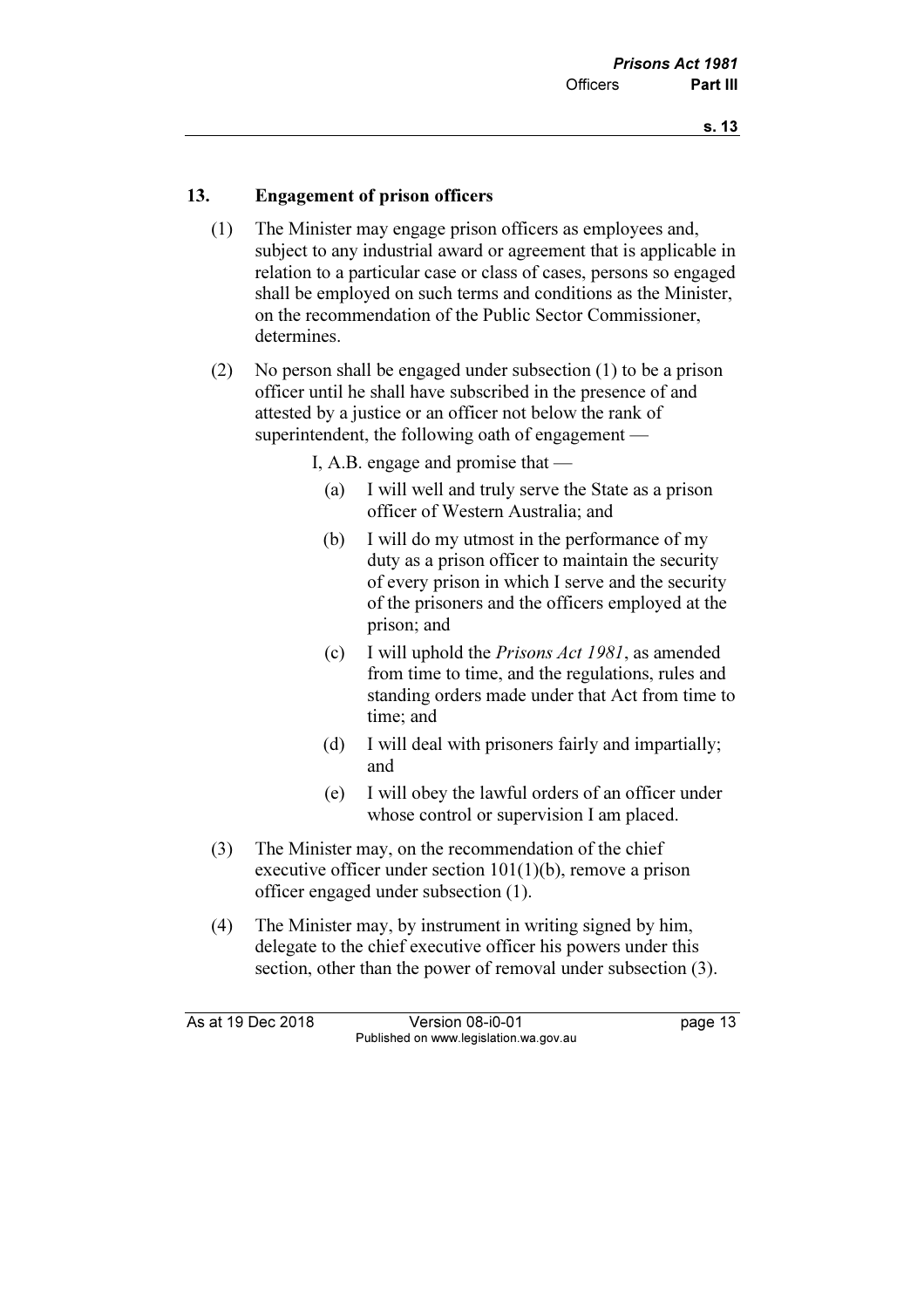- (5) The delegation may expressly authorise the chief executive officer to further delegate a power.
- (6) The chief executive officer, in exercising a power that has been delegated under subsection (4), is to be taken to do so in accordance with the terms of the delegation unless the contrary is shown.
- (7) Unless the contrary is shown, it is to be presumed that a document purporting to have been signed by the chief executive officer as a delegate of the Minister was signed by the chief executive officer in the exercise of a power that at the time was delegated to the chief executive officer by the Minister.
- (8) Nothing in this section limits the ability of the Minister to perform a function through an officer or agent.

 [Section 13 amended: No. 47 of 1987 s. 8 and 11; No. 113 of 1987 s. 32; No. 47 of 1991 s. 7; No. 65 of 2006 s. 10; No. 39 of 2010 s. 89; No. 29 of 2014 s. 6.]

#### 14. Powers and duties of prison officers

- (1) Every prison officer
	- (a) has a responsibility to maintain the security of the prison where he is ordered to serve; and
	- (b) is liable to answer for the escape of a prisoner placed in his charge or for whom when on duty he has a responsibility; and
	- (c) shall obey all lawful orders given to him by the superintendent or other officer under whose control or supervision he is placed and the orders and directions of the chief executive officer; and
	- (d) may issue to a prisoner such orders as are necessary for the purposes of this Act, including the security, good order, or management of a prison, and may use such force as he believes on reasonable grounds to be necessary to ensure that his or other lawful orders are complied with.

page 14 Version 08-i0-01 As at 19 Dec 2018 Published on www.legislation.wa.gov.au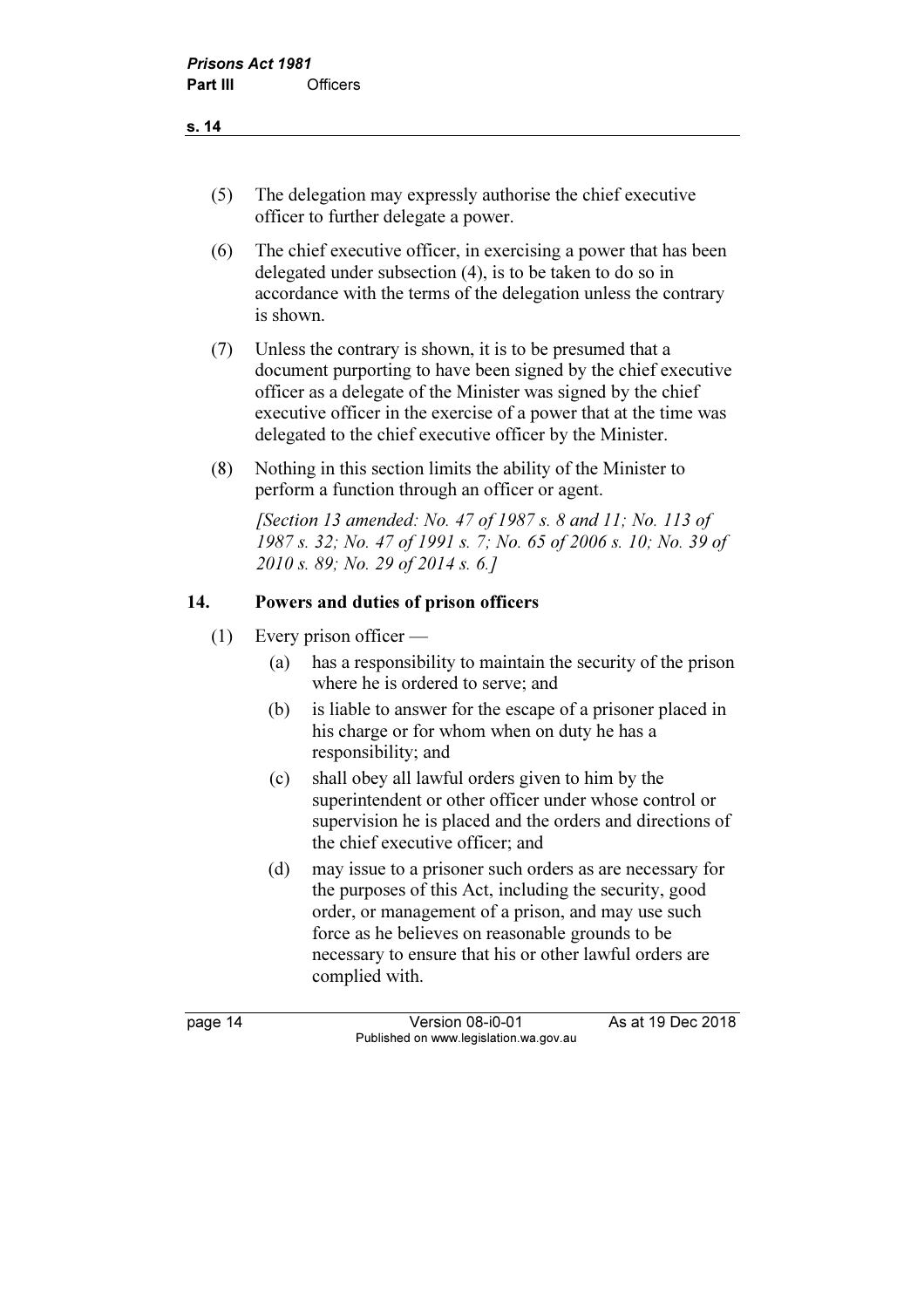(2) A person who is authorised to exercise a power set out in clauses 2 and 11(3) of Schedule 2 to the Court Security and Custodial Services Act 1999 may issue to a prisoner such orders as are necessary for the purposes of the provisions of this Act set out in the Table to section 3(2).

 [Section 14 amended: No. 47 of 1999 s. 34; No. 65 of 2006 s. 11.]

#### 15. Assistance by police officers

 Subject to the directions of the Commissioner of Police, a police officer may, upon the request of the chief executive officer or a prison officer, assist in the exercise or performance of any power or duty conferred or imposed by this Act and when so acting a police officer, in addition to the powers and duties conferred and imposed on him by or under any other law, shall have the powers and be subject to the responsibilities and shall receive the protection from liability which in like circumstances would be conferred or imposed on a prison officer.

 [Section 15 amended: No. 47 of 1987 s. 11; No. 113 of 1987 s. 32.]

As at 19 Dec 2018 Version 08-i0-01 page 15 Published on www.legislation.wa.gov.au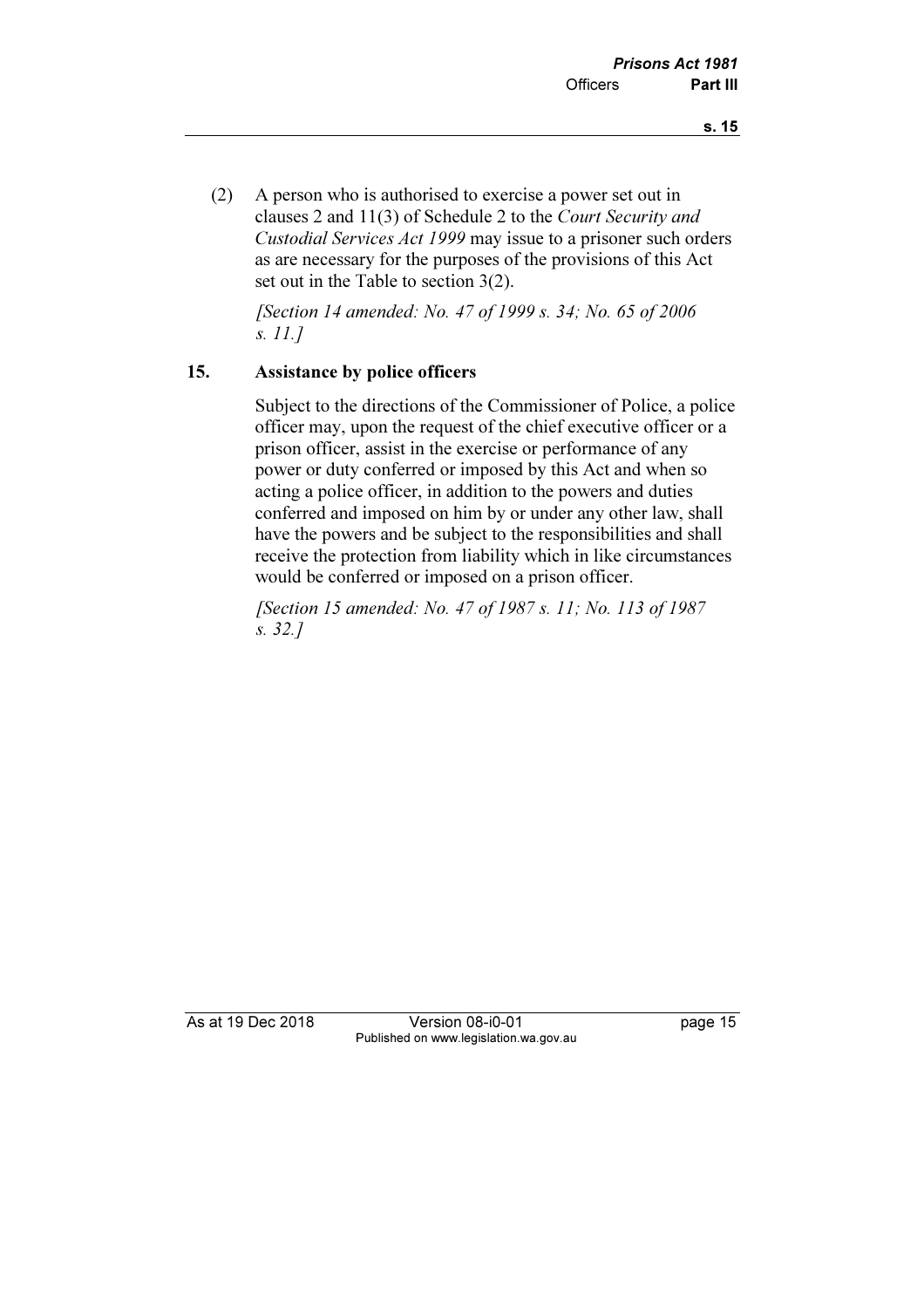## Part IIIA — Contracts for prison services

[Heading inserted: No. 43 of 1999 s. 7.]

## Division 1 — Preliminary

[Heading inserted: No. 43 of 1999 s. 7.]

#### 15A. Terms used

In this Part —

administrator means a person appointed or engaged under section 15Y or 15Z;

contract worker means a natural person who is —

- (a) a contractor or an employee or agent of a contractor; or
- (b) a subcontractor or an employee or agent of a subcontractor;

function includes power, duty, responsibility and authority;

intervene, in relation to a contract, means —

- (a) to give directions as to the manner in which a prison service that is a subject of the contract is to be provided; or
- (b) to provide a prison service that is a subject of the contract;

other officer means an officer, except a medical officer, referred to in section  $6(3)$  or a person engaged under section  $6(5)$ ;

perform, in relation to a function, includes the exercise of a power, responsibility or authority.

[Section 15A inserted: No. 43 of 1999 s. 7.]

page 16 Version 08-i0-01 As at 19 Dec 2018 Published on www.legislation.wa.gov.au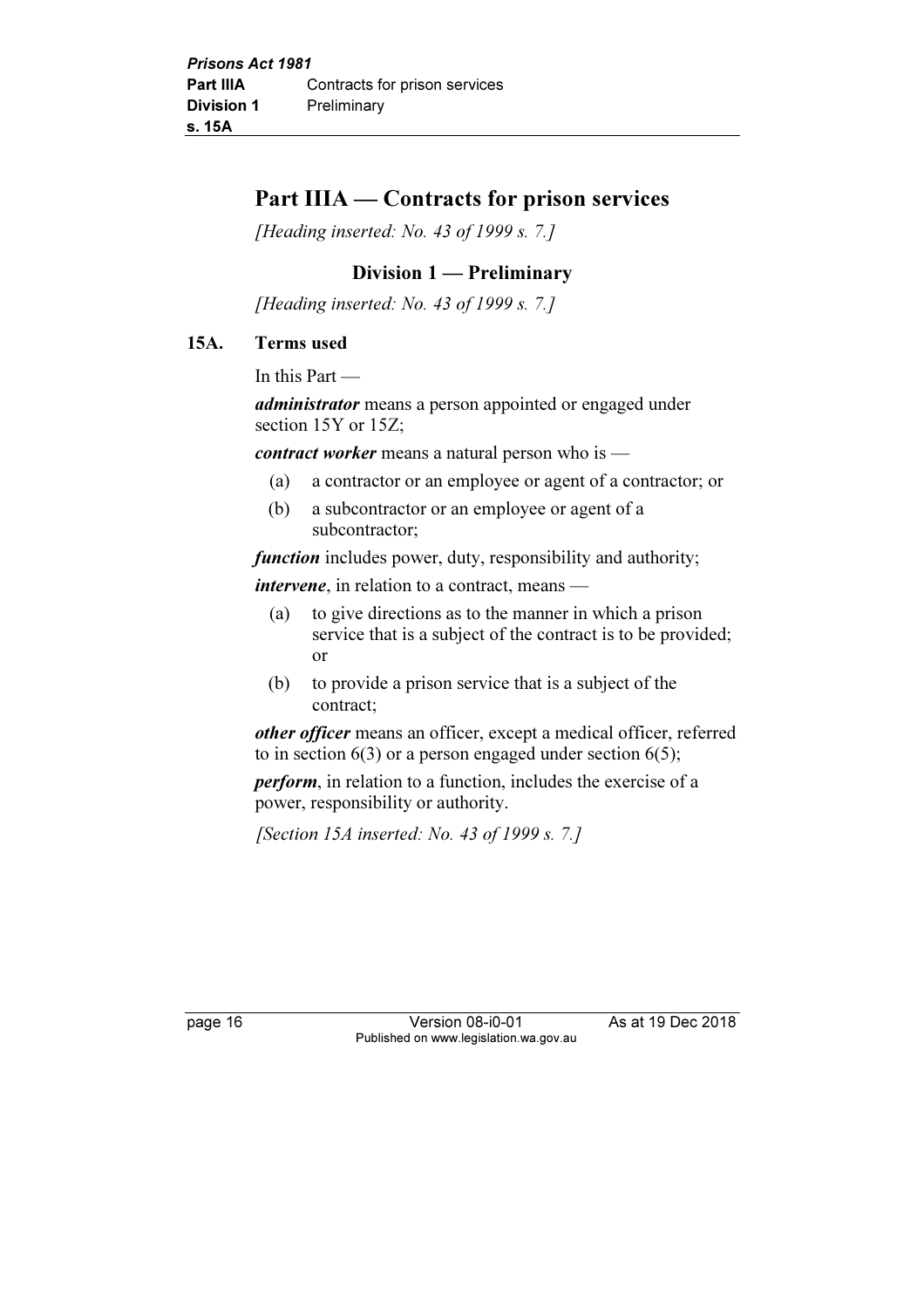### Division 2 — Matters relating to contracts generally

[Heading inserted: No. 43 of 1999 s. 7.]

#### 15B. Contracts for prison services

 The chief executive officer may, for and on behalf of the State of Western Australia, enter into a contract with a person to provide prison services for the State.

[Section 15B inserted: No. 43 of 1999 s. 7.]

#### 15C. Minimum matters to be included in contracts

A contract must provide for —

- (a) compliance by the contractor with this Act, any other written law and the rules; and
- (b) objectives and performance standards in relation to the provision of prison services under the contract; and
- (c) fees, costs and charges to be paid to and by the contractor; and
- (d) compliance by the contractor with the minimum standards established under section 15D in relation to the provision of prison services under the contract; and
- (e) the submission of reports in relation to the contractor's obligations under the contract; and
- (f) notification by the contractor of any change in the control, management or ownership of —
	- (i) the contractor; or
	- (ii) a subcontractor, or a member of a class of subcontractors, specified for the purposes of this paragraph by the chief executive officer in the contract;

and

As at 19 Dec 2018 Version 08-i0-01 page 17 Published on www.legislation.wa.gov.au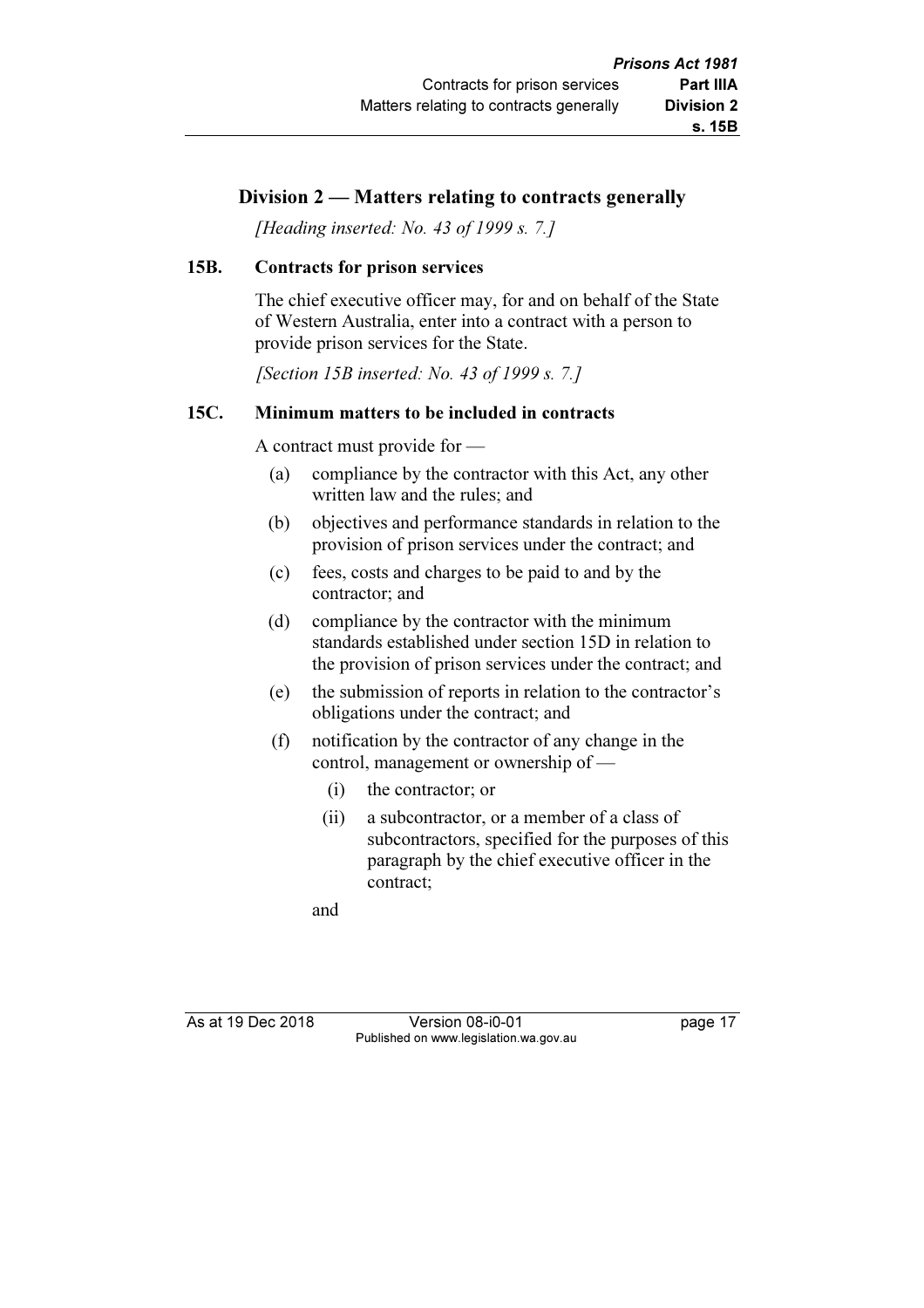- (g) the financial and other consequences of intervening in a contract under section 15W, terminating or suspending a contract under section 15X and of requisitioning property under section 15ZC; and
- (h) codes of ethics and conduct, as approved by the chief executive officer, to apply to the contractor, any subcontractor and their employees and agents; and
- (i) reporting procedures to notify the chief executive officer of escapes, deaths of prisoners and other emergencies or serious irregularities; and
- (j) investigation procedures and dispute resolution mechanisms for complaints about the provision of prison services under the contract; and
- (k) an indemnity by the contractor in favour of the State of Western Australia; and
- (l) the office the holder of which is to be the principal officer of the contractor and the subcontractors under the relevant contract for the purposes of the Children and Community Services Act 2004, the Corruption, Crime and Misconduct Act 2003, the Freedom of Information Act 1992 and the Parliamentary Commissioner Act 1971, respectively; and
- (m) any other matter prescribed by regulation.

 [Section 15C inserted: No. 43 of 1999 s. 7; amended: No. 48 of 2003 s. 62; No. 78 of 2003 s. 74(2); No. 35 of 2014 s. 39; No. 4 of 2015 s. 88(2).]

## 15D. Minimum standards

- (1) The chief executive officer must establish minimum standards applicable to the provision of prison services under a contract and the chief executive officer may, from time to time, amend the minimum standards.
- (2) The Minister is to ensure that the minimum standards, as amended from time to time, are laid before each House of

page 18 **Version 08-i0-01** As at 19 Dec 2018 Published on www.legislation.wa.gov.au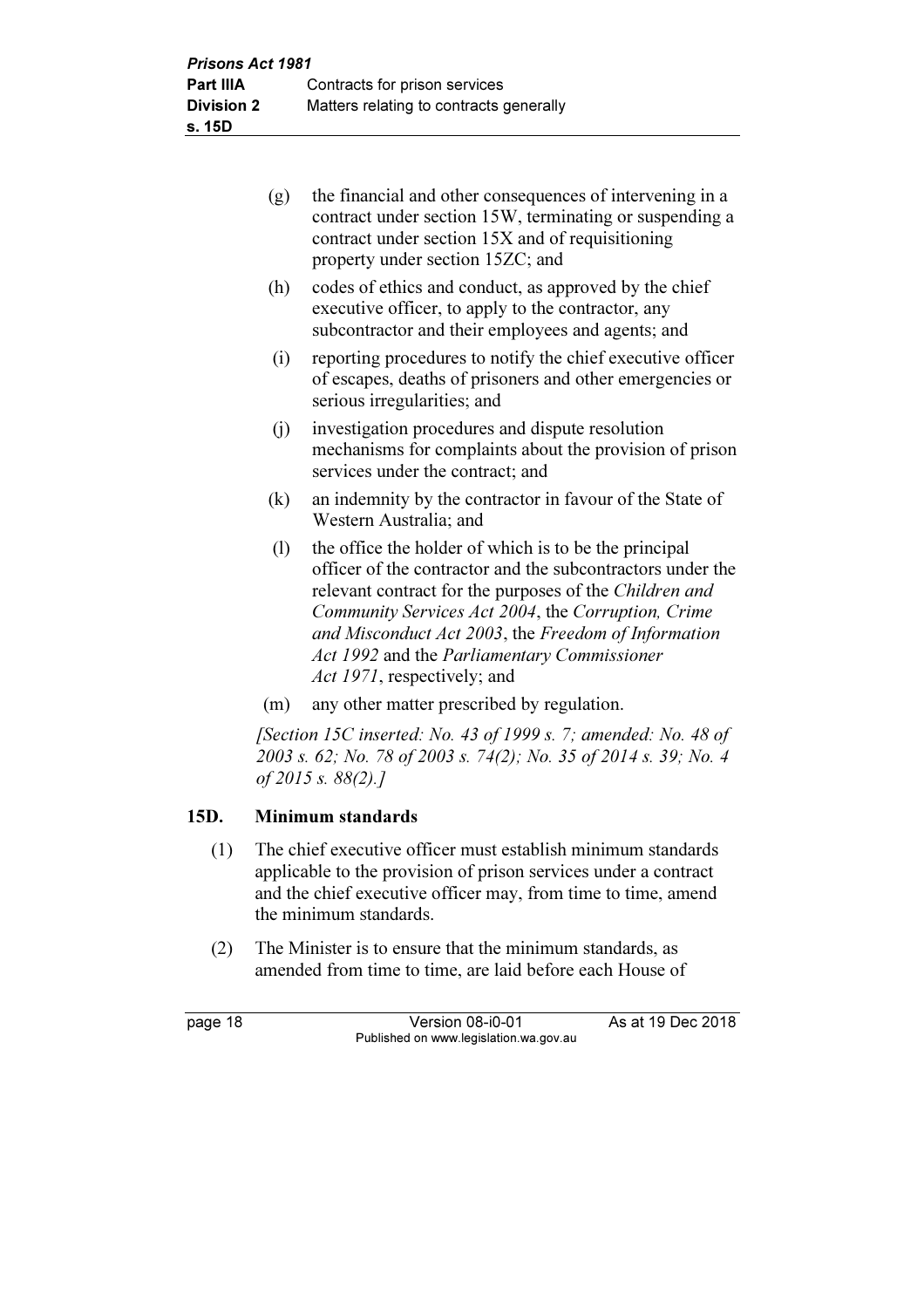Parliament within 10 sitting days of such House next following the establishment or amendment of the minimum standards.

[Section 15D inserted: No. 43 of 1999 s. 7.]

#### 15DA. Penalty for breach

- (1) A contract may provide for a party to the contract to be liable to pay an amount determined under the contract, by way of penalty, in respect of a breach of the contract.
- (2) The contract may provide for an increase in the amount of the penalty because of each day or part of a day during which a breach continues.
- (3) A penalty provided for in accordance with this section is recoverable even though no damage may have been suffered or the penalty may be unrelated to the extent of any damage suffered.

[Section 15DA inserted: No. 65 of 2006 s. 12.]

#### 15E. Minister, chief executive officer etc. may have access to certain prisons, persons, vehicles and documents

- (1) The Minister, the chief executive officer and any person authorised by the chief executive officer may, at any time, (with any assistants, prison dogs and equipment that the Minister, the chief executive officer or authorised person thinks are necessary) have free and unfettered access to a prison, person, vehicle or document referred to in subsection (2) for the purpose  $of -$ 
	- (a) ensuring compliance with this Act, the rules or a contract; or
	- (b) ensuring that a prison service that is a subject of a contract is being properly provided.
- (2) A person referred to in subsection (1) may have access to  $-$ 
	- (a) a prison at which prison services are provided under a contract or any part of such a prison; and

As at 19 Dec 2018 Version 08-i0-01 bagge 19 Published on www.legislation.wa.gov.au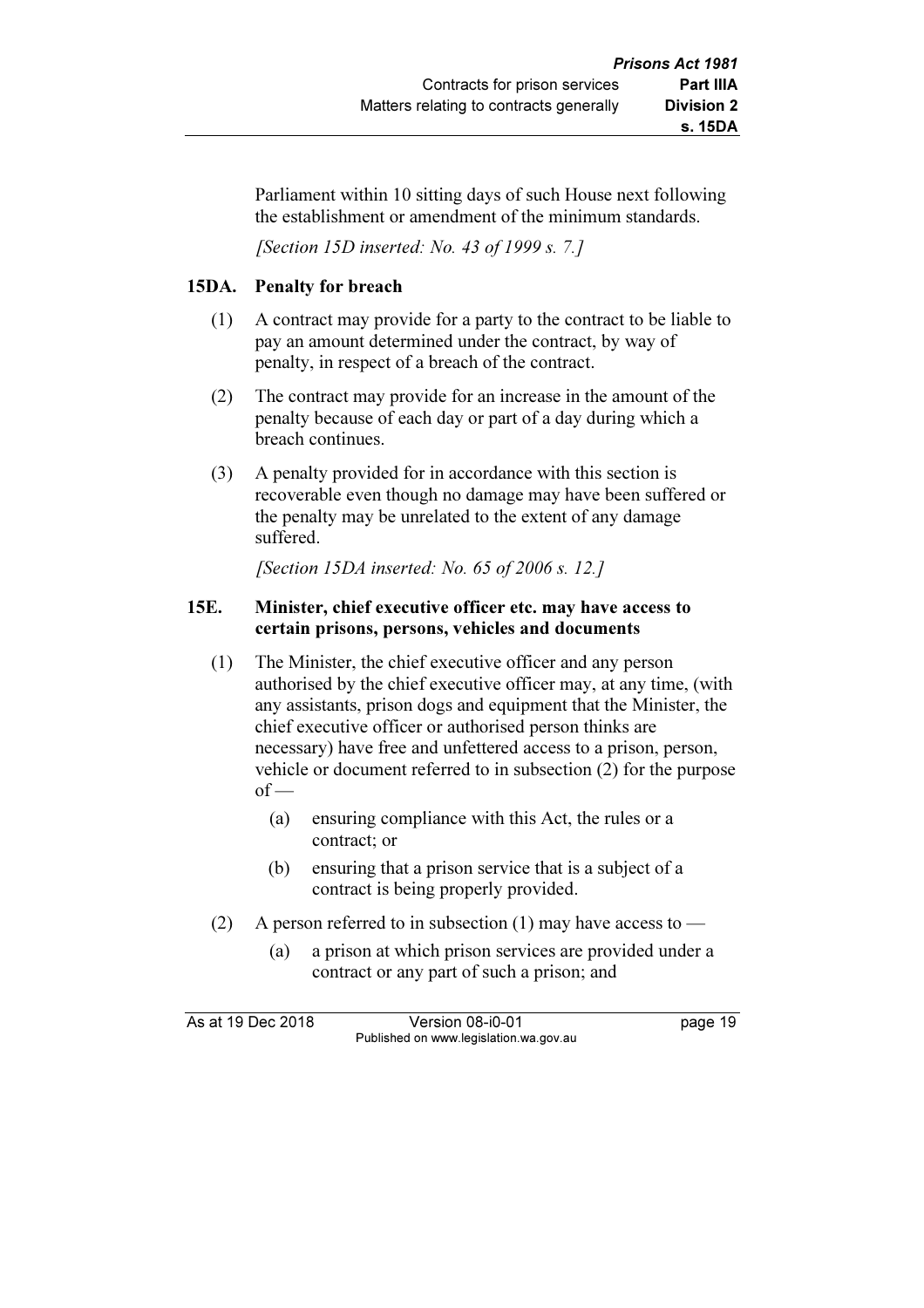- (b) a prisoner in such a prison; and
- (c) a contract worker whose work is concerned with such a prison; and
- (d) a vehicle used by a contractor to provide prison services under a contract; and
- (e) a prisoner in such a vehicle; and
- (f) a contract worker whose work is concerned with such a vehicle; and
- (g) all documents in the possession of the contractor or a subcontractor in relation to any prison service that is a subject of a contract.
- (3) The chief executive officer may authorise a person for the purposes of subsection (1).
- (4) An authorisation must be in writing and may be made subject to such conditions and limitations specified in the authorisation as the chief executive officer thinks fit.
- (5) A person must not hinder or resist a person referred to in subsection (1) when the person is exercising or attempting to exercise a power under that subsection.

Penalty: \$20 000.

 (6) Nothing in this section limits any entitlement that a person, under a law, has to have access to a place, vehicle, person or document referred to in subsection (2).

[Section 15E inserted: No. 43 of 1999 s. 7.]

#### 15F. Administrators and reporting officers may have access to certain prisons, persons, vehicles and documents

 (1) An administrator and a reporting officer appointed under section 9 may, at any time, (with any assistants, prison dogs and equipment that the administrator or reporting officer thinks are necessary) have free and unfettered access to a prison, vehicle, person or document referred to in section 15E(2) for the purpose

page 20 **Version 08-i0-01** As at 19 Dec 2018 Published on www.legislation.wa.gov.au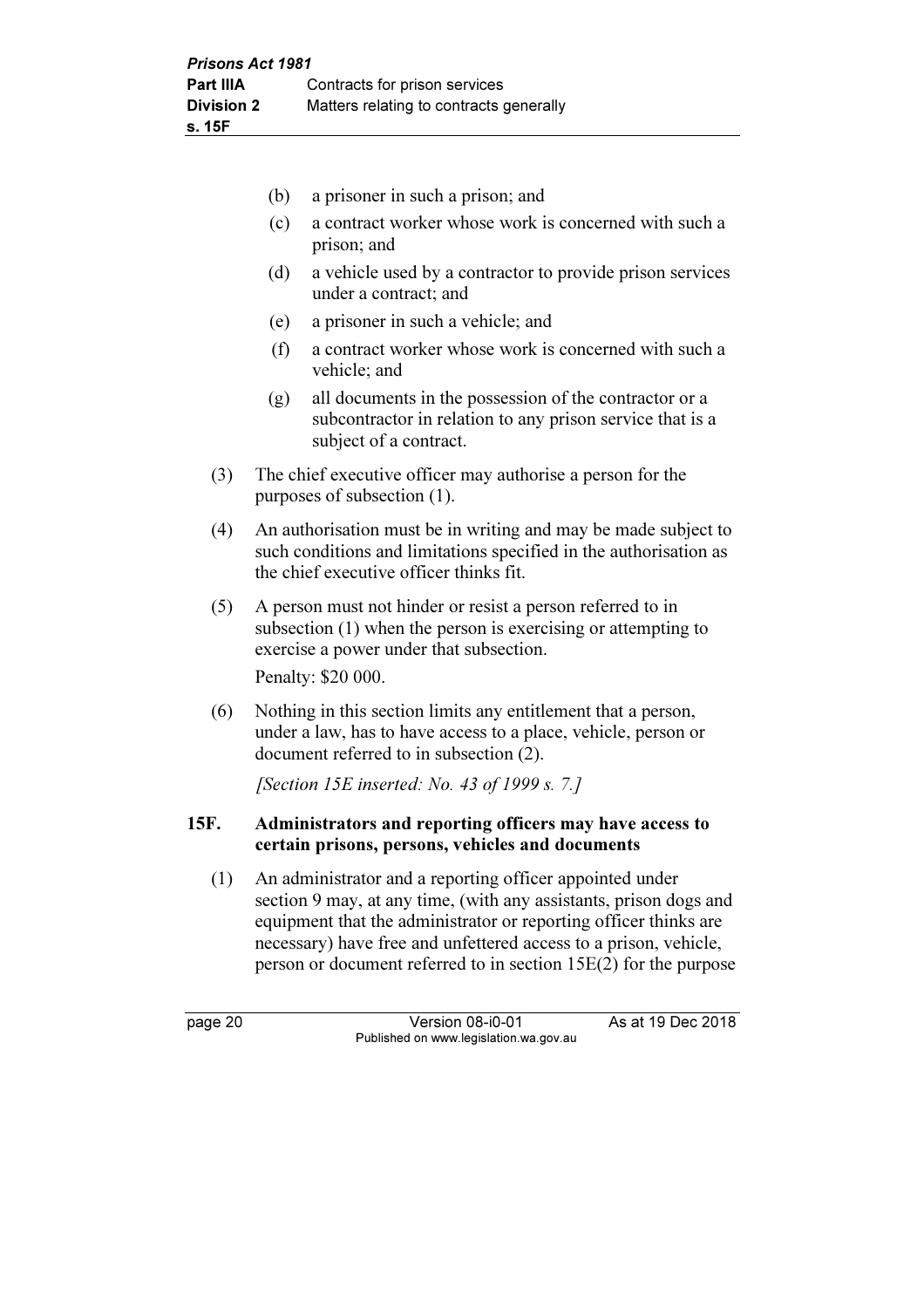of enabling the administrator or reporting officer to perform his or her functions.

- (2) A person must not hinder or resist an administrator or reporting officer when the administrator or reporting officer is exercising or attempting to exercise a power under subsection (1). Penalty: \$20 000.
- (3) Nothing in this section limits any entitlement that a person, under a law, has to have access to a place, vehicle, person or document referred to in section 15E(2).

[Section 15F inserted: No. 43 of 1999 s. 7.]

#### 15G. Annual reports and tabling of contracts

- (1) The chief executive officer is to prepare and deliver to the Minister by 30 September each year a report on each contractor who provided prison services under a contract in the preceding 12 months.
- (2) The report is to contain such information as is required to be included in the report by the Minister to enable an informed assessment to be made of —
	- (a) the operations of each contractor; and
	- (b) the extent to which there has been compliance with the relevant contract.
- (3) The Minister is to ensure that the report is laid before each House of Parliament within 10 sitting days of such House next following the Minister's receipt of the report.
- (4) The Minister is to ensure that a contract, as amended from time to time, is laid before each House of Parliament within 30 days of such House next sitting following the execution of the contract or the amendment.

As at 19 Dec 2018 Version 08-i0-01 page 21 Published on www.legislation.wa.gov.au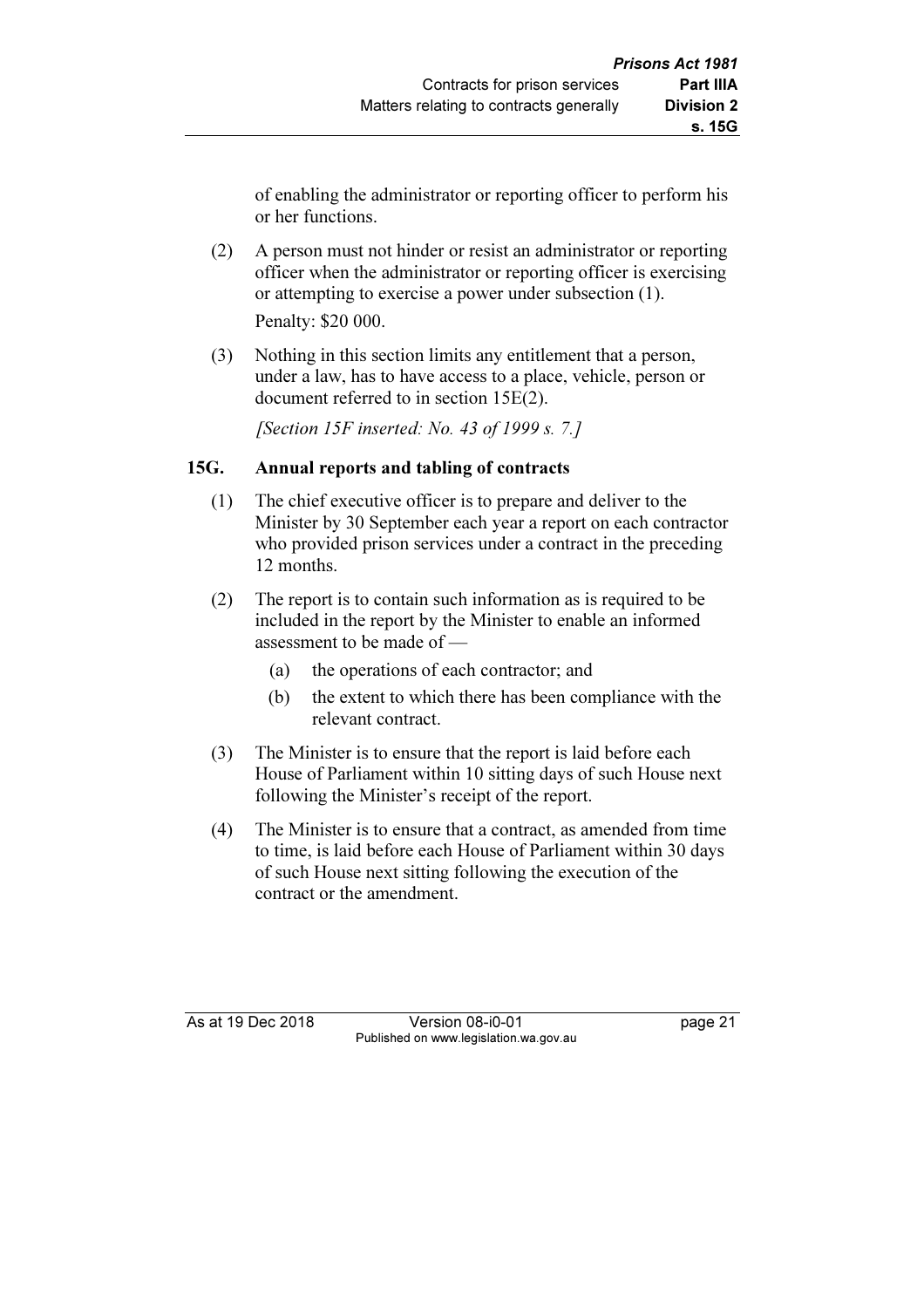- (5) If neither House of Parliament is sitting on the day when the 30 day period referred to in subsection (4) expires —
	- (a) immediately on the expiration of that period the Minister is to send a copy of the contract or the contract as amended, as is relevant to the case, to the Clerk of the Legislative Assembly and the Clerk of the Legislative Council; and
	- (b) the Clerks are to jointly ensure that the contract or the contract as amended is published as soon as practicable in a prescribed manner.

[Section 15G inserted: No. 43 of 1999 s. 7.]

#### 15H. No contracting out

 The provisions of this Part apply despite anything to the contrary in the contract.

[Section 15H inserted: No. 43 of 1999 s. 7.]

## Division 3 — Authorisation of contract workers to perform functions

[Heading inserted: No. 43 of 1999 s. 7.]

#### 15I. Contract workers' functions

- (1) The chief executive officer may authorise a contract worker who holds a permit, to perform any of the functions that —
	- (a) a superintendent; or
	- (b) a prison officer; or
	- (c) an other officer,

has under this Act except a function referred to in section 15J.

 (2) An authorisation must be in writing and may be made subject to such conditions and limitations specified in the authorisation as the chief executive officer thinks fit.

page 22 Version 08-i0-01 As at 19 Dec 2018 Published on www.legislation.wa.gov.au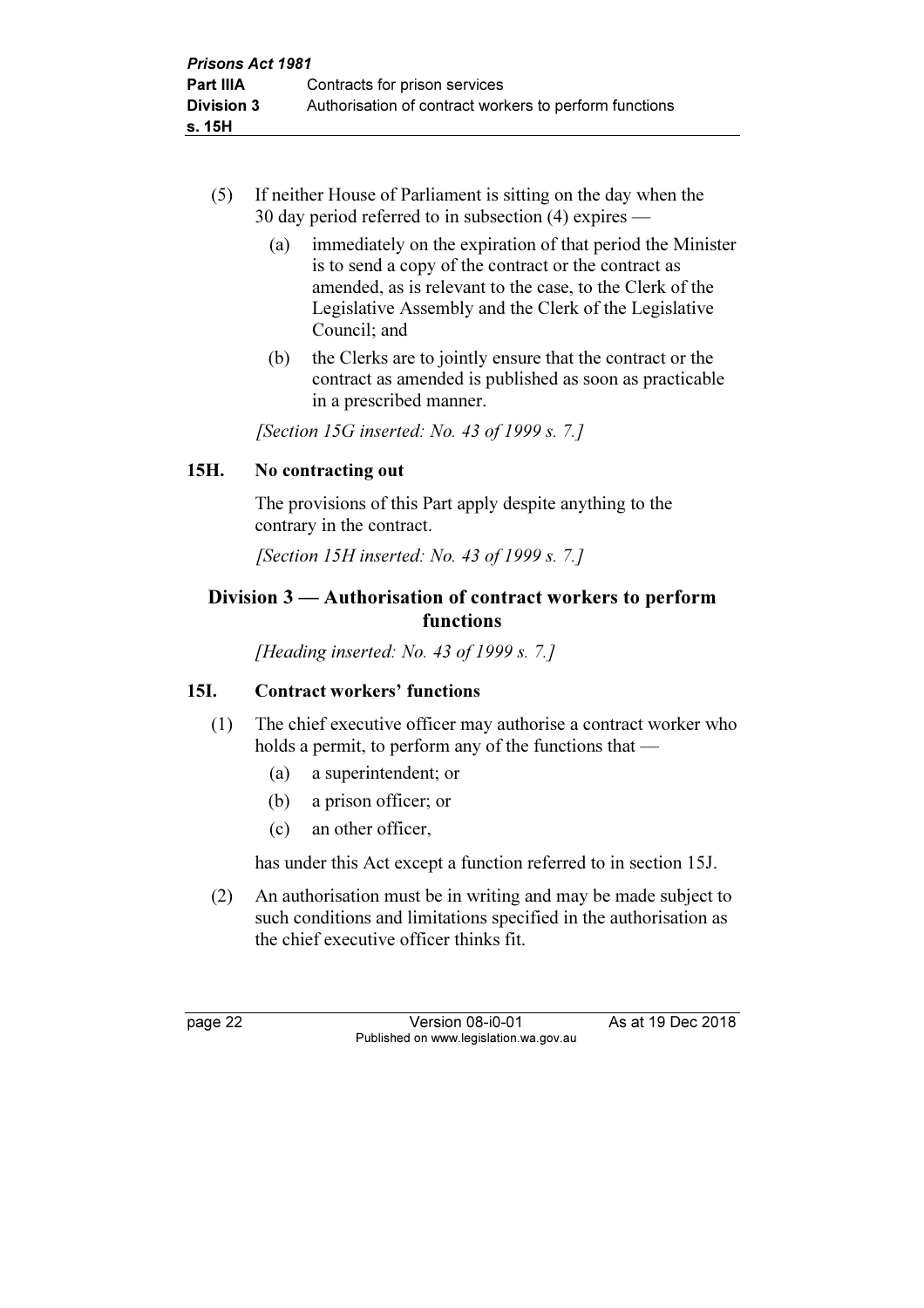(3) A contract worker is not to decide whether a prisoner may be detained in custody under section 32(1)(a).

[Section 15I inserted: No. 43 of 1999 s. 7.]

### 15J. Limitation on functions of contract workers

- (1) A contract worker cannot be authorised to perform a function that cannot be delegated to a person under section 8(1).
- (2) A contract worker cannot be authorised to perform a superintendent's function of a kind referred to in a provision of this Act that is set out in the Table to this subsection.

| Table                                                   |                      |
|---------------------------------------------------------|----------------------|
| s. $31(2)$                                              | s. $74(3)$           |
| s. $32(1)(b)$                                           | s. $75(1)$ and $(2)$ |
| s. $47(1)$ and $(2)$                                    | s. 76(1) and (2)     |
| s. $71(1)$ and $(2)$                                    | s. $77(1)$ and $(2)$ |
| s. $73(a)$ (second reference<br>to superintendent only) | s. $80(1)$ and $(2)$ |

- (3) A contract worker cannot be authorised to perform a superintendent's function of a kind referred to in Part X.
- (4) A contract worker cannot be authorised to perform a prison officer's function referred to in section 47(1) or (2).

[Section 15J inserted: No. 43 of 1999 s. 7.]

## 15K. Effect of authorisation

- (1) Subject to subsections  $(2)$ ,  $(3)$ ,  $(4)$ ,  $(5)$  and  $(6)$ , a contract worker who is authorised under section 15I to perform a function of —
	- (a) a superintendent; or
	- (b) a prison officer; or

As at 19 Dec 2018 Version 08-i0-01 page 23 Published on www.legislation.wa.gov.au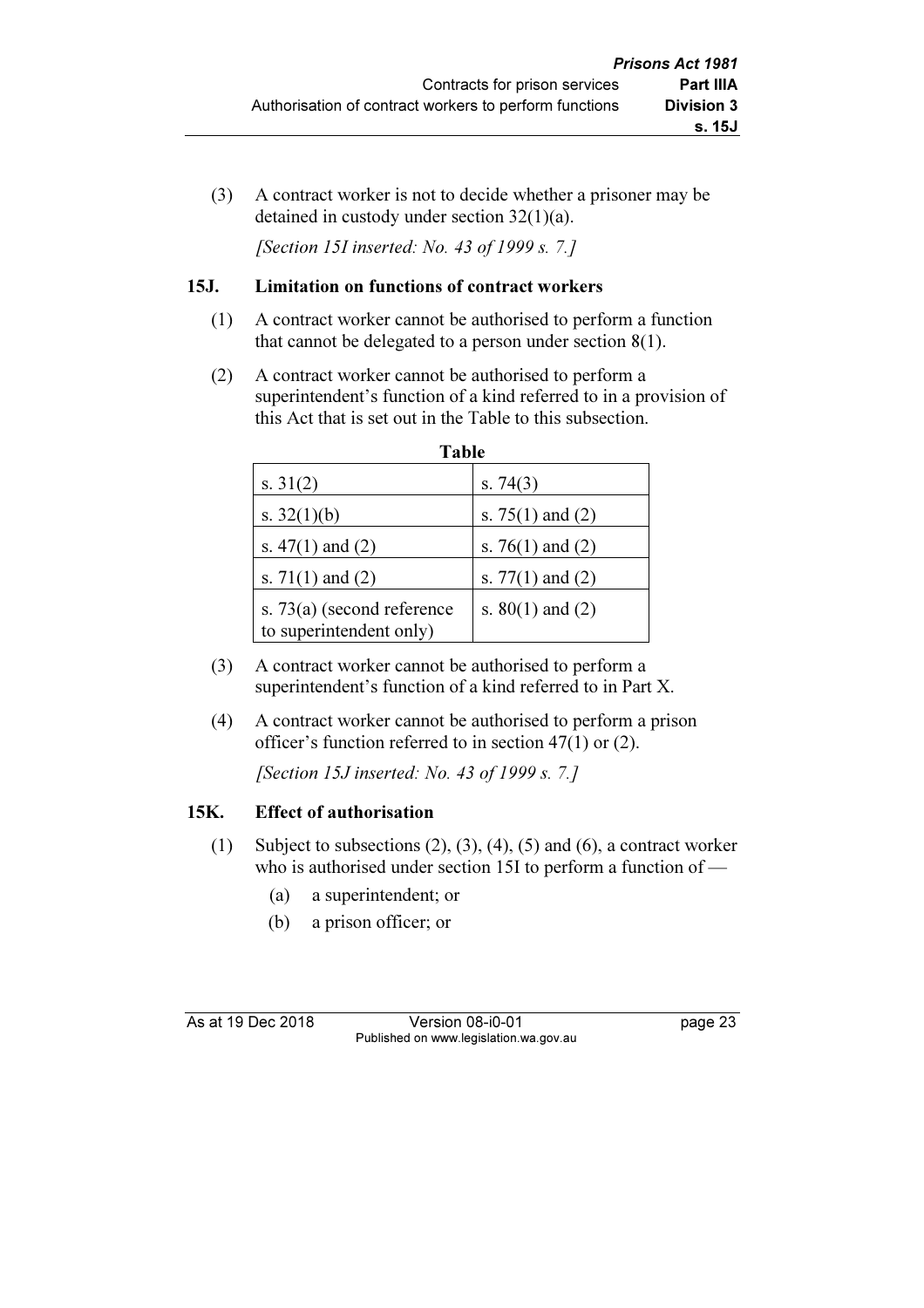(c) an other officer,

 must, for the purposes of this Act and any other written law, be deemed to be a superintendent, prison officer or other officer, as the case requires, in relation to that function.

- (2) A reference to a superintendent in Part X does not include a reference to a contract worker.
- (3) A reference to a prison officer or any other officer in a provision of this Act that is set out in the Table to this subsection does not include a reference to a contract worker.

| Table                 |                                              |
|-----------------------|----------------------------------------------|
| s. 13(1), (2) and (3) | s. $110(1)(b)$ , (d), (e), (v),<br>and $(w)$ |
| Part X                | s. 114(1), (3), (6), (8), (9), (11) and (12) |

- (4) If prison services in relation to a prison are being provided under a contract, a reference to the prison's superintendent in a provision that is set out in the Table to section 15J(2) in relation to that prison is to be regarded as a reference to a superintendent of a prison that is not managed under a contract.
- (5) If prison services in relation to a prison are being provided under a contract, a reference to a prison officer in section 47(1) or (2) in relation to that prison is to be regarded as a reference to a prison officer engaged under section 13.
- (6) A contract worker referred to in subsection  $(1)$ 
	- (a) does not hold the position of superintendent, prison officer or other officer, as the case requires; and
	- (b) is not subject to the Public Sector Management Act 1994.

[Section 15K inserted: No. 43 of 1999 s. 7.]

page 24 Version 08-i0-01 As at 19 Dec 2018 Published on www.legislation.wa.gov.au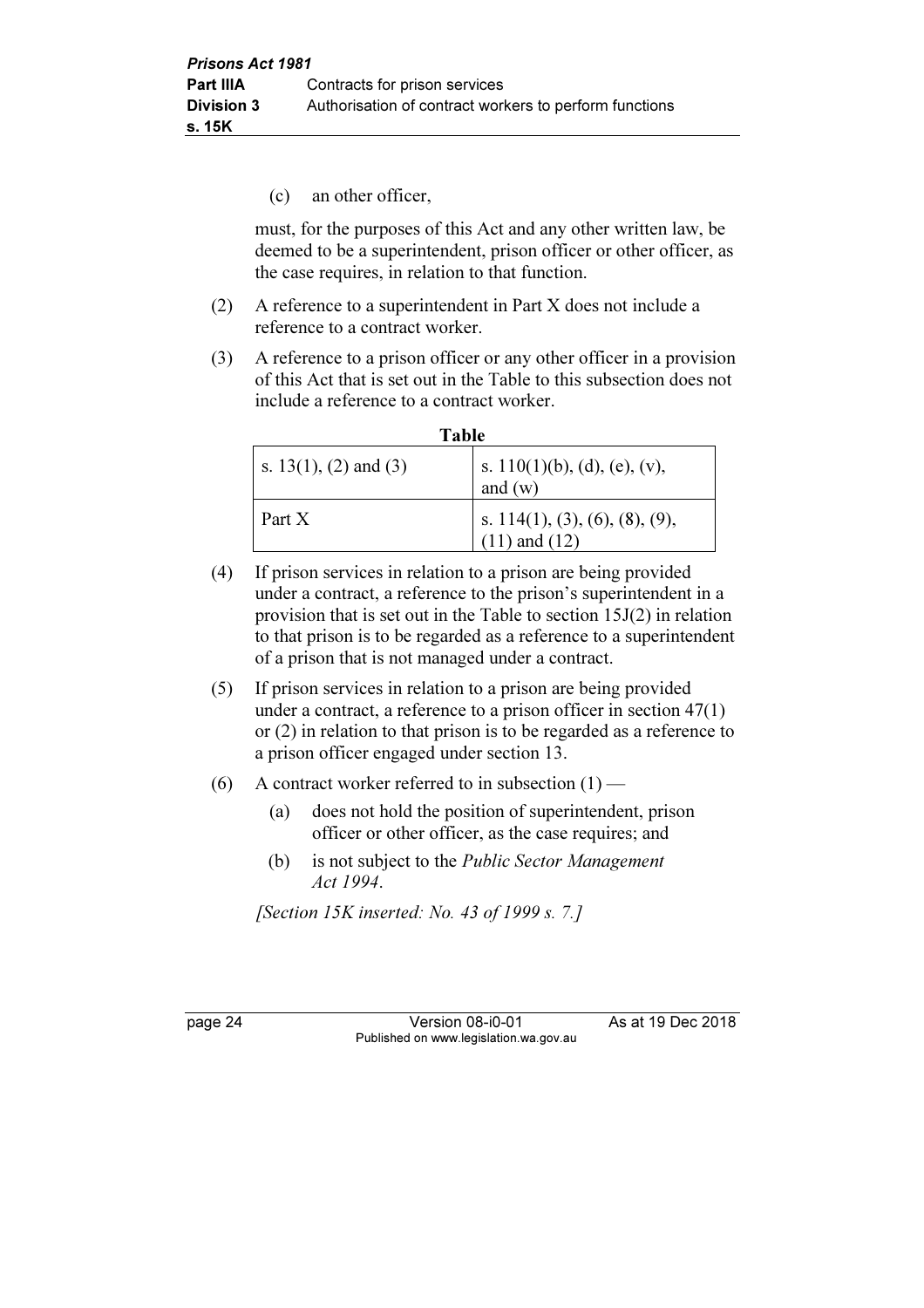## Division 4 — Vetting and control of contract workers in relation to high-level security work

[Heading inserted: No. 43 of 1999 s. 7.]

#### 15L. Term used: offence for which the contract worker is convicted

 In this Division a reference to an offence for which the contract worker is convicted includes —

- (a) an offence for which the person is convicted in any part of the world; and
- (b) the payment of the whole or a part of a penalty under an infringement notice as defined in the *Road Traffic* (Administration) Act 2008 section 4 in respect of an alleged offence by the contract worker; and
- (c) the payment of the whole or a part of a penalty under an infringement notice under a law, in any other part of the world, corresponding to a road law as defined in the Road Traffic (Administration) Act 2008 section 4, in respect of an alleged offence by the contract worker.

 [Section 15L inserted: No. 43 of 1999 s. 7; amended: No. 8 of 2012 s. 163.]

#### 15M. High-level security work

A prison service is high-level security work if —

- (a) it is of a kind that requires the person providing it to exercise a power of a superintendent, a prison officer or any other officer; and
- (b) it is provided by a contract worker.

[Section 15M inserted: No. 43 of 1999 s. 7.]

As at 19 Dec 2018 Version 08-i0-01 page 25 Published on www.legislation.wa.gov.au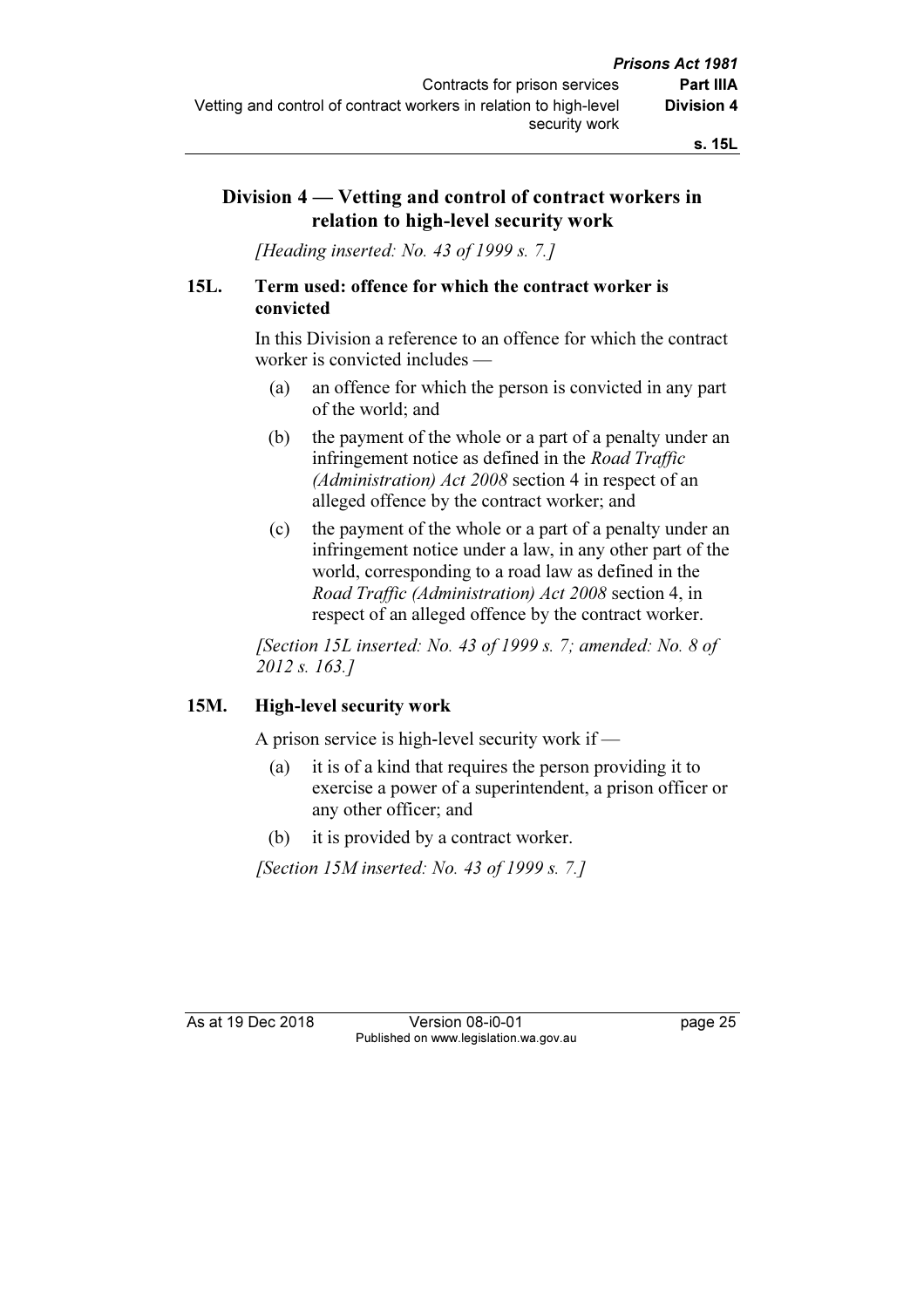| <b>Prisons Act 1981</b> |                                                                                    |
|-------------------------|------------------------------------------------------------------------------------|
| <b>Part IIIA</b>        | Contracts for prison services                                                      |
| <b>Division 4</b>       | Vetting and control of contract workers in relation to high-level<br>security work |
| s. 15N                  |                                                                                    |

#### 15N. Chief executive officer may declare other kinds of work to be high-level security work

- (1) The chief executive officer may, in writing, declare as high-level security work —
	- (a) a prison service of a kind that requires a contract worker to deal directly with prisoners except a prison service referred to in section 15M; or
	- (b) work that requires a contract worker to have access to information about prisoners; or
	- (c) any other work to be done by a contract worker that in the opinion of the chief executive officer should be declared to be high-level security work.
- (2) The chief executive officer may amend a declaration.
- (3) The chief executive officer is to ensure that notice of a declaration or an amendment of a declaration is published in the Gazette within 14 days after the day the declaration or amendment occurs.
- (4) The validity of a declaration or an amendment of a declaration is not affected by failure to publish the notice.

[Section 15N inserted: No. 43 of 1999 s. 7.]

### 15O. Contract workers require permits to do high-level security work

 A contract worker must not do, or purport to do, any high-level security work unless he or she has a current permit to do the work and does the work in accordance with the permit.

Penalty: Imprisonment for 3 years.

[Section 150 inserted: No. 43 of 1999 s. 7.]

## 15P. Issue of permits to do high-level security work

 (1) On application by a contract worker in a manner approved by the chief executive officer, the chief executive officer may issue

page 26 Version 08-i0-01 As at 19 Dec 2018 Published on www.legislation.wa.gov.au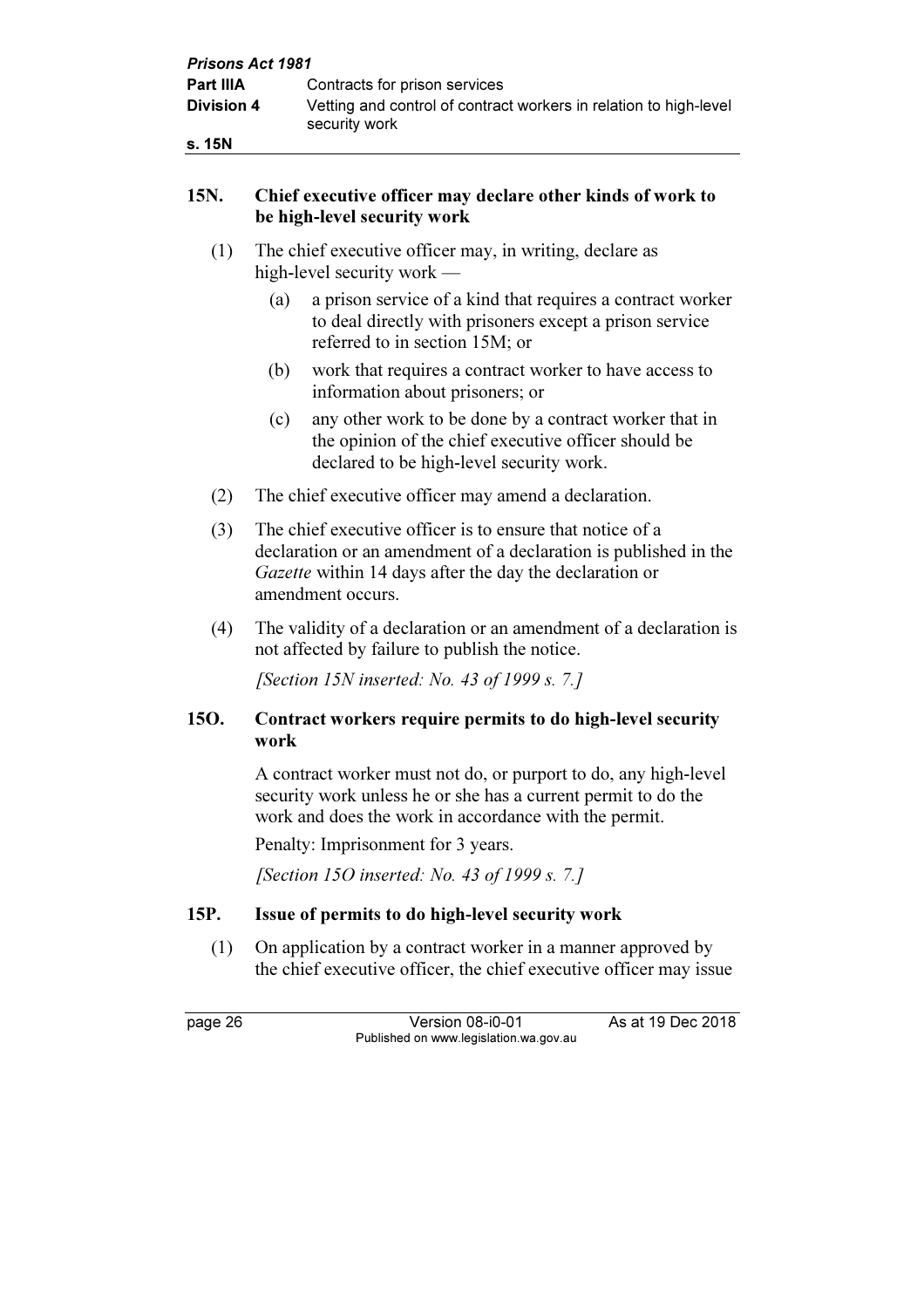the contract worker with a permit to do high-level security work.

#### (2) To determine the suitability of a contract worker to do high-level security work the chief executive officer may —

- (a) have regard to the information referred to in section 15Q(1) and (3) about the contract worker; and
- (b) make appropriate enquiries about the contract worker; and
- (c) enquire into the honesty and integrity of the contract worker's known associates.
- (3) A permit may be issued subject to such conditions and limitations specified in the permit as the chief executive officer thinks fit.
- (4) A permit is not transferable.

[Section 15P inserted: No. 43 of 1999 s. 7.]

### 15Q. Information about applicants for permits

- (1) The chief executive officer may, in writing, require a contract worker who applies for a permit or the relevant contractor to provide —
	- (a) information about any offence for which the contract worker is convicted; and
	- (b) information about any disciplinary proceedings conducted against the contract worker in the course of his or her employment; and
	- (c) information about any other matter that is relevant to the suitability of the contract worker to do high-level security work; and
	- (d) a photograph of the contract worker.
- (2) A person must not give information or a photograph that is false or misleading in a material particular in response to a requirement under subsection (1).

Penalty: Imprisonment for 3 years.

As at 19 Dec 2018 Version 08-i0-01 page 27 Published on www.legislation.wa.gov.au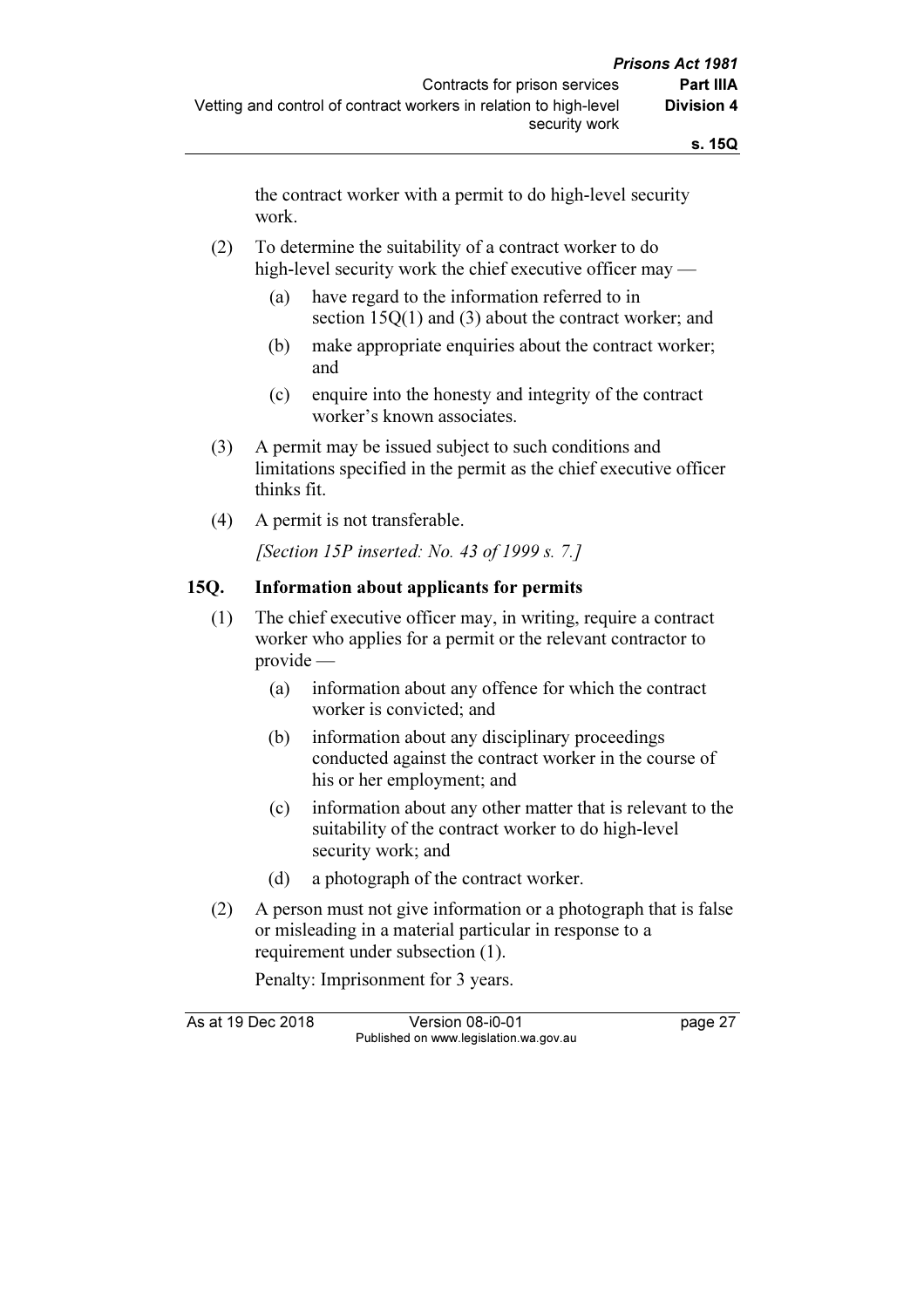| <b>Prisons Act 1981</b> |                                                                                    |  |  |  |
|-------------------------|------------------------------------------------------------------------------------|--|--|--|
| <b>Part IIIA</b>        | Contracts for prison services                                                      |  |  |  |
| <b>Division 4</b>       | Vetting and control of contract workers in relation to high-level<br>security work |  |  |  |
| s. 15R                  |                                                                                    |  |  |  |

| (3)  | If a contract worker applies for a permit the contract worker is<br>to authorise the Commissioner of Police to provide to the chief<br>executive officer and the relevant contractor —                                                                                       |  |  |
|------|------------------------------------------------------------------------------------------------------------------------------------------------------------------------------------------------------------------------------------------------------------------------------|--|--|
|      | information about any offence for which the contract<br>(a)<br>worker is convicted; and                                                                                                                                                                                      |  |  |
|      | such other information as is required by the chief<br>(b)<br>executive officer to determine the suitability of the<br>contract worker to do high-level security work.                                                                                                        |  |  |
| (4)  | A person must not give information that is false or misleading in<br>a material particular in an authority under subsection (3).                                                                                                                                             |  |  |
|      | Penalty: Imprisonment for 3 years.                                                                                                                                                                                                                                           |  |  |
|      | [Section 15Q inserted: No. 43 of 1999 s. 7.]                                                                                                                                                                                                                                 |  |  |
| 15R. | <b>Taking of fingerprints and palmprints</b>                                                                                                                                                                                                                                 |  |  |
| (1)  | The chief executive officer may, in writing, require a contract<br>worker who applies for, or holds, a permit to attend at a place<br>and there have his or her fingerprints or palmprints taken by a<br>member of the Police Force or an employee of the Police<br>Service. |  |  |
| (2)  | The Commissioner of Police is to cause fingerprints and<br>palmprints taken under this section and any copy of them to be<br>$destroyed$ —                                                                                                                                   |  |  |
|      | (a)<br>if the permit is not granted; or                                                                                                                                                                                                                                      |  |  |
|      | when the permit no longer has effect.<br>(b)                                                                                                                                                                                                                                 |  |  |

[Section 15R inserted: No. 43 of 1999 s. 7.]

# 15S. Refusal to issue permit

- (1) The chief executive officer may refuse to issue a contract worker with a permit to do high-level security work if, in the opinion of the chief executive officer —
	- (a) the contract worker has not complied with a requirement under section 15Q(1); or

page 28 Version 08-i0-01 As at 19 Dec 2018 Published on www.legislation.wa.gov.au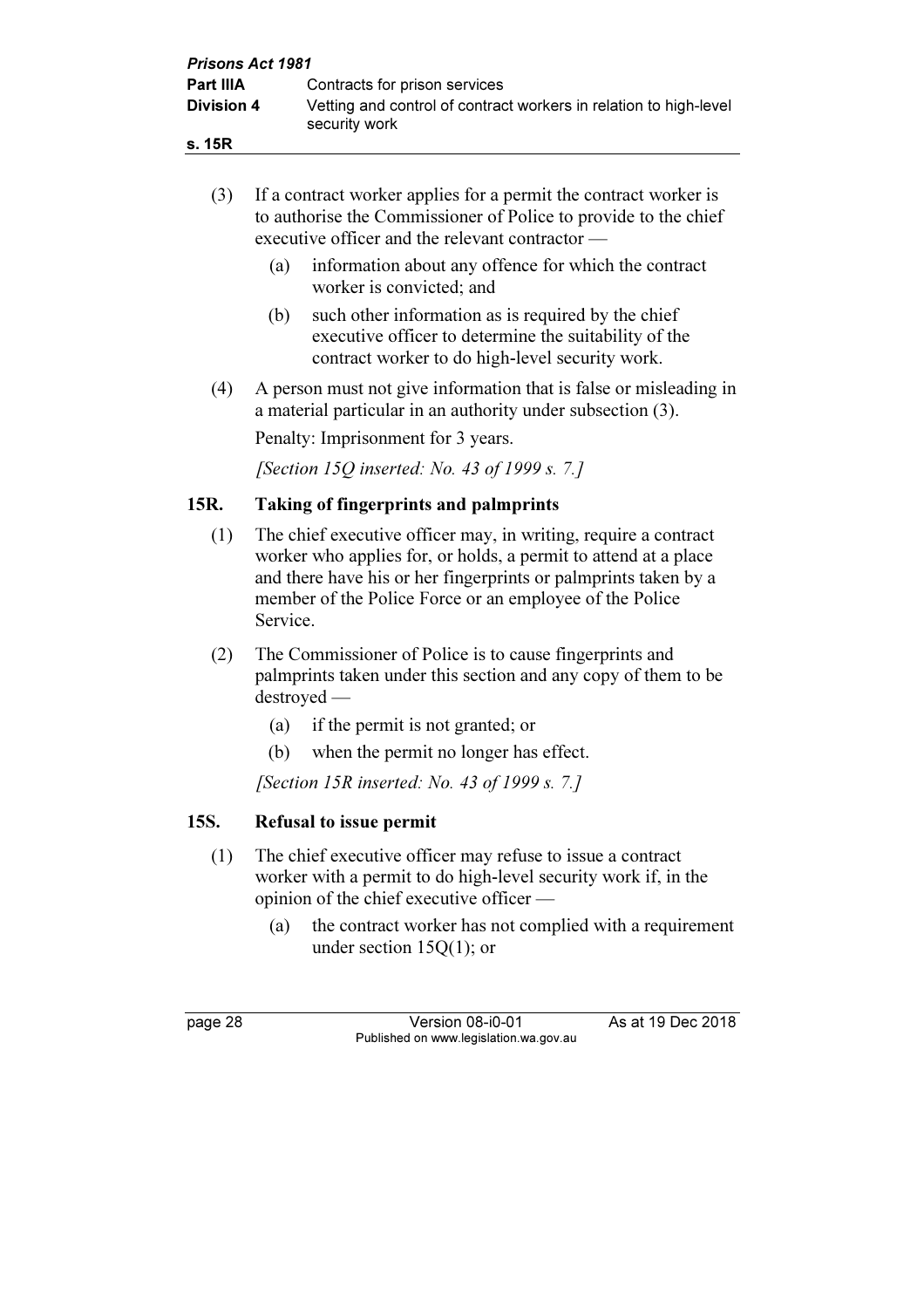| the contract worker has not given an authority under |
|------------------------------------------------------|
| section 15 $Q(3)$ ; or                               |

- (c) the contract worker has not complied with a requirement under section 15R(1); or
- (d) the contract worker has not completed training approved by the chief executive officer; or
- (e) the contract worker has failed to satisfy the chief executive officer that the contract worker is a fit and proper person to do high-level security work; or
- (f) the contract worker should not do high-level security work because of his or her criminal record or character or because of any other relevant reason; or
- (g) the contract worker does not meet all the conditions specified in the relevant contract in relation to persons who are to do high-level security work; or
- (h) it is not in the public interest to do so.
- (2) The rules known as the rules of natural justice (including any duty of procedural fairness) do not apply to or in relation to the issue of, or refusal to issue, a permit.

[Section 15S inserted: No. 43 of 1999 s. 7.]

### 15T. Determining suitability of contract workers to keep holding permits

- (1) To determine the suitability of a contract worker to continue to do high-level security work the chief executive officer may —
	- (a) have regard to the information referred to in subsection (2) and (4) about the contract worker; and
	- (b) make appropriate enquiries about the contract worker; and
	- (c) enquire into the honesty and integrity of the contract worker's known associates.

As at 19 Dec 2018 Version 08-i0-01 page 29 Published on www.legislation.wa.gov.au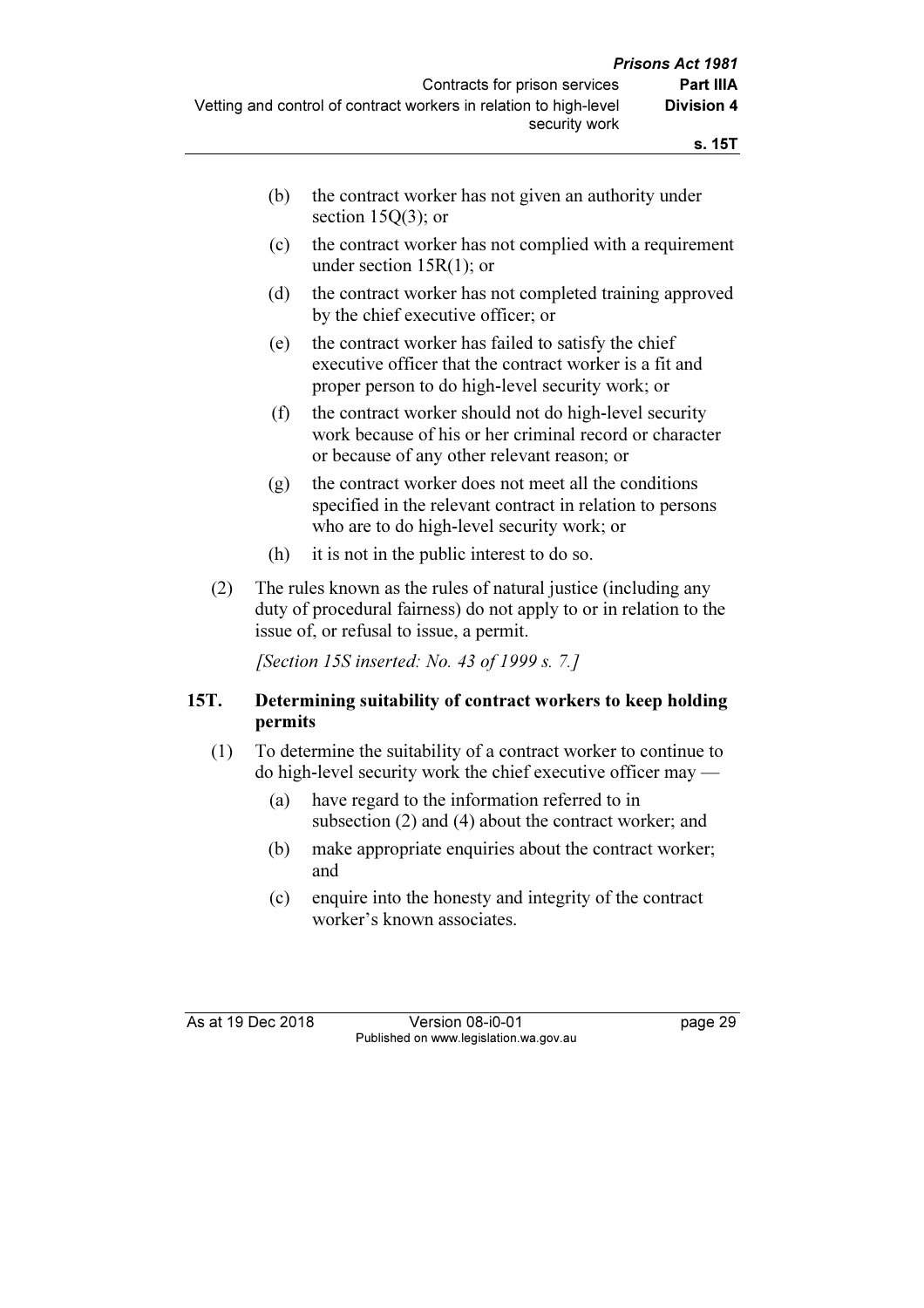| <b>Prisons Act 1981</b> |                                                                                    |  |  |  |
|-------------------------|------------------------------------------------------------------------------------|--|--|--|
| <b>Part IIIA</b>        | Contracts for prison services                                                      |  |  |  |
| <b>Division 4</b>       | Vetting and control of contract workers in relation to high-level<br>security work |  |  |  |
| s. 15T                  |                                                                                    |  |  |  |

|     | (2)                                                                                                                                                     | If a contract worker holds a permit the chief executive officer<br>may, at any time, in writing require the contract worker or the<br>relevant contractor to provide information about —                                                          |                                                                                                                               |  |
|-----|---------------------------------------------------------------------------------------------------------------------------------------------------------|---------------------------------------------------------------------------------------------------------------------------------------------------------------------------------------------------------------------------------------------------|-------------------------------------------------------------------------------------------------------------------------------|--|
|     |                                                                                                                                                         | (a)                                                                                                                                                                                                                                               | any offence for which the contract worker is convicted;<br>and                                                                |  |
|     |                                                                                                                                                         | (b)                                                                                                                                                                                                                                               | any disciplinary proceedings conducted against the<br>contract worker in the course of his or her employment;<br>and          |  |
|     |                                                                                                                                                         | (c)                                                                                                                                                                                                                                               | any other matter that is relevant to the suitability of the<br>contract worker to continue to do high-level security<br>work. |  |
|     | (3)<br>A person must not give information that is false or misleading in<br>a material particular in response to a requirement under<br>subsection (2). |                                                                                                                                                                                                                                                   |                                                                                                                               |  |
|     |                                                                                                                                                         |                                                                                                                                                                                                                                                   | Penalty: Imprisonment for 3 years.                                                                                            |  |
| (4) |                                                                                                                                                         | If a contract worker holds a permit the chief executive officer<br>may, at any time, in writing require the contract worker to<br>authorise the Commissioner of Police to provide to the chief<br>executive officer and the relevant contractor — |                                                                                                                               |  |
|     |                                                                                                                                                         | (a)                                                                                                                                                                                                                                               | information about any offence for which the contract<br>worker is convicted; and                                              |  |
|     |                                                                                                                                                         |                                                                                                                                                                                                                                                   | $\pi$ and $\pi$ and $\pi$ and $\pi$ and $\pi$                                                                                 |  |

- (b) such other information as is required by the chief executive officer to determine the suitability of the contract worker to continue to do high-level security work.
- (5) A person must not give information that is false or misleading in a material particular in an authority under subsection (4).

Penalty: Imprisonment for 3 years.

[Section 15T inserted: No. 43 of 1999 s. 7.]

page 30 **Version 08-i0-01** As at 19 Dec 2018 Published on www.legislation.wa.gov.au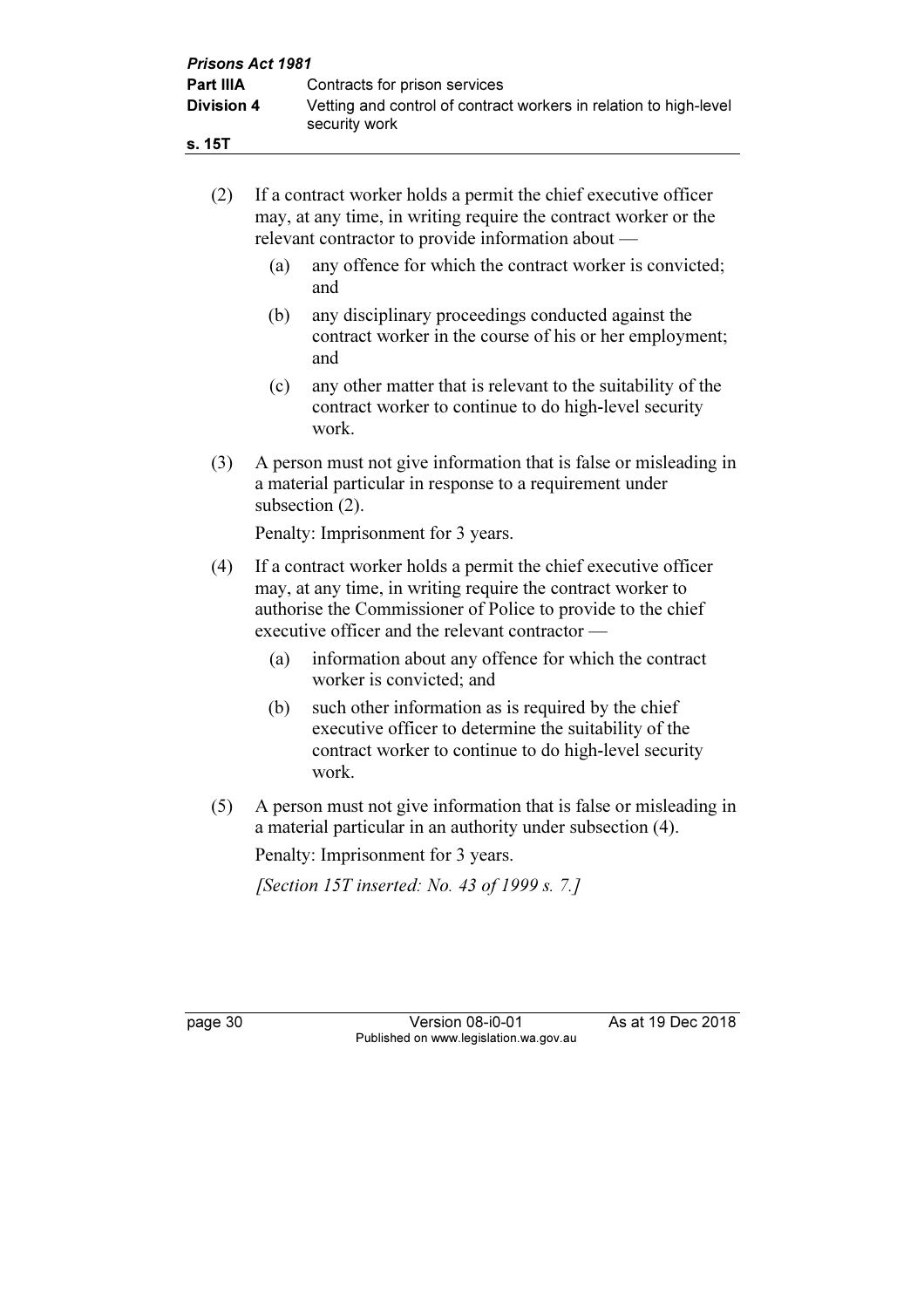#### 15U. Suspension or revocation of permits

- (1) The chief executive officer may, at any time, suspend or revoke a permit issued to a contract worker if, in the opinion of the chief executive officer —
	- (a) the permit ought not to have been issued to the contract worker, or ought not to continue in force in respect of the contract worker, having regard to the grounds referred to in section  $15S(1)(d)$  to (h); or
	- (b) the contract worker has failed to comply with  $-$ 
		- (i) this Act, the rules or standing orders; or
		- (ii) a direction given to the contract worker under this Act, the rules, a standing order or the relevant contract; or
		- (iii) an order, direction, warrant or other instrument under any law directed to the contract worker in relation to a prisoner; or
		- (iv) a code of ethics or conduct provided for under the relevant contract; or
		- (v) a requirement under section  $15T(2)$  or (4).
- (2) The chief executive officer may suspend or revoke any permit issued to any contract worker if —
	- (a) the chief executive officer intervenes in the relevant contract under section 15W or terminates or suspends the relevant contract under section 15X; or
	- (b) the relevant contract is terminated or suspended under the terms of the contract.
- (3) The rules known as the rules of natural justice (including any duty of procedural fairness) do not apply to or in relation to the suspension or revocation of a permit under subsection (2).

[Section 15U inserted: No. 43 of 1999 s. 7.]

As at 19 Dec 2018 Version 08-i0-01 page 31 Published on www.legislation.wa.gov.au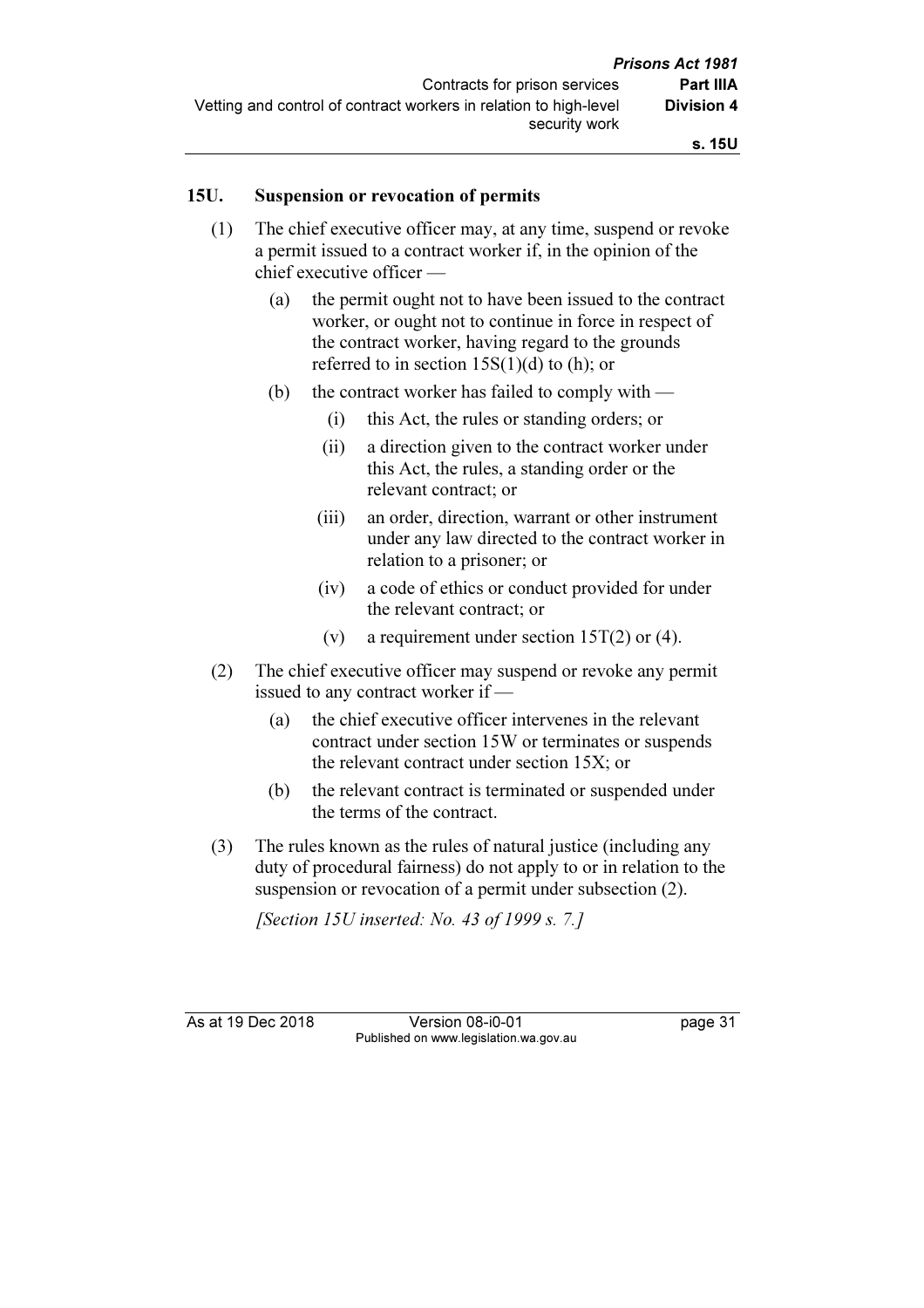### 15V. Gazettal of permit details

- (1) The chief executive officer is to ensure that notice of the issue, suspension, reinstatement or revocation of a permit is published in the Gazette within 14 days after the day the event occurs.
- (2) The validity of the issue, suspension, reinstatement or revocation of a permit is not affected by failure to publish the notice.

[Section 15V inserted: No. 43 of 1999 s. 7.]

# Division 5 — Intervention in, and termination of, contracts

[Heading inserted: No. 43 of 1999 s. 7.]

# 15W. Intervention in contracts

- (1) The chief executive officer may intervene in a contract if  $-$ 
	- (a) there are grounds for doing so under subsection (2); and
	- (b) the intervention is in the public interest or is necessary to ensure the proper provision of a prison service that is a subject of a contract.
- (2) The grounds for intervening in a contract are that
	- (a) there is an emergency in a prison service that is a subject of the contract; or
	- (b) the contractor has failed to effectively provide a prison service that is a subject of the contract.

[Section 15W inserted: No. 43 of 1999 s. 7.]

# 15X. Termination or suspension of contracts

- (1) The chief executive officer, with the Minister's approval, may on behalf of the State terminate or suspend (wholly or partially) a contract if, in the opinion of the chief executive officer —
	- (a) there are grounds for doing so under subsection (2); and
	- (b) the termination or suspension of the contract is in the public interest.

page 32 Version 08-i0-01 As at 19 Dec 2018 Published on www.legislation.wa.gov.au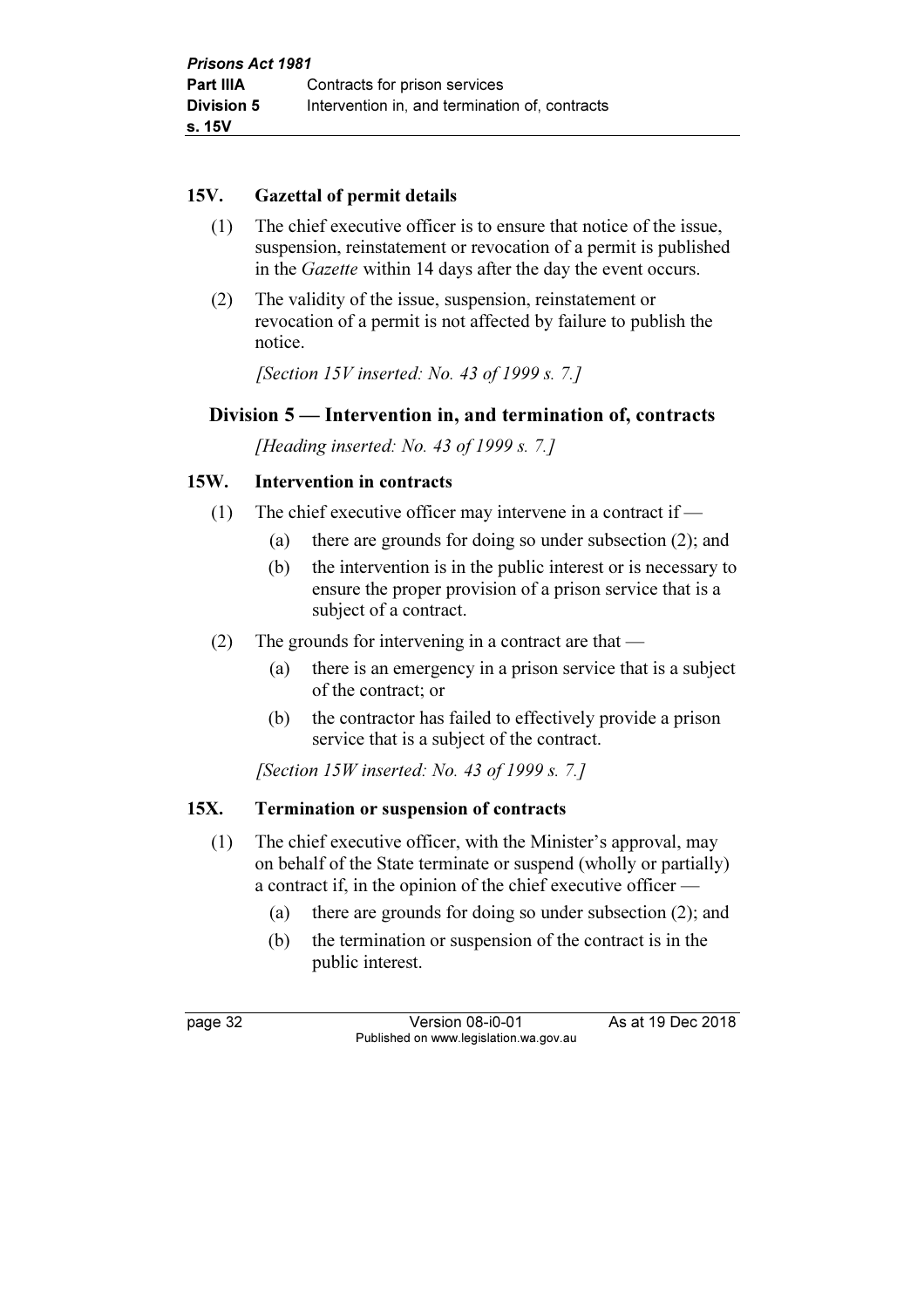- (2) The grounds for terminating or suspending a contract are that
	- (a) the contractor becomes insolvent within the meaning of the contract; or
	- (b) the identity of the persons who control, manage or own the contractor or a subcontractor changes during the term of the contract without the consent of the chief executive officer; or
	- (c) the contractor has committed a material breach of the contract that is not capable of being remedied; or
	- (d) the contractor has failed to rectify a breach of the contract within the time specified in the contract after the issue of a default notice; or
	- (e) the chief executive officer gives the contractor written notice to the effect that the contract will be terminated or suspended 3 days after the day on which the contractor receives the notice or at such later time as is specified in the notice.

[Section 15X inserted: No. 43 of 1999 s. 7.]

# 15Y. Administrator where intervention in contract

- (1) If the chief executive officer intervenes in a contract under section 15W the chief executive officer may appoint or engage an administrator —
	- (a) to give directions as to the manner in which a prison service that is subject of the contract is to be provided; or
	- (b) to provide a prison service that is a subject of the contract.
- (2) The directions given by an administrator and the provision by an administrator of a prison service that is a subject of a contract must be in accordance with the terms of the administrator's appointment or engagement.
- (3) An administrator cannot be appointed or engaged for a period exceeding one year but can be reappointed or re-engaged if,

As at 19 Dec 2018 Version 08-i0-01 bagge 33 Published on www.legislation.wa.gov.au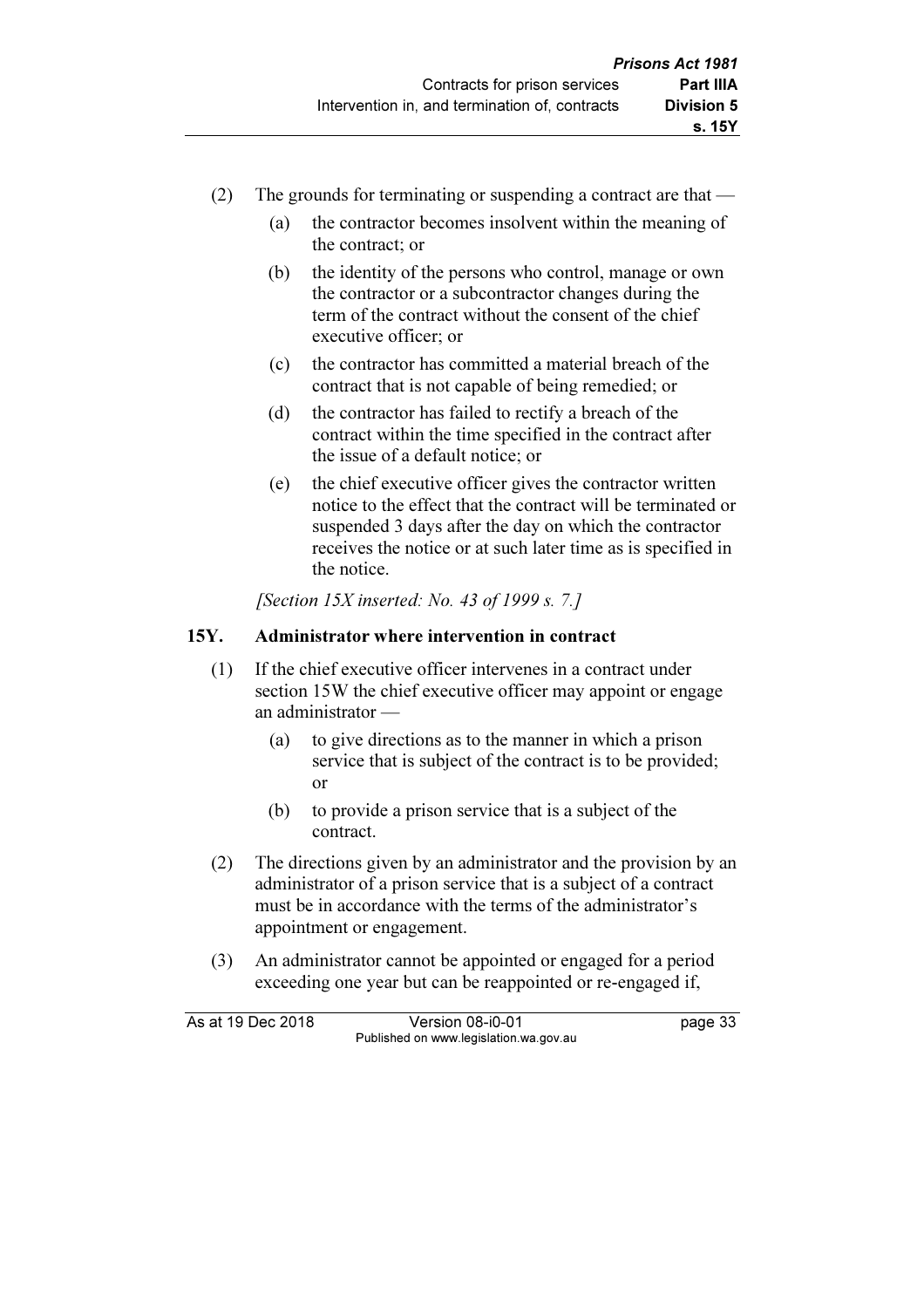after review of the reason for intervention in a contract, the chief executive officer determines that the reason for the intervention still exists.

[Section 15Y inserted: No. 43 of 1999 s. 7.]

### 15Z. Administrator where termination or suspension of contract

- (1) If the chief executive officer terminates or suspends a contract under section 15X the chief executive officer may appoint or engage an administrator —
	- (a) to provide any prison service that was a subject of the terminated contract; or
	- (b) to provide any prison service that is a subject of the suspended contract.
- (2) The provision by an administrator of a prison service that was or is a subject of a contract must be in accordance with the terms of the administrator's appointment or engagement.
- (3) An administrator cannot be appointed or engaged for a period exceeding one year but can be reappointed or re-engaged if the chief executive officer determines —
	- (a) in the case of the termination of a contract, that matters arising from the terminated contract have not been properly resolved; or
	- (b) in the case of the suspension of a contract, that the reason for the suspension still exists.

[Section 15Z inserted: No. 43 of 1999 s. 7.]

# 15ZA. Administrator's functions

 An administrator may, for the purposes of performing his or her functions —

- $(a)$  perform
	- (i) any function that the contractor or an employee or agent of that contractor has under a contract or had under a terminated contract; and

page 34 Version 08-i0-01 As at 19 Dec 2018 Published on www.legislation.wa.gov.au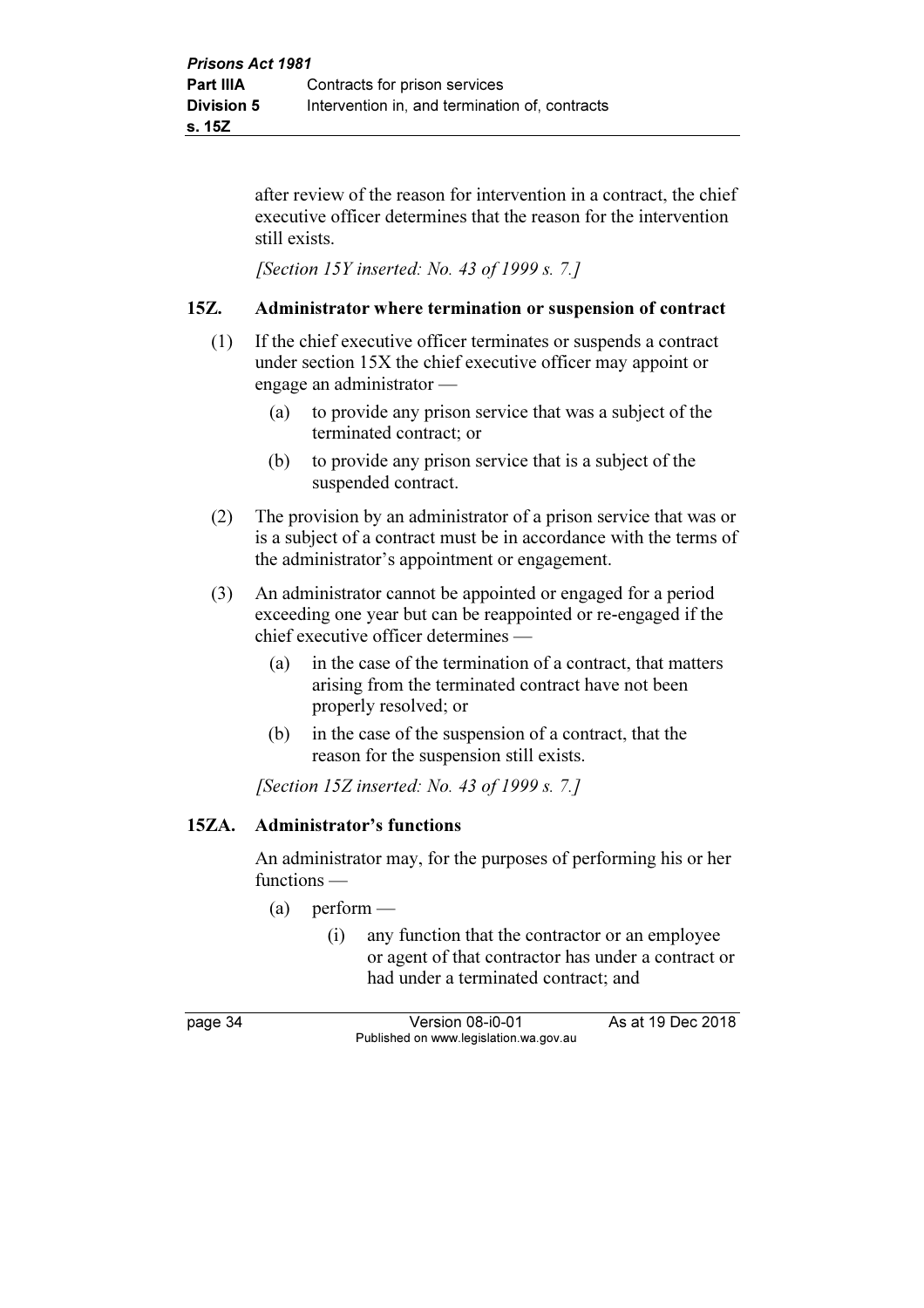(ii) any function that a subcontractor or an employee or agent of that subcontractor has under a contract or had under a terminated contract;

and

 (b) exercise any power of a superintendent, a prison officer or any other officer.

[Section 15ZA inserted: No. 43 of 1999 s. 7.]

### 15ZB. Compliance with administrator's directions

- (1) If an administrator is appointed under section 15Y then for the period of the appointment or engagement —
	- (a) the contractor; and
	- (b) each subcontractor; and
	- (c) any person appointed or employed by the contractor or a subcontractor to manage a service that is a subject of a contract,

 must comply with the administrator's directions in respect of the management or provision of the service, or the ceasing of the provision of the service.

Penalty: \$50 000.

 (2) If an administrator is appointed or engaged under section 15Y then for the period of the appointment or engagement any contract worker who has a function in respect of a prison service that is a subject of the relevant contract must comply with the administrator's directions as to the performance of the function.

Penalty: \$5 000.

[Section 15ZB inserted: No. 43 of 1999 s. 7.]

### 15ZC. Requisitioning property on intervention in, or termination of, contract

 If the chief executive officer intervenes in a contract under section 15W or terminates or suspends a contract under

As at 19 Dec 2018 Version 08-i0-01 page 35 Published on www.legislation.wa.gov.au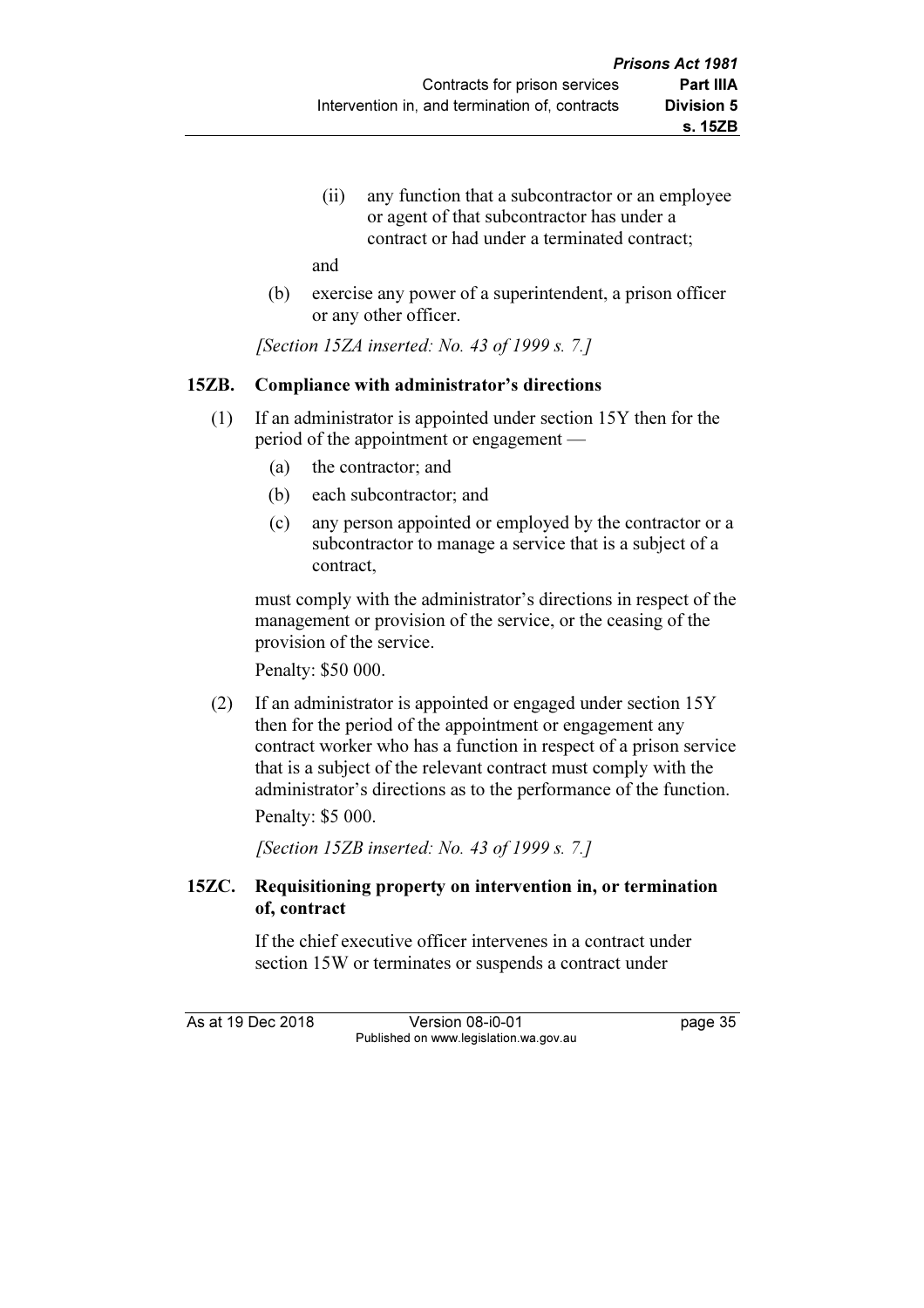section 15X, the chief executive officer or an administrator (with the chief executive officer's approval) may —

- (a) no later than 2 months after the intervention, termination or suspension, requisition any property used in relation to the provision of a prison service that is a subject of the contract or was a subject of the terminated contract; and
- (b) use the property for the ongoing provision of that prison service for no longer than 12 months after the requisition of the property.

[Section 15ZC inserted: No. 43 of 1999 s. 7.]

page 36 Version 08-i0-01 As at 19 Dec 2018 Published on www.legislation.wa.gov.au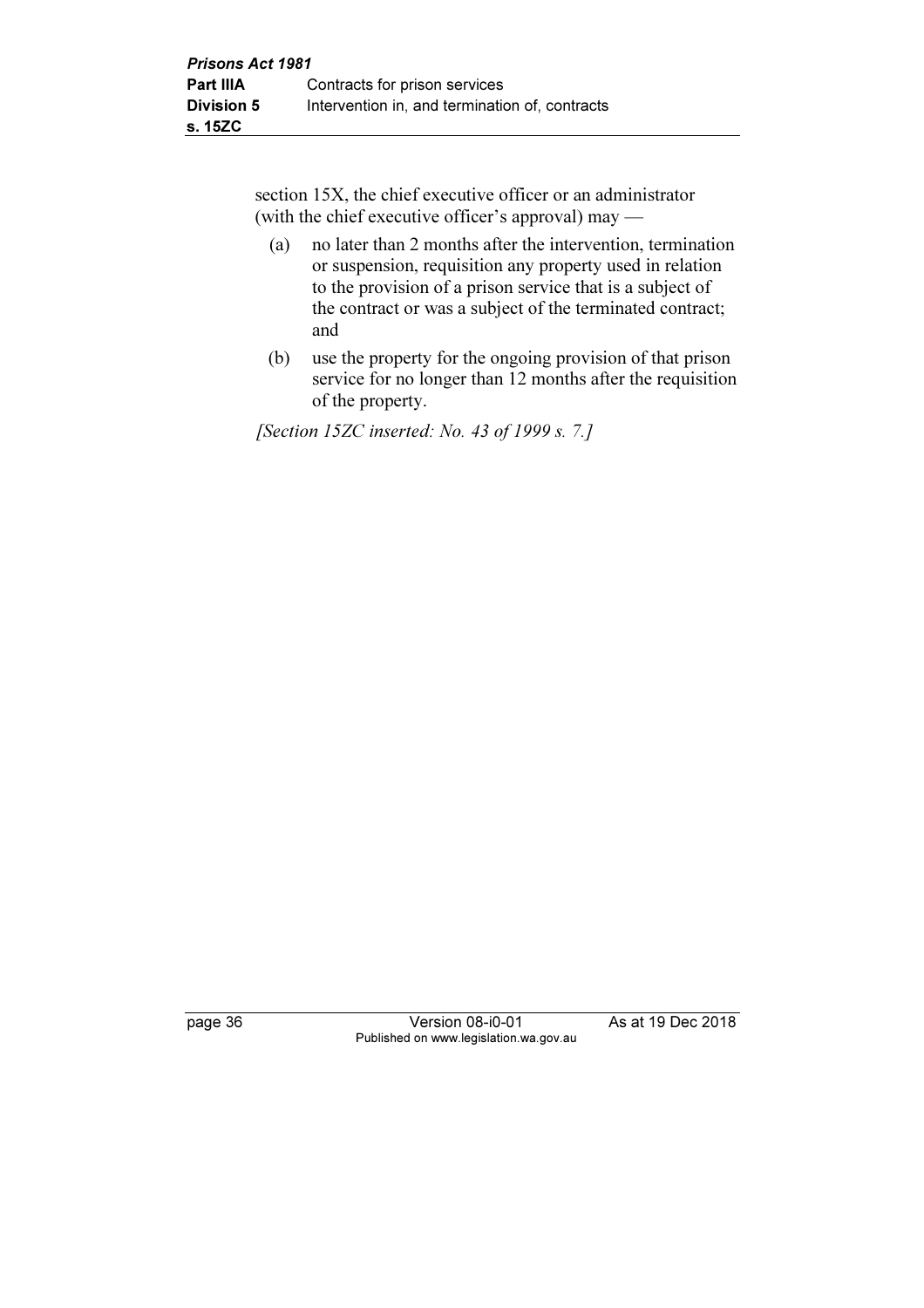# Part IV — Custody, removal and release of prisoners

#### 16. Prisoners in custody of chief executive officer

- (1) Every prisoner is deemed for so long as he continues to be a prisoner to be in the custody of the chief executive officer.
- (2) Except as otherwise provided by this Act and subject to subsection (3), a prisoner shall not be confined or kept in any place other than a prison.
- (3) Subsection (2) is a directory provision only and a breach of that subsection does not affect any issue relating to the lawfulness of the custody of a person at any time.
- (4) A prisoner on remand shall be treated in the same manner as other prisoners except in so far as regulations provide otherwise.
- (5) The chief executive officer may allow a prisoner to serve all or part of the prisoner's sentence of imprisonment in a lock-up if approval to do so has been given —
	- (a) in the case of a place prescribed as a lock-up for the purposes of the Court Security and Custodial Services Act 1999, by the CEO as defined in that Act; or
	- (b) in the case of any other lock-up, by the Commissioner of Police.
- (6) Subsection (5) does not apply in respect of a prisoner who is
	- (a) ordered to be detained or kept in strict custody until the Governor's pleasure is known; or
	- (b) in safe custody at the direction of the Governor; or
	- (c) undergoing strict security life imprisonment.
- (7) The chief executive officer may allow a person required to serve a period of imprisonment in default of a payment of a fine or other monetary penalty to serve that period of imprisonment in a lock-up if approval to do so has been given —
	- (a) in the case of a place prescribed as a lock-up for the purposes of the Court Security and Custodial Services Act 1999, by the CEO as defined in that Act; or

As at 19 Dec 2018 Version 08-i0-01 bagge 37 Published on www.legislation.wa.gov.au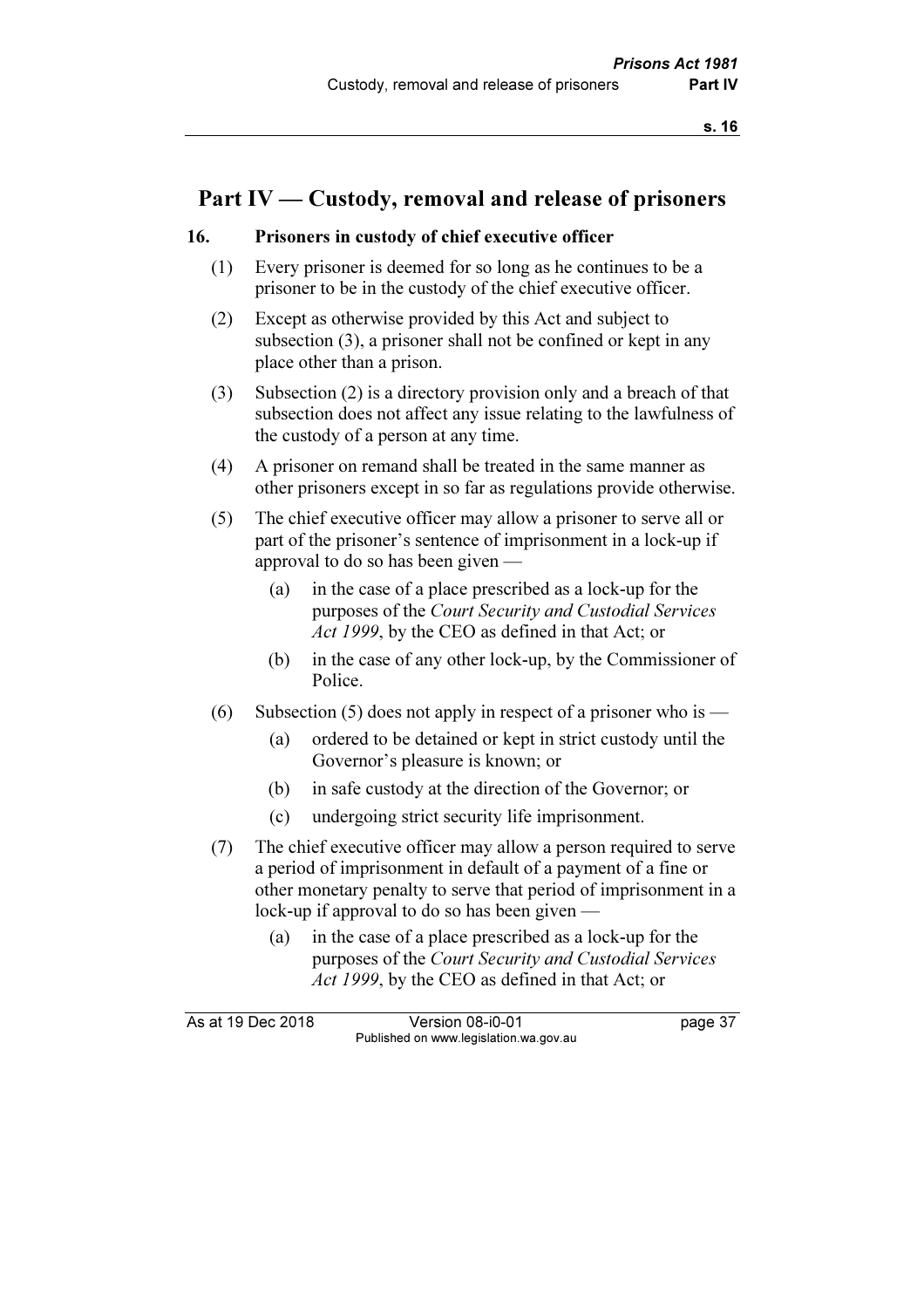- (b) in the case of any other lock-up, by the Commissioner of Police.
- (8) Upon taking a prisoner into his custody in accordance with subsection (5) or (7), the person in charge of the lock-up at that time shall notify the chief executive officer in writing accordingly and shall provide the chief executive officer with particulars of the prisoner.
- (9) If a prisoner is confined in a lock-up under this section for a period of 3 months, the chief executive officer shall at the end of that period review the case and, if the occasion arises, shall again review the case at the end of any further period or periods of 3 months during which the prisoner is so confined.
- (10) Subject to this Act, where a court has committed a person to prison, the prisoner may be detained in a lock-up for so long as is reasonably necessary to enable arrangements to be made for the conveyance of the prisoner to a prison.

 [Section 16 amended: No. 47 of 1987 s. 11; No. 113 of 1987 s. 32; No. 47 of 1999 s. 35.]

# 17. Reckoning of sentence

 Subject to this Act, a prisoner who is in prison or with lawful authority is in some other place shall be taken to be serving his sentence.

# 18. Conveyance of prisoners for trial etc.

 A police officer or a prison officer may convey a prisoner to or from a prison under the order of a court having power to commit a prisoner to prison.

# 19. Warrants of commitment

 (1) Notwithstanding any law or any rule of practice to the contrary, it shall not be necessary in a warrant or other instrument under which a prisoner is committed to prison to specify a particular prison in which the prisoner is to be confined nor to address the

page 38 Version 08-i0-01 As at 19 Dec 2018 Published on www.legislation.wa.gov.au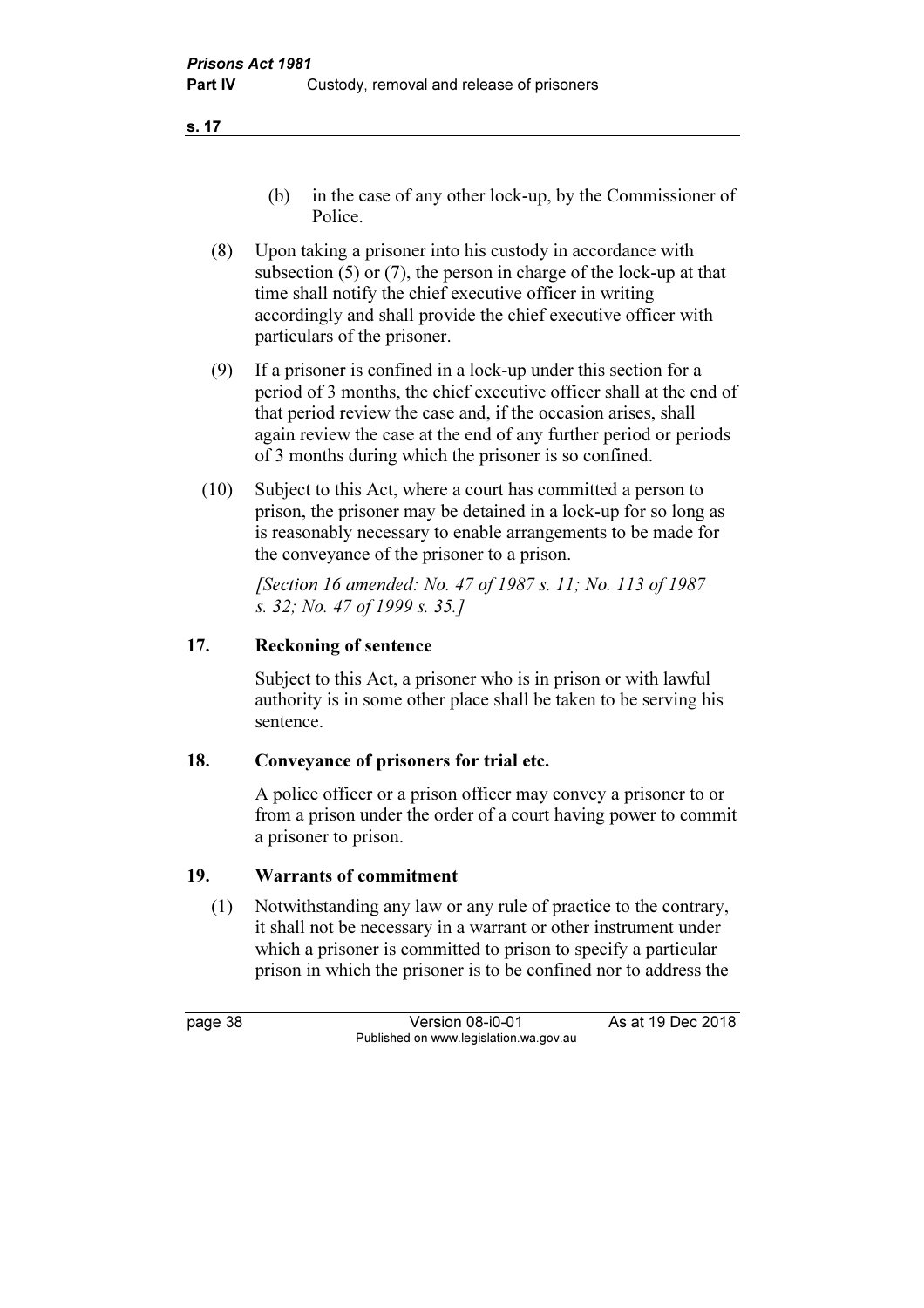warrant or other instrument to the superintendent of a particular prison; and a commitment to prison addressed to the chief executive officer shall be sufficient.

- (2) Where before or after the coming into operation of this Act a prisoner was or is committed to a particular prison or the warrant or other instrument was or is addressed to the superintendent of a particular prison, the warrant and instrument shall be read, and shall be given effect to, as if it were a commitment to prison addressed to the chief executive officer.
- (3) Subsection (2) shall not apply to any order made by the Governor.
- (4) Any writ, warrant, or other instrument addressed to the superintendent of a particular prison describing the prison by its situation or some other description shall be valid notwithstanding whatever title such prison is usually known by or whatever be the accurate description of the prison.

 [Section 19 amended: No. 47 of 1987 s. 11; No. 113 of 1987 s. 32.]

### 20. Proof of imprisonment

- (1) The production in any judicial proceedings of a copy of the warrant or other instrument under which a person is or was held in custody in a prison which copy bears a certificate purporting to be signed by the chief executive officer to the effect that the copy is a true copy of the warrant or instrument under which the person is or was held in custody shall be sufficient evidence of the warrant or instrument and the matters specified therein.
- (2) An endorsement on a true copy of a warrant or other instrument certified as a true copy in accordance with subsection (1) which endorsement purports to be signed by the chief executive officer and relates to the prisoner serving or failing to serve the sentence of imprisonment referred to in the warrant shall be sufficient evidence of the facts stated in the endorsement.

 [Section 20 amended: No. 47 of 1987 s. 11; No. 113 of 1987 s. 32.]

As at 19 Dec 2018 Version 08-i0-01 page 39 Published on www.legislation.wa.gov.au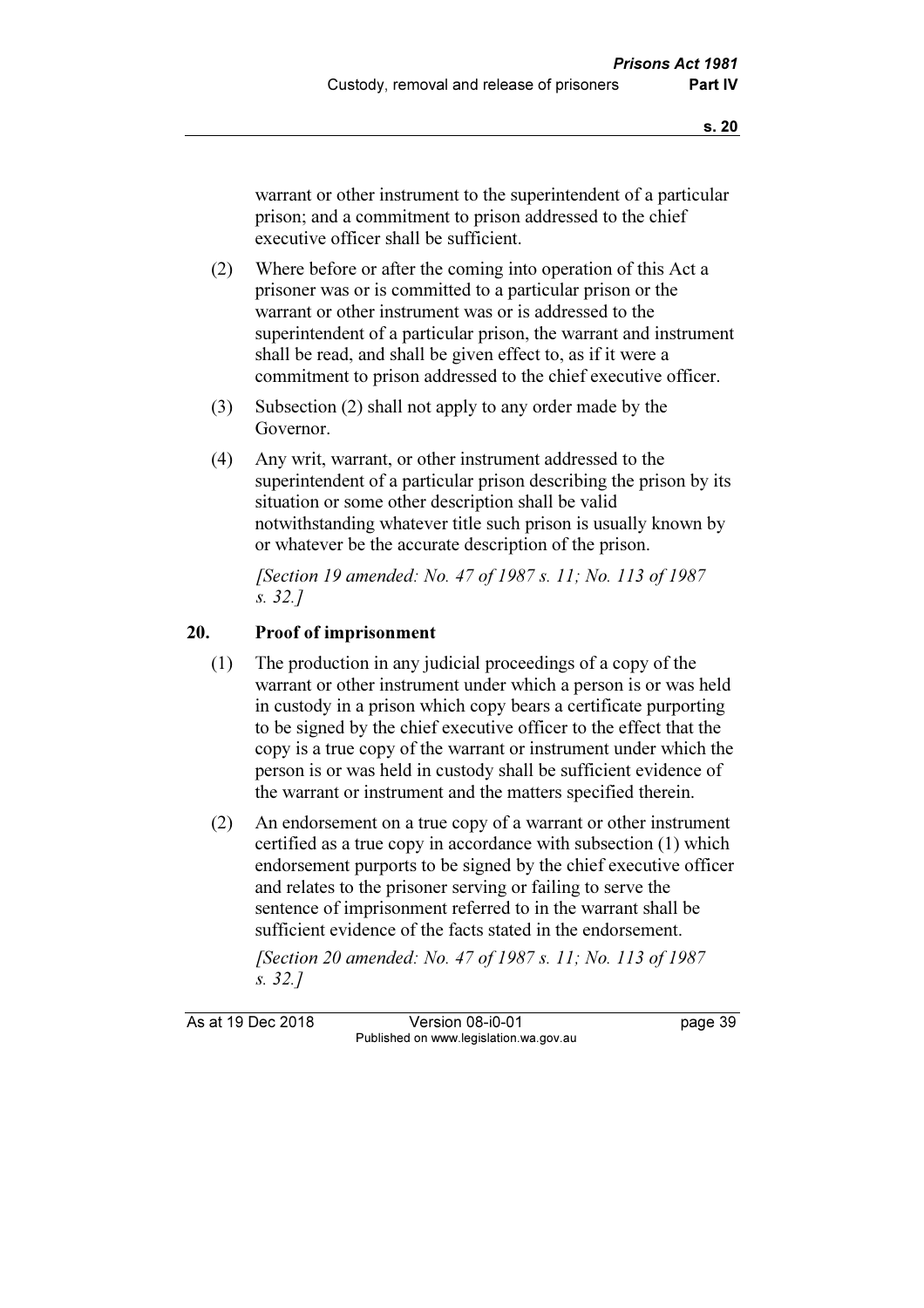### [21, 22. Deleted: No. 65 of 2006 s. 13.]

### 23. Prisoner assigned to external facility in lawful custody

(1) In this section —

external facility means a facility outside a prison that is used to confine prisoners to facilitate their being provided with opportunities for work or participation in programmes or activities.

 (2) A prisoner who is assigned to an external facility shall be deemed to be in lawful custody while confined in that external facility.

[Section 23 inserted: No. 65 of 2006 s. 14.]

### 24. Prisoner absent under permit in lawful custody

 A prisoner who is absent from a prison or other facility under an absence permit shall be deemed to be in lawful custody while absent as authorised by the permit.

[Section 24 inserted: No. 65 of 2006 s. 14.]

### 25. Prisoner attending legal or investigative proceedings in lawful custody

 A prisoner who is brought up or produced before a judicial body or to a place under an order lawfully made under this Act or any other Act or any Act of the Commonwealth shall be deemed to be in lawful custody while absent from prison for the purpose specified in the order.

[Section 25 inserted: No. 65 of 2006 s. 14.]

# 26. Removal of prisoner to another prison

 (1) Subject to subsection (2), the chief executive officer may order that a prisoner who is confined in a prison shall be removed to and confined in another prison, and may by instrument in writing authorise a police officer or prison officer to execute his order.

page 40 Version 08-i0-01 As at 19 Dec 2018 Published on www.legislation.wa.gov.au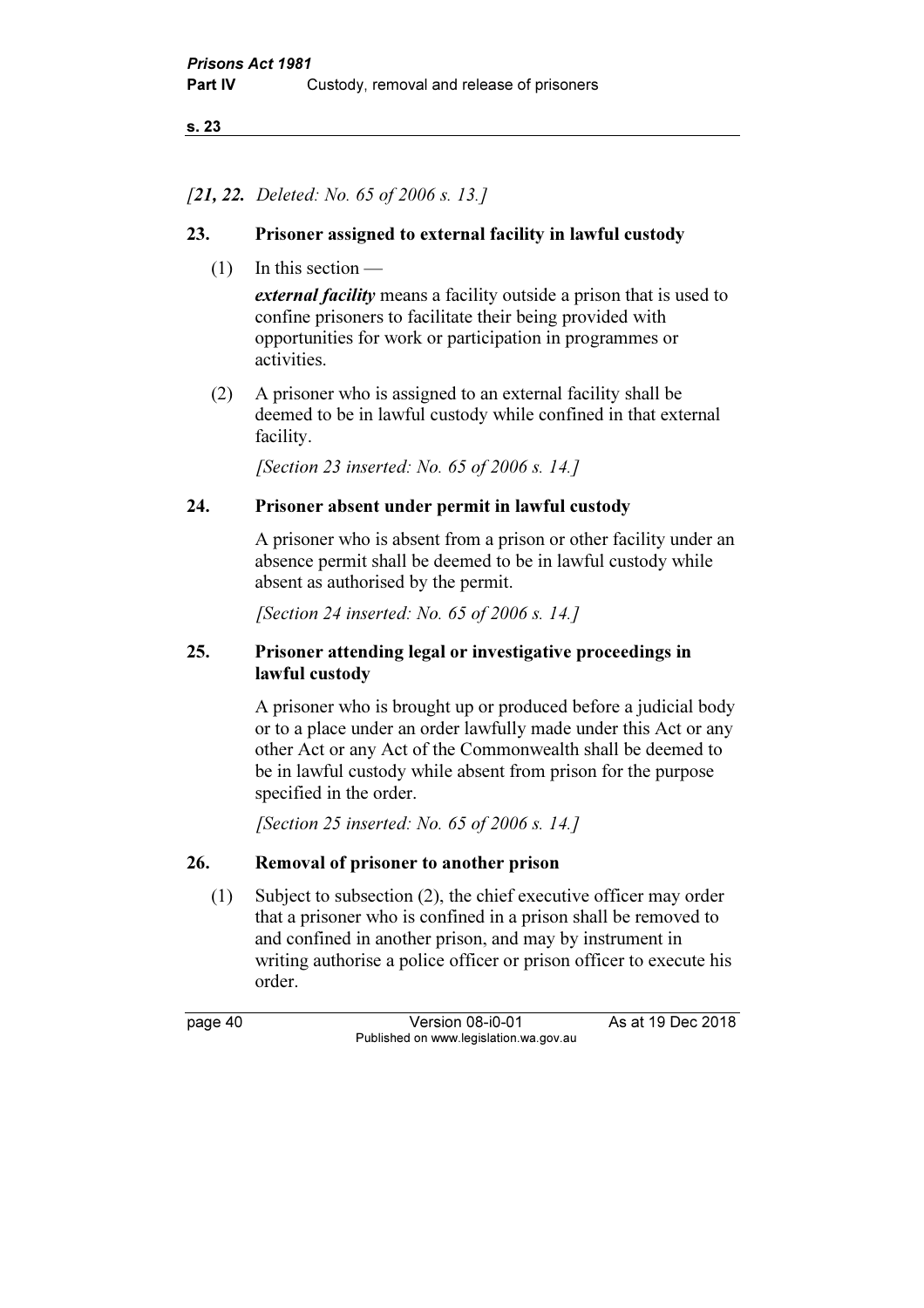- (2) In the case of a prisoner who is in safe custody at the direction of the Governor or who is undergoing a sentence of strict security life imprisonment or a sentence of life imprisonment in respect of which an order has been made under section 90(1)(b) of the Sentencing Act 1995 —
	- (a) the Governor may make an order of the kind mentioned in subsection (1); and
	- (b) the chief executive officer may make an order under subsection (1) if and only if —
		- (i) the chief executive officer is of the opinion that an emergency requires the order to be made without delay; or
		- (ii) in the case of a prisoner subject to an order made under section 653 or 693(4) of The Criminal Code — the parole order of the prisoner is suspended or cancelled and he or she is returned to custody under Part 6 of the Sentence Administration Act 1995<sup>2</sup> and the chief executive officer is of the opinion that it would be impracticable or unsuitable for the prisoner to be detained at the place where the Governor ordered the prisoner to be confined.
- (3) An order made in accordance with subsection (2)(b) shall be expressed to be either temporary or to have effect pending the further consideration of the Governor.

[Section 26 amended: No. 52 of 1984 s. 31; No. 47 of 1987] s. 11; No. 113 of 1987 s. 32; No. 129 of 1987 s. 27; No. 47 of 1991 s. 7; No. 31 of 1993 s. 58; No. 78 of 1995 s. 110; No. 29 of 2008 s. 36(3).]

[27, 28. Deleted: No. 65 of 2006 s. 15.]

[29, 30. Deleted: No. 78 of 1995 s. 110.]

As at 19 Dec 2018 Version 08-i0-01 page 41 Published on www.legislation.wa.gov.au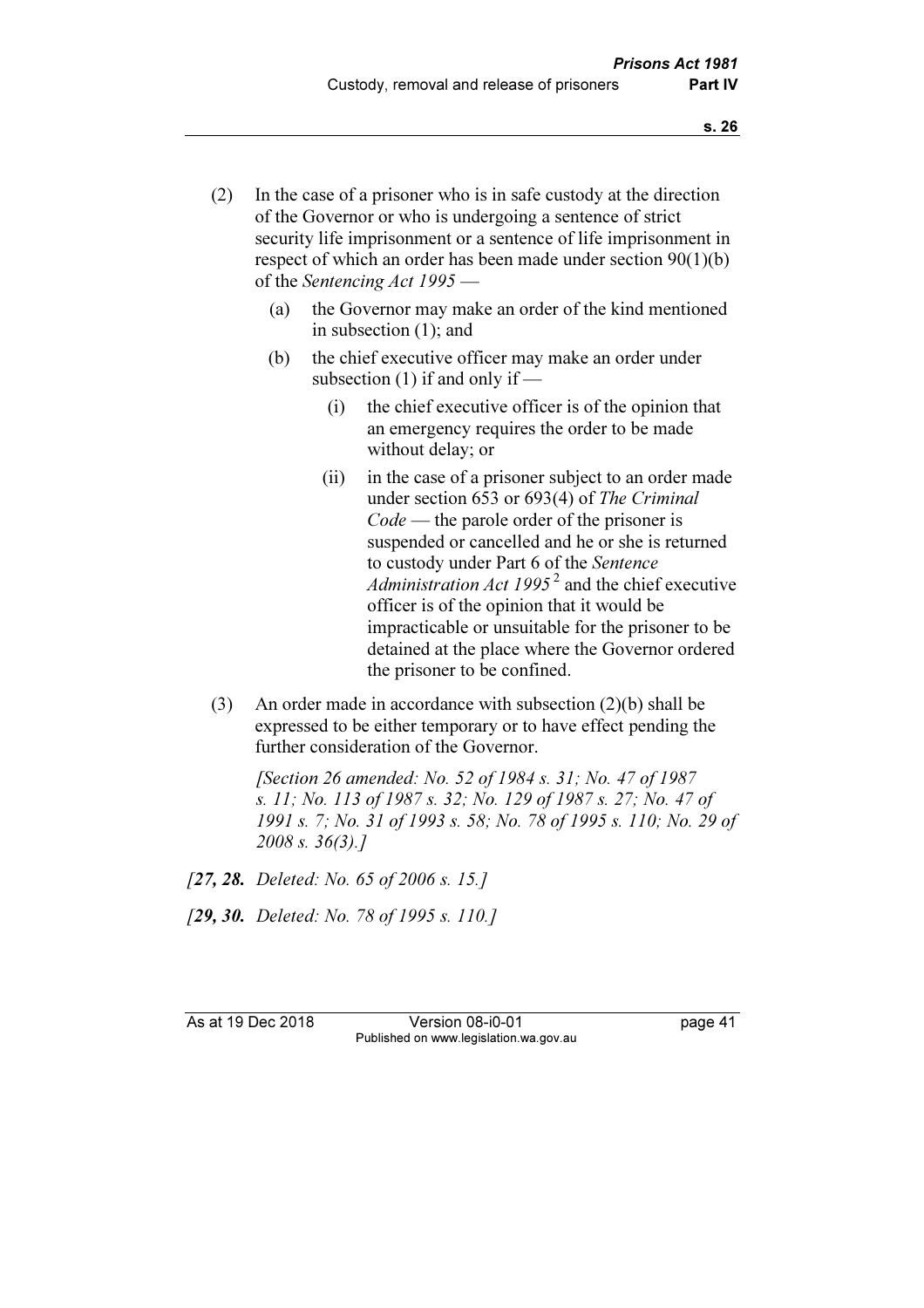# 31. Chief executive officer and superintendent's powers of early discharge

- (1) The chief executive officer may authorise the discharge from custody of a prisoner at any time during the period of 30 days immediately before the day when his sentence is due to expire.
- (2) The superintendent may authorise the discharge from custody of a prisoner at any time during the period of 10 days immediately before the day when his sentence is due to expire.
- (3) This section does not apply to a prisoner who is committed to prison on default of payment of a fine or monetary penalty imposed on him or on default of payment of any other sum of money (including costs) ordered to be paid by him.

[Section 31 amended: No. 47 of 1987 s. 11; No. 113 of 1987] s. 32; No. 24 of 2003 s. 4.]

# 32. Prison offences by prisoners due for release

- (1) If a charge of a minor prison offence is laid against a prisoner who is due for release before the charge has been determined in accordance with Part VII —
	- (a) the prisoner may be detained in custody for not more than 24 hours to enable the charge to be determined; and
	- (b) if it appears that the charge cannot be determined within the period referred to in paragraph (a) in accordance with Part VII by reason that a visiting justice is not available for the purpose, the superintendent shall proceed to inquire into and determine the charge as if section 71(1)(d) applied.
- (2) If a charge of an aggravated prison offence is laid against a prisoner who is due for release before the charge has been dealt with in accordance with Part VII, the prisoner shall when due for release be delivered to the custody of a police officer to be dealt with, whether by release on bail or otherwise, according to law and the superintendent or a prison officer authorised by the

page 42 Version 08-i0-01 As at 19 Dec 2018 Published on www.legislation.wa.gov.au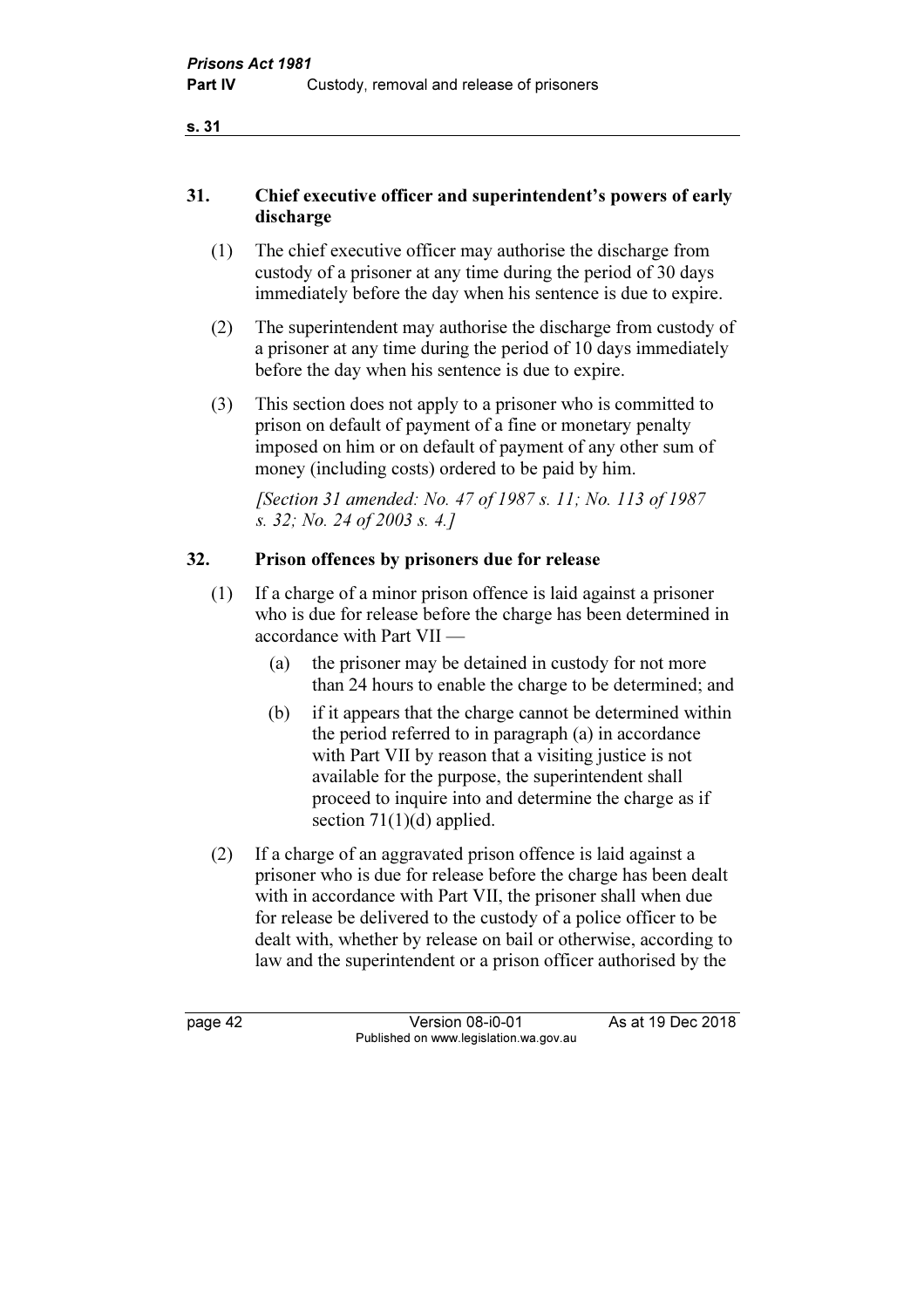superintendent shall commence a prosecution in a court of summary jurisdiction for the offence accordingly.

- (3) A prisoner who is sentenced to or undergoing punishment in respect of a prison offence under Part VII at the time when the sentence on which he is imprisoned expires or he is otherwise entitled to be released shall nevertheless undergo or complete such punishment, as the case may be.
- (4) A prisoner who is in custody by reason of subsection (1) or (3) shall, until he is entitled to be released, be treated as a sentenced prisoner.

[Section 32 amended: No. 84 of 2004 s. 80.]

#### 33. Provision of fare home on release

 Upon the release of a prisoner from prison, the chief executive officer may, out of the moneys available to him for the purpose, provide him with the means of returning to his home or his usual place of residence within the State or the place of his arrest within the State by causing his fare to be paid or by providing other means of transport.

 [Section 33 amended: No. 47 of 1987 s. 11; No. 113 of 1987 s. 32.]

 [Section 33. Modifications to be applied in order to give effect to Cross-border Justice Act 2008: section altered 1 Nov 2009. See endnote 1M.]

[34. Deleted: No. 2 of 1996 s. 61.]

As at 19 Dec 2018 Version 08-i0-01 page 43 Published on www.legislation.wa.gov.au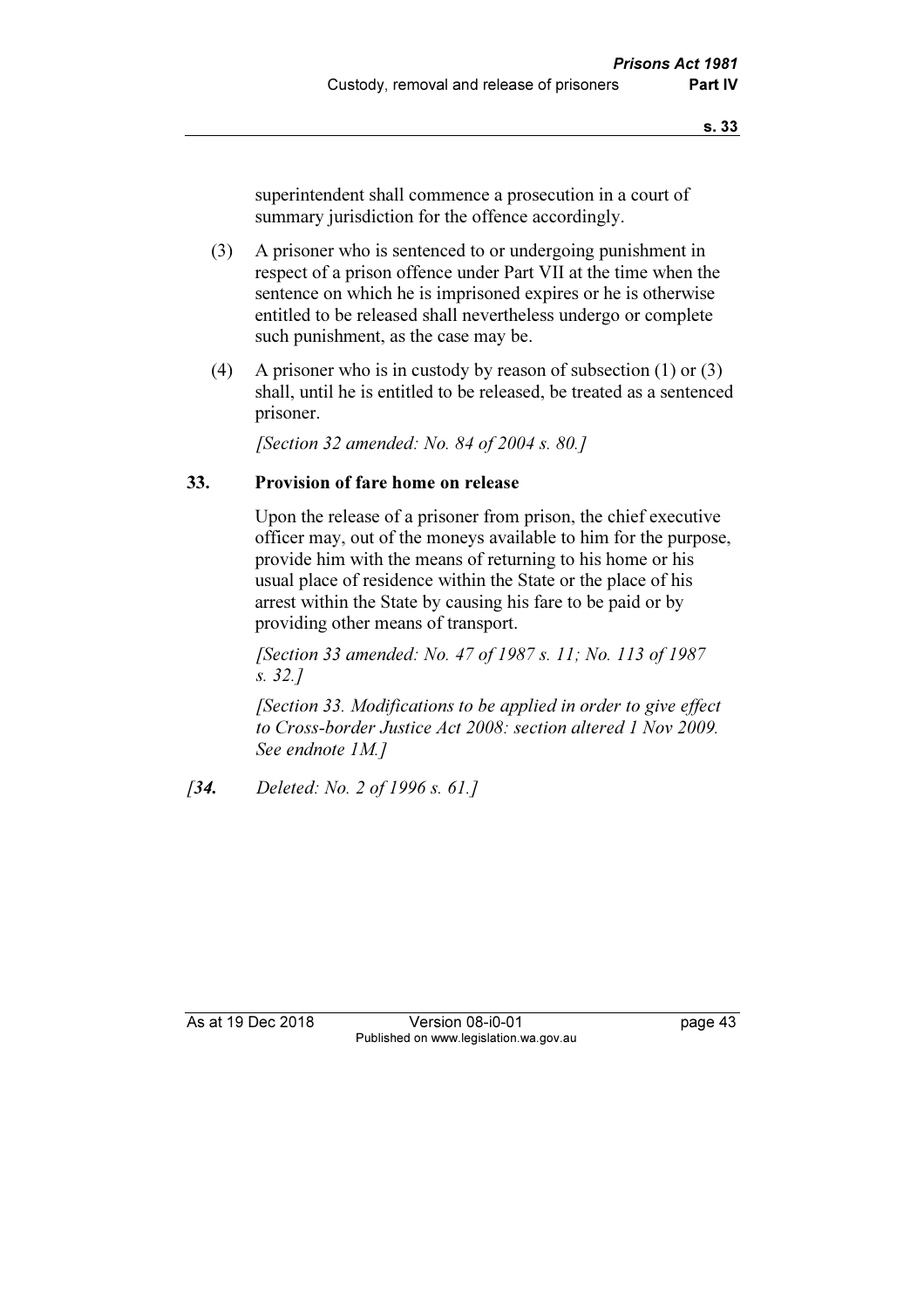# Part V — Management, control and security of prisons

### 35. Chief executive officer may make rules

- (1) The chief executive officer may, with the approval of the Minister, make rules for the management, control and security of prisons generally or a specified prison and for the management, control, and security of prisoners and the management of officers of the Department.
- (2) It is the intention that rules made under subsection (1) shall complement regulations made by the Governor under section 110 and if there exists any inconsistency between a rule made by the chief executive officer and a regulation made by the Governor, the rule shall, to the extent of such inconsistency, be read and have effect subject to the regulation.
- (3) Rules made under this section may confer a discretionary authority on any person or class of persons.
- (4) Rules made under this section may specify and regulate the privileges which may be extended to prisoners and may provide for the withdrawal of such privileges.
- (5) The chief executive officer shall publish rules made under this section in such manner as he considers necessary to bring relevant rules to the attention of officers, persons visiting prisons and prisoners.
- (6) The chief executive officer shall take reasonable steps to have rules made under this section, so far as they are relevant to prisoners, made known —
	- (a) to every prisoner who is illiterate; and
	- (b) in a language that he understands, to every prisoner who does not understand English.

 [Section 35 amended: No. 47 of 1987 s. 9 and 11; No. 113 of 1987 s. 32; No. 31 of 1993 s. 59; No. 65 of 2006 s. 16.]

page 44 Version 08-i0-01 As at 19 Dec 2018 Published on www.legislation.wa.gov.au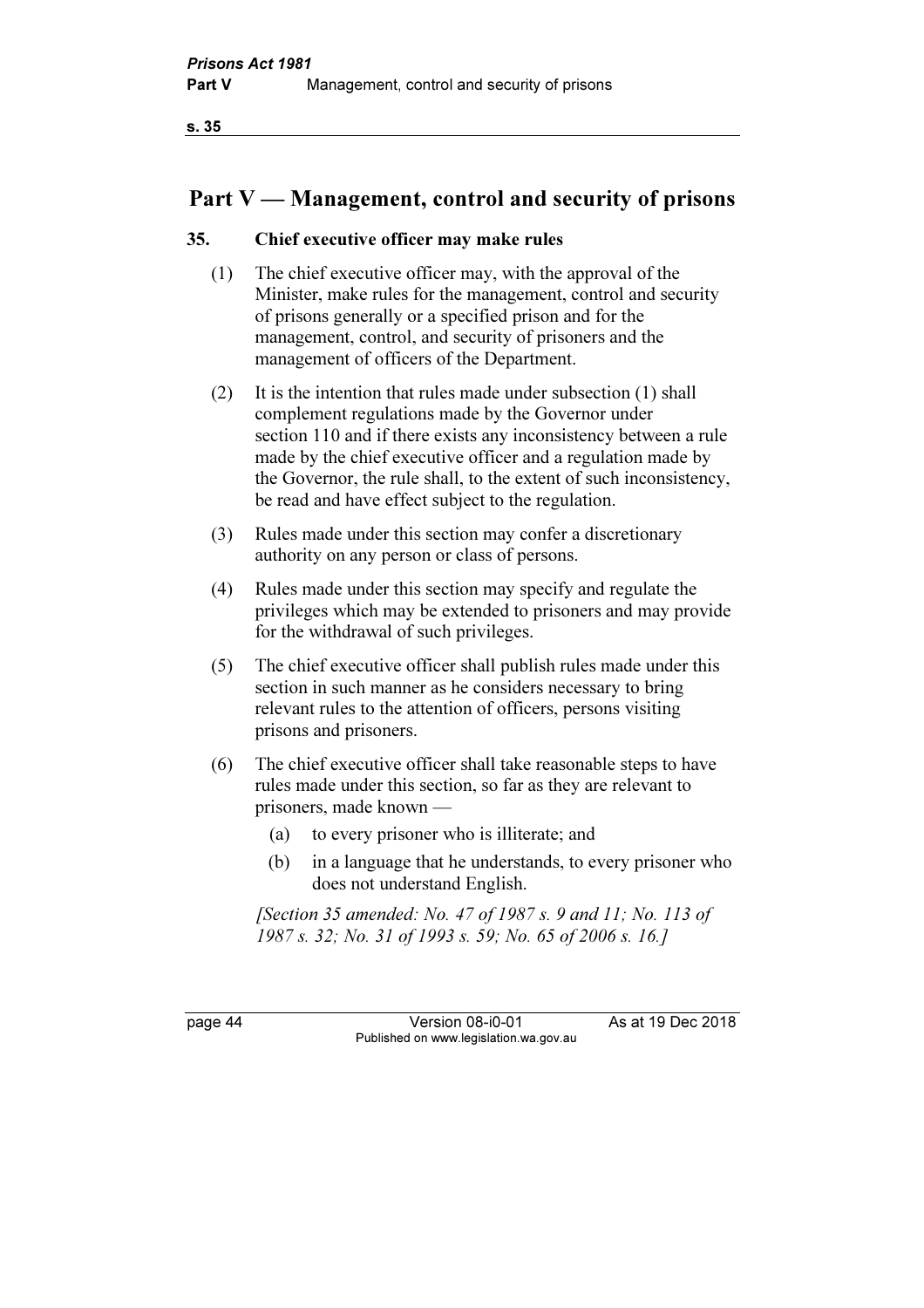### 36. Superintendents of prisons

- (1) The chief executive officer shall designate a superintendent for each prison and an officer so designated as superintendent of a prison shall have the charge and superintendence of the prison for which he is designated and shall be responsible to the chief executive officer for the good government, good order, and security of that prison.
- (2) The superintendent of a prison is liable to answer for the escape of any prisoner in his charge.
- (3) The superintendent of a prison may issue such orders to officers and to prisoners as are necessary for the good government, good order, and security of the prison of which he is superintendent.
- (4) Without prejudice to any power otherwise conferred, the superintendent of a prison may authorise the use of such force as he believes, on reasonable grounds, to be necessary to ensure that his lawful orders relating to the maintenance of good government, good order, and security in the prison are carried out and it is lawful for an officer to use force as so authorised.

 [Section 36 amended: No. 47 of 1987 s. 11; No. 113 of 1987 s. 32.]

#### 37. Superintendent may issue standing orders

- (1) The superintendent of a prison may, with the approval of the chief executive officer, make and issue written standing orders with respect to the management and routine of that prison.
- (2) If there exists any inconsistency between a standing order made by a superintendent and a rule made by the chief executive officer under section 35 or a regulation made by the Governor under section 110, the standing order shall, to the extent of such inconsistency, be read and have effect subject to the rule or regulation.
- (3) The superintendent of a prison shall take such steps as he considers necessary to bring relevant standing orders made by

As at 19 Dec 2018 Version 08-i0-01 bagge 45 Published on www.legislation.wa.gov.au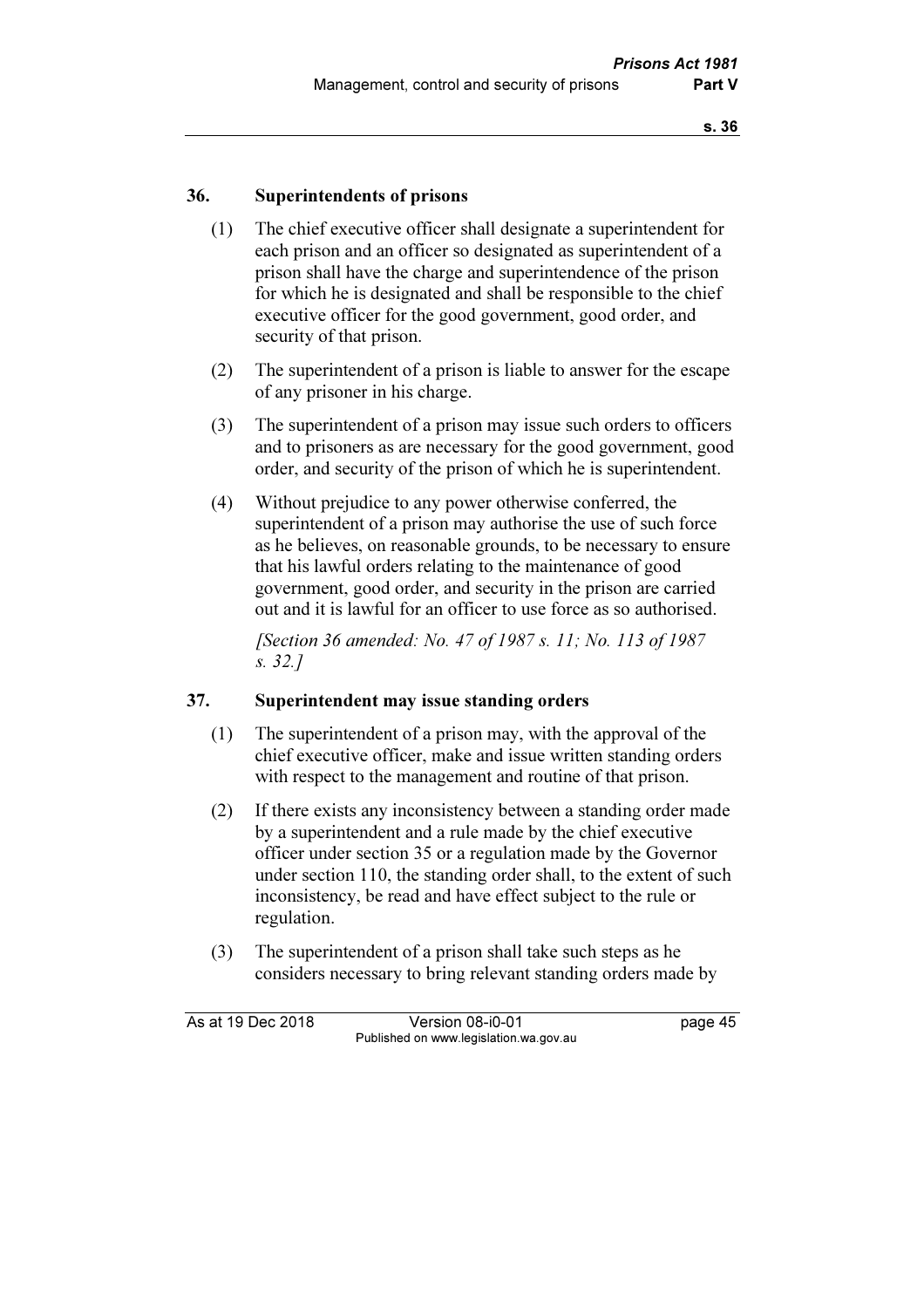him under this section to the attention of officers, persons visiting the prison, and prisoners confined in the prison.

- (4) The superintendent shall take reasonable steps to have standing orders made under this section, so far as they are relevant to prisoners, made known —
	- (a) to every prisoner who is illiterate; and
	- (b) in a language that he understands, to every prisoner who does not understand English.

 [Section 37 amended: No. 47 of 1987 s. 11; No. 113 of 1987 s. 32.]

[**38-40.** Deleted: No. 65 of 2006 s. 17.]

# 41. Search of prisoners and taking of things found

- (1) A prison officer may, if so ordered by the superintendent, search a prisoner and take from him any thing found on his person —
	- (a) which apparently was not issued to him with the approval of the superintendent; or
	- (b) which has been retained by him without the approval of the superintendent; or
	- (c) which, although issued or retained with the approval of the superintendent, appears to the superintendent to constitute a threat to or breach of the security or good order of the prison.
- (2) A prison officer may use such force as is reasonably necessary for the purpose of performing his duty under subsection (1).
- (3) Any thing taken from a prisoner under subsection (1) may, subject to section 49B of this Act and to section 6(2) of the Weapons Act 1999, be  $-$ 
	- (a) retained by the superintendent and returned to the prisoner on his release; or
	- (b) returned to any person who claims to be, and appears to the superintendent to be, the owner of the thing; or

page 46 Version 08-i0-01 As at 19 Dec 2018 Published on www.legislation.wa.gov.au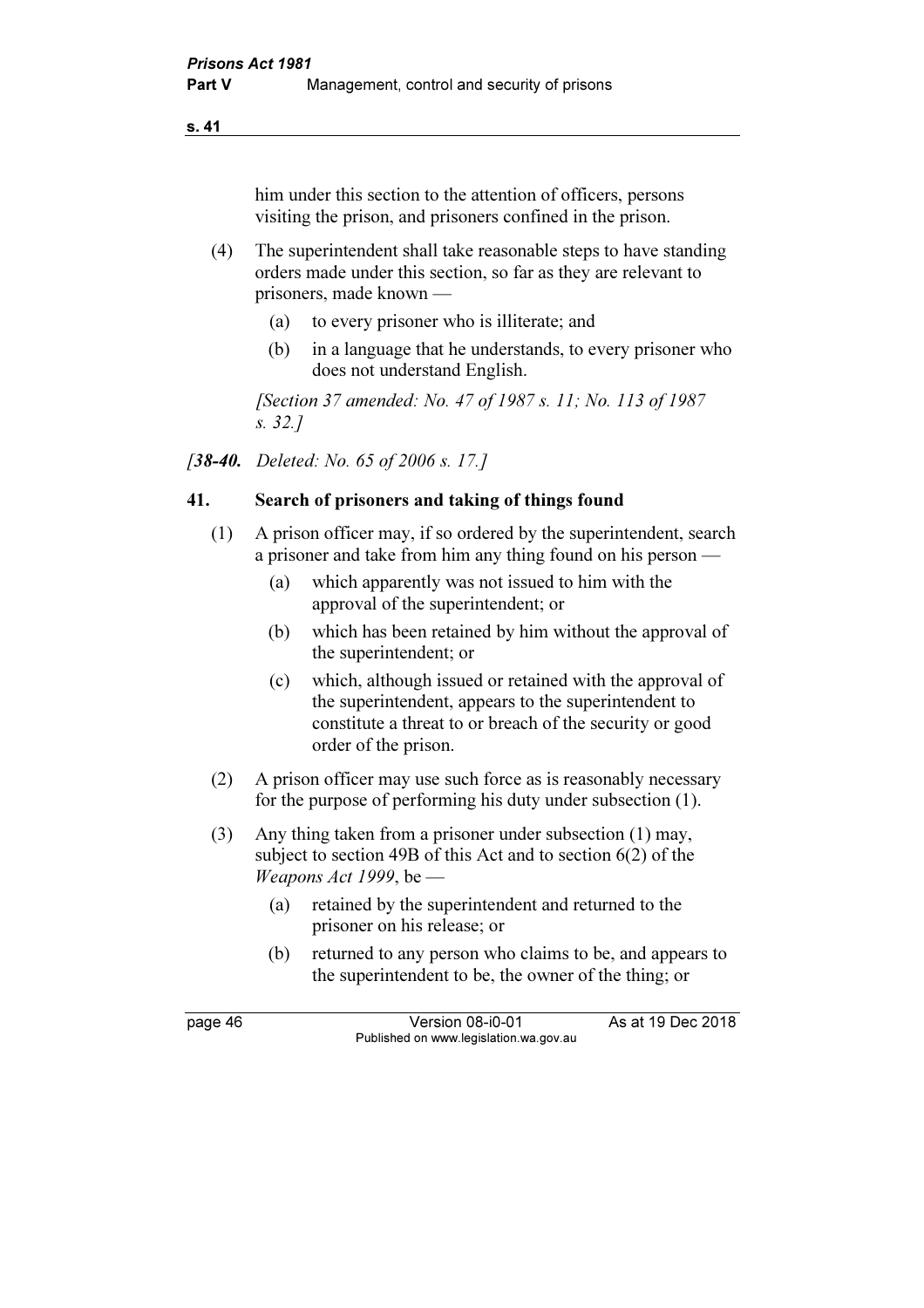(c) upon the order of the chief executive officer, destroyed or otherwise dealt with.

 [Section 41 amended: No. 47 of 1987 s. 11; No. 113 of 1987 s. 32; No. 43 of 1999 s. 11.]

# 42. Restraint

- (1) Without prejudice to any power otherwise conferred, a superintendent may authorise and direct the restraint of a prisoner where in his opinion such restraint is necessary —
	- (a) to prevent a prisoner injuring himself or any other person; or
	- (b) upon considering advice from a medical officer or some other medical practitioner, on medical grounds; or
	- (c) to prevent the escape of a prisoner during his movement to or from a prison or during his temporary absence from a prison.
- (2) Restraint involving the use of medication shall be used only on medical grounds with the approval of a medical officer or some other medical practitioner.
- (3) If restraint is used in relation to a prisoner for a continuing period of more than 24 hours, the use and the circumstances shall be reported forthwith to the chief executive officer by the superintendent.

 [Section 42 amended: No. 66 of 1982 s. 3; No. 47 of 1987 s. 11; No. 113 of 1987 s. 32; No. 43 of 1999 s. 12.]

#### 43. Separate confinement

- (1) For the purpose of maintaining good government, good order or security in a prison, the chief executive officer may order, in writing, the separate confinement in prison of a prisoner for such period not exceeding 30 days as is specified in the order.
- (2) The chief executive officer shall inform the Minister forthwith of every order made by him under subsection (1).

As at 19 Dec 2018 Version 08-i0-01 bagge 47 Published on www.legislation.wa.gov.au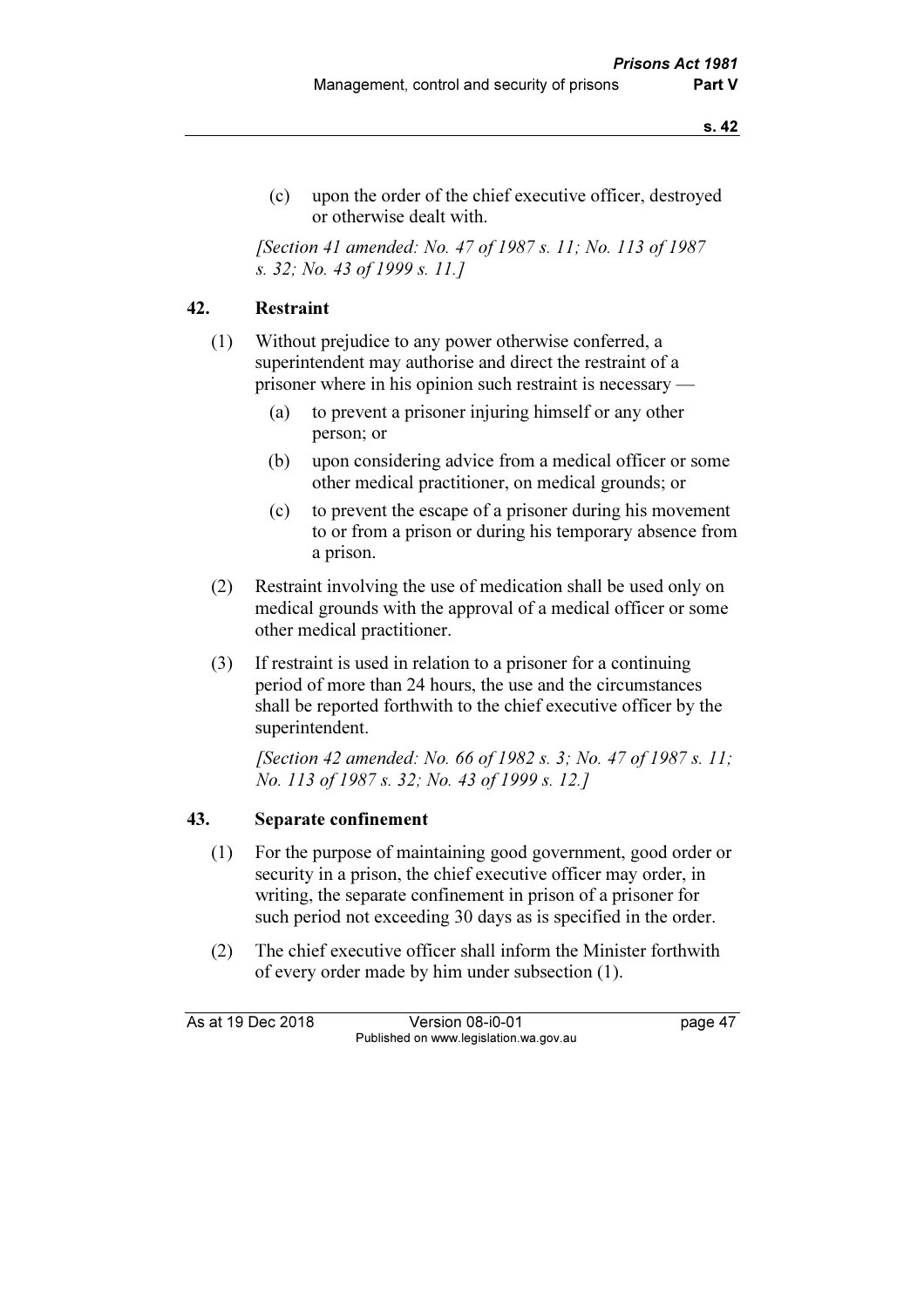(3) Every cell used for the separate confinement of a prisoner under this section shall be of such a size and so ventilated and lighted that a prisoner may be confined in that cell without injury to health and every prisoner in separate confinement shall have the means of taking air and exercise for not less than one hour each day at such times and for such other periods as the chief executive officer may direct.

 [Section 43 amended: No. 47 of 1987 s. 11; No. 113 of 1987 s. 32.]

# 44. Separation of male and female prisoners

 In a prison containing prisoners of each sex, separate cells and sleeping quarters in different parts of the prison shall be allocated to male and female prisoners.

[45. Deleted: No. 65 of 2006 s. 18.]

# 46. Medical examination for evidentiary purposes

 Where there are reasonable grounds for believing that a medical examination of a prisoner will afford evidence as to the commission of an offence, a medical officer or a person who is registered under the Health Practitioner Regulation National Law (Western Australia) in the medical profession acting at the request of the chief executive officer or the superintendent, and any person acting in good faith under the direction of such officer or practitioner, may make such medical examination of the prisoner as is reasonably necessary to ascertain the facts which may afford such evidence and use such force as is reasonably necessary for the purpose.

 [Section 46 amended: No. 47 of 1987 s. 11; No. 113 of 1987 s. 32; No. 43 of 1999 s. 14; No. 22 of 2008 Sch. 3 cl. 47(3); No. 35 of 2010 s. 137.]

page 48 Version 08-i0-01 As at 19 Dec 2018 Published on www.legislation.wa.gov.au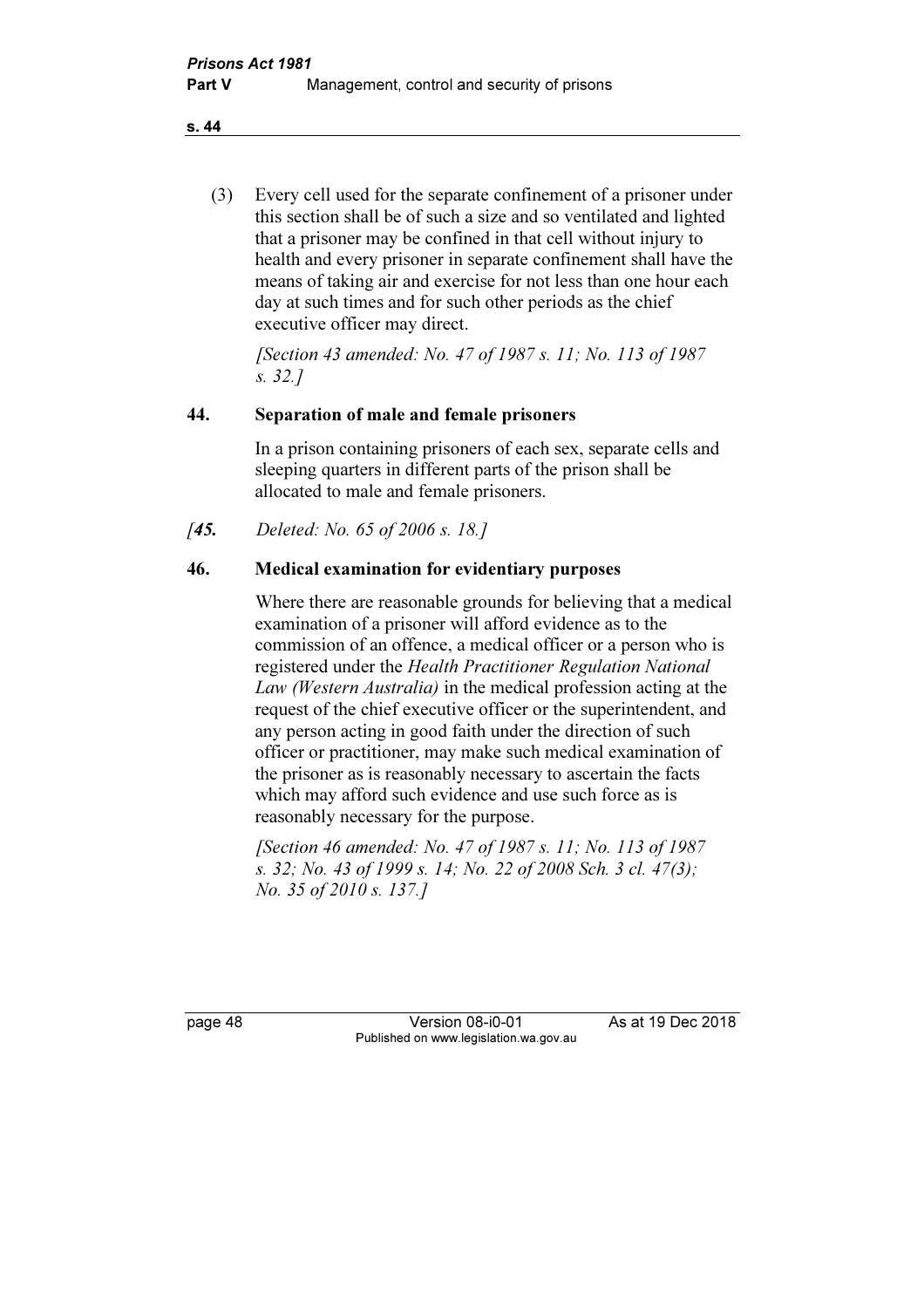### 47. Use of firearms

- (1) A superintendent, prison officer or a person lawfully charged by the Minister or chief executive officer with the charge of a prisoner, may use a firearm against a prisoner who —
	- (a) is attempting to escape from lawful custody if it appears to the user of the firearm that the use of a firearm is necessary to prevent the escape of the prisoner; or
	- (b) is assaulting or attempting to assault any person, if the assault or attempt appears to the user of the firearm to be of a character apparently dangerous to life or likely to cause serious injury.
- (2) A superintendent, prison officer, or a person lawfully charged by the Minister or the chief executive officer with the charge of a prisoner, may use a firearm against —
	- (a) a person who is rescuing or attempting to rescue a prisoner from lawful custody; or
	- (b) a person who is breaking into or otherwise entering, attempting to break into or otherwise enter, or who has broken into or otherwise entered a prison without lawful authority; or
	- (c) property in the apparent possession or under the control of a person referred to in paragraph (a) or (b),

 but a firearm may be used under this subsection only if it appears to the user that the use of a firearm is necessary to control the situation or prevent the rescue.

- (3) Before the use of a firearm under this section, steps shall be taken, where it is practicable in the circumstances to do so, to order the prisoner or other person to desist from his apparent course of conduct and to give warning that a firearm is about to be used.
- (4) Subsection (3) is a directory provision. [Section 47 amended: No. 47 of 1987 s. 11; No. 113 of 1987 s. 32.]

As at 19 Dec 2018 Version 08-i0-01 bagge 49 Published on www.legislation.wa.gov.au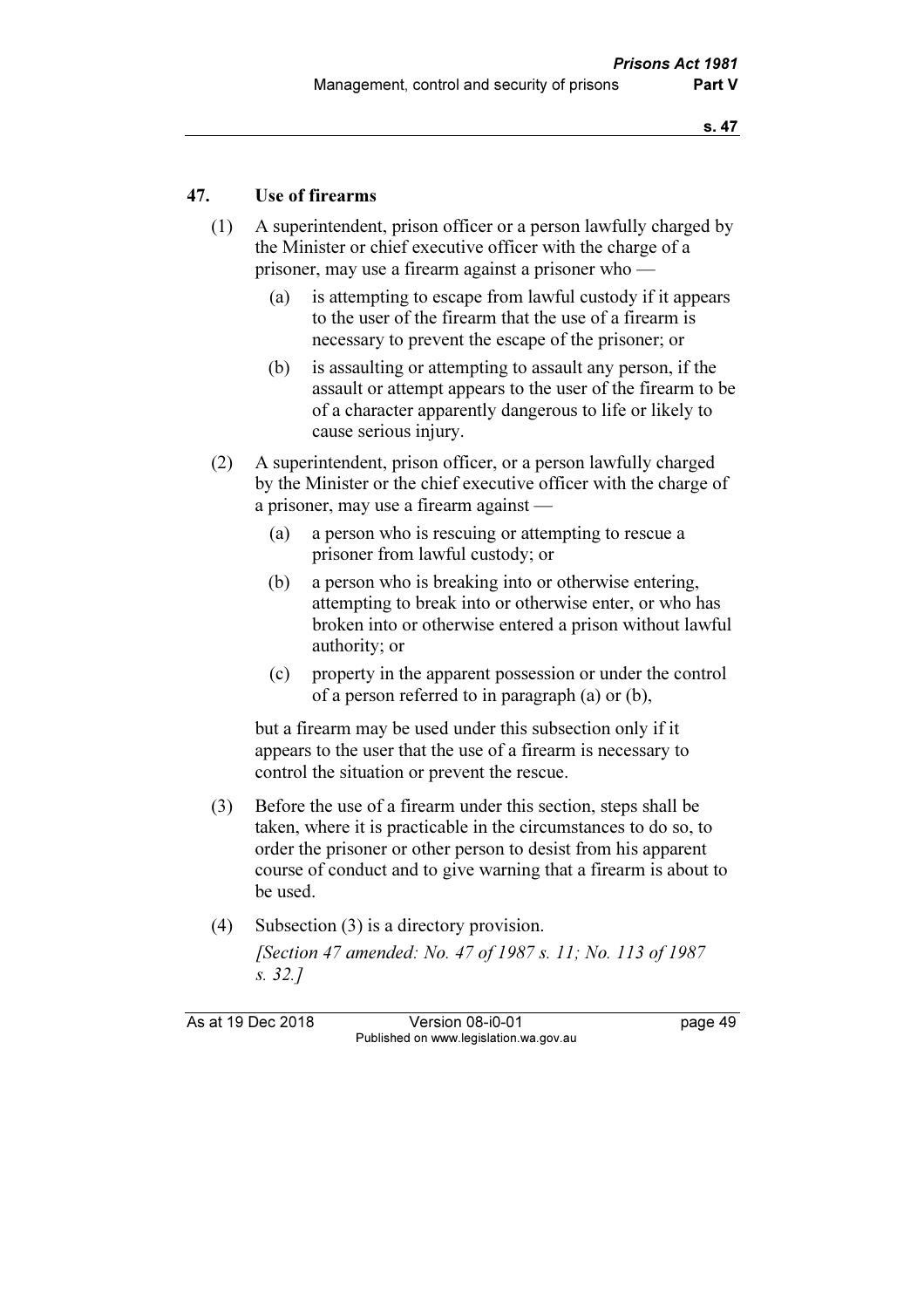#### 48. Use of force on serious breach of security

- (1) Where the chief executive officer is of the opinion that
	- (a) a serious breach of the good order or security of a prison has occurred or appears to the chief executive officer to be imminent; and
	- (b) no other reasonable means of control are available at the prison,

 the chief executive officer may order the use of force against a prisoner or prisoners, including force which may cause death or serious injury.

- (2) Before force is used under this section, steps shall be taken, where it is practicable in the circumstances to do so, to issue the orders necessary to restore or ensure good order and security within the prison and to give warning of the consequences of failure to comply with those orders.
- (3) Subsection (2) is a directory provision.

 [Section 48 amended: No. 47 of 1987 s. 11; No. 113 of 1987 s. 32.]

### 49. Power to search and question persons entering prison

- (1) The superintendent of a prison may require and direct
	- (a) a search of  $-$ 
		- (i) a person entering or seeking to enter a prison; or
		- (ii) a person outside but near a prison, where in the opinion of the superintendent that search is necessary for the purpose of the security or good order of the prison;

and

 (b) the examination of any article in the possession or under the control of that person.

page 50 Version 08-i0-01 As at 19 Dec 2018 Published on www.legislation.wa.gov.au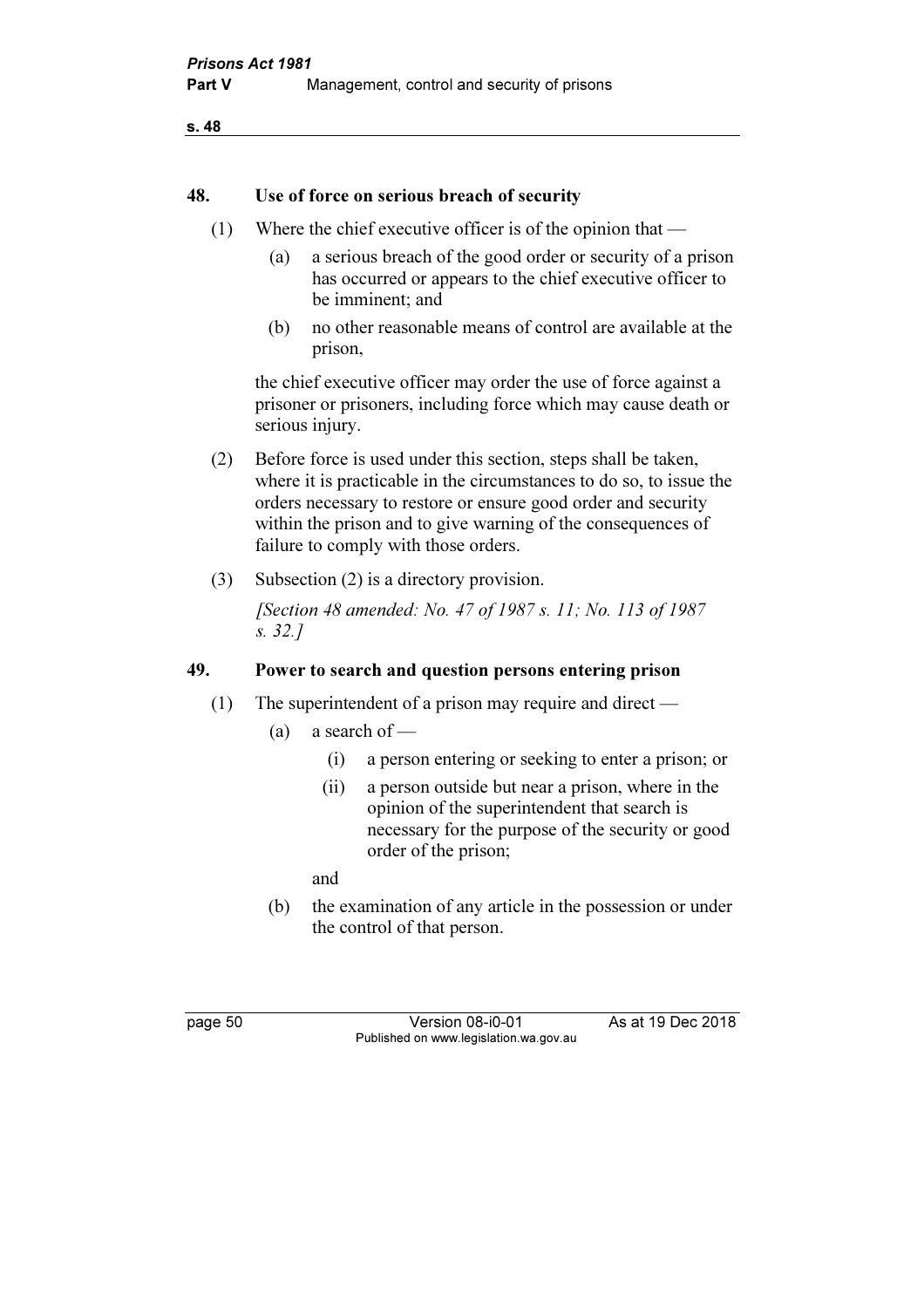(2) A person who is permitted to enter a prison or having been permitted to enter has just left a prison shall, if required by the superintendent, permit a search to be made of his person and that of any child accompanying him and shall, if so required, permit the examination of any article in his possession or under his control or in the possession or under the control of such a child.

Penalty: \$1 000.

- (3) Notwithstanding any other provision of this Act, if a person refuses to permit a search or an examination under subsection (1) or (2), the superintendent may nevertheless require and direct that —
	- (a) he be searched;
	- (b) any article in the possession or under the control of that person be examined,

 and the superintendent may refuse to admit that person to or may cause him to be removed from the prison.

- (4) A search under this section of a female person or a child apparently under the age of 10 years shall be conducted expeditiously and —
	- (a) by a female prison officer or some other female person authorised for the purpose by the superintendent; and
	- (b) in the presence only of female persons and, in the case of the search of such a child, in the presence of the person accompanying the child unless that person refuses to be present.
- (5) Where it appears to a superintendent that an article in the possession or under the control of a person who is searched under this section may jeopardise the good order or security of the prison, that article may be seized and, subject to section 49B of this Act and to section 6(2) of the Weapons Act 1999, in accordance with the directions of the chief executive officer, shall be returned to the apparent owner or otherwise dealt with.

As at 19 Dec 2018 Version 08-i0-01 bagge 51 Published on www.legislation.wa.gov.au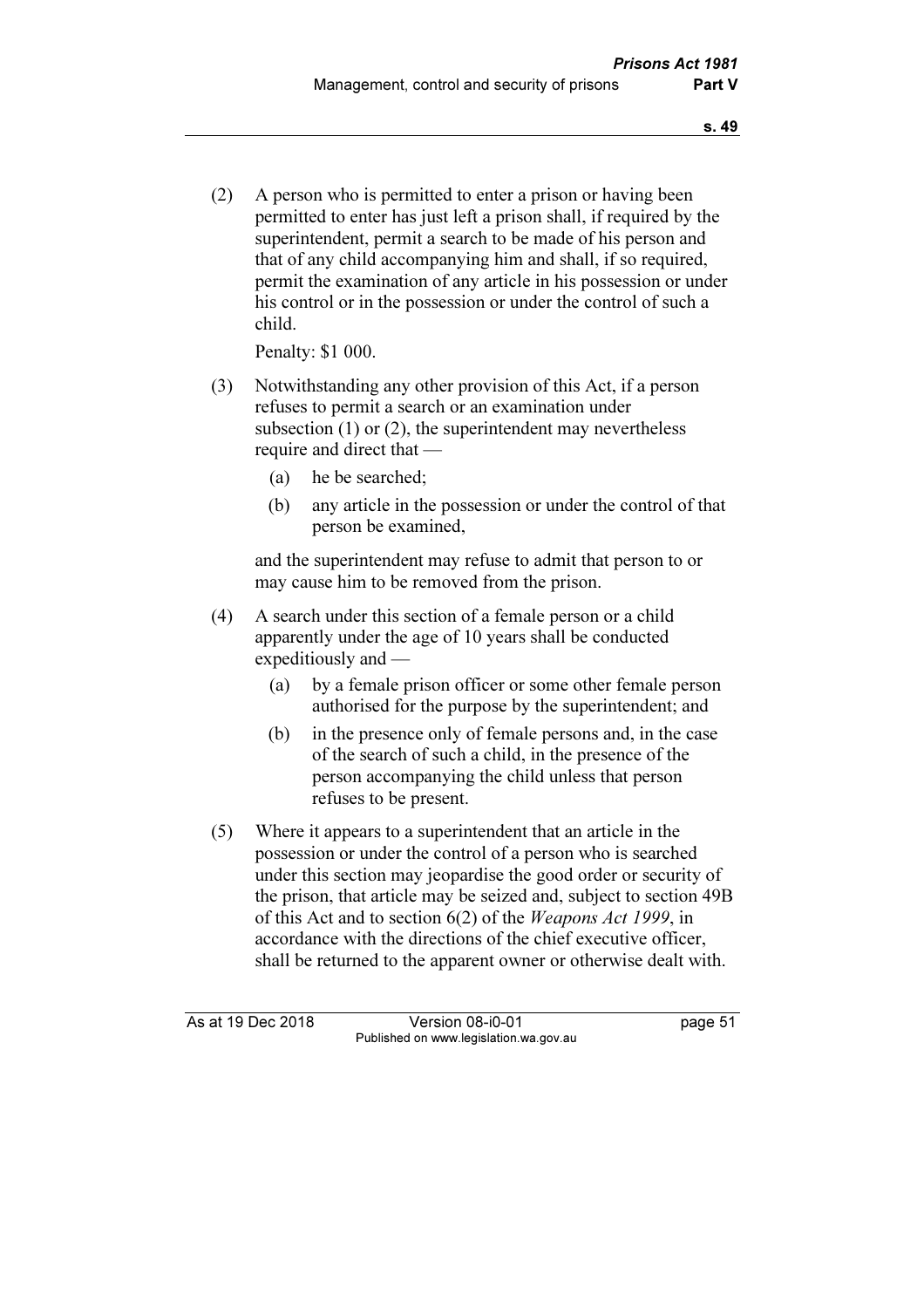s. 49A

- (6) The superintendent of a prison may require a person who enters or seeks to enter a prison or, having been permitted to enter, has just left a prison —
	- (a) to state in writing his full name and residential address, and the full name and residential address of any child accompanying him; and
	- (b) to state in writing his purpose in entering or seeking to enter the prison,

 and a person so required by the superintendent who neglects or refuses to comply with the requirement or states a false name or residential address or who states a false purpose in entering or seeking to enter the prison or who otherwise provides false or misleading information commits an offence.

Penalty: \$1 000 or 12 months' imprisonment, or both.

- (7) The superintendent may refuse to admit to or may cause to be removed from a prison any person who —
	- (a) refuses or neglects to provide information which he is required to state under subsection (6); or
	- (b) provides information which the superintendent has reasonable cause to suspect is false in a material respect.
- (8) For the purpose of exercising a power conferred by this section, a person carrying out a search or examination may use such force as is reasonably necessary for the purpose.

 [Section 49 amended: No. 47 of 1987 s. 11; No. 113 of 1987 s. 32; No. 19 of 1995 s. 4; No. 43 of 1999 s. 15; No. 50 of 2003 s. 86(2).]

#### 49A. Use of dogs

(1) In this section —

drugs search means —

(a) a search of a prisoner; or

page 52 Version 08-i0-01 As at 19 Dec 2018 Published on www.legislation.wa.gov.au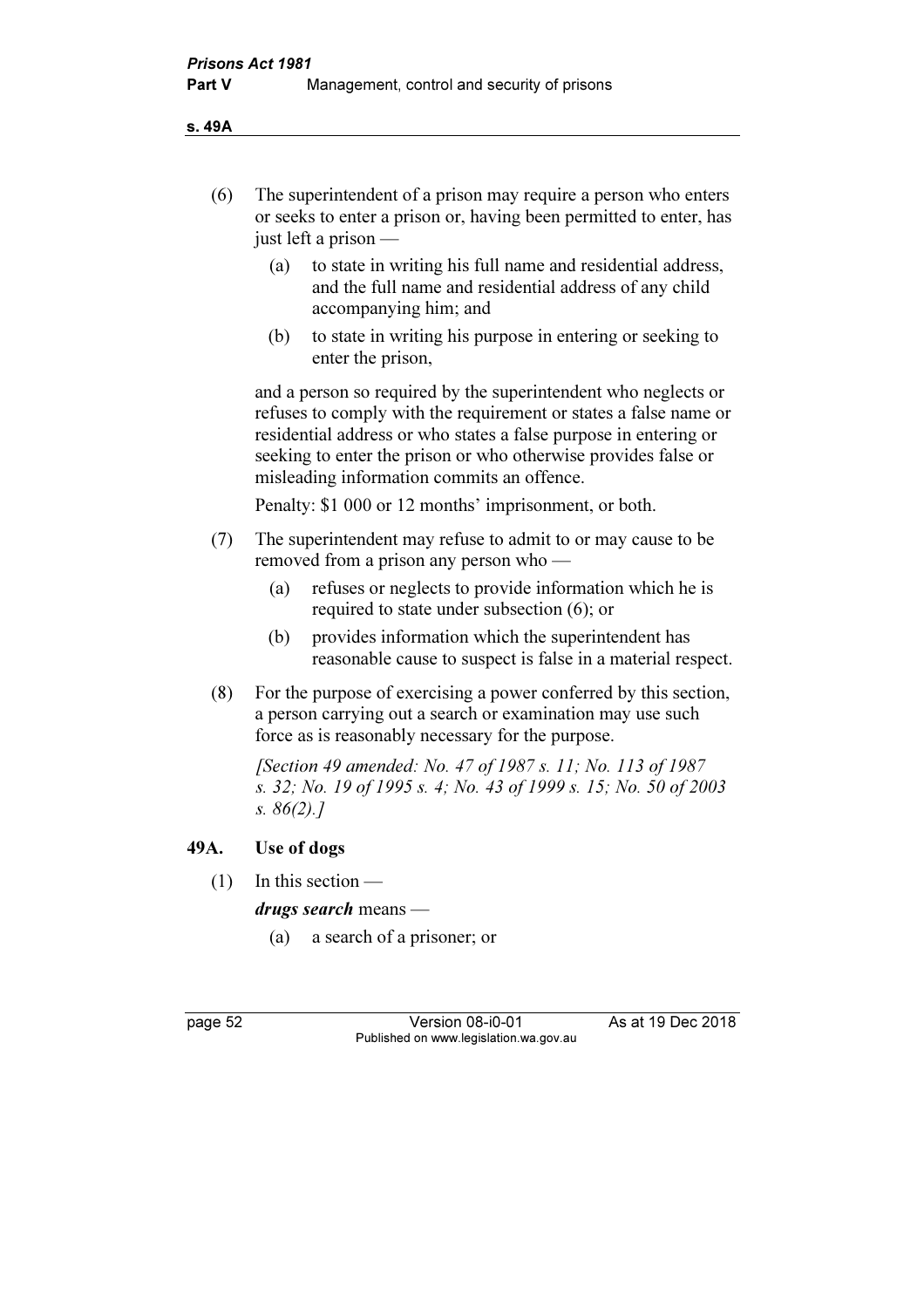- (b) a search in a prison or in premises or a place near a prison; or
- (c) a search of a vehicle in or near a prison; or
- (d) a search under section 49,

 where the purpose of the search is to detect whether drugs are or have been present;

*prison dog* means a dog approved in accordance with the regulations for use by a prison officer in carrying out drugs searches.

- (2) A prison officer may, in a manner authorised under the regulations, use a prison dog to assist the prison officer in carrying out a drugs search.
- (3) A person who
	- (a) assaults; or
	- (b) hinders or obstructs,

 a prison dog under the control of a prison officer carrying out a drugs search is to be deemed to have assaulted, or to have hindered or obstructed, the prison officer handling the dog.

- (4) A prison dog under the control of a prison officer may enter, and be in, any place that the prison officer may lawfully enter or be in while carrying out a drugs search, and no liability shall arise by reason only that the prison dog entered or was in that place, notwithstanding any other law.
- (5) Without limiting the generality of section 111, a prison officer is not personally liable for injury or damage caused by the use of a prison dog under the control of the prison officer in carrying out a drugs search, if that use was in accordance with this Act.
- (6) Subsection (5) does not apply if injury or damage occurs as a result of anything commanded or permitted by the prison officer maliciously and without reasonable and probable cause.

[Section 49A inserted: No. 19 of 1995 s. 5.]

As at 19 Dec 2018 Version 08-i0-01 page 53 Published on www.legislation.wa.gov.au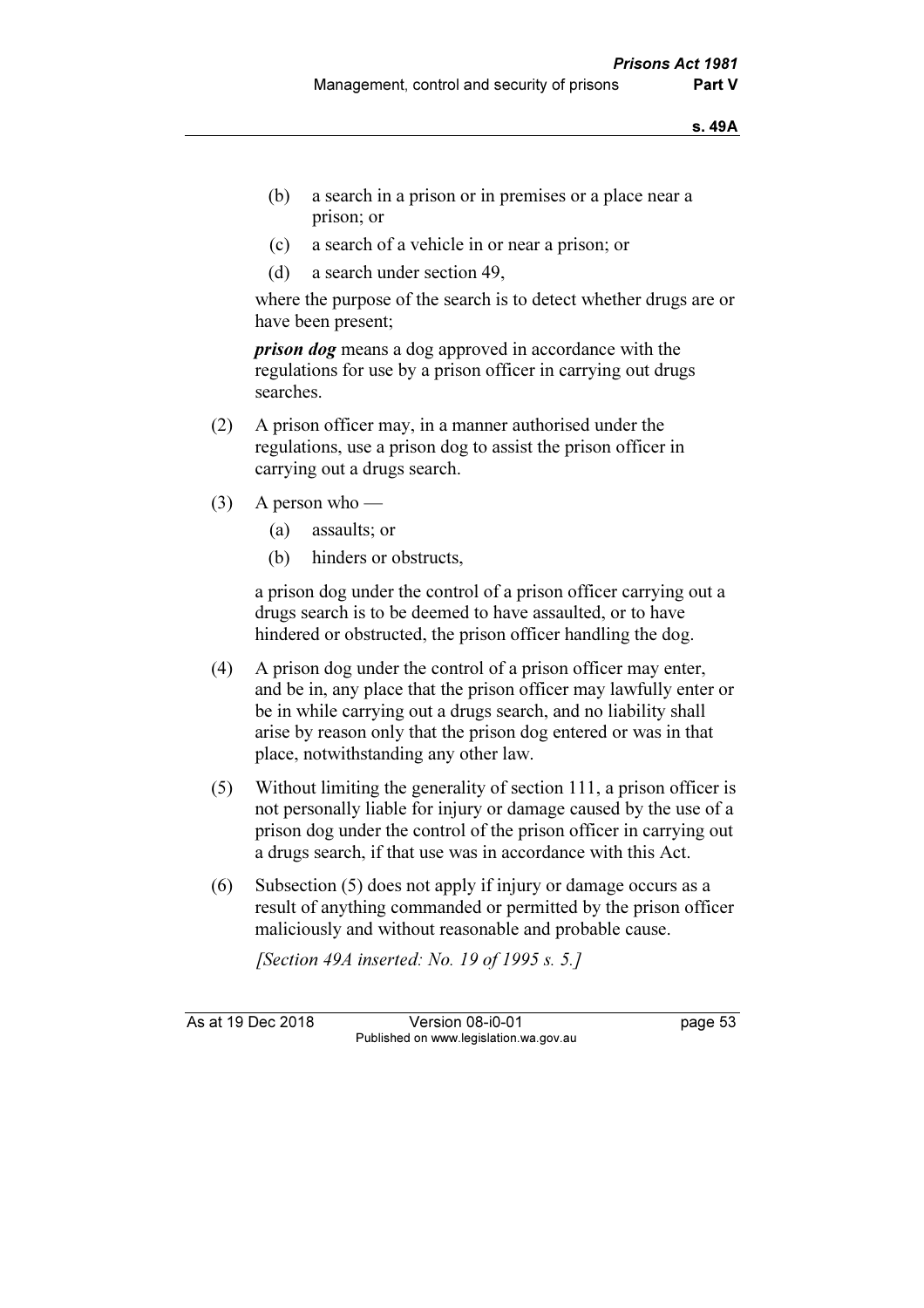s. 49B

#### 49B. Possession of firearms, prohibited drugs etc. by prison officers

- (1) A prison officer who comes into possession of property under section 41, 49 or 49A does not commit —
	- (a) an offence under the Firearms Act 1973 in relation to possession of a firearm, ammunition or a silencer or contrivance of a similar nature; or
	- (b) an offence under the Misuse of Drugs Act 1981 in relation to the possession of a prohibited drug, prohibited plant or utensil,

 if the prison officer possesses the property for a reason set out in subsection  $(2)$ .

- (2) A prison officer may possess the property
	- (a) so as to deliver it into the custody of a member of the Police Force or an employee of the Police Service; or
	- (b) in the case of a firearm, if the prison officer is authorised under this Act to be in possession of the firearm for the purposes of section 47.

[Section 49B inserted: No. 43 of 1999 s. 16.]

# 50. Penalty in respect of unauthorised articles

- (1) A person commits an offence who conveys, brings or in any manner introduces any article into a prison or attempts to convey, bring or in any manner introduce any article into a prison —
	- (a) with intent to breach the good order, security or good government of a prison; or
	- (b) where the article is of a kind likely to jeopardise the good order, security or good government of a prison.

Penalty: \$2 000 or 18 months' imprisonment, or both.

 (2) A person who, without the permission of the superintendent or the chief executive officer, conveys, brings or in any manner

page 54 Version 08-i0-01 As at 19 Dec 2018 Published on www.legislation.wa.gov.au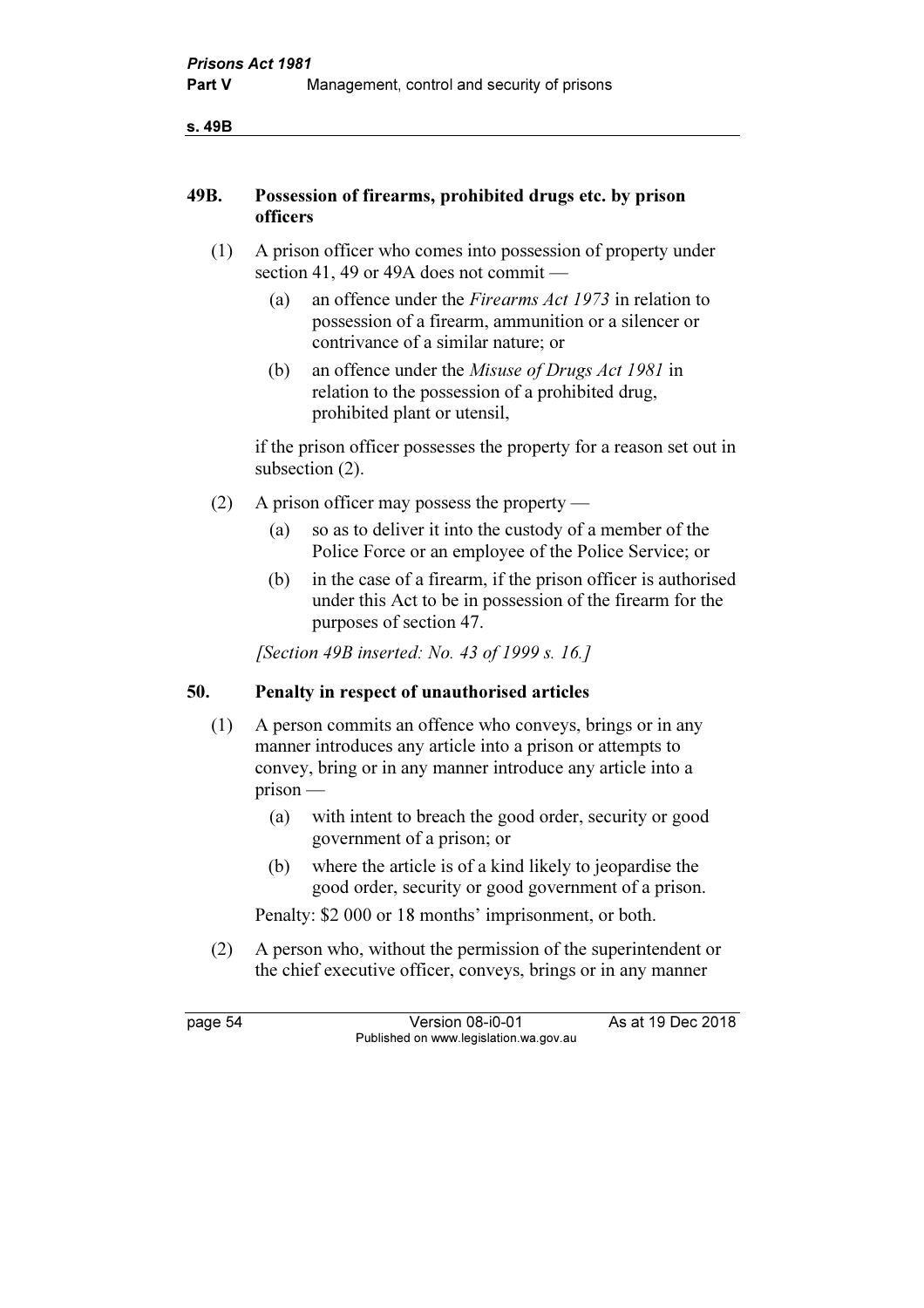removes any article out of a prison that he did not have in his possession when he was admitted to the prison commits an offence.

Penalty: \$2 000 or 18 months' imprisonment, or both.

 (3) A person who, for the purpose of obtaining permission to convey, bring or remove any article out of a prison, knowingly makes a false statement or representation or knowingly gives information that is false in a material particular commits an offence.

Penalty: \$1 000 or 12 months' imprisonment, or both.

- (4) An officer who suffers any article to be dealt with in the manner prohibited by subsection (1) or (2) commits an offence. Penalty: \$2 000 or 18 months' imprisonment, or both.
- (5) A police officer or a prison officer may arrest without the necessity of a warrant a person whom he finds to be contravening subsection  $(1)$ ,  $(2)$  or  $(4)$  or who is reasonably suspected by him of contravening subsection  $(1)$ ,  $(2)$ , or  $(4)$ .
- (6) A prison officer who arrests a person under subsection (5) shall deliver that person into the custody of a police officer and thereupon such police officer shall proceed according to law.
- (7) Where it is proved in proceedings under subsection (2) or (4) that a person has conveyed, brought or removed an article out of a prison, or attempted to do so, the onus shall be on the person charged to prove the permission of the superintendent or the chief executive officer in relation thereto.
- (8) A prison officer who is convicted of an offence under this section forfeits his office.

 [Section 50 amended: No. 47 of 1987 s. 11; No. 113 of 1987 s. 32.]

As at 19 Dec 2018 Version 08-i0-01 page 55 Published on www.legislation.wa.gov.au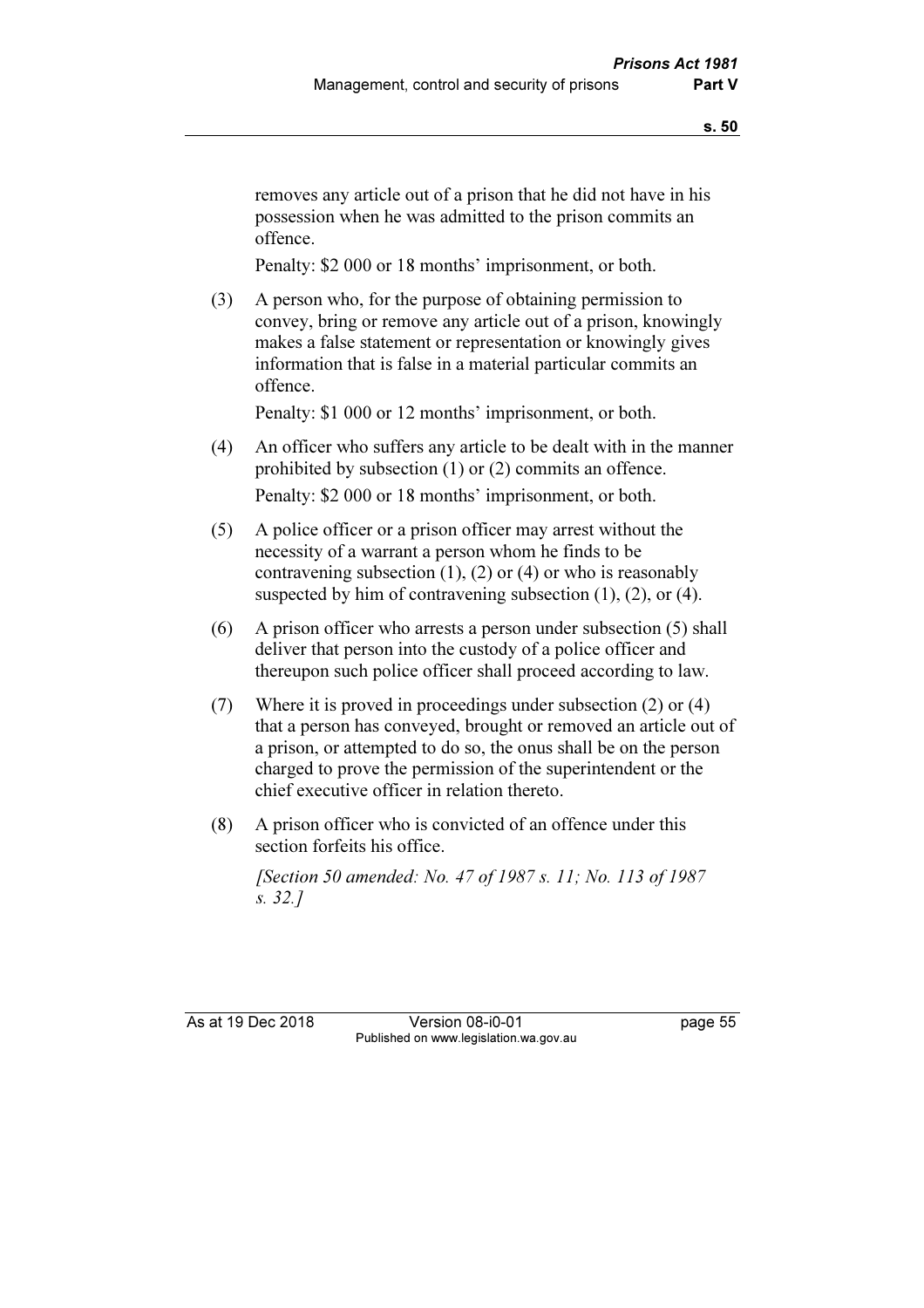#### 51. Superintendent may delegate powers under s. 49

- (1) The superintendent of a prison may delegate to a prison officer, by instrument in writing signed by him, all or any of the powers conferred by section 49.
- (2) A prison officer to whom a power is delegated under this section cannot delegate the power.
- (3) A prison officer exercising a power that has been delegated under this section is to be taken to do so in accordance with the terms of the delegation unless the contrary is shown.
- (4) Nothing in this section limits the ability of the superintendent to perform a function through a subordinate or agent.

[Section 51 amended: No. 65 of 2006 s. 19.]

#### 52. Offences in respect of loitering, unauthorised entry and unauthorised communications

- (1) Subject to this Act, a person who without the permission of the superintendent or the chief executive officer —
	- (a) enters or attempts to enter a prison; or
	- (b) communicates or attempts to communicate with a prisoner,

commits an offence.

Penalty: \$1 500 or 18 months' imprisonment, or both.

- (2) Where it is proved in proceedings under subsection (1) that a person has done or attempted to do an act which would contravene the subsection unless done with the permission of the superintendent or the chief executive officer, the onus shall be on the person charged to prove that he had that permission.
- (3) A person who, for the purpose of obtaining permission to enter a prison, knowingly makes a false statement or representation or knowingly gives information that is false in a material particular commits an offence.

Penalty: \$1 000 or 12 months' imprisonment, or both.

page 56 Version 08-i0-01 As at 19 Dec 2018 Published on www.legislation.wa.gov.au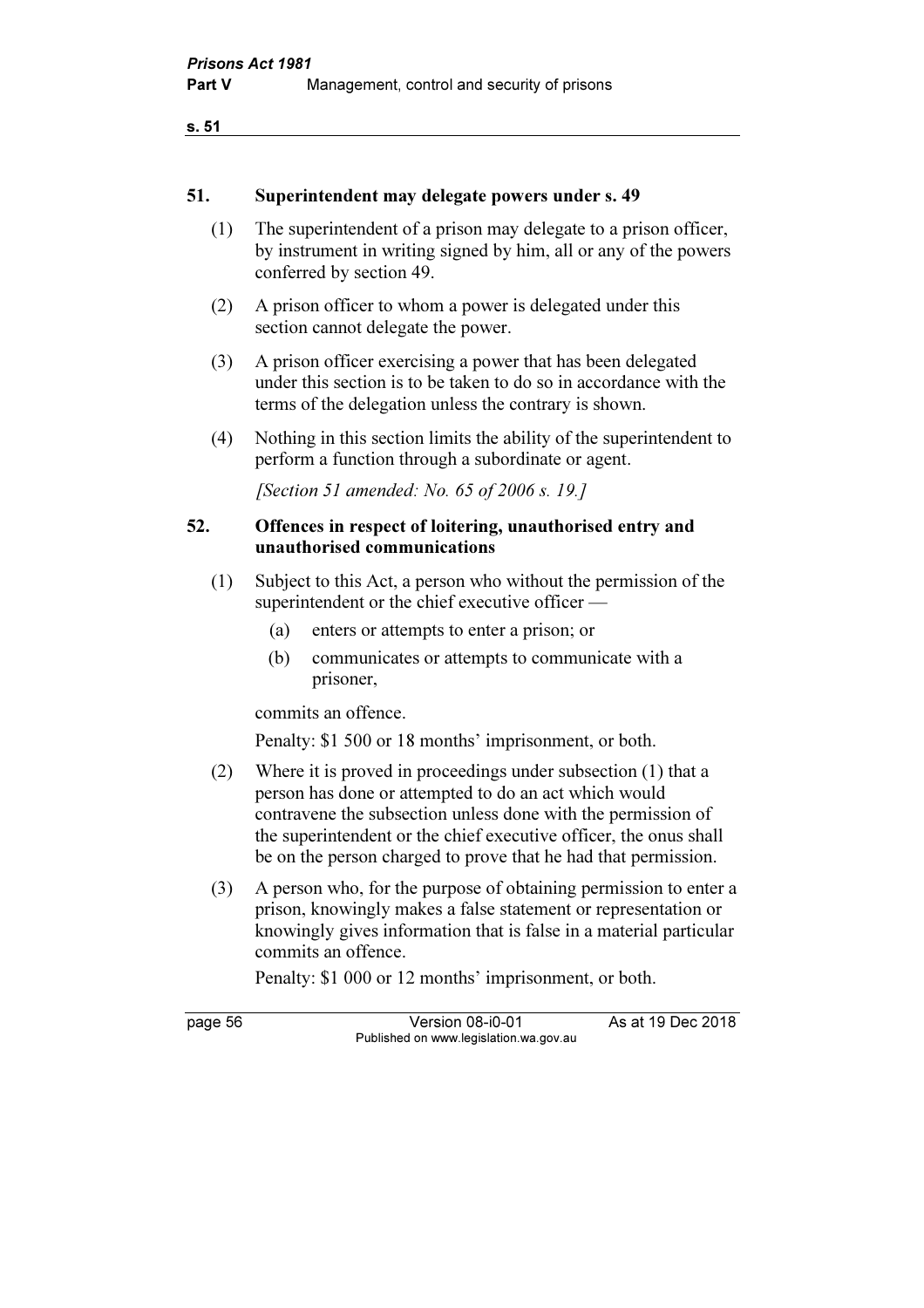- (4) A person who
	- (a) loiters about or near a prison or in or near some other place where for the time being there are prisoners; or
	- (b) conceals or leaves an article at any place with the intent that the article be found or received by a prisoner,

commits an offence.

Penalty: \$1 000 or 12 months' imprisonment, or both.

- (5) For the purposes of this section, a person found about or near a prison or in or near some other place where for the time being there are prisoners who, upon being warned and requested by a prison officer or police officer to depart therefrom, refuses or neglects to do so shall be deemed to be loitering.
- (6) A police officer or a prison officer may arrest without the necessity of a warrant a person whom he finds to be contravening subsection (1) or (4) or who is reasonably suspected by him, of contravening subsection (1) or (4).
- (7) A prison officer who arrests a person under subsection (6) shall deliver that person into the custody of a police officer who shall proceed according to law.

 [Section 52 amended: No. 47 of 1987 s. 11; No. 113 of 1987 s. 32.]

[**53.** Deleted: No. 65 of 2006 s. 20.]

As at 19 Dec 2018 Version 08-i0-01 page 57 Published on www.legislation.wa.gov.au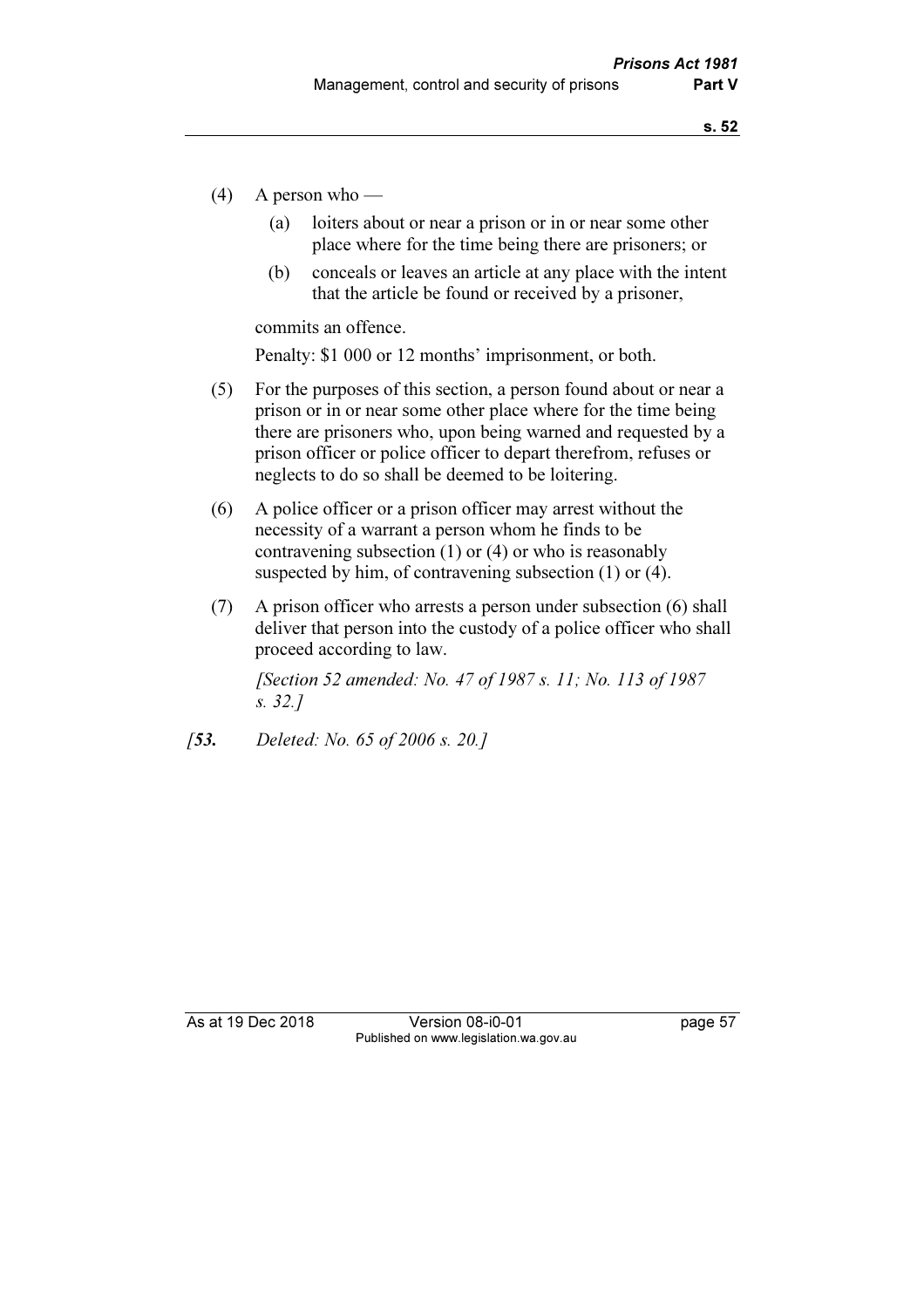# Part VI — Prison visits and communications involving prisoners

# 54. Appointment of visiting justices

- (1) The Minister may, for every prison, appoint visitors to be known as visiting justices.
- (2) A visiting justice shall not carry out the duties of an independent prison visitor.
- (3) Visiting justices shall be appointed from persons who are magistrates or justices of the peace.
- (4) Appointments under this section shall be for a term of 2 years, but a visiting justice may resign at any time by notice in writing delivered to the Minister.

[Section 54 inserted: No. 75 of 2003 s. 56(1).]

[**55.** Deleted: No. 75 of 2003 s. 56(1).]

# 56. Duties of visiting justice

- (1) A visiting justice shall attend the prison for which he is appointed as soon as practicable upon being notified by the superintendent that a charge of a prison offence has been laid and shall —
	- (a) in the case of a minor prison offence inquire into and dispose of the charge;
	- (b) in the case of an aggravated prison offence, exercise the discretion conferred by section 73.
- (2) A visiting justice shall use his best endeavours to complete the performance of his duties under this section within 14 days of being notified in a particular case that a charge of a prison offence has been laid.
- (3) Where a charge of a prison offence is laid against a prisoner but before the hearing of that charge begins the prisoner is removed

page 58 Version 08-i0-01 As at 19 Dec 2018 Published on www.legislation.wa.gov.au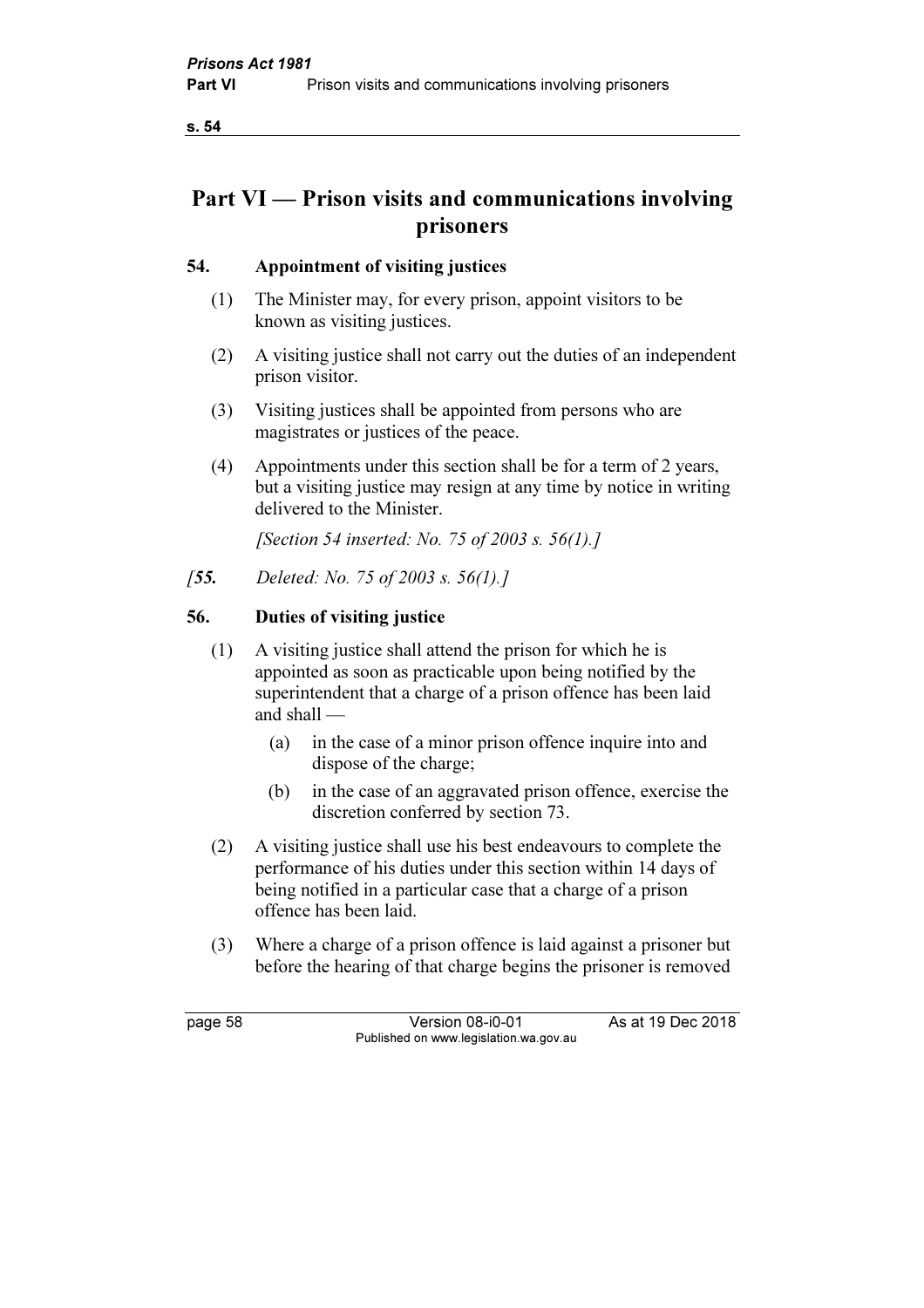to another prison, a visiting justice for that other prison shall have the powers and duties in relation to that prisoner and that charge as if the charge had been laid at that other prison.

### 57. Right of entry of independent prison visitors and judges

 An independent prison visitor, a judge of the Supreme Court or a District Court judge may, upon providing satisfactory proof of his identity to the superintendent, enter and examine a prison at any time he thinks fit.

[Section 57 amended: No. 75 of 2003 s. 56(1).]

#### 58. Cooperation with official visitors

 Every officer shall give full assistance to and cooperate fully with any person visiting a prison under section 56 or 57 of this Act or for the purpose of performing a function under section 19(a), 21, 22(a) or 40 of the *Inspector of Custodial* Services Act 2003.

[Section 58 amended: No. 75 of 2003 s. 56(1).]

#### 59. Visits by friends and relations of prisoners

- (1) Subject to this Part, a prisoner shall be permitted to receive visits from his friends and relations in accordance with the regulations.
- (2) A prisoner may be permitted by the chief executive officer to receive visits under this Part from a friend or relation who is confined in another prison and the chief executive officer may order that a prisoner be temporarily removed to and from a prison for the purposes of making such a visit, but the chief executive officer shall permit such a removal and visit only where he is satisfied that adequate security arrangements have been made so that the removal and visit would impose a minimum risk to the security of the public.

 [Section 59 amended: No. 47 of 1987 s. 11; No. 113 of 1987 s. 32.]

As at 19 Dec 2018 Version 08-i0-01 bagge 59 Published on www.legislation.wa.gov.au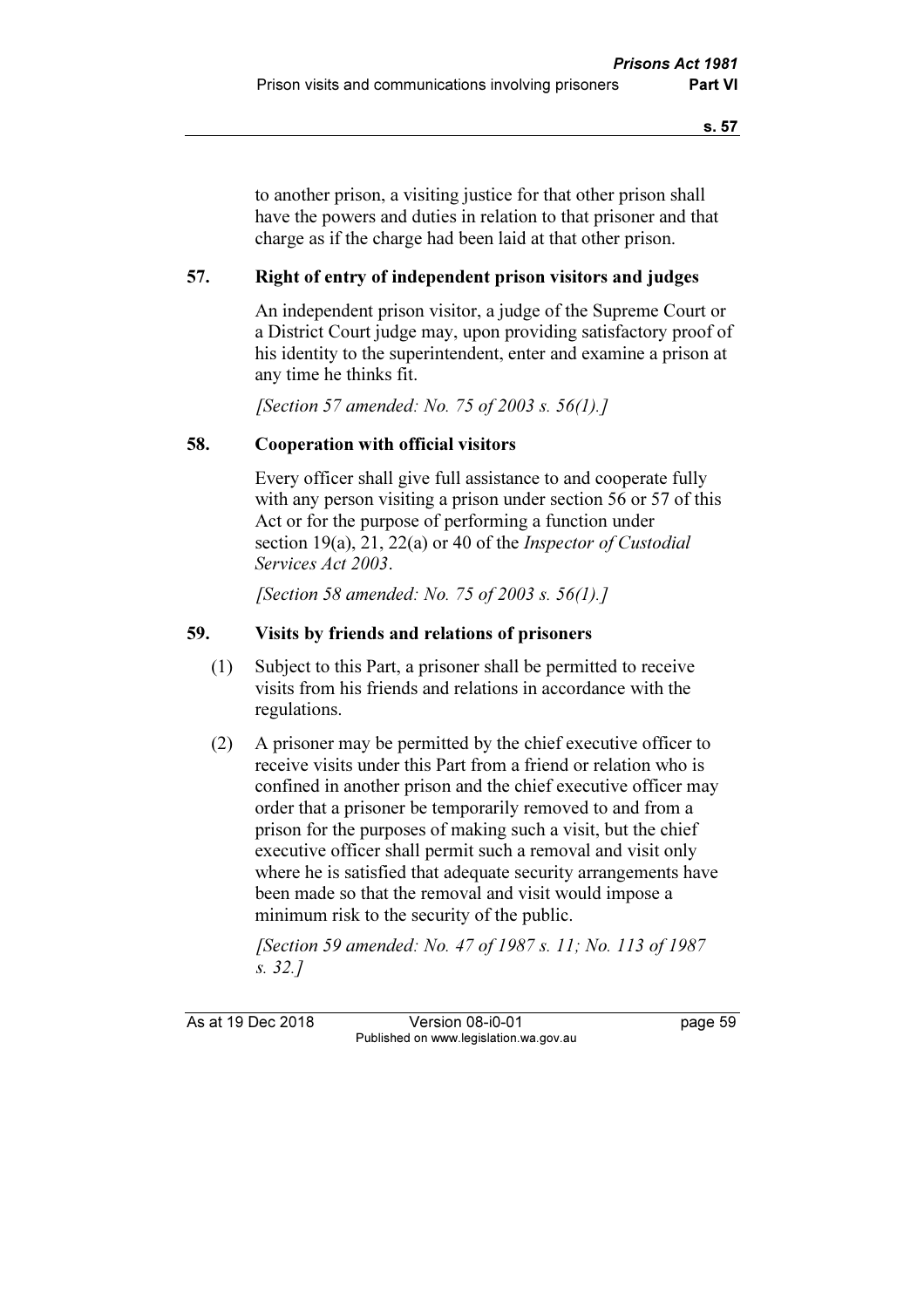```
s. 60
```
### 60. Declaration of visitors

- (1) On the occasion of the first visit under section 59 or 65 of a person to a prisoner who is confined in a prison, the person shall, before being permitted to make the visit to that prisoner, be informed by the superintendent, or an officer appointed by him for the purposes of this section, of the provisions of this subsection and the consequences of breach of this section and shall be required by the superintendent or such officer to make and sign a declaration on the prescribed form with respect to his identity, his friendship or relationship with the prisoner concerned (if applicable), and the purpose of his visit.
- (2) A person who has made a declaration under subsection (1) may be required by the superintendent or an officer appointed by him for the purposes of this section, should he desire to make further visits to the prisoner, to make and sign a further declaration or declarations on the prescribed form.
- (3) On the occasion of a visit to or interview of a prisoner, other than a visit to which subsection (1) applies, the person may, before being permitted to make the visit or conduct the interview, or at any time while he remains within the prison, be informed by the superintendent, or an officer appointed by him for the purpose, of the provisions of this subsection and the consequences of breach of this section and may be required by the superintendent or other officer to make and sign a declaration on the prescribed form with respect to his identity, his friendship or relationship with the prisoner concerned (if applicable), and the purpose of his visit.
- (4) A person who makes a declaration under this section which is false in a material particular commits an offence.

Penalty: \$1 500 or 18 months' imprisonment, or both.

 (5) Before permitting a person who is required to make a declaration under this section to visit or interview a prisoner, the superintendent or other officer appointed for the purposes of this section shall satisfy himself, so far as is reasonably practicable, as to the matters stated in the declaration.

page 60 Version 08-i0-01 As at 19 Dec 2018 Published on www.legislation.wa.gov.au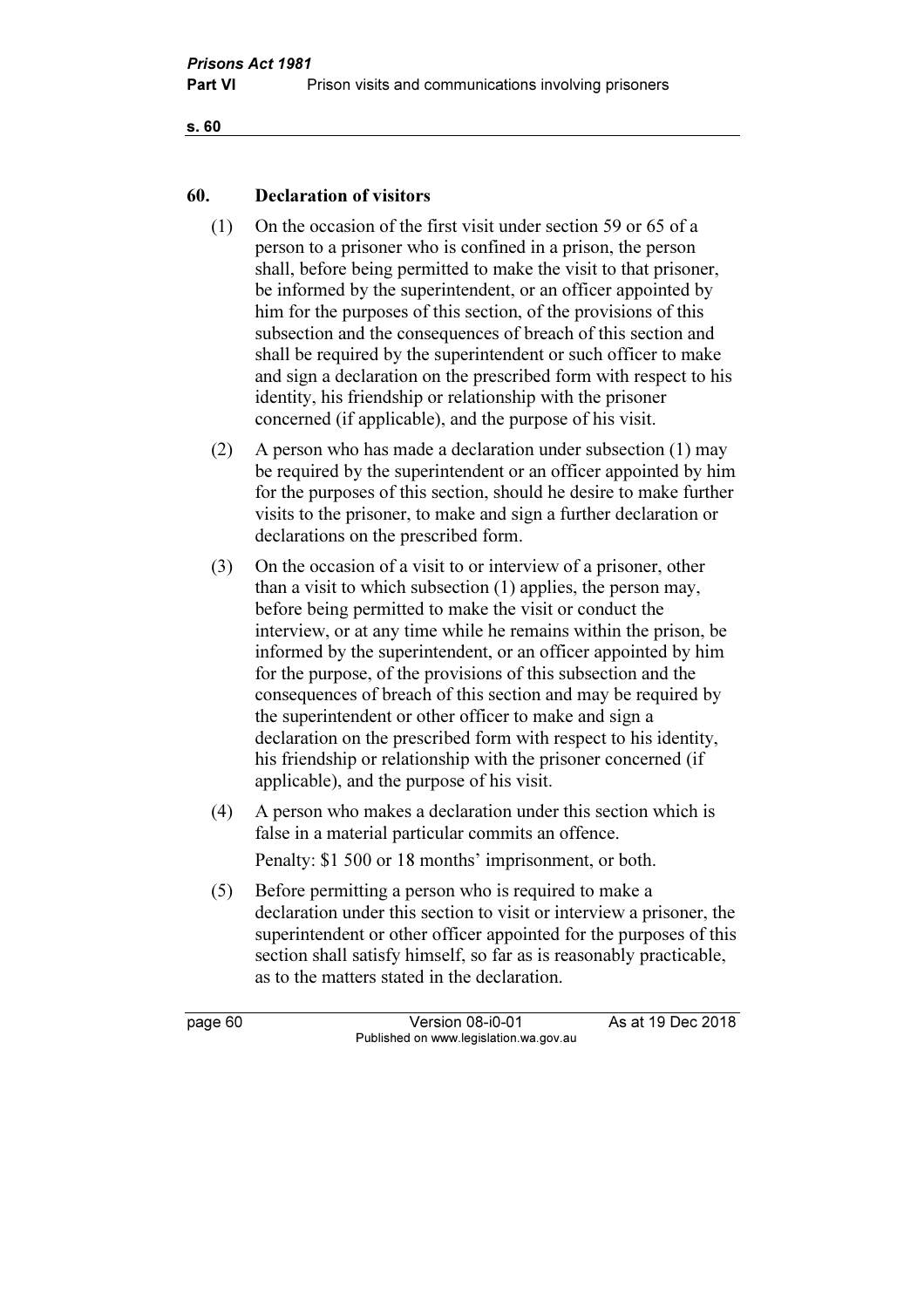- (6) The superintendent shall
	- (a) subject to any directions of the chief executive officer as to disposal, retain every declaration made under this section; and
	- (b) cause a record to be made of the name of each visitor to a prisoner and the time and date of the visit.

 [Section 60 amended: No. 47 of 1987 s. 11; No. 113 of 1987 s. 32; No. 24 of 2003 s. 5.]

### 60A. Protection of proof of identity of visitor to prison

 $(1)$  In this section —

proof of identity means a fingerprint, palm print, eye print, voiceprint or other physical or personal characteristic provided or used to prove the identity of a visitor to a prison.

- (2) A person must not give any proof of identity to any other person unless —
	- (a) the proof of identity is given to a prison officer for the purpose of checking the identity of a visitor to a prison; or
	- (b) the person is required to do so by an order of a court.

Penalty: \$2 000 or imprisonment for 12 months.

[Section 60A inserted: No. 24 of 2003 s. 6.]

#### 61. Visits by certain officials

 A prisoner shall be permitted to receive during hours prescribed by rules a visit for an official purpose from —

- (a) the prisoner's parole officer;
- (b) the Parliamentary Commissioner for Administrative Investigations or one of his officers;
- (c) the Commonwealth Ombudsman, a Deputy Commonwealth Ombudsman or a member of the staff of the Commonwealth Ombudsman.

As at 19 Dec 2018 Version 08-i0-01 page 61 Published on www.legislation.wa.gov.au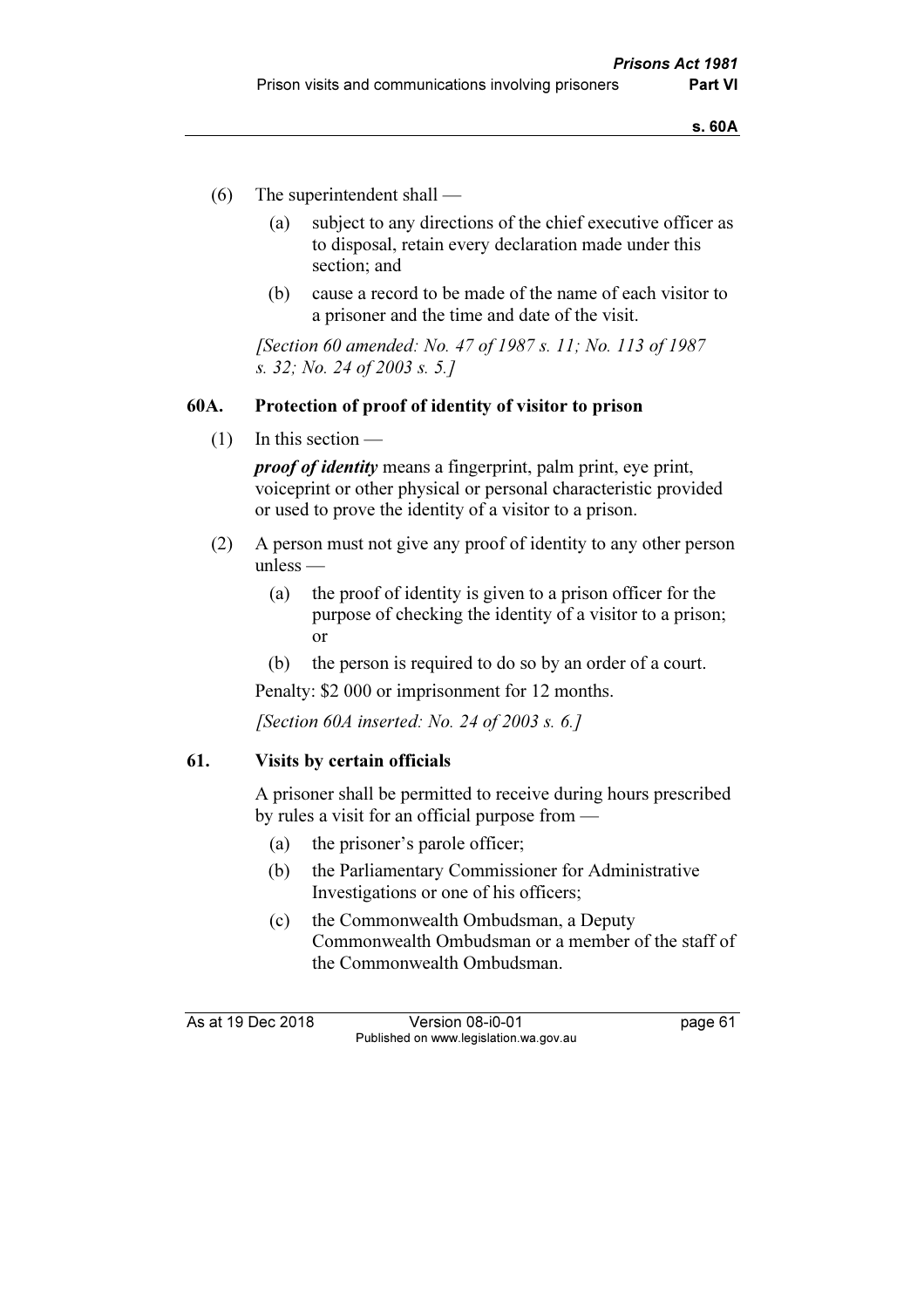### 62. Visits by legal practitioner

- (1) A legal practitioner may for the purposes of pending court proceedings interview a prisoner who is his client at a reasonable hour, or as otherwise authorised by the superintendent, within the view but not the hearing of an officer.
- (2) With the approval of the superintendent, a legal practitioner may at a reasonable hour interview, within the view but not the hearing of an officer, a prisoner for a bona fide purpose.

# 63. Visits by police

 A police officer may at any time have access and speak to a prisoner for an official purpose.

# 64. Visits by public officers

 Subject to section 28 of the Inspector of Custodial Services Act 2003 and to any directions of the Minister, the chief executive officer may permit a person who is, or purports to be, exercising a power conferred or a duty imposed on him by or under a law of the State or the Commonwealth to have access and speak to a prisoner for an official purpose.

 [Section 64 amended: No. 47 of 1987 s. 11; No. 113 of 1987 s. 32; No. 75 of 2003 s. 56(1).]

 [Section 64. Modifications to be applied in order to give effect to Cross-border Justice Act 2008: section altered 1 Nov 2009. See endnote 1M.]

# 65. Other visitors to prisoners

 (1) A person, other than a person who may be permitted to visit or interview a prisoner under section 59, 61, 62, 63, or 64 or otherwise under this Act, who desires to visit a prisoner for a bona fide purpose may be permitted to do so by the chief executive officer.

page 62 Version 08-i0-01 As at 19 Dec 2018 Published on www.legislation.wa.gov.au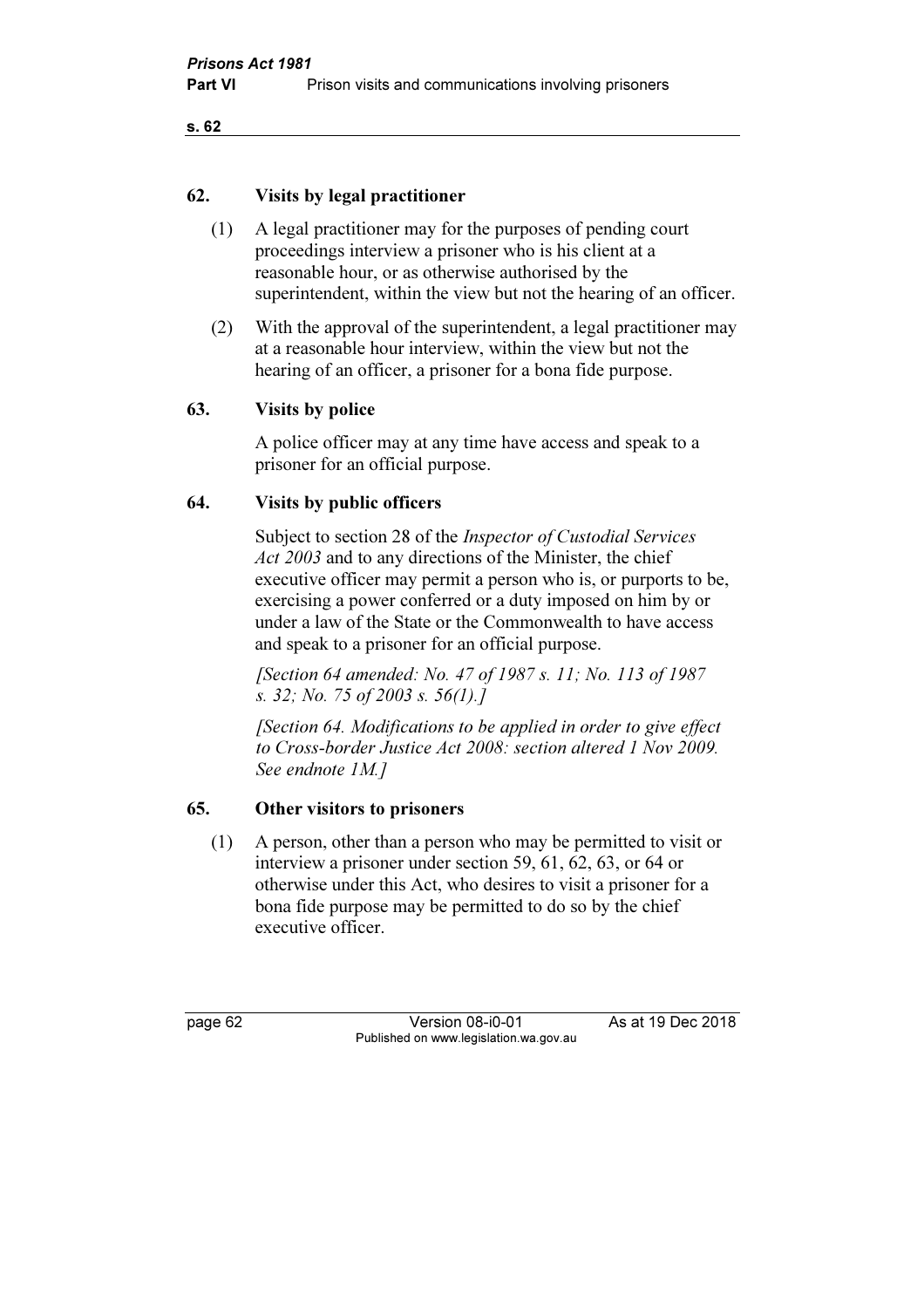(2) Permission to visit a prisoner under this section may be given subject to such conditions as the chief executive officer thinks fit.

 [Section 65 amended: No. 47 of 1987 s. 11; No. 113 of 1987 s. 32.]

#### 66. Visitor may be refused entry or removed

- (1) If the superintendent is of the opinion that a visitor or any other person is likely to interfere with the preservation of the good order or the security of a prison, he may, notwithstanding any other provision of this Act or any provision of another written law, refuse him entry to the prison or, if such person has been admitted to the prison, he may remove him or cause him to be removed and may use such reasonable force as is necessary for the purpose.
- (2) A superintendent shall forthwith notify the chief executive officer in writing of any action he takes under subsection (1).
- (3) Notwithstanding any other provision of this Act, the chief executive officer may in prescribed circumstances ban a person from visiting a specified prison for a specified period.
- (4) The chief executive officer may revoke a ban.
- (5) The maximum period that a person may be banned is to be prescribed and different maximum periods may be prescribed in relation to different prescribed circumstances.
- (6) If a person is banned, the chief executive officer must give the person written notice of that ban and, subject to subsection (7), the reasons for the ban.
- (7) The chief executive officer is not required under subsection (6) to give a person a reason for a ban if —
	- (a) failure to give the reason is necessary to protect the good order and security of a prison; or
	- (b) the reason is a prescribed reason.

As at 19 Dec 2018 Version 08-i0-01 page 63 Published on www.legislation.wa.gov.au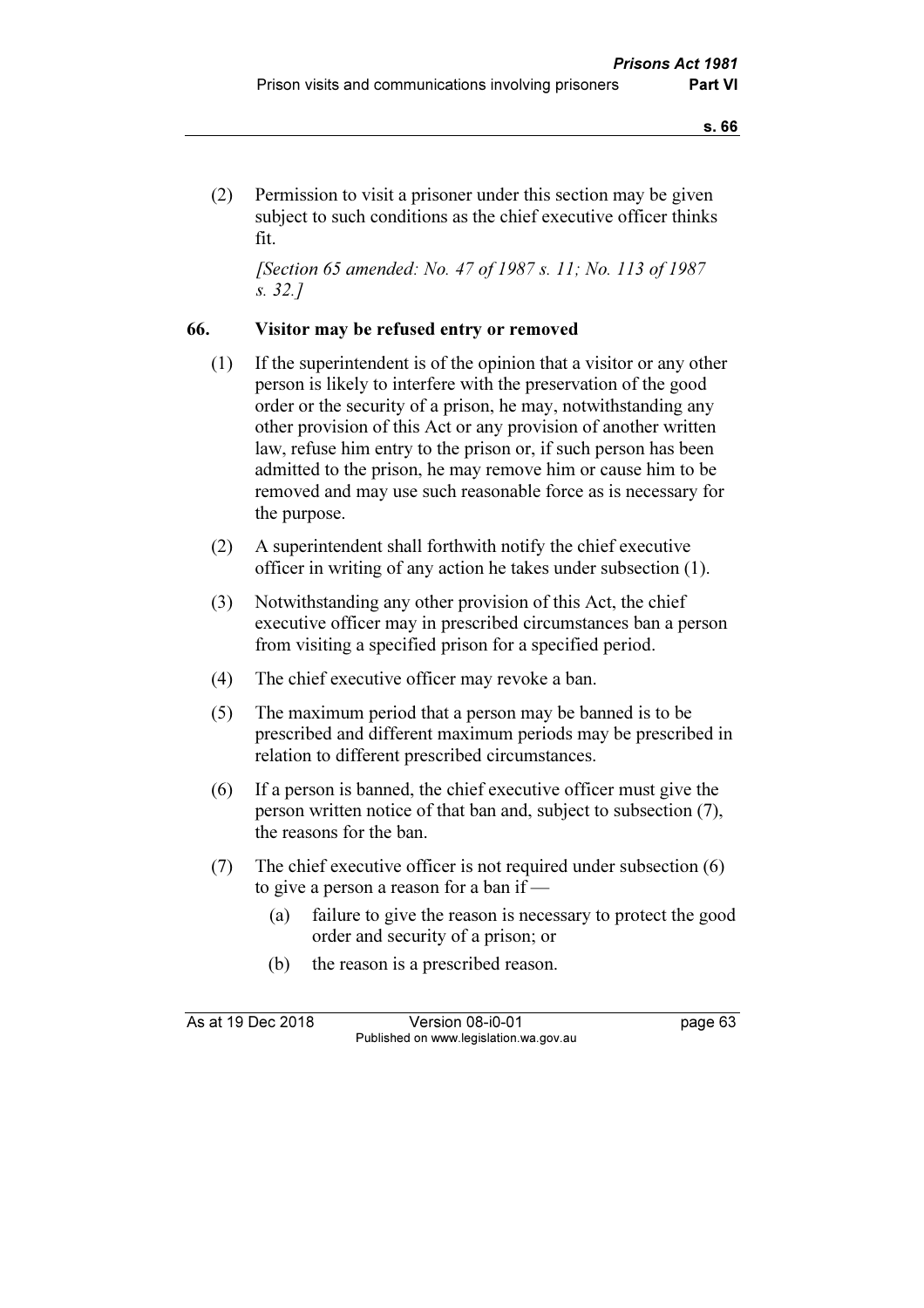- (8) A person banned from visiting a prison may make a submission to the chief executive officer about —
	- (a) the chief executive officer's decision to ban the person from visiting a prison; and
	- (b) any reason given by the chief executive officer for the ban.
- (9) The rules known as the rules of natural justice (including any duty of procedural fairness) do not apply to or in relation to a decision made under subsection (3) or (4).
- (10) A notice under subsection (6) must contain or be accompanied by a statement explaining the effect of subsection (8).

 [Section 66 amended: No. 47 of 1987 s. 11; No. 113 of 1987 s. 32; No. 24 of 2003 s. 7; No. 75 of 2003 s. 56(1).]

### 67. Letters and parcels from by prisoners

- (1) Any letter written by a prisoner and properly addressed to
	- (a) the Minister; or
	- (b) the chief executive officer; or
	- (c) the Parliamentary Commissioner for Administrative Investigations; or
	- (ca) the Inspector of Custodial Services; or
	- (d) the Commonwealth Ombudsman,

 shall be dispatched by the superintendent to the addressee, without being opened or read.

 (2) The superintendent or an officer authorised by the superintendent may open and read any letter written by a prisoner, other than a letter of the kind specified in subsection (1), and may open and inspect any parcel which a prisoner desires to be dispatched or made available to any person.

page 64 Version 08-i0-01 As at 19 Dec 2018 Published on www.legislation.wa.gov.au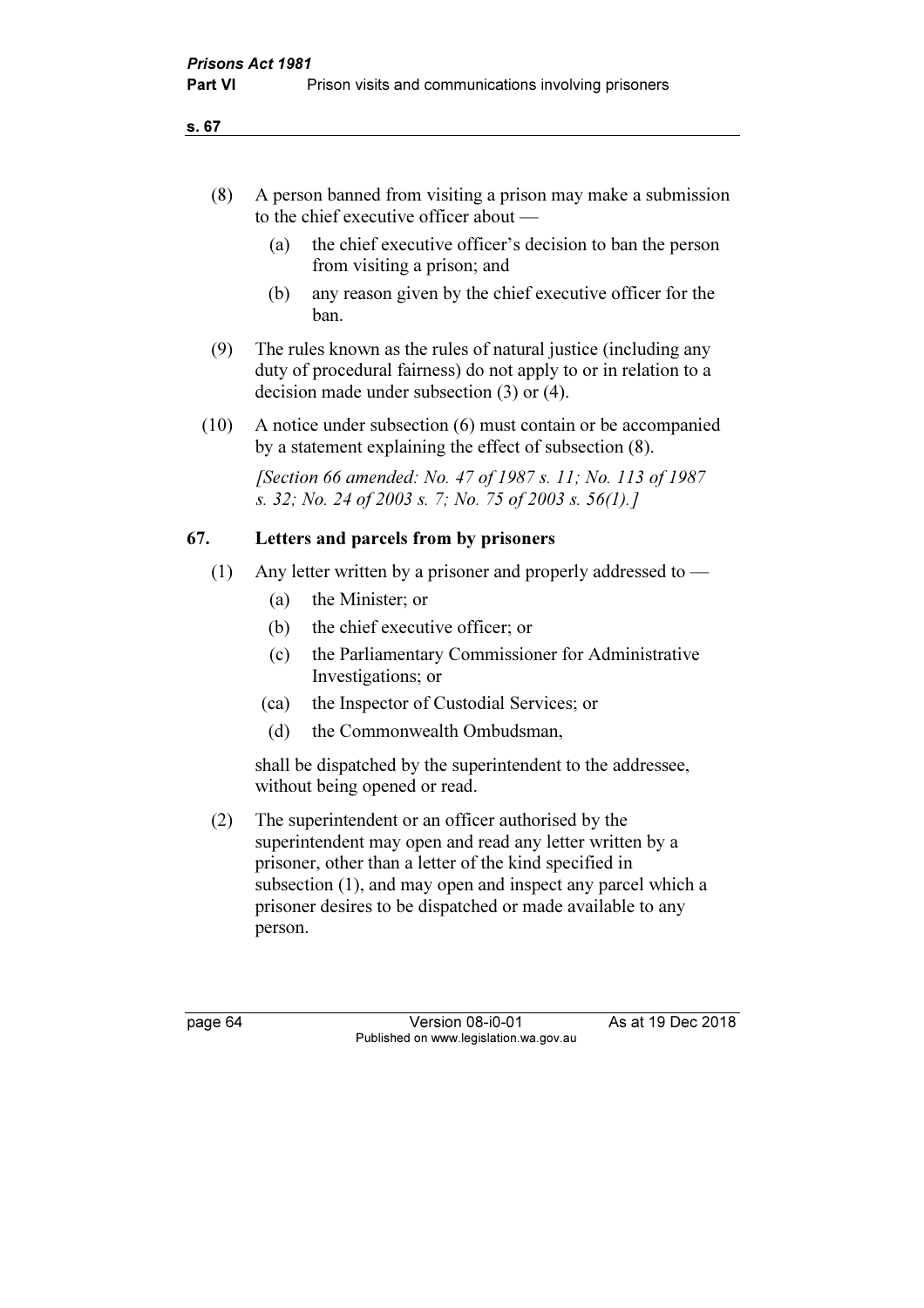- (3) Where it appears to the superintendent that the contents of a letter or parcel of the kind referred to in subsection (2), or any part of the contents of such a letter or parcel —
	- (a) may jeopardise the good order or the security of a prison; or
	- (b) contain a threat to a person or property; or
	- (c) constitute or are expressed in a code,

 the letter or parcel may be returned to the prisoner, or sent to and retained by the chief executive officer, or destroyed or otherwise dealt with by order of the chief executive officer.

 (4) Subject to subsections (2) and (3), and section 67A, the superintendent shall cause to be dispatched to the addressee any letter written by a prisoner and any parcel which a prisoner desires to be dispatched to any person.

 [Section 67 amended: No. 47 of 1987 s. 11; No. 113 of 1987 s. 32; No. 75 of 2003 s. 56(1); No. 65 of 2006 s. 21.]

## 67A. Prisoner's mail not to be sent to certain persons

- (1) A person, or an agent of a person, may give the chief executive officer written notification —
	- (a) advising that the person does not wish to receive mail from a prisoner named in the notification; and
	- (b) specifying the person's reasons for not wishing to receive that mail.
- (2) If the chief executive officer receives a notification under subsection (1) and is satisfied that the reasons put forward in it are appropriate, the chief executive officer is to ensure that the superintendent of the prison at which the prisoner is detained from time to time is made aware of the notification.
- (3) If a letter or parcel from a prisoner is addressed to a person and the superintendent is aware that a notification has been received under subsection (1) advising that the person does not wish to receive mail from that prisoner, the superintendent is to —
	- (a) return the letter or parcel to the prisoner; or

| As at 19 Dec 2018 | Version 08-i0-01                       | page 65 |
|-------------------|----------------------------------------|---------|
|                   | Published on www.legislation.wa.gov.au |         |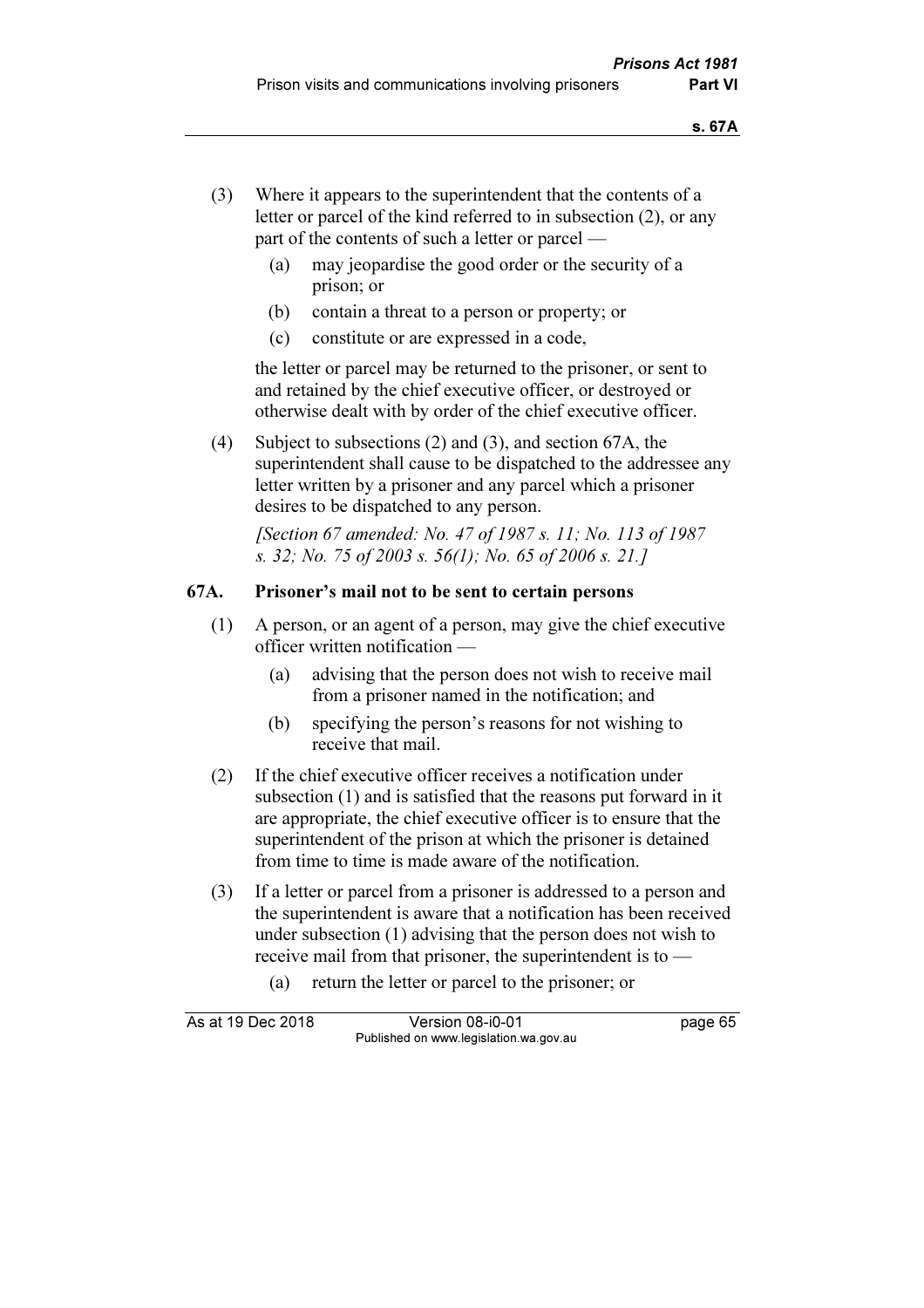s. 68

- (b) otherwise deal with the letter or parcel in accordance with an order of the chief executive officer.
- (4) In this section —

person is not limited to a victim of the prisoner.

[Section 67A inserted: No. 65 of 2006 s. 22.]

### 68. Letters and parcels addressed to prisoners

- (1) A letter addressed to a prisoner and written by a person referred to in section 67(1) shall be delivered to the prisoner as soon as practicable after it is received at a prison without being opened or read, but if the superintendent has reason to believe that a letter apparently written by such a person did not in fact so originate he may open that letter and inspect it to the extent necessary to establish its origin.
- (2) If a superintendent opens and inspects a letter under subsection (1), he shall forthwith notify the chief executive officer in writing of his reason for so acting and the result of his inspection.
- (3) The superintendent or an officer authorised by the superintendent may open and read any letter addressed to a prisoner and received at the prison, other than a letter of the kind referred to in subsection (1), and may open and inspect any parcel addressed to a prisoner and received at the prison.
- (4) Where it appears to the superintendent that the contents of a letter or parcel of the kind referred to in subsection (3) or any part of the contents of such a letter or parcel —
	- (a) may jeopardise the good order or the security of a prison; or
	- (b) contains a threat to a person or property; or
	- (c) constitute or are expressed in a code,

the superintendent may —

(d) decline to accept delivery on behalf of the prisoner; or

page 66 Version 08-i0-01 As at 19 Dec 2018 Published on www.legislation.wa.gov.au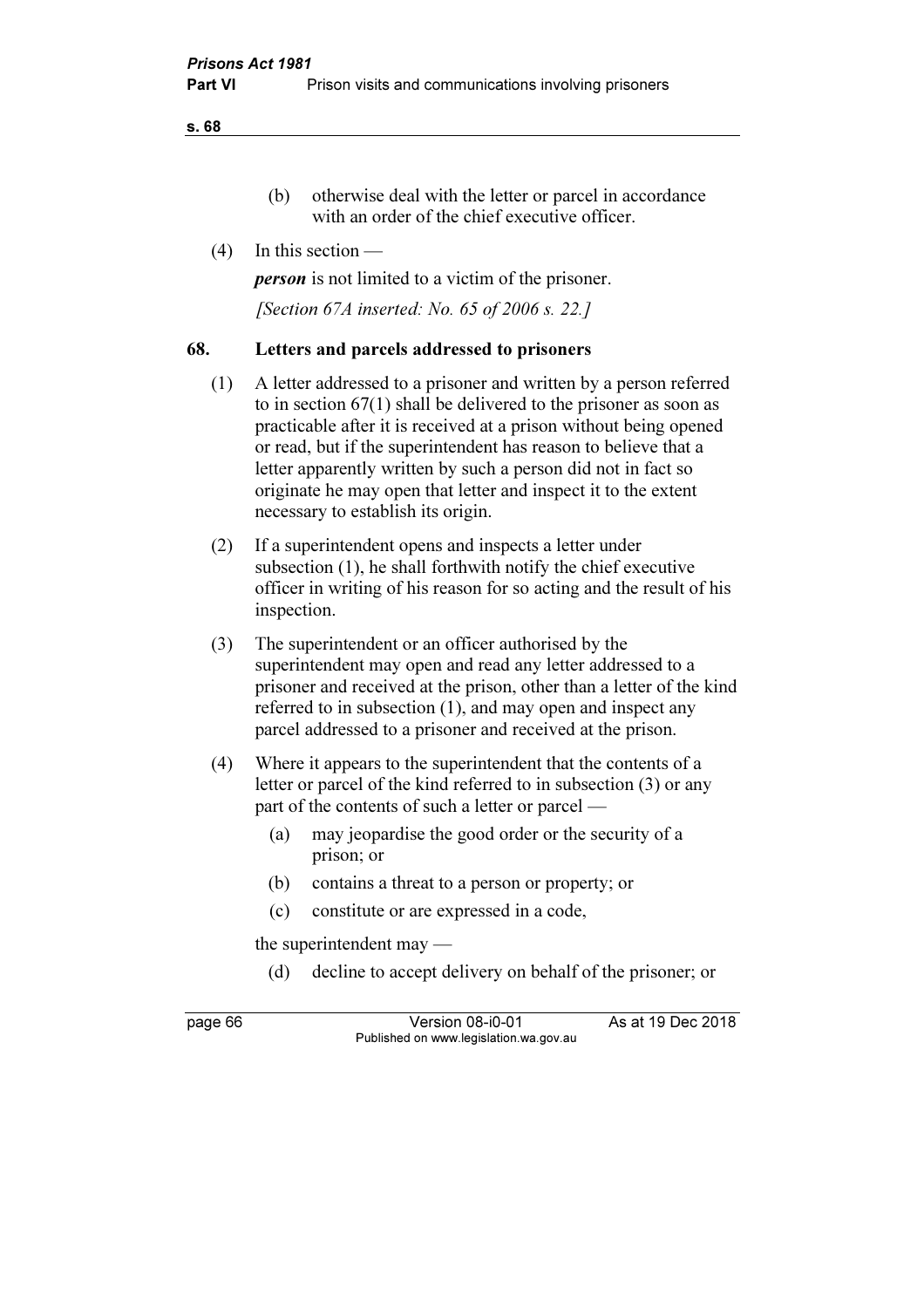- (e) return the letter or parcel to the sender; or
- (f) otherwise deal with the letter or parcel by order of the chief executive officer.
- (5) Subject to this section, a letter or parcel addressed to a prisoner and received at the prison shall be delivered to that prisoner.

 [Section 68 amended: No. 47 of 1987 s. 11; No. 113 of 1987 s. 32.]

As at 19 Dec 2018 Version 08-i0-01 page 67 Published on www.legislation.wa.gov.au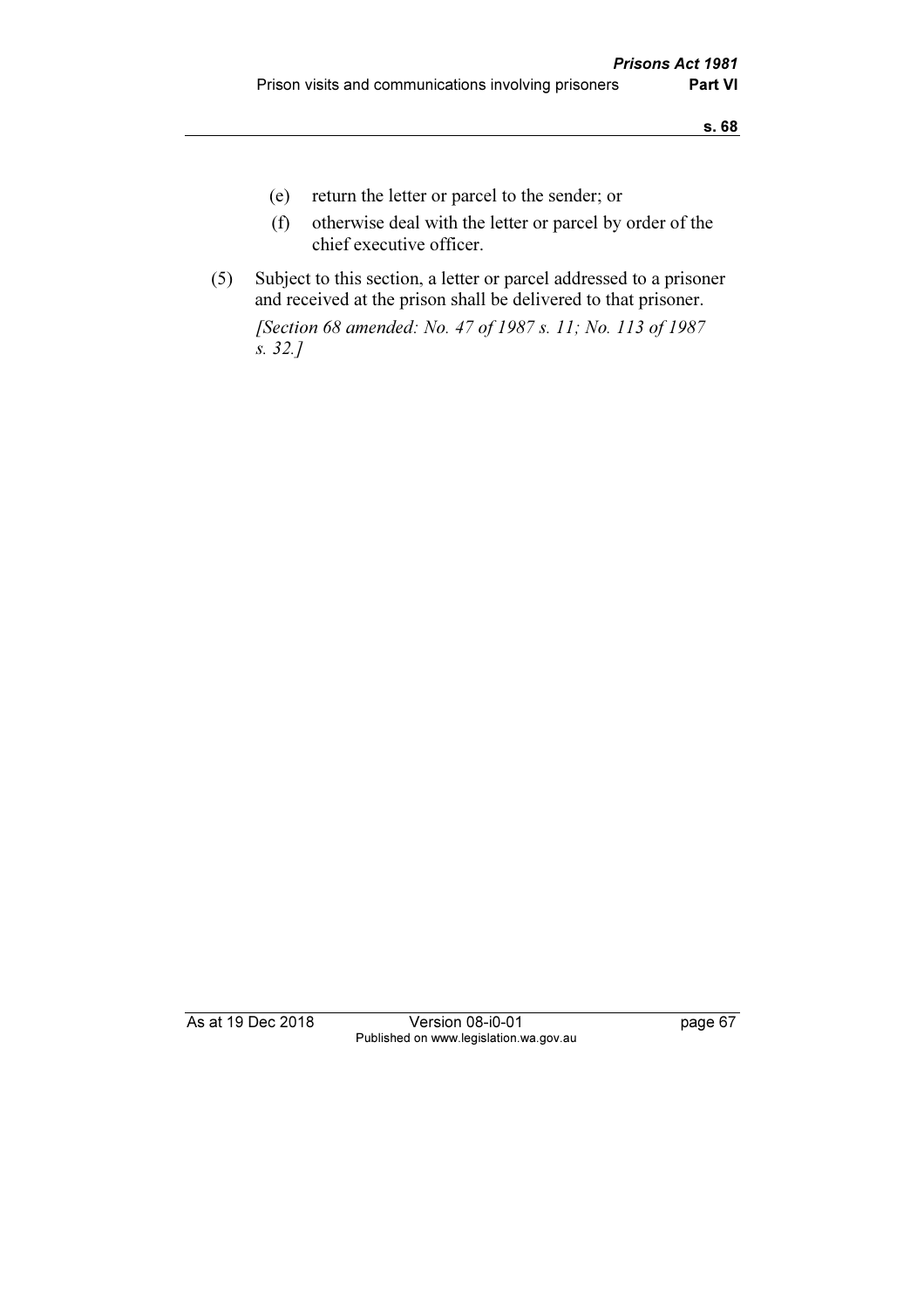s. 69

# Part VII — Prison offences

#### 69. Minor prison offences

A prisoner who —

- (a) disobeys a rule or standing order of the prison or a lawful order of a prison officer or officer having control or authority over him or a person referred to in section 14(2); or
- (b) is idle, negligent or careless in his work; or
- (c) behaves in a disorderly manner; or
- (d) swears or uses indecent language; or
- (e) uses insulting or threatening language or behaves in an insulting or threatening manner; or
- (f) pretends illness or injury; or
- (g) wilfully or maliciously breaks, damages or destroys any property; or
- (h) prefers a false or frivolous complaint against an officer; or
- (i) does any act or omission of insubordination or misconduct subversive of the order and good government of the prison; or
- (j) fails to return to prison on or before the expiry of a period of absence authorised by an absence permit or fails to comply with a condition or restriction set out in an absence permit; or
- (k) fails to return to prison when no longer required for the purposes of the proceedings to which an order made under section 85 relates,

is guilty of a minor prison offence.

[Section 69 amended: No. 47 of 1999 s. 36; No. 65 of 2006] s. 23.]

 [Section 69. Modifications to be applied in order to give effect to Cross-border Justice Act 2008: section altered 1 Nov 2009. See endnote 1M.]

page 68 Version 08-i0-01 As at 19 Dec 2018 Published on www.legislation.wa.gov.au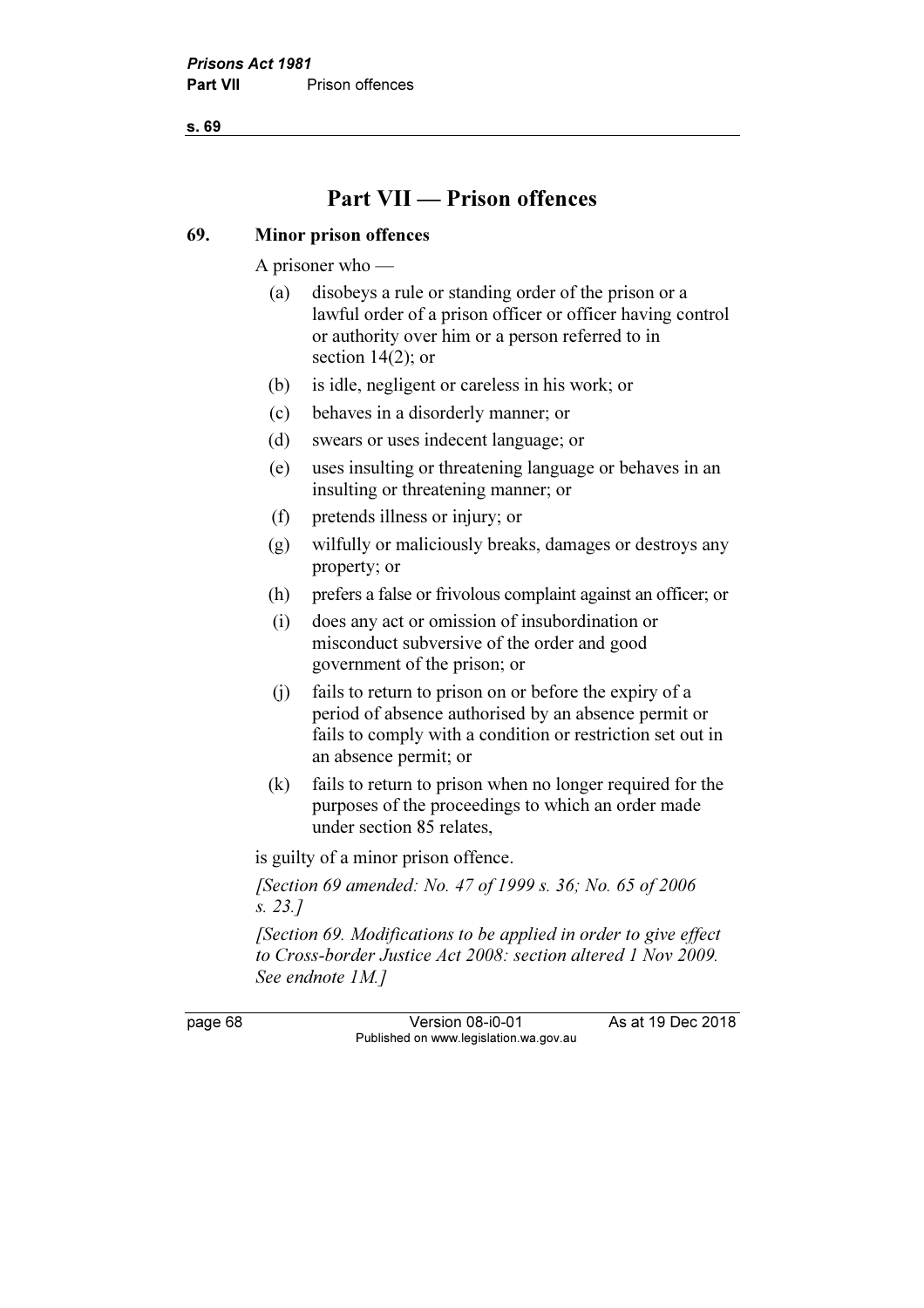### 70. Aggravated prison offences

 Apart from an aggravated prison offence that may be committed under section 10(2), a prisoner commits an aggravated prison offence if he —

- (a) behaves in a riotous manner; or
- (b) assaults a person; or
- (c) escapes, or prepares or attempts to escape, from lawful custody or from a cell or place within a prison in which he is confined or from any place where he is obliged to remain by prison routine or any order; or
- (d) uses, or is in possession of, drugs not lawfully issued to him; or
- (e) uses drugs otherwise than as prescribed; or
- (f) consumes, or is in possession of, alcohol not lawfully issued to him; or
- (g) is, without the permission of the superintendent, in possession of glue containing toluene or another intoxicant; or
- (h) is in possession of a weapon or a facsimile of a weapon; or
- (i) does not submit himself for the purpose of having a body sample taken where he is required to do so under this Act.

[Section 70 inserted: No. 47 of 1991 s. 4; amended: No. 65 of 2006 s. 24.]

## 71. Charges of prison offences

 (1) A charge of a prison offence alleged to have been committed by a prisoner may be made by any prison officer or person who is authorised to exercise a power set out in clause 14 of Schedule 2 to the Court Security and Custodial Services Act 1999 and shall be brought forthwith to the attention of the superintendent who

As at 19 Dec 2018 Version 08-i0-01 page 69 Published on www.legislation.wa.gov.au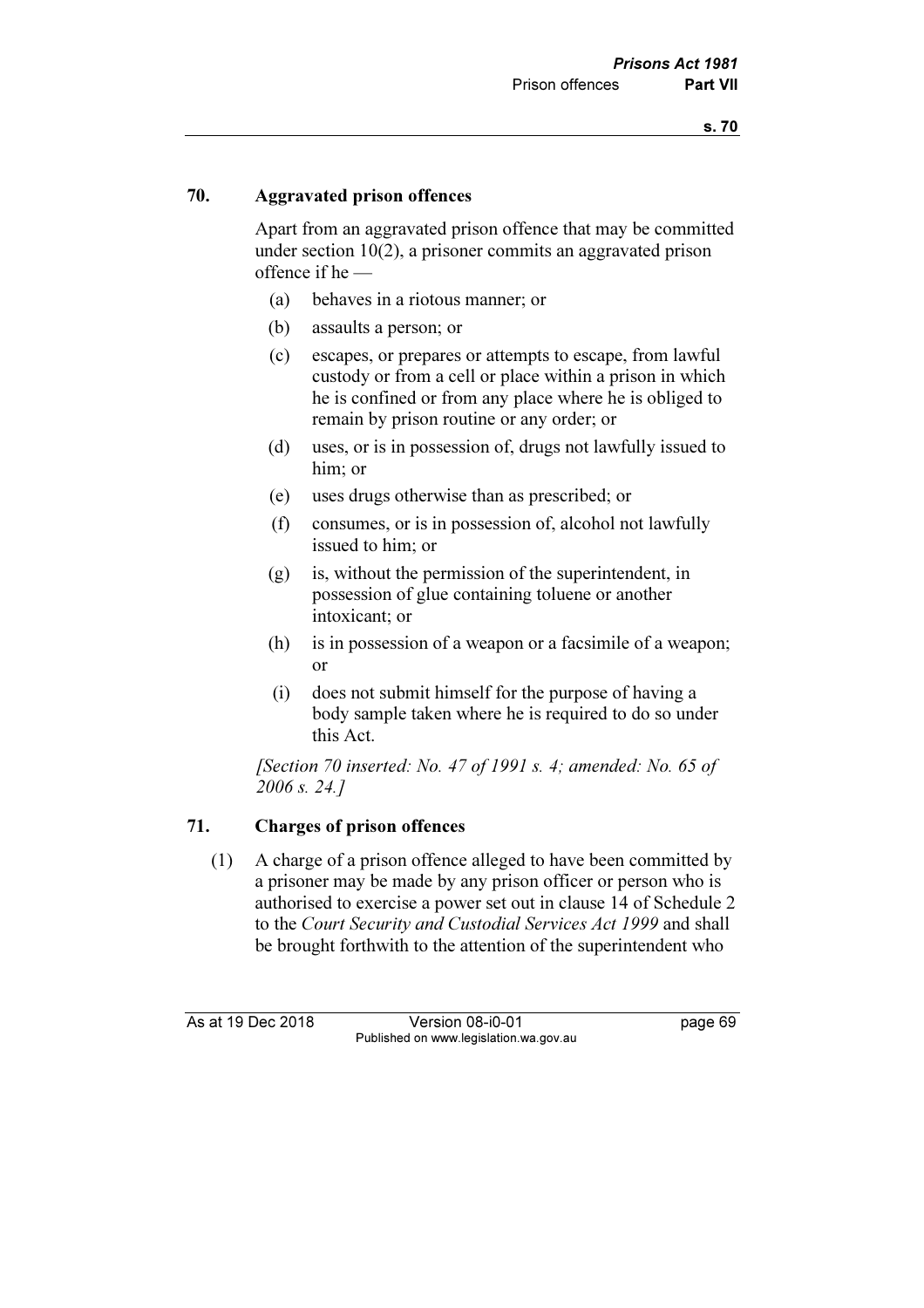shall, as he thinks appropriate and having regard to the nature of the alleged prison offence and to the alleged circumstances, —

- (a) if the prisoner so agrees, suspend further action with respect to the charge on condition of the good behaviour of the prisoner for a stated period not exceeding 2 months and order the withdrawal of the charge at the end of that period if the condition has been observed; or
- (b) direct that the charge be withdrawn or that a further or different charge be laid; or
- (c) refer the charge to a visiting justice; or
- (d) if the prisoner so requests and the superintendent agrees to the request, inquire into and determine a charge of a minor prison offence in accordance with section 75.
- (2) Where the superintendent proposes to refer a charge to a visiting justice under subsection  $(1)(c)$ , he shall call upon the prisoner to admit or deny the charge and shall endorse the charge with a note of whether the prisoner admits or denies that charge.

[Section 71 amended: No. 47 of 1999 s. 37.]

### 72. Visiting justice may determine minor prison offences

 A visiting justice may inquire into and determine any charge of a minor prison offence.

## 73. Visiting justice and aggravated prison offences

- (1) Where a charge of an aggravated prison offence alleged to have been committed by a prisoner is referred to a visiting justice, the visiting justice may, as he thinks appropriate and having regard to the nature and particulars of the alleged prison offence and the extent of his powers under section 78 —
	- (a) direct the superintendent to commence a prosecution for an aggravated prison offence in a court of summary jurisdiction; or
	- (b) inquire into and determine the charge as a minor prison offence.

page 70 Version 08-i0-01 As at 19 Dec 2018 Published on www.legislation.wa.gov.au

s. 72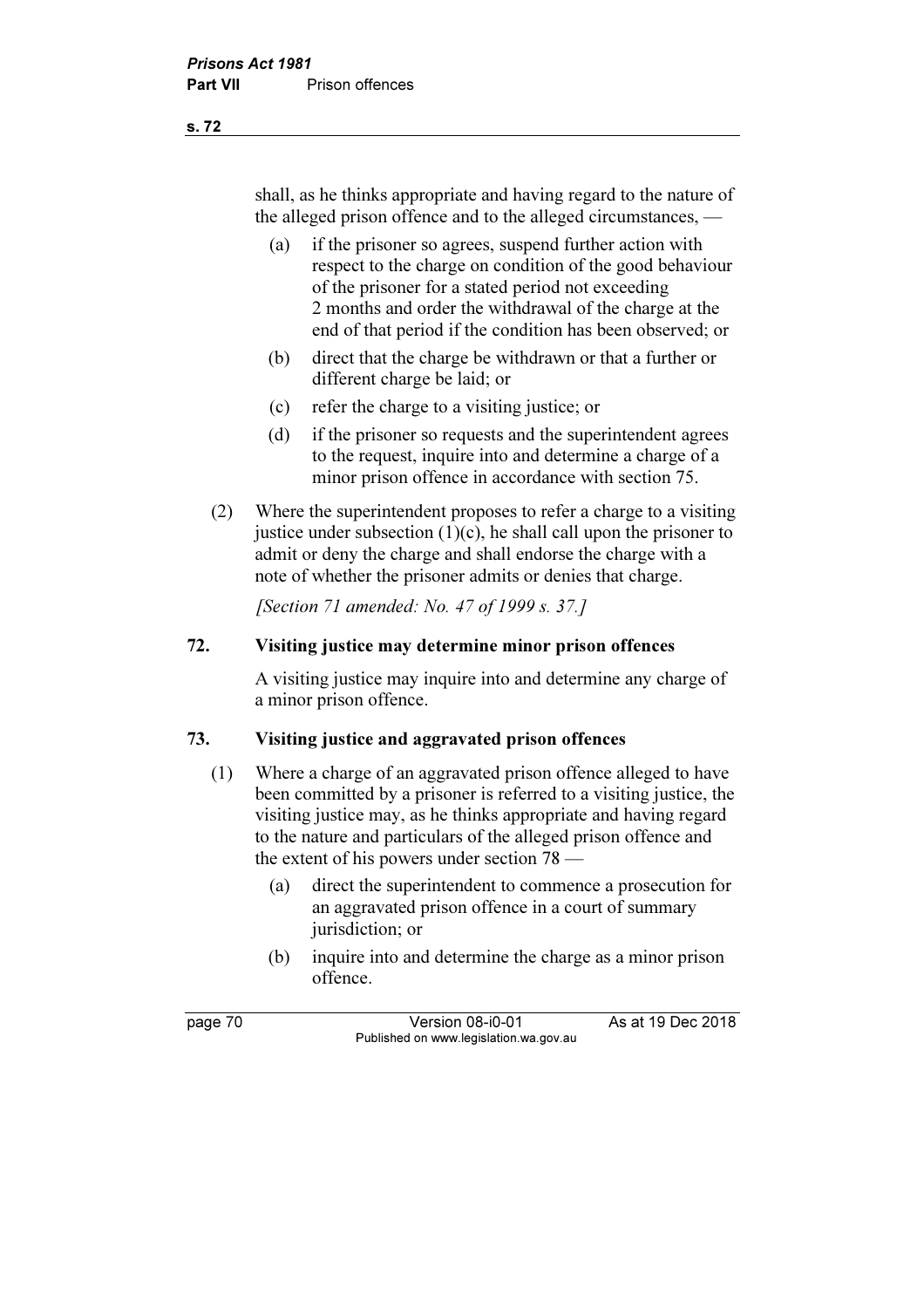(2) If a prosecution for an aggravated prison offence is commenced in a court of summary jurisdiction, the prosecution shall be heard and determined by the court as if the aggravated prison offence were a simple offence.

 [Section 73 amended: No. 59 of 2004 s. 141; No. 84 of 2004 s. 78.]

## 74. Hearing of charges

- (1) Subject to this Act, and in particular section 74A, every charge of a prison offence shall be heard and determined in the presence of the prisoner charged and in either the prison where it is alleged the offence was committed or some other suitable place.
- (2) A court of summary jurisdiction hearing a charge of an aggravated prison offence may direct that the hearing shall take place in open court.
- (3) A prison officer who has been authorised in writing by the superintendent for the purpose may appear before a court of summary jurisdiction on the hearing of a charge of an aggravated prison offence and conduct the prosecution.

 [Section 74 amended: No. 59 of 2004 s. 141; No. 65 of 2006 s. 25.]

## 74A. Charges may be heard and determined by video link

(1) In this section —

*hearing officer* means a superintendent or a visiting justice; video link means facilities (including closed circuit television) that enable, at the same time, a superintendent or visiting justice at one place to see and hear a person at another place and vice versa.

 (2) The hearing officer inquiring into, hearing and determining a charge of a prison offence may, on the hearing officer's own initiative or on an application by the prosecutor or the prisoner,

As at 19 Dec 2018 Version 08-i0-01 bagge 71 Published on www.legislation.wa.gov.au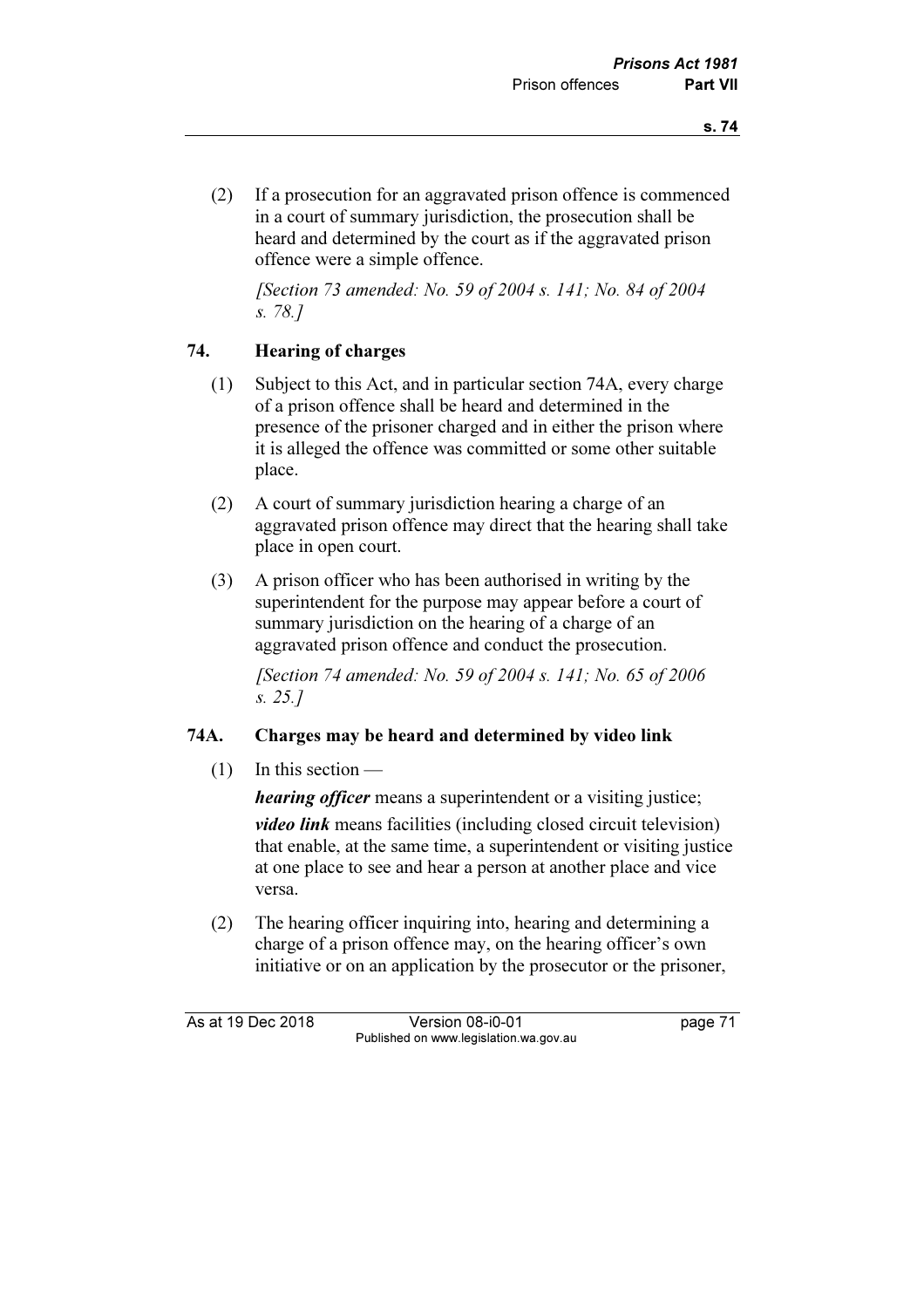direct that the prisoner and any witnesses appear by video link from a suitable place in this State.

- (3) A direction under subsection (2) is not to be made unless
	- (a) the video link is available or can reasonably be made available; and
	- (b) the prisoner and the witnesses (if any) are available or can reasonably be made available to appear by video link; and
	- (c) in the opinion of the hearing officer, it is appropriate for the matter to be dealt with using video link.
- (4) The hearing and determining of a prison offence by video link is to be conducted as if the prisoner and any witnesses were present before the hearing officer in a suitable place.
- (5) More than one video link may be operated under this section at any one time.

[Section 74A inserted: No. 65 of 2006 s. 26.]

### 75. Procedure for hearing charges of minor prison offences

- (1) Where a minor prison offence is alleged to have been committed by a prisoner and the prisoner does not admit the charge, the charge shall be determined by the superintendent or the visiting justice, as the case may be, in accordance with the procedure prescribed by regulations.
- (2) The superintendent or visiting justice shall not be bound by the rules of evidence but may admit any evidence which in his opinion is relevant to the charge and may decline to admit repetitious material.

#### 76. Prisoner not to be legally represented

 (1) A prisoner shall not be represented by a legal practitioner in proceedings under this Part before a superintendent or visiting justice.

page 72 Version 08-i0-01 As at 19 Dec 2018 Published on www.legislation.wa.gov.au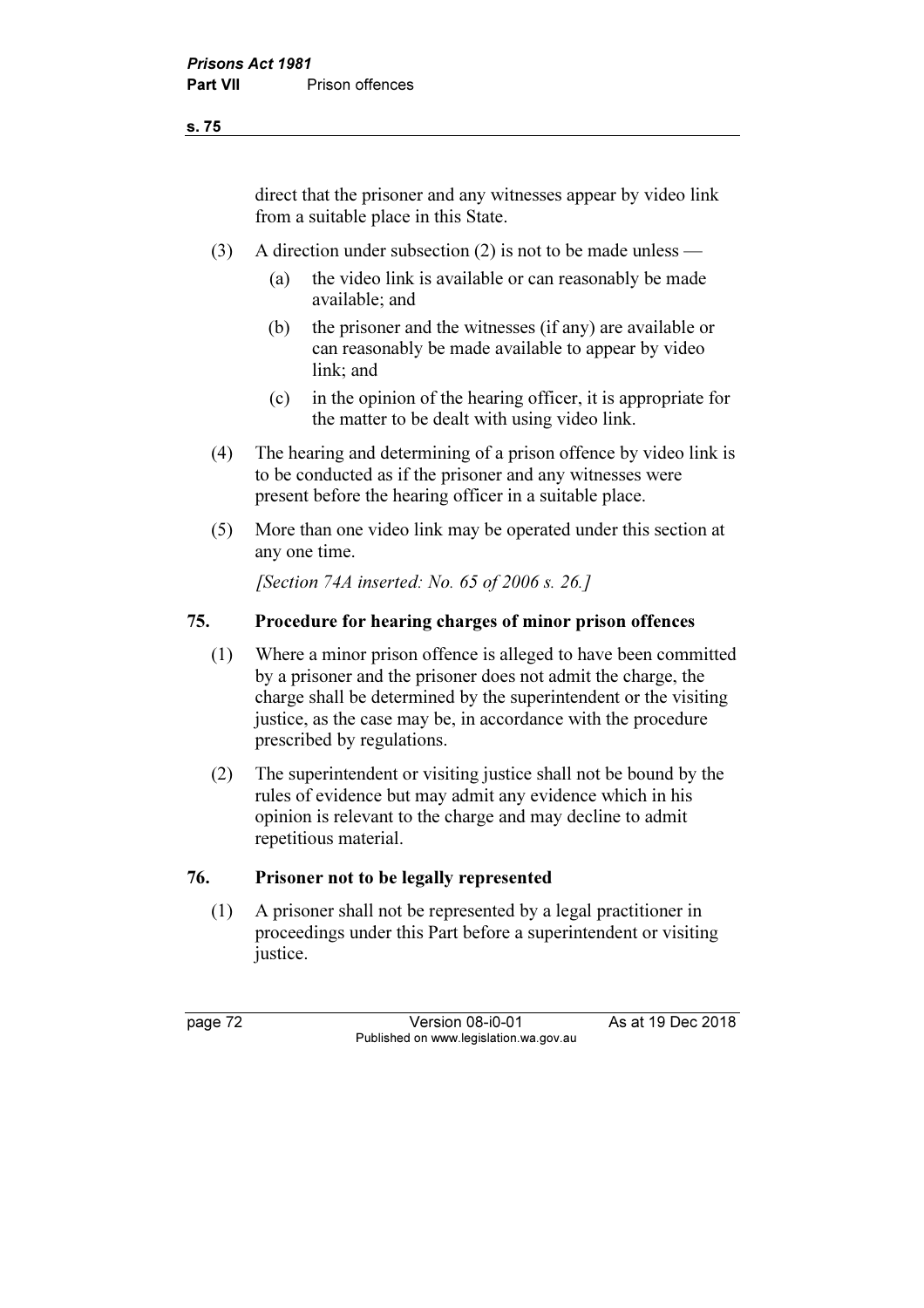(2) If the superintendent or a visiting justice is satisfied after making appropriate inquiries that a prisoner who is charged with a prison offence does not for any reason comprehend sufficiently the nature or circumstances of the alleged offence or the nature of the proceedings, the superintendent or visiting justice, as the case may be, may appoint a person nominated or agreed to by the prisoner, or in the absence of such nomination or agreement, some other person to assist the prisoner and represent him in the proceedings.

## 77. Imposition of penalties by superintendent

- (1) Where a minor prison offence is determined by a superintendent and either the prisoner admits the charge or the superintendent finds the charge proved, the superintendent may impose one or more of the following penalties —
	- (a) a caution;
	- (b) a reprimand;
	- $[(c)$  deleted]
	- (d) cancellation of gratuities for a period not exceeding 14 days;
	- (e) confinement in the prisoner's sleeping quarters for not more than 72 hours.
- (2) The superintendent may order that the penalty or penalties imposed under subsection (1) shall be suspended on condition of the good behaviour of the prisoner for a period not exceeding 2 months and if the condition is observed during that period no penalty shall be imposed.

 [Section 77 amended: No. 129 of 1987 s. 28; No. 47 of 1991 s. 7; No. 78 of 1995 s. 110; No. 50 of 2003 s. 29(3).]

## 78. Imposition of penalties by visiting justice

 (1) Where a minor prison offence is determined by a visiting justice under section 72 and either the prisoner admits the charge or the

As at 19 Dec 2018 Version 08-i0-01 bagge 73 Published on www.legislation.wa.gov.au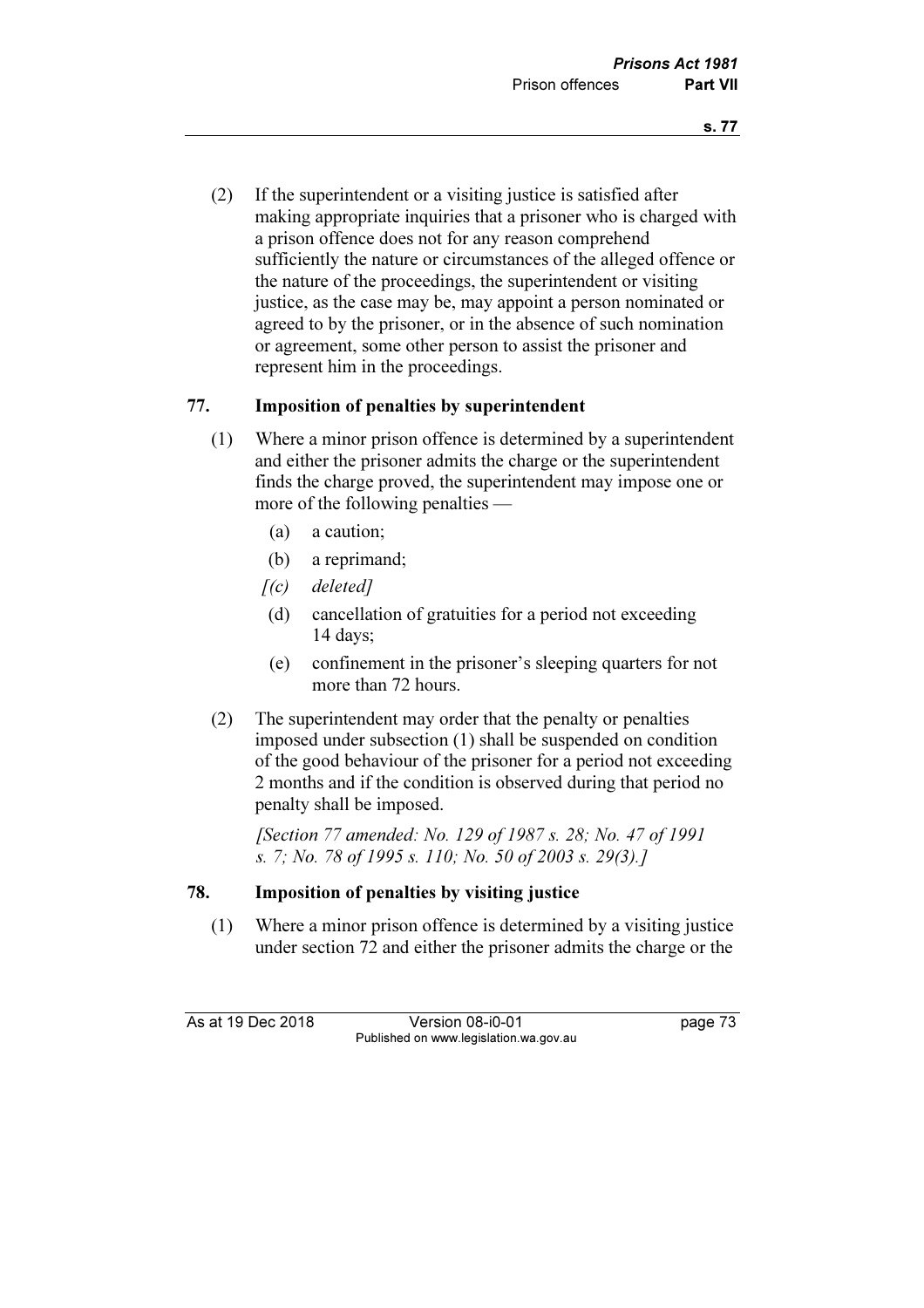visiting justice finds the charge proved, the visiting justice may impose one or more of the following penalties —

- (a) separate confinement in a punishment cell for a period not exceeding 7 days;
- (b) confinement in the prisoner's sleeping quarters for a period not exceeding 7 days;
- (c) separate confinement in a punishment cell for specified hours during a weekend or during 2 weekends;
- $[(d)$  deleted]
- (e) restitution in the manner specified by the visiting justice;
- (f) confiscation of property associated with the offence and destruction or disposal otherwise of that property if the visiting justice thinks appropriate.
- (2) Where a penalty is to be imposed on the same occasion for more than one minor prison offence, the visiting justice may impose a penalty under subsection (1)(a) or (b) for each offence but in no case shall a penalty exceeding 21 days' separate confinement be imposed.
- (3) A prisoner undergoing punishment of separate confinement in a punishment cell for a period exceeding 7 days under this section shall spend 48 hours out of the punishment cell after each period of 7 days in separate confinement and, unless the prisoner is in custody only for the purpose of undergoing that punishment, any such period of 48 hours shall not be reckoned as time spent undergoing the punishment of separate confinement.
- (4) Where a visiting justice considers that in the circumstances it is inexpedient to impose a penalty under subsection (1), he may impose one or more of the penalties specified in section 77.

 [Section 78 amended: No. 129 of 1987 s. 29; No. 47 of 1991 s. 7; No. 78 of 1995 s. 110; No. 50 of 2003 s. 29(3).]

page 74 Version 08-i0-01 As at 19 Dec 2018 Published on www.legislation.wa.gov.au

s. 78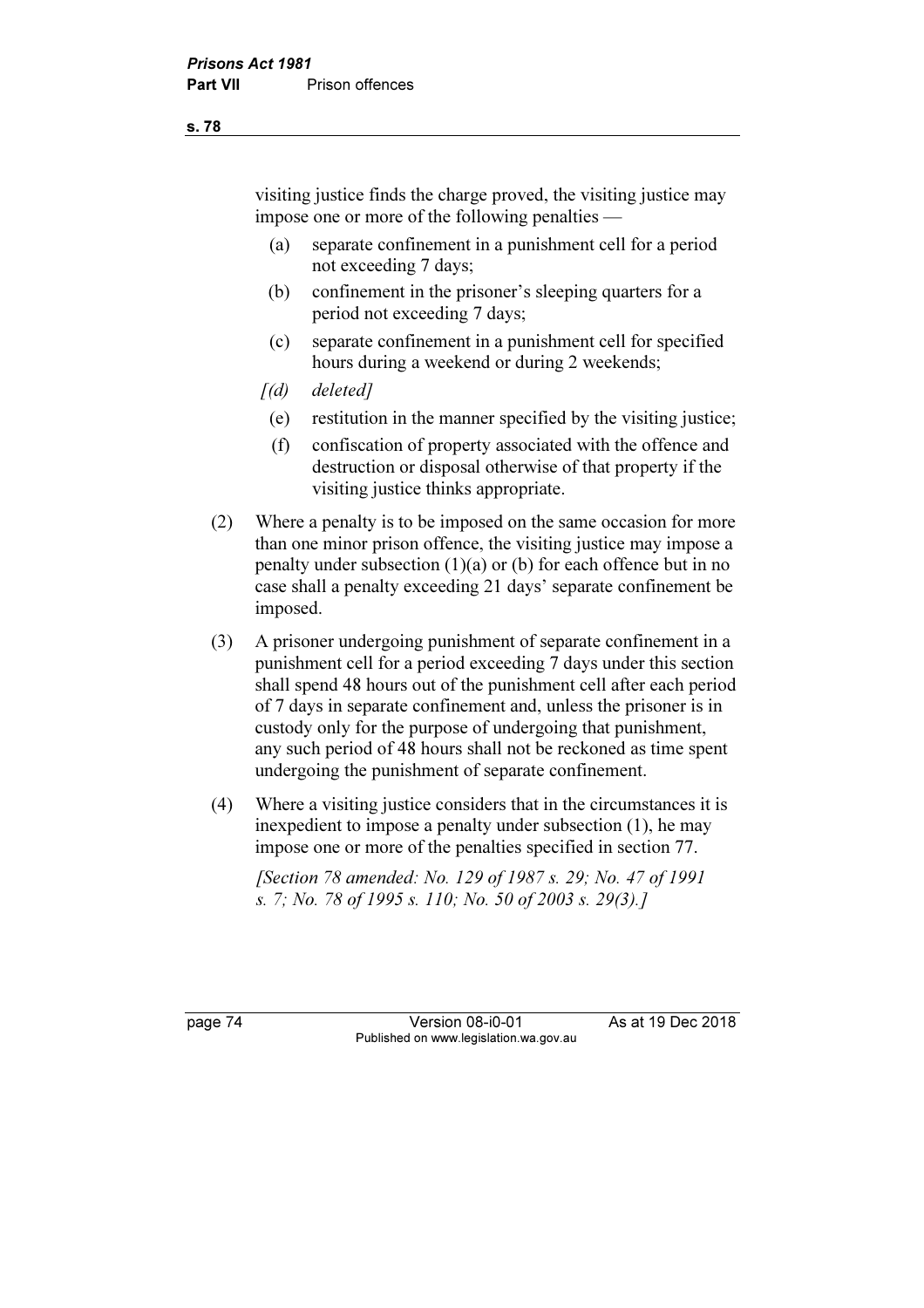#### 79. Imposition of penalties by court of summary jurisdiction

- (1) A court of summary jurisdiction that convicts a prisoner of an aggravated prison offence may impose one or more of the following penalties —
	- (a) in the case of an offence under section 70, other than paragraph  $(c)$  —
		- (i) imprisonment for a term not exceeding 6 months, the term to be cumulative upon any term or terms of imprisonment that the offender is undergoing or is liable to undergo;
		- $(ii)$  a fine of \$300;
		- (iii) separate confinement in a punishment cell for a period not exceeding 28 days, but a prisoner undergoing punishment under this subparagraph shall spend 48 hours out of the punishment cell after each period of 7 days in separate confinement and, unless the prisoner is in custody only for the purpose of undergoing that punishment, any such period of 48 hours shall not be reckoned as time spent undergoing the punishment of separate confinement;

and

- (b) in the case of an offence under section  $10(2)$  or  $70(c)$ , imprisonment for a term not exceeding 12 months, the term to be cumulative upon any term or terms of imprisonment that the offender is undergoing or is liable to undergo.
- (2) Where in determining a charge of an offence referred to in subsection (1)(a), a court of summary jurisdiction considers that in the circumstances it is inexpedient to impose a penalty under subsection  $(1)(a)$ , it may impose a penalty as if the offence were a minor prison offence.

 [Section 79 amended: No. 47 of 1991 s. 7; No. 78 of 1995 s. 110; No. 59 of 2004 s. 141; No. 65 of 2006 s. 27.]

As at 19 Dec 2018 Version 08-i0-01 bagge 75 Published on www.legislation.wa.gov.au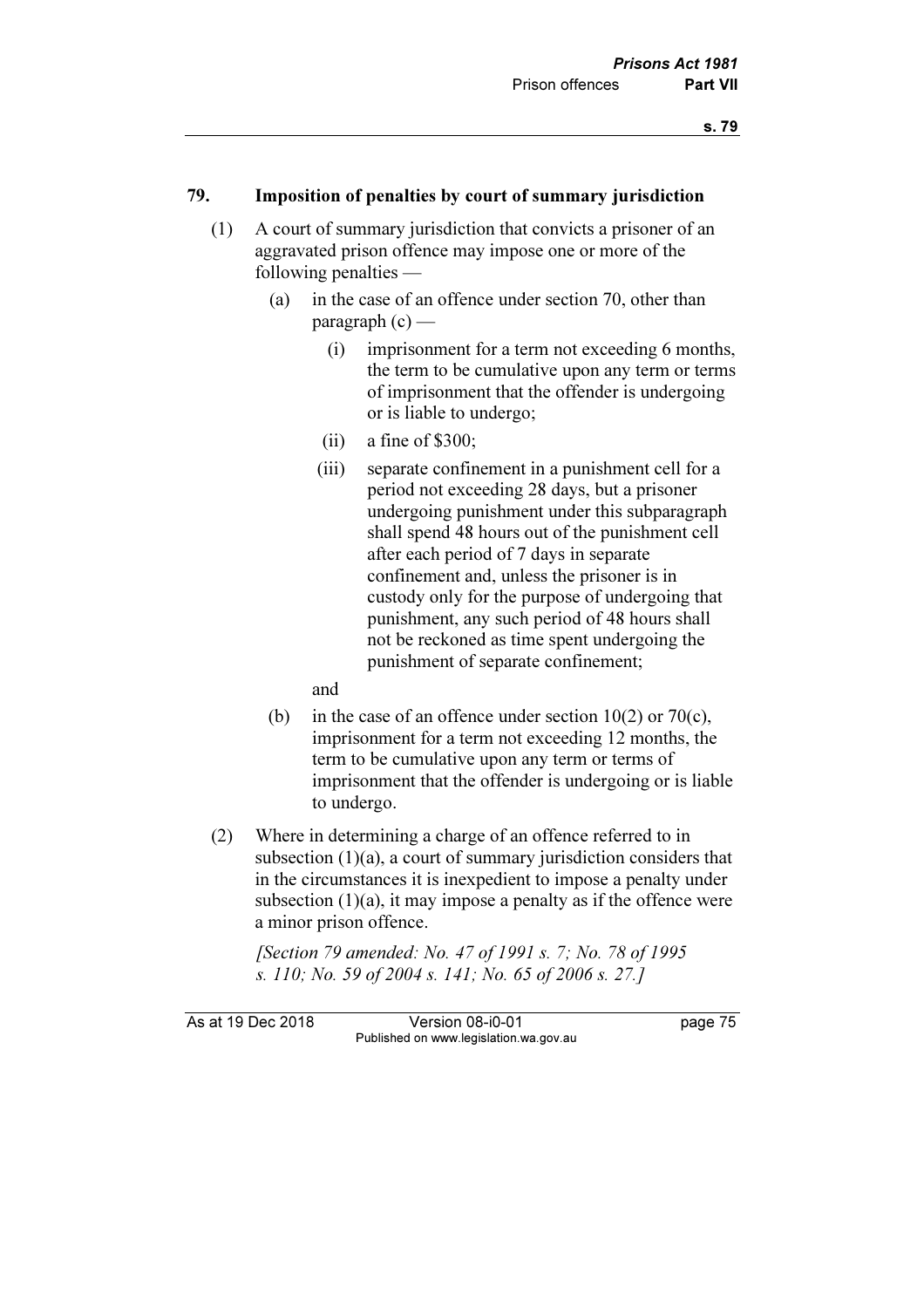

#### 80. Punishment book

- (1) Upon imposing punishment for a prison offence, a superintendent or visiting justice shall enter, in a book to be called the punishment book, a statement of the nature of the offence for which he has imposed punishment, the date of the offence, the name of the offender and the punishment imposed and shall sign and date the entry.
- (1a) If a punishment is imposed using a video link under section 74A and the punishment book is not available for immediate signing, the visiting justice shall sign and date a statement of the nature of the offence for which punishment has been imposed, the date of the offence, the name of the offender and the punishment imposed, and send it to the relevant superintendent for entry into the punishment book.
- (2) The superintendent shall send forthwith to the chief executive officer particulars of every entry made in the punishment book.

 [Section 80 amended: No. 47 of 1987 s. 11; No. 113 of 1987 s. 32; No. 65 of 2006 s. 28.]

### 81. Reports of punishments under s. 79 to chief executive officer

- (1) Where a prisoner is convicted of an aggravated prison offence by a court of summary jurisdiction, the superintendent of the prison in which the prisoner is confined shall send forthwith to the chief executive officer a report of the nature and date of the offence, the name of the prisoner, the date of conviction, the penalty imposed and a copy of the warrant.
- (2) Where in determining a charge of an aggravated prison offence a court of summary jurisdiction imposes a penalty under section 79(2) as if the offence were a minor prison offence, the superintendent shall maintain a record of the nature and date of the offence, the name of the prisoner, the punishment imposed and the date on which it was imposed and shall send forthwith to the chief executive officer particulars of every such case.

 [Section 81 amended: No. 47 of 1987 s. 11; No. 113 of 1987 s. 32; No. 59 of 2004 s. 141.]

page 76 Version 08-i0-01 As at 19 Dec 2018 Published on www.legislation.wa.gov.au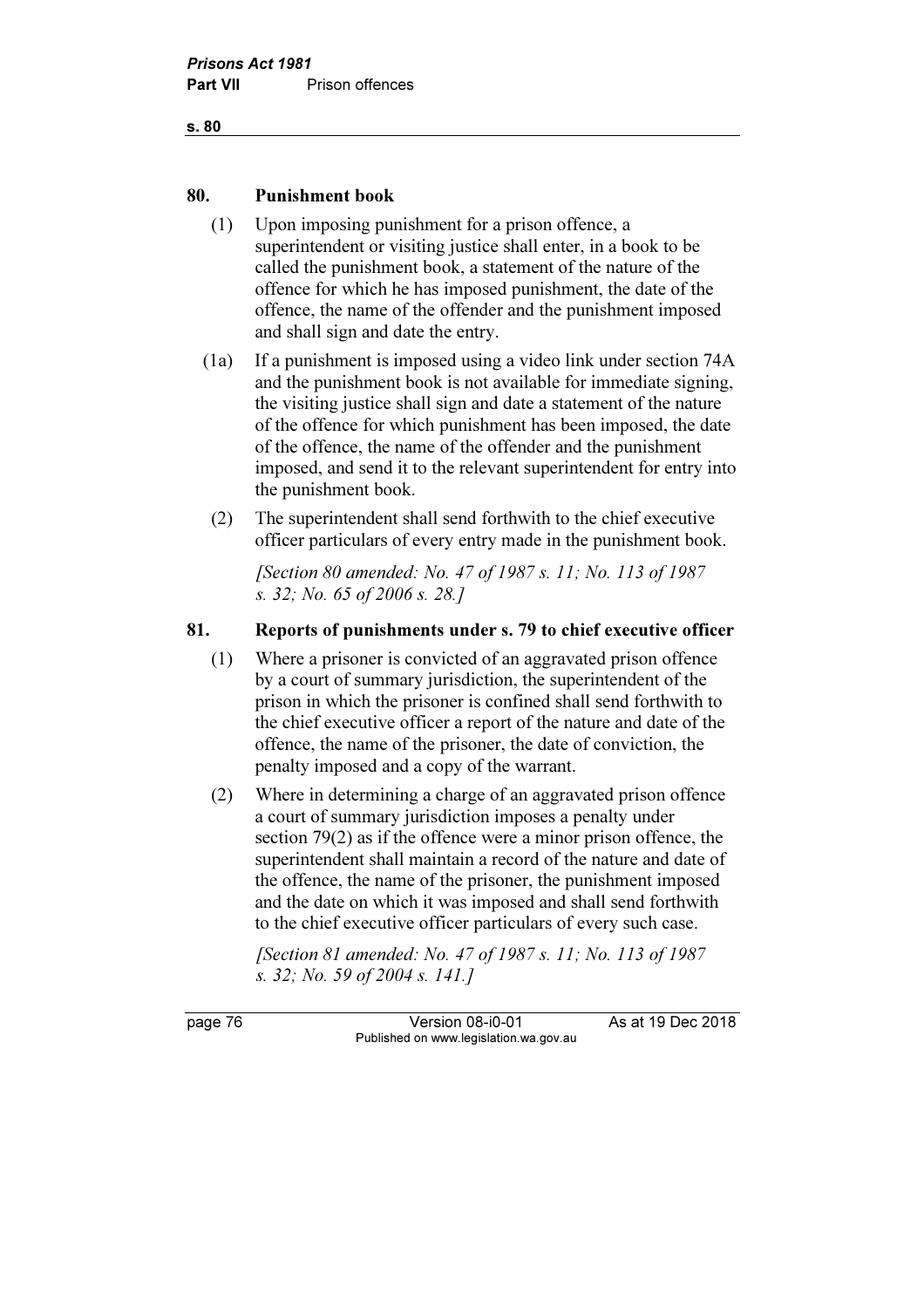### 82. Punishment by confinement

 In every case where under this Part a penalty of confinement in the prisoner's sleeping quarters or separate confinement in a punishment cell is imposed on a prisoner the cell used for the confinement or separate confinement shall be of such a size and so ventilated and lighted that the prisoner may be confined in that cell without injury to health and every prisoner so confined shall have the means of taking air and exercise for not less than one hour each day at such times and for such other periods as the chief executive officer may direct.

 [Section 82 amended: No. 47 of 1987 s. 11; No. 113 of 1987 s. 32.]

As at 19 Dec 2018 Version 08-i0-01 page 77 Published on www.legislation.wa.gov.au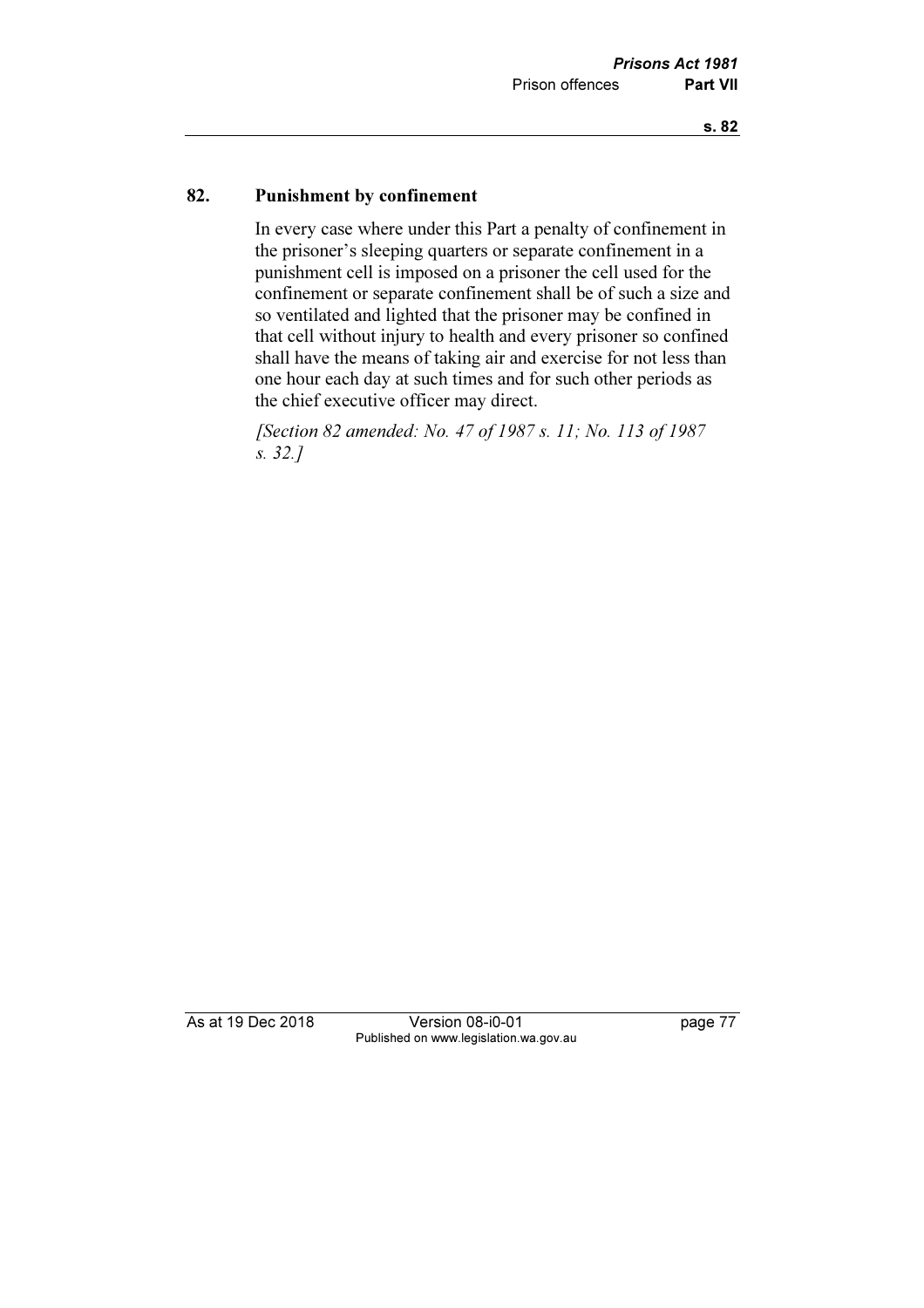s. 83

# Part VIII — Authorised absences from prison

## 83. Permits to be absent from prison

- (1) The objectives of this section are
	- (a) the rehabilitation of prisoners and the successful reintegration of prisoners into the community; and
	- (b) the compassionate or humane treatment of prisoners and their families; and
	- (c) the facilitation of the provision of medical or health services to prisoners; and
	- (d) the furthering of the interests of justice.
- (2) Subject to this section and the regulations, the chief executive officer may give written permission for a prisoner to be absent from a prison or other facility (an **absence permit**) —
	- (a) for a period specified in the absence permit; and
	- (b) for a reason described in the absence permit; and
	- (c) subject to any conditions or restrictions set out in the absence permit.
- (3) An absence permit may be given
	- (a) for a purpose or in circumstances prescribed in the regulations; or
	- (b) to deal with circumstances that are, in the chief executive officer's opinion, exceptional,

and not for any other reason.

- (4) One absence permit may be given in relation to  $-$ 
	- (a) more than one prisoner;
	- (b) more than one period of absence.
- (5) The chief executive officer is not to give an absence permit unless the chief executive officer is satisfied that the absence

page 78 Version 08-i0-01 As at 19 Dec 2018 Published on www.legislation.wa.gov.au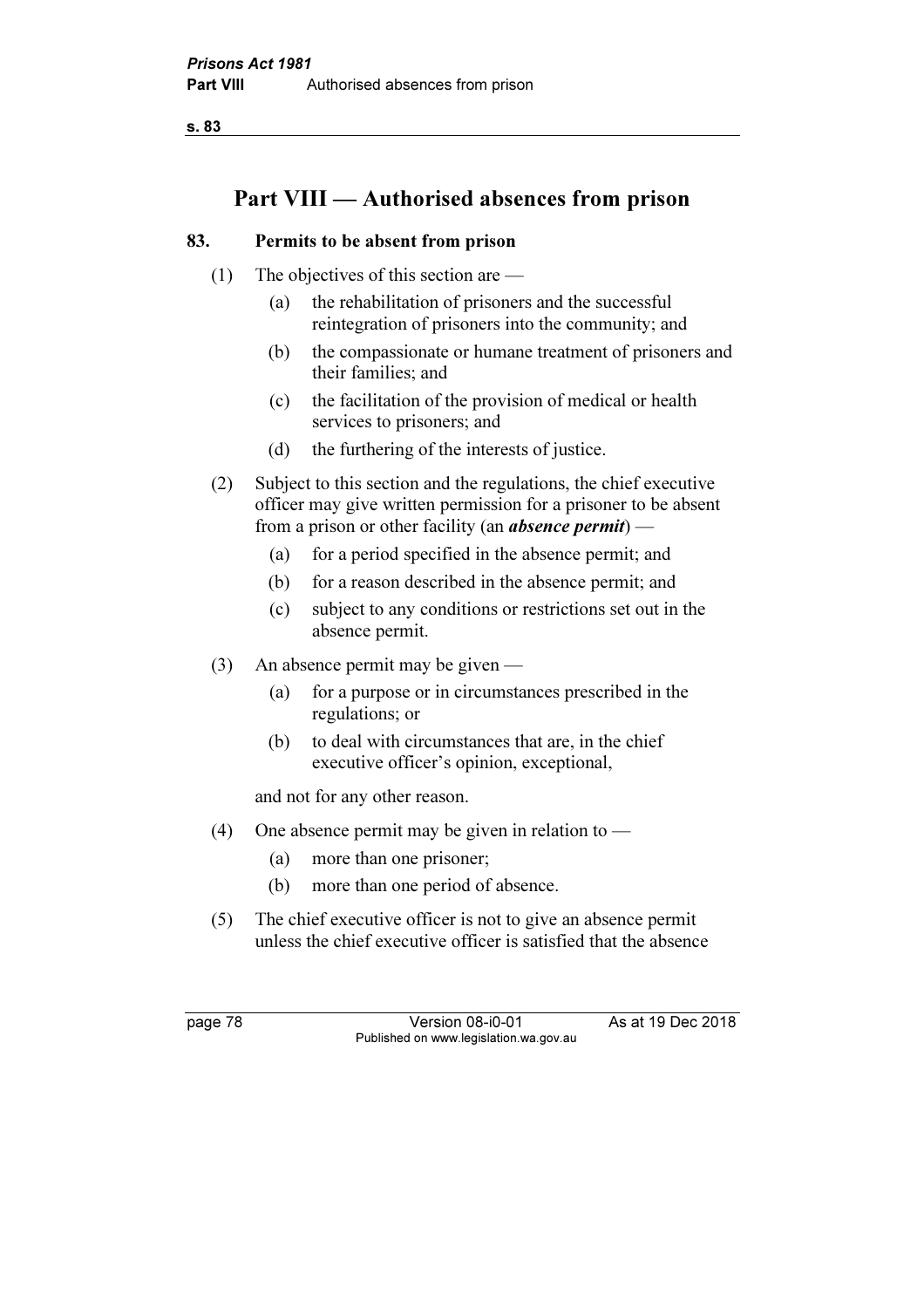will facilitate the achievement of one or more of the objectives of this section.

 (6) The chief executive officer is not to give an absence permit in relation to a prisoner for the purpose of the prisoner engaging in employment unless the chief executive officer is satisfied that suitable employment is available.

- (7) When considering
	- (a) whether to give an absence permit; and
	- (b) the conditions or restrictions to which an absence permit is to be subject; and
	- (c) whether and what arrangements are to be made for the supervision of a prisoner in relation to whom an absence permit is to be given,

 the chief executive officer must take into account the safety and interests of the public.

[Section 83 inserted: No. 65 of 2006 s. 29.]

## 83A. Effect of permit

 An absence permit has effect despite the sentence, order or direction under which a prisoner was confined in prison.

[Section 83A inserted: No. 65 of 2006 s. 29.]

## 83B. Revocation or cancellation of permit

 The chief executive officer may at any time revoke, suspend or vary an absence permit whether or not a prisoner has failed to comply with a condition or restriction set out in the absence permit.

[Section 83B inserted: No. 65 of 2006 s. 29.]

#### 84. Breach of condition of permit

 Where an officer is of the opinion that a prisoner in relation to whom an absence permit has been given has failed to comply, or

As at 19 Dec 2018 Version 08-i0-01 bagge 79 Published on www.legislation.wa.gov.au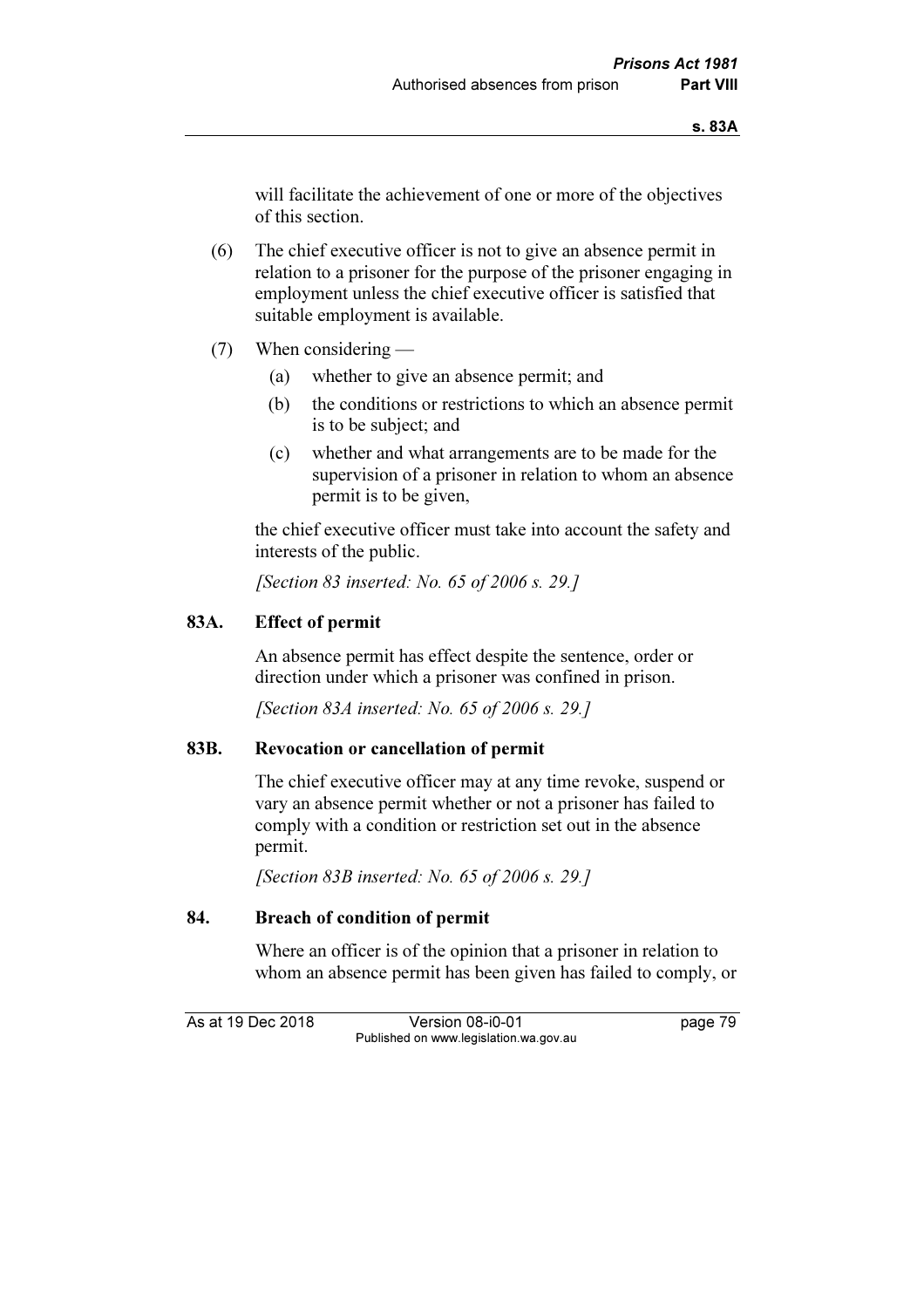appears likely to fail to comply, with any condition or restriction set out in the permit or that unforeseen or special circumstances otherwise so require, the officer may return the prisoner forthwith to prison.

[Section 84 amended: No. 65 of 2006 s. 30.]

#### 85. Attendance of prisoner at legal or investigative proceedings

- (1) If a prisoner is required or entitled to be present at proceedings of a judicial body —
	- (a) the judicial body or a person constituting it for the proceedings; or
	- (b) an officer of the judicial body authorised in accordance with its procedures; or
	- (c) a person authorised under the regulations,

 may, by order, direct that the prisoner be brought up to the place named in the order.

- (2) If 2 or more people constitute the judicial body for the proceedings, subsection (1)(a) applies to each of them.
- (3) An absence permit is not required if an order has been made under this section.
- $(4)$  In this section —

proceedings of a judicial body includes anything done in the performance of the functions of the judicial body.

[Section 85 inserted: No. 65 of 2006 s. 31; amended: No. 20 of 2013 s. 103.]

 [Section 85. Modifications to be applied in order to give effect to Cross-border Justice Act 2008: section altered 1 Nov 2009. See endnote 1M.]

page 80 Version 08-i0-01 As at 19 Dec 2018 Published on www.legislation.wa.gov.au

s. 85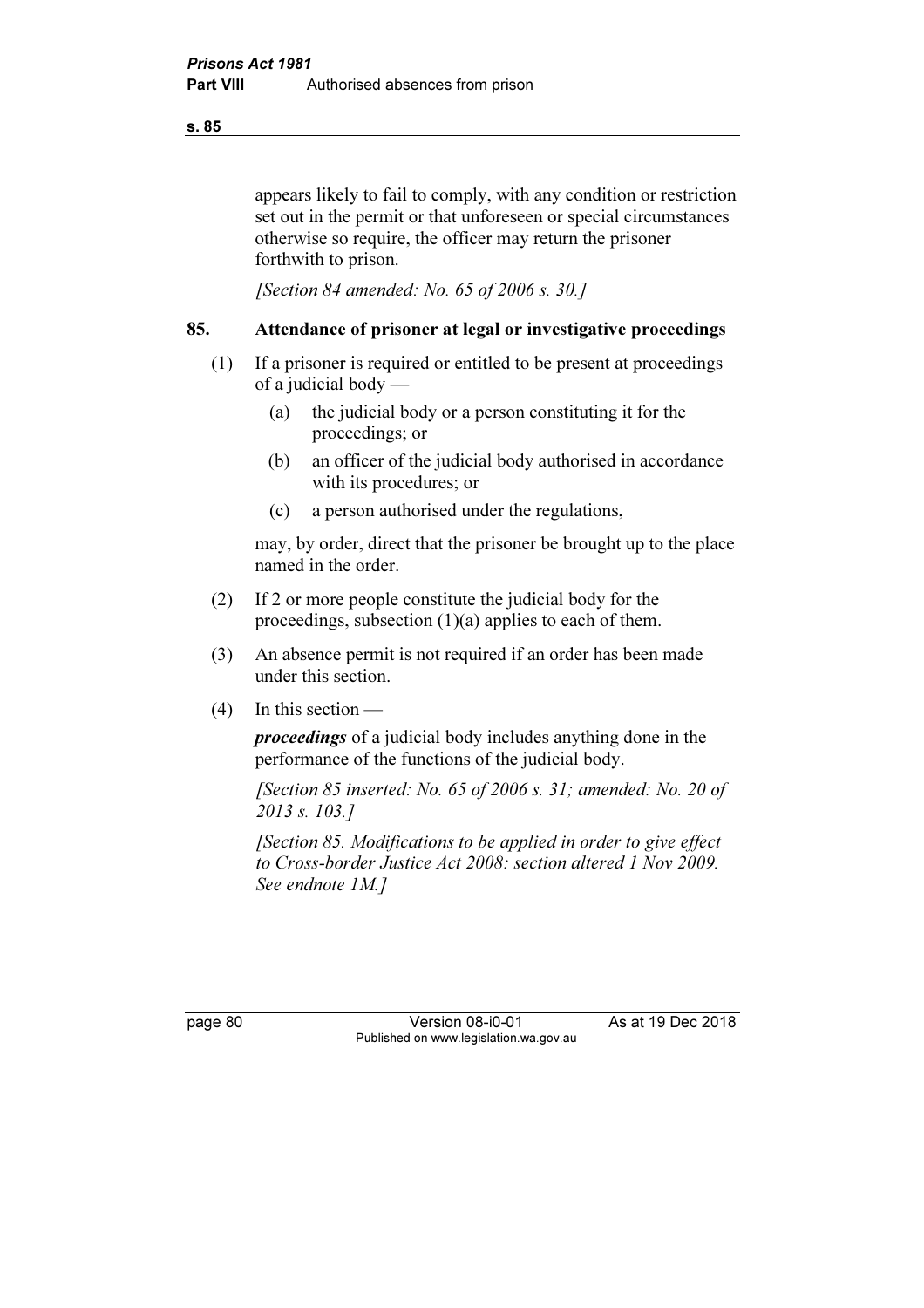### 86. Consequence of escape or of failure to comply with absence permit or order

- (1) A prisoner in relation to whom an absence permit has been given who —
	- (a) being in the charge or under the supervision of an officer or other person, escapes or prepares or attempts to escape from that charge or supervision; or
	- (b) fails to return to prison on or before the expiry of a period of absence authorised by the absence permit; or
	- (c) fails to comply with a condition or restriction set out in the absence permit,

may be dealt with under Part VII.

- (2) A prisoner in relation to whom an order has been made under section 85 who —
	- (a) escapes or prepares or attempts to escape from the charge of an officer; or
	- (b) fails to return to prison when no longer required for the purposes of the proceedings to which the order relates,

may be dealt with under Part VII.

[Section 86 inserted: No. 65 of 2006 s. 31.]

 [Section 86. Modifications to be applied in order to give effect to Cross-border Justice Act 2008: section altered 1 Nov 2009. See endnote 1M.]

#### 87. Regulations about absences from prison

 Without limiting section 110, the regulations may deal with absences from prison generally and, in particular, may —

 (a) provide for purposes for which or circumstances in which absence permits may be given and circumstances or cases in which absence permits are not to be given; and

As at 19 Dec 2018 Version 08-i0-01 page 81 Published on www.legislation.wa.gov.au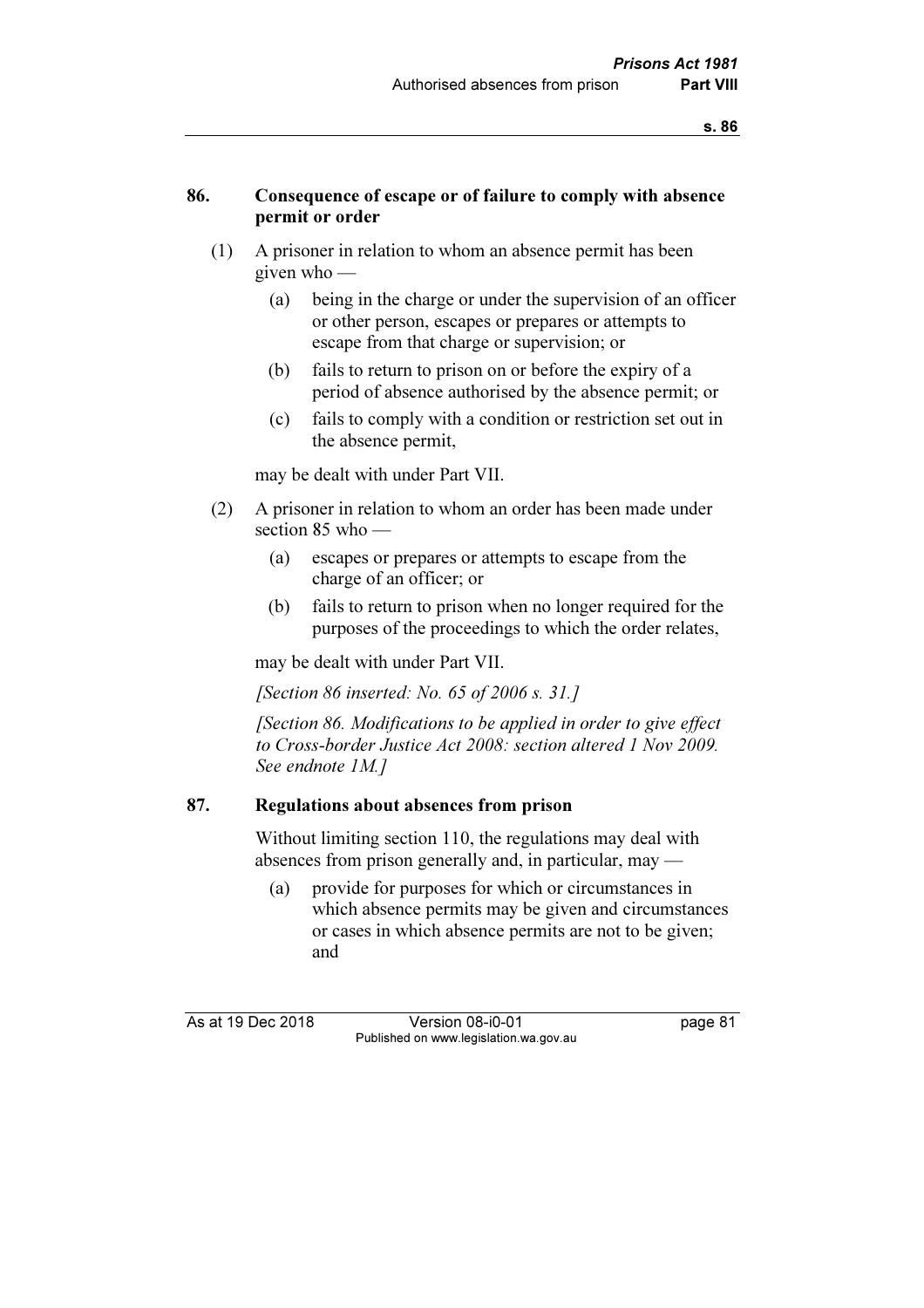s. 88

|         | (b) | impose restrictions on the giving of absence permits —                                                                                                                                                                             |  |  |
|---------|-----|------------------------------------------------------------------------------------------------------------------------------------------------------------------------------------------------------------------------------------|--|--|
|         |     | for prescribed purposes or in prescribed<br>(i)<br>circumstances; or                                                                                                                                                               |  |  |
|         |     | in relation to prisoners of prescribed classes;<br>(ii)<br>and                                                                                                                                                                     |  |  |
|         | (c) | regulate the duration of the periods for which absence<br>permits may be given; and                                                                                                                                                |  |  |
|         | (d) | provide for circumstances in which and the extent to<br>which financial contributions, payments or commitments<br>may be required to be made by or on behalf of a prisoner<br>in relation to whom an absence permit is given; and  |  |  |
|         | (e) | regulate the conduct, escorting, supervision,<br>apprehension and return to custody of prisoners in<br>relation to whom absence permits are given; and                                                                             |  |  |
|         | (f) | deal with the consequences that being charged or<br>convicted of a prison offence has for a prisoner in<br>relation to whom an absence permit is given; and                                                                        |  |  |
|         | (g) | provide for procedures to be implemented and<br>precautions to be taken to ensure security in the case of<br>prisoners released for medical treatment; and                                                                         |  |  |
|         | (h) | provide for and authorise the execution of orders made<br>under section 85 and regulate the conduct, conveyance,<br>escorting, supervision, confinement, apprehension and<br>return to custody of prisoners brought up under them. |  |  |
|         |     | <i>[Section 87 inserted: No. 65 of 2006 s. 31.]</i>                                                                                                                                                                                |  |  |
| 88.     |     | <b>Interstate arrangements</b>                                                                                                                                                                                                     |  |  |
|         |     | Without limiting section 87 or 110, the regulations may $-$                                                                                                                                                                        |  |  |
|         | (a) | declare a law of another State or a Territory to be a<br>corresponding law for the purposes of the regulations;<br>and                                                                                                             |  |  |
|         | (b) | provide for circumstances in which an absence permit<br>may be given permitting the prisoner to travel to and be                                                                                                                   |  |  |
| page 82 |     | As at 19 Dec 2018<br>Version 08-i0-01                                                                                                                                                                                              |  |  |
|         |     | Published on www.legislation.wa.gov.au                                                                                                                                                                                             |  |  |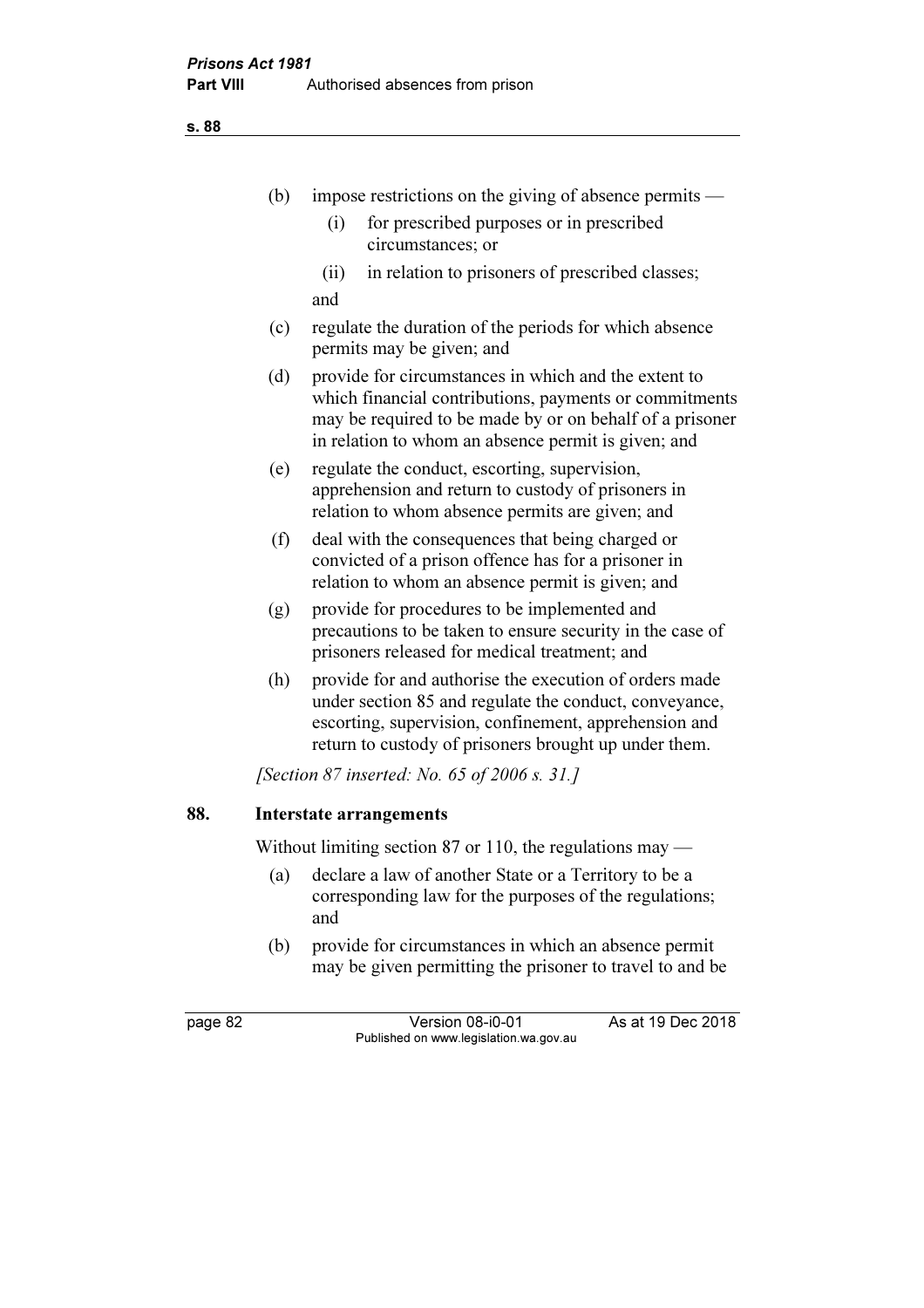in another State or a Territory in which a corresponding law is in force; and

 (c) regulate the conduct, escorting, supervision, apprehension and return to custody of persons subject to detention under the law of another State or a Territory who have been given leave or permission to be absent under a corresponding law and are in this State.

[Section 88 inserted: No. 65 of 2006 s. 31.]

[89-94. Deleted: No. 65 of 2006 s. 31.]

As at 19 Dec 2018 Version 08-i0-01 page 83 Published on www.legislation.wa.gov.au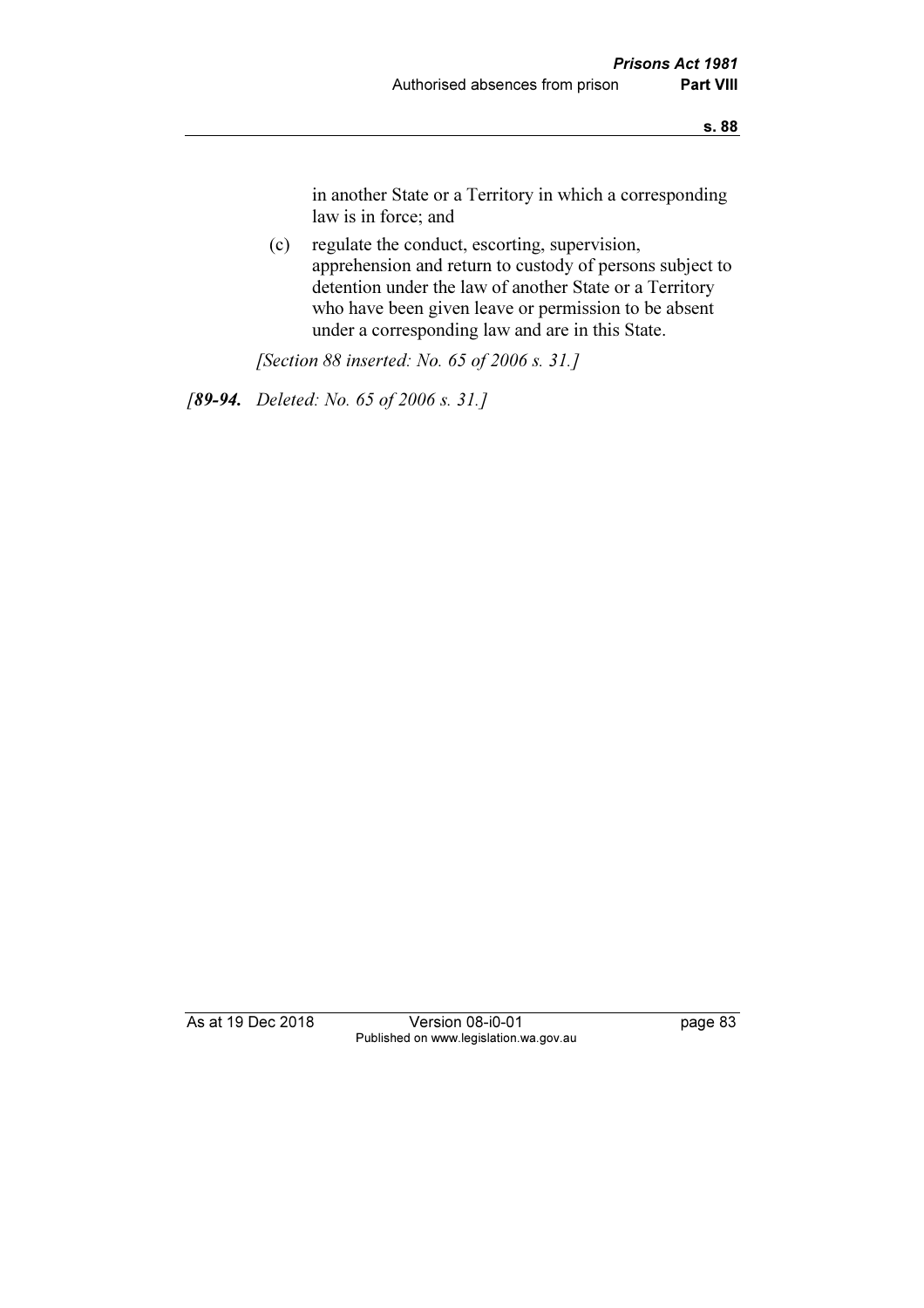s. 95

# Part IX — Prisoner wellbeing and rehabilitation

[Heading inserted: No. 65 of 2006 s. 32.]

## 95. Preparation and implementation of activity programmes

- (1) Without limiting the responsibility of the chief executive officer for the welfare of prisoners conferred by section 7(1), the chief executive officer may arrange for the provision of services and programmes for the wellbeing and rehabilitation of prisoners.
- (2) In particular, services and programmes may be designed and instituted with the intention of —
	- (a) promoting the health and wellbeing of prisoners; and
	- (b) enabling prisoners to acquire knowledge and skills that will assist them to adopt law abiding lifestyles on release; and
	- (c) assisting prisoners to integrate within the community on release; and
	- (d) maintaining and strengthening supportive family, community and cultural relationships for prisoners; and
	- (e) providing counselling services and other assistance to prisoners and their families in relation to personal and social matters and problems; and
	- (f) providing opportunities for prisoners to utilise their time in prison in a constructive and beneficial manner by means of educational and occupational training programmes and other means of self improvement; and
	- (g) providing opportunities for work, leisure activities, and recreation; and
	- (h) assisting prisoners to make reparation for the offences they have committed.
- (3) Subject to subsection (4) a prisoner cannot be compelled to use or participate in services or programmes provided under this section.

page 84 Version 08-i0-01 As at 19 Dec 2018 Published on www.legislation.wa.gov.au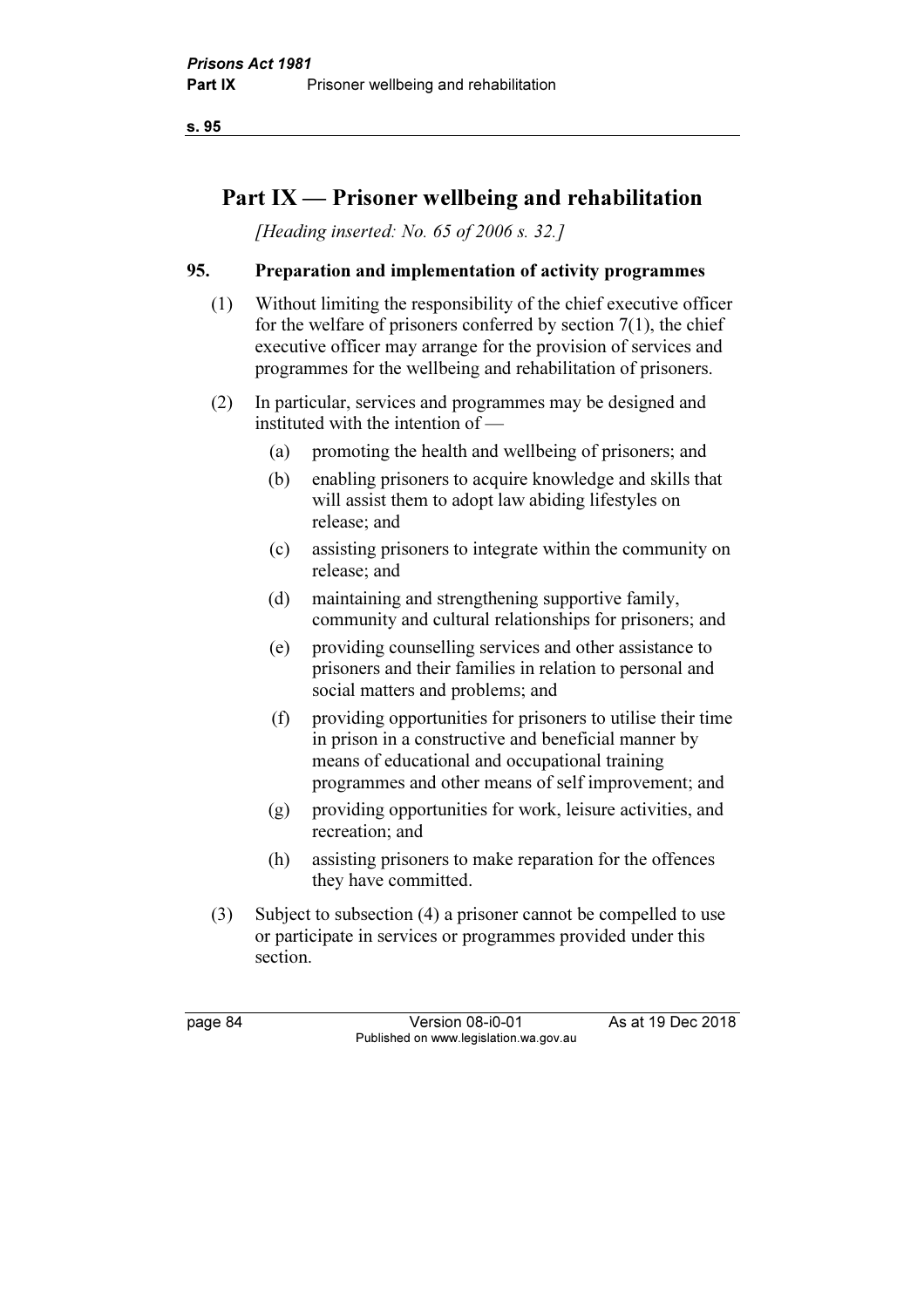- (4) As long as a prisoner is medically fit the prisoner may be required to work.
- (5) The chief executive officer is to ensure that, in the provision of services and programmes under this section, the needs of female prisoners and prisoners who are Aboriginal people or Torres Strait Islanders are addressed.
- (6) Services and programmes under this section may be provided inside or outside a prison.
- (7) A prisoner may be confined in a facility outside a prison to facilitate the prisoner being provided with opportunities for work or participation in services or programmes under this section.
- (8) This section does not authorise a prisoner to be absent from a prison, or facility referred to in subsection (7), without an absence permit.

[Section 95 inserted: No. 65 of 2006 s. 32.]

### 95A. Medical care of prisoners

- (1) The chief executive officer is to ensure that medical care and treatment is provided to the prisoners in each prison.
- (2) Subject to subsection (3), a prisoner may be attended upon and examined by a medical practitioner other than a medical officer only with the prior approval of the superintendent or a medical officer and with the prior approval also of the chief executive officer and for the purpose of providing to a medical officer an opinion on the medical condition of and the treatment recommended for the prisoner.
- (3) The superintendent may, after consultation with the medical officer who is responsible for the medical care and treatment of the prisoner concerned, permit the prisoner to be attended upon and examined by a medical practitioner —
	- (a) for official purposes affecting that prisoner; or

As at 19 Dec 2018 Version 08-i0-01 page 85 Published on www.legislation.wa.gov.au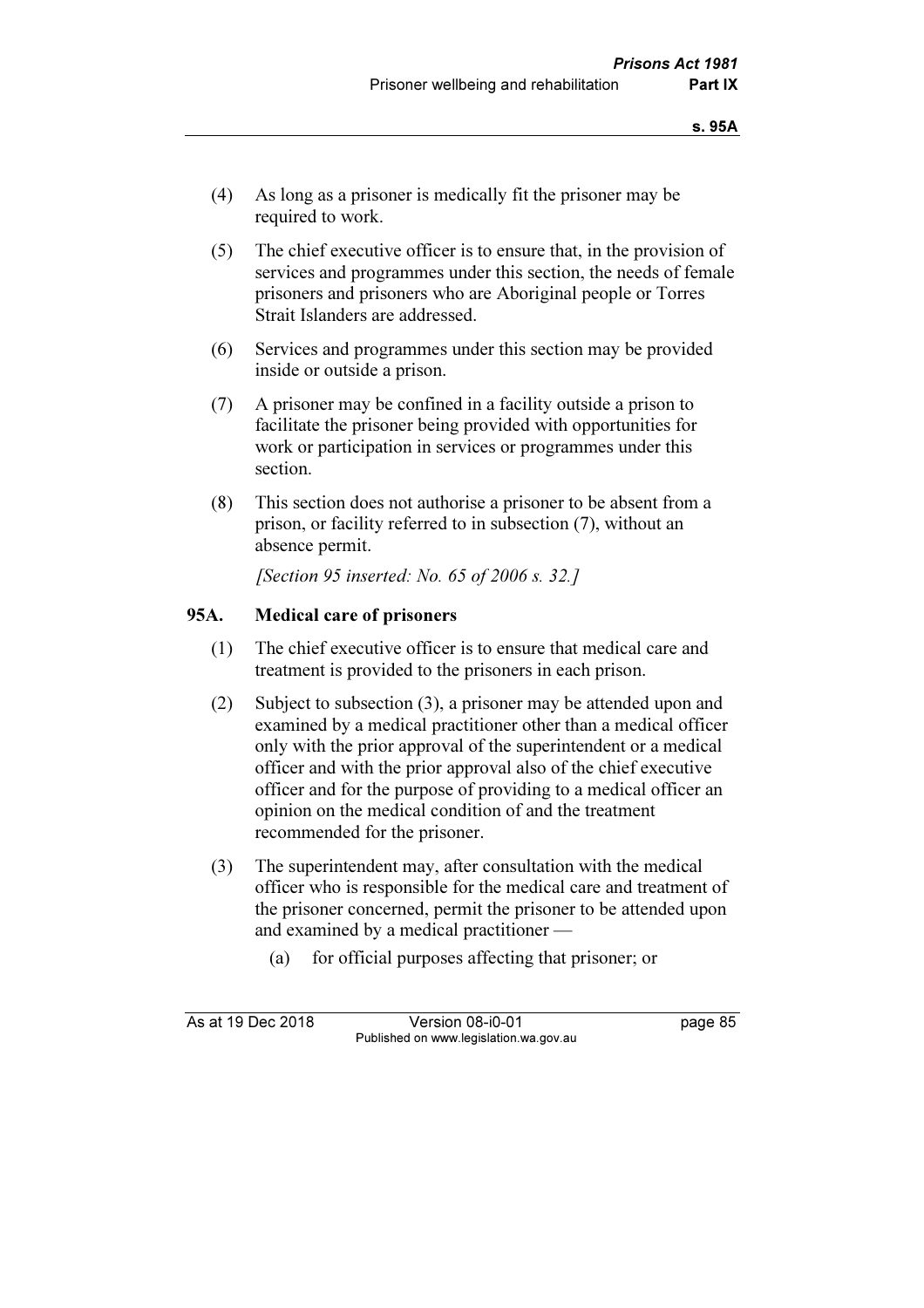s. 95B

- (b) for the purposes of the proceedings or pending proceedings of a judicial body; or
- (c) to facilitate the consideration or pursuance of any claim for compensation, damages, insurance, or other benefit by or in respect of the prisoner; or
- (d) for any other purpose or proceeding which the superintendent and the chief executive officer are satisfied is bona fide and necessary or desirable.

[Section 95A inserted: No. 65 of 2006 s. 32.]

## 95B. Duties of medical officers

A medical officer shall —

- (a) attend at a prison at such times and on such occasions as are specified in the terms of the medical officer's appointment or engagement; and
- (b) on the request of the chief executive officer, examine a prisoner as soon as practicable after the prisoner's admission to prison and ascertain and record the prisoner's state of health and any other circumstance connected with the prisoner's health, as the medical officer considers necessary; and
- (c) maintain a record of the medical condition and the course of treatment prescribed in respect of each prisoner under the medical officer's care; and
- (d) make such returns and reports to the chief executive officer as the chief executive officer may from time to time direct; and
- (e) make records referred to in paragraphs (b) and (c) relating to a prisoner available, upon request, to the chief executive officer; and
- (f) on the request of the chief executive officer, give close medical supervision to a prisoner in separate confinement; and

page 86 Version 08-i0-01 As at 19 Dec 2018 Published on www.legislation.wa.gov.au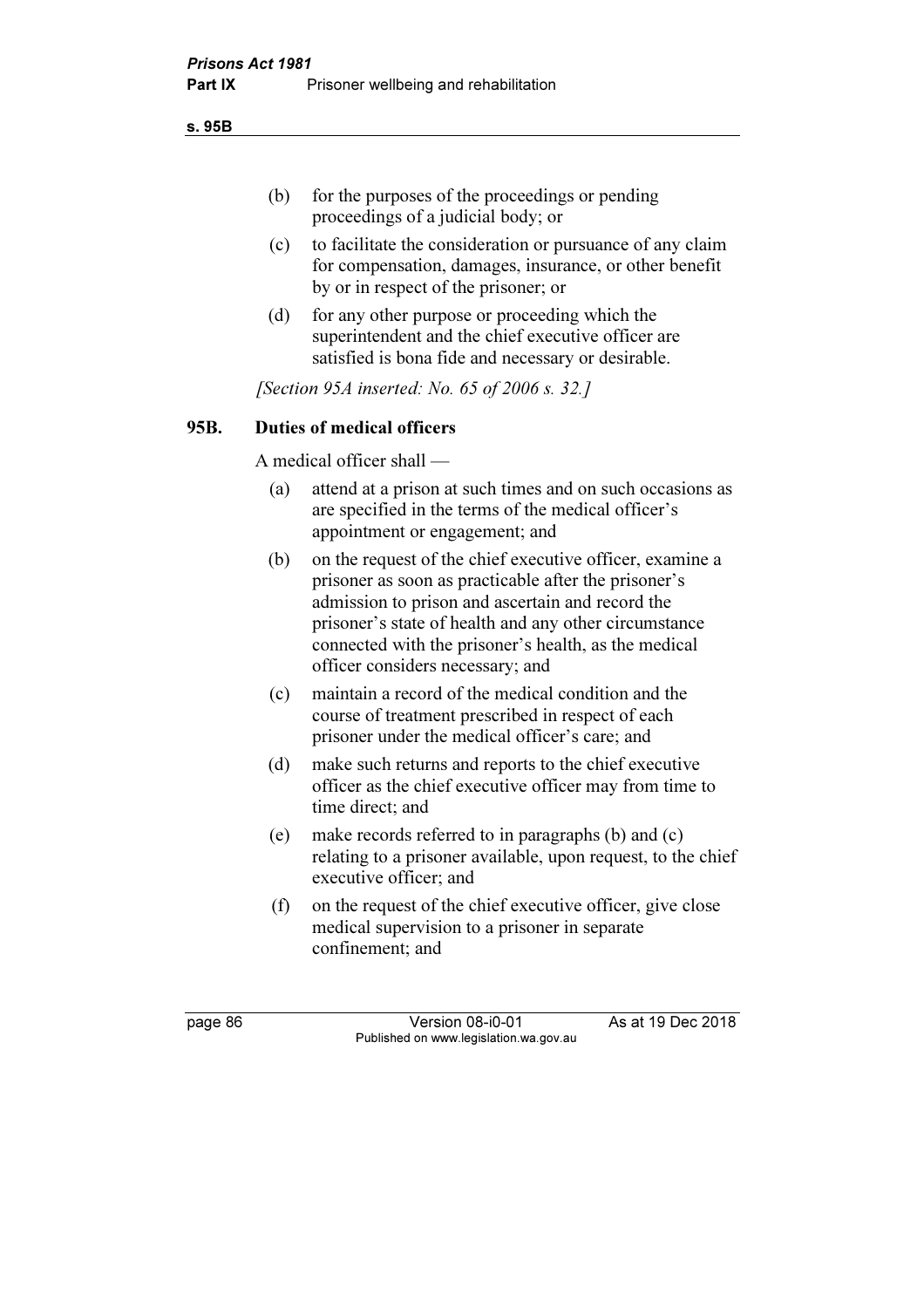- (g) on the request of the chief executive officer, examine and treat a prisoner who requires medical care and treatment; and
- (h) on the request of the chief executive officer or a superintendent, examine a prisoner.

[Section 95B inserted: No. 65 of 2006 s. 32.]

#### 95C. Health inspection of prisons

(1) In this section —

**Chief Health Officer** has the meaning given in the Public Health Act 2016 section 4(1).

- (2) The Chief Health Officer is to cause the health and hygiene standards and conditions at every prison to be inspected from time to time.
- (3) Following the inspection of a prison under subsection (2) the Chief Health Officer is to report in writing to the chief executive officer any matter concerned with health and hygiene standards and conditions at the prison which, in the opinion of the Chief Health Officer, requires attention.

[Section 95C inserted: No. 65 of 2006 s. 32; amended: No. 19 of 2016 s. 181.]

#### 95D. Power of medical examination and treatment

If a prisoner —

- (a) refuses to undergo a medical examination by a medical officer upon admission to a prison; or
- (b) refuses to undergo a medical examination by a medical officer required by the chief executive officer or the superintendent; or
- (c) refuses to undergo a medical examination which a medical officer considers necessary; or
- (d) refuses to undergo medical treatment and a medical officer is of the opinion that the life or health of the

As at 19 Dec 2018 Version 08-i0-01 bagge 87 Published on www.legislation.wa.gov.au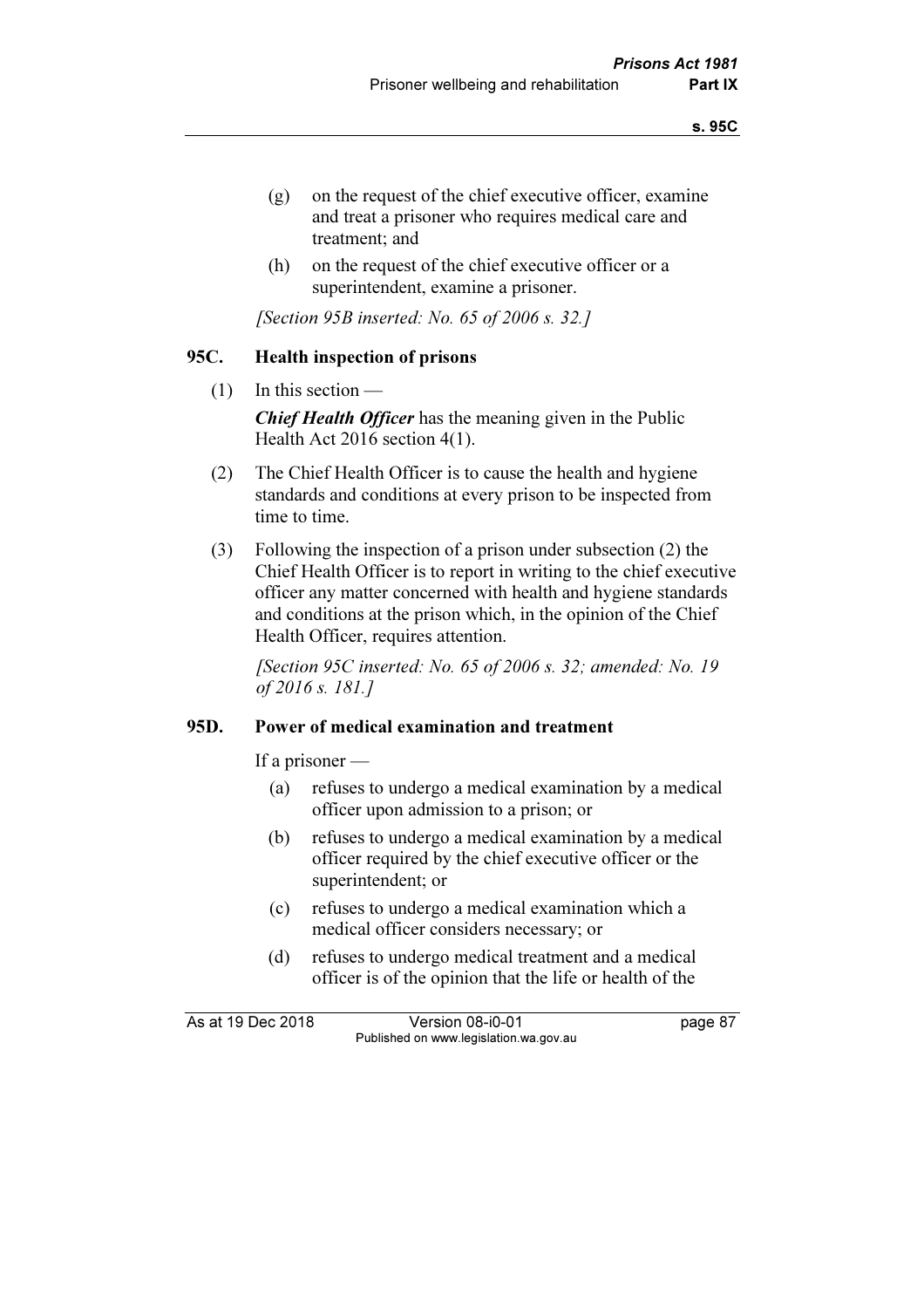s. 95E

prisoner or any other person is likely to be endangered by that refusal,

 the medical officer and any person acting in good faith may, under the direction of the medical officer, make the medical examination or administer the medical treatment and use force to the extent that is reasonably necessary for the purpose.

[Section 95D inserted: No. 65 of 2006 s. 32.]

## 95E. Practice of religion or spiritual beliefs by prisoners

 Subject only to any restrictions that the chief executive officer imposes for the security, good order and management of the prison and the prisoners, a prisoner may —

- (a) engage in practices in observance of the prisoner's religious or spiritual beliefs; and
- (b) receive religious or spiritual guidance and visits for that purpose from a person approved by the chief executive officer being a recognised religious or spiritual adviser or other responsible person with similar religious or spiritual beliefs to those of the prisoner.

[Section 95E inserted: No. 65 of 2006 s. 32.]

page 88 Version 08-i0-01 As at 19 Dec 2018 Published on www.legislation.wa.gov.au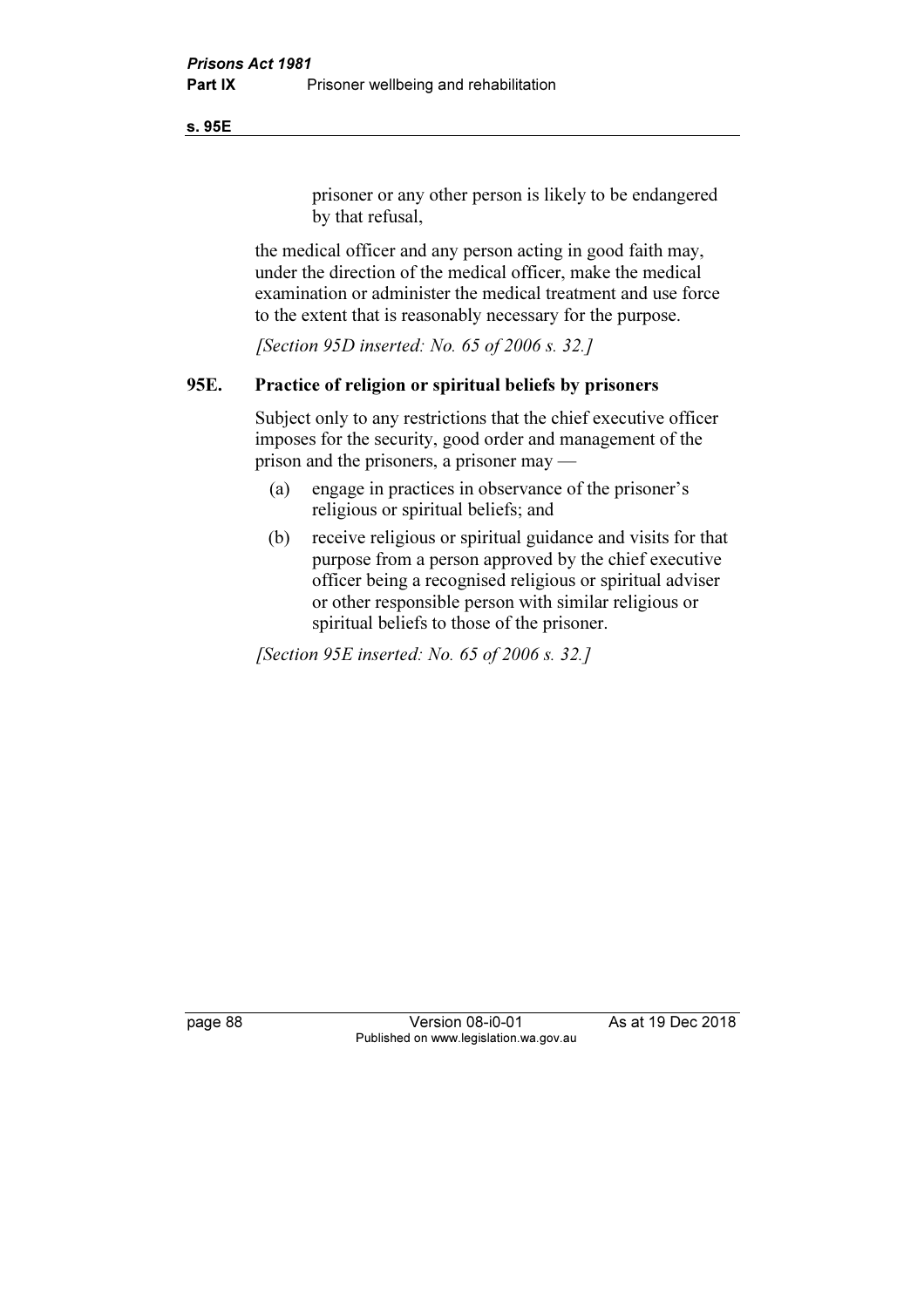# Part  $X$  — Discipline of prison officers

[Heading inserted: No. 29 of 2014 s. 7.]

## Division 1 — Preliminary

[Heading inserted: No. 29 of 2014 s. 7.]

### 96. Term used: prison officer

In this Part —

prison officer means a person engaged to be a prison officer under section 13(1).

[Section 96 inserted: No. 29 of 2014 s. 7.]

## Division 2 — General discipline

[Heading inserted: No. 29 of 2014 s. 7.]

## 97. Regulations, rules to be strictly observed

 A prison officer must use his or her best endeavours to ensure that this Act, regulations made under this Act, rules and standing orders are strictly observed.

[Section 97 inserted: No. 29 of 2014 s. 7.]

## 98. Application of Public Sector Management Act 1994 Part 5

 Prison officers are prescribed for the purposes of the Public Sector Management Act 1994 section 76(1)(b).

[Section 98 inserted: No. 29 of 2014 s. 7.]

As at 19 Dec 2018 Version 08-i0-01 page 89 Published on www.legislation.wa.gov.au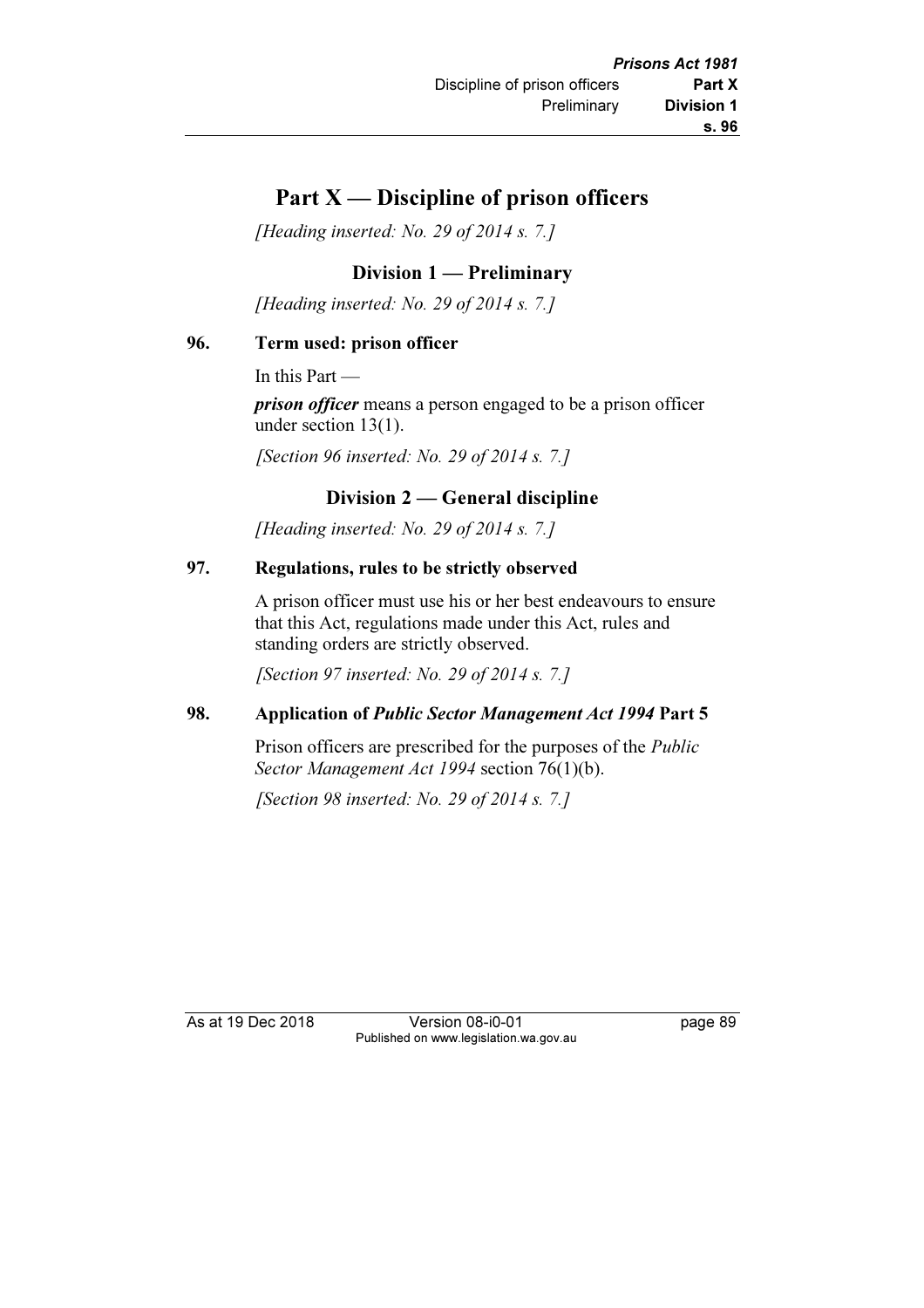## Division 3 — Removal of prison officers due to loss of confidence

[Heading inserted: No. 29 of 2014 s. 7.]

### Subdivision 1 — Preliminary

[Heading inserted: No. 29 of 2014 s. 7.]

#### 99. Terms used

In this Division, unless the contrary intention appears —

appeal means an appeal under section 106;

appellant means a person who institutes an appeal;

Chief Commissioner has the same meaning as in the Industrial Relations Act 1979;

*decision notice* has the meaning given in section  $102(3)(b)$ ;

*industrial commissioner* means a commissioner as defined in the Industrial Relations Act 1979 section 7(1);

*maintenance payment* has the meaning given in section  $103(1)$ ;

*maintenance period* has the meaning given in section  $103(1)$ ;

new evidence, on an appeal against the removal of a prison officer, means evidence other than evidence of any of the following —

- (a) a document or other material that was examined and taken into account by the chief executive officer in making the removal decision;
- (b) the notice given under section  $102(1)$ ;
- (c) a written submission made to the chief executive officer by the prison officer under section 102(2);
- (d) a decision notice;
- (e) a notification of the removal;

*prison officer* includes a superintendent, or other officer with custodial functions, appointed under section 6(3);

removal action has the meaning given in section 101;

page 90 Version 08-i0-01 As at 19 Dec 2018 Published on www.legislation.wa.gov.au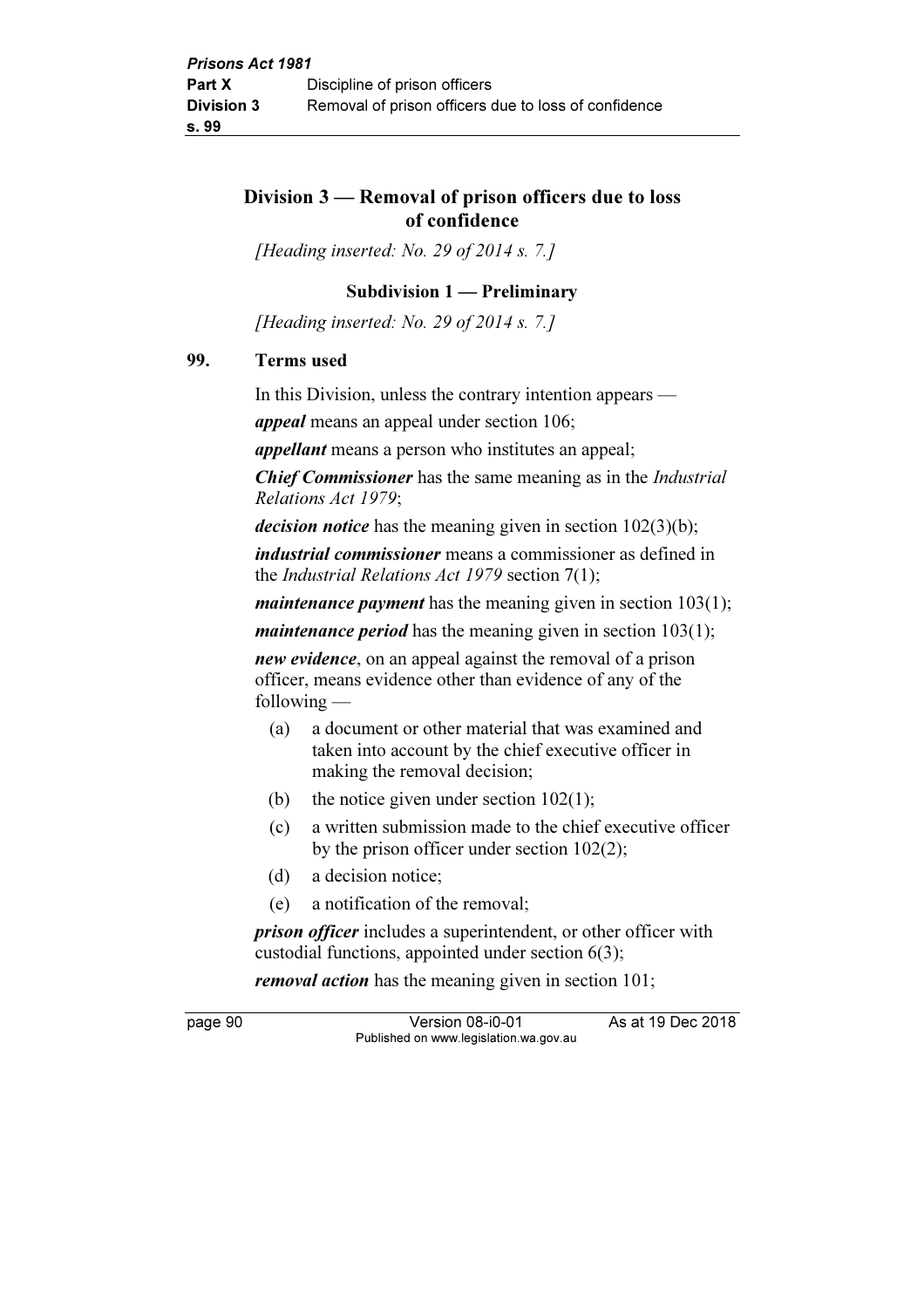removal decision means a decision of the chief executive officer to take removal action;

suitability to continue as a prison officer means suitability to continue as a prison officer having regard to the officer's integrity, honesty, competence, performance or conduct;

WAIRC means The Western Australian Industrial Relations Commission continued and constituted under the Industrial Relations Act 1979.

[Section 99 inserted: No. 29 of 2014 s. 7.]

## Subdivision 2 — Removal of prison officers

[Heading inserted: No. 29 of 2014 s. 7.]

## 100. Application of Subdivision

- (1) This Subdivision applies if
	- (a) the chief executive officer does not have confidence in a prison officer's suitability to continue as a prison officer; and
	- (b) the chief executive officer
		- (i) decides not to take, or continue to take, disciplinary proceedings under the Public Sector Management Act 1994 Part 5 against a prison officer; and
		- (ii) decides instead to take removal action in relation to the prison officer;
		- and
	- (c) in the case of a prison officer engaged under section 13(1), the Minister consents to the taking of removal action in relation to the prison officer.
- (2) This Subdivision applies despite the Public Sector Management Act 1994 section 76(2).

[Section 100 inserted: No. 29 of 2014 s. 7.]

As at 19 Dec 2018 Version 08-i0-01 page 91 Published on www.legislation.wa.gov.au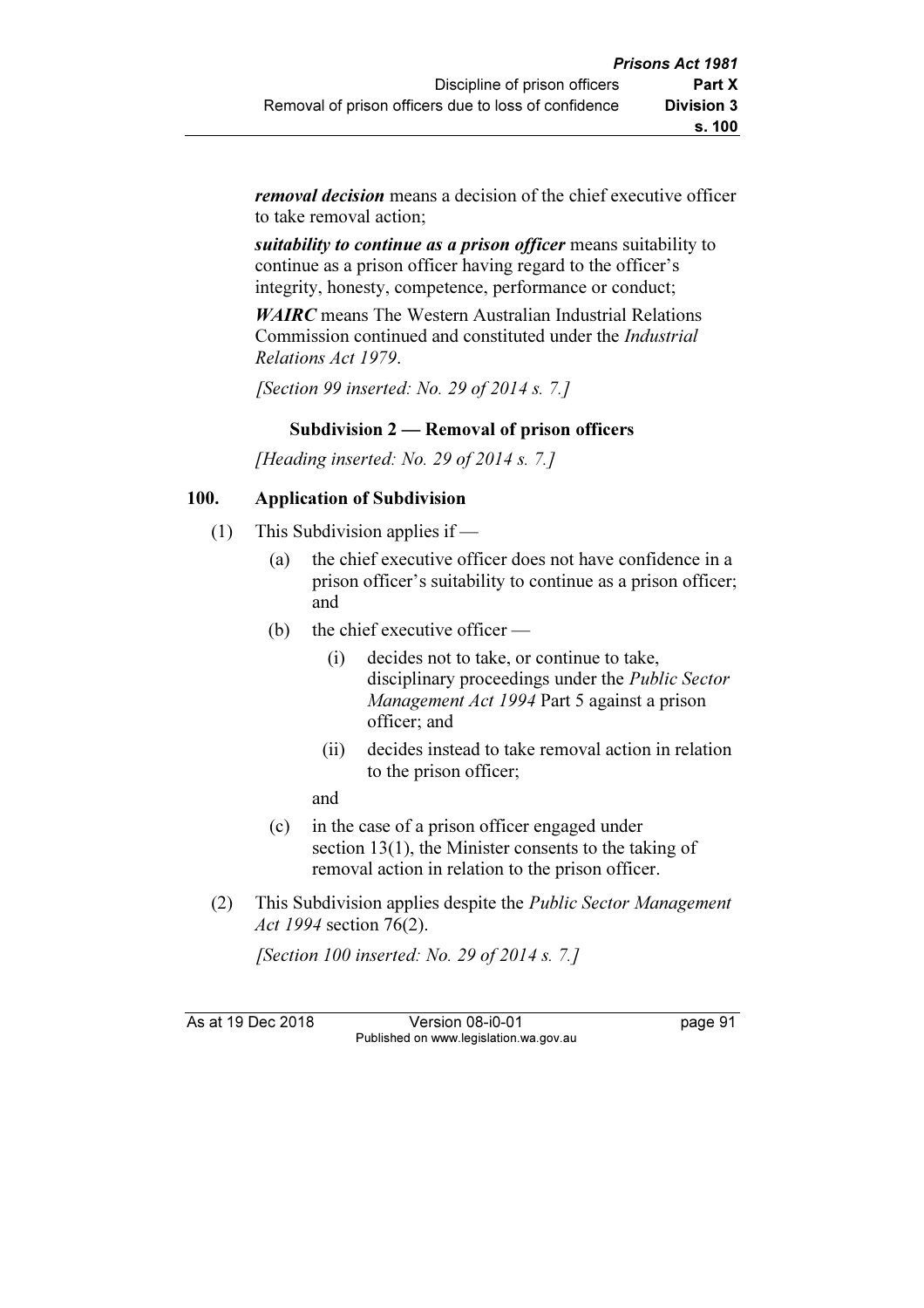### 101. Removal action

- (1) If the chief executive officer does not have confidence in a prison officer's suitability to continue as a prison officer, the chief executive officer may take the following action (removal  $action)$  —
	- (a) in the case of a prison officer appointed under section  $6(3)$  — remove the prison officer;
	- (b) in the case of a prison officer engaged under section  $13(1)$  — recommend to the Minister that the prison officer be removed under section 13(3).
- (2) Subsection (1)(a) applies in addition to, and does not limit the operation of, the Public Sector Management Act 1994.
- (3) The chief executive officer may conduct any necessary investigation to determine a prison officer's suitability to continue as a prison officer.
- (4) For the purpose of the investigation the chief executive officer may require the prison officer to do all or any of the following —
	- (a) provide the chief executive officer with any information or answer any question that the chief executive officer requires;
	- (b) produce to the chief executive officer any document in the custody or under the control of the prison officer.
- (5) The prison officer is not excused from giving information, answering any question or producing a document when required to do so under subsection (4) on the ground that the information, answer or document might —
	- (a) incriminate the prison officer; or
	- (b) render the prison officer liable to a disciplinary measure under Division 2 or removal under this Division.
- (6) The information, answer or document is not admissible in evidence against the prison officer in any criminal proceedings except in proceedings for an offence under subsection (7).

page 92 Version 08-i0-01 As at 19 Dec 2018 Published on www.legislation.wa.gov.au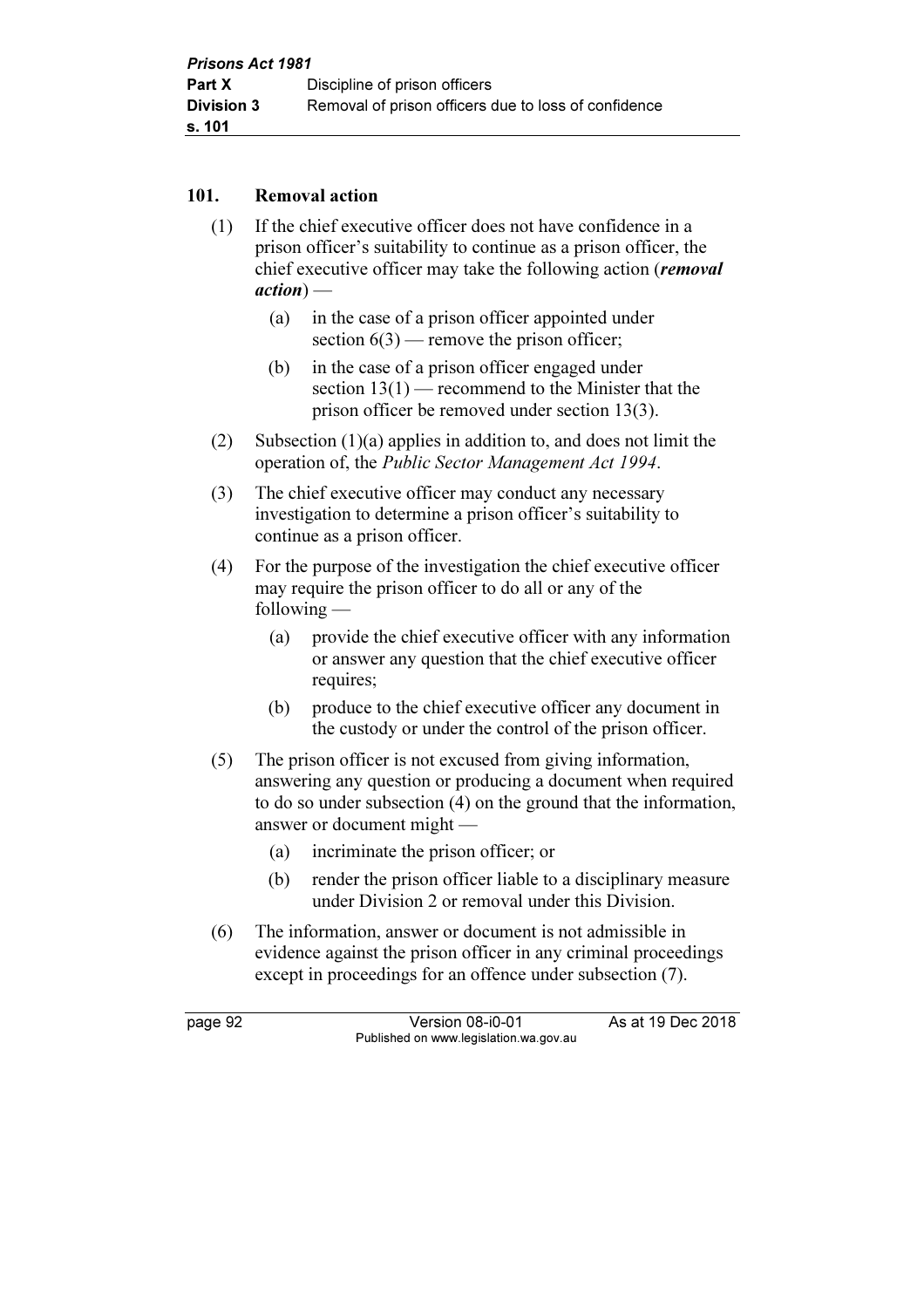- (7) A prison officer must not, in response to a requirement under subsection  $(4)$  —
	- (a) fail or refuse to provide the required information or answer or produce the required document; or
	- (b) give information or an answer that is false or misleading in a material particular; or
	- (c) produce a document that the prison officer knows is false or misleading in a material particular —
		- (i) without indicating that the document is false or misleading and, to the extent the prison officer can, how the document is false or misleading; and
		- (ii) if the prison officer has, or can reasonably obtain, the correct information — without providing the correct information.

 Penalty: a fine of \$4 000 or 12 months' imprisonment, or both. [Section 101 inserted: No. 29 of 2014 s. 7.]

## 102. Notice of loss of confidence

- (1) The chief executive officer may give a prison officer a written notice setting out the grounds on which the chief executive officer does not have confidence in the prison officer's suitability to continue as a prison officer.
- (2) The prison officer may make written submissions to the chief executive officer in relation to the notice within the following period (the submission period)  $-$ 
	- (a) 21 days after the day on which the notice is given; or
	- (b) any longer period after that day allowed by the chief executive officer.
- (3) After the submission period, the chief executive officer must
	- (a) decide whether or not to take removal action against the prison officer; and

As at 19 Dec 2018 Version 08-i0-01 page 93 Published on www.legislation.wa.gov.au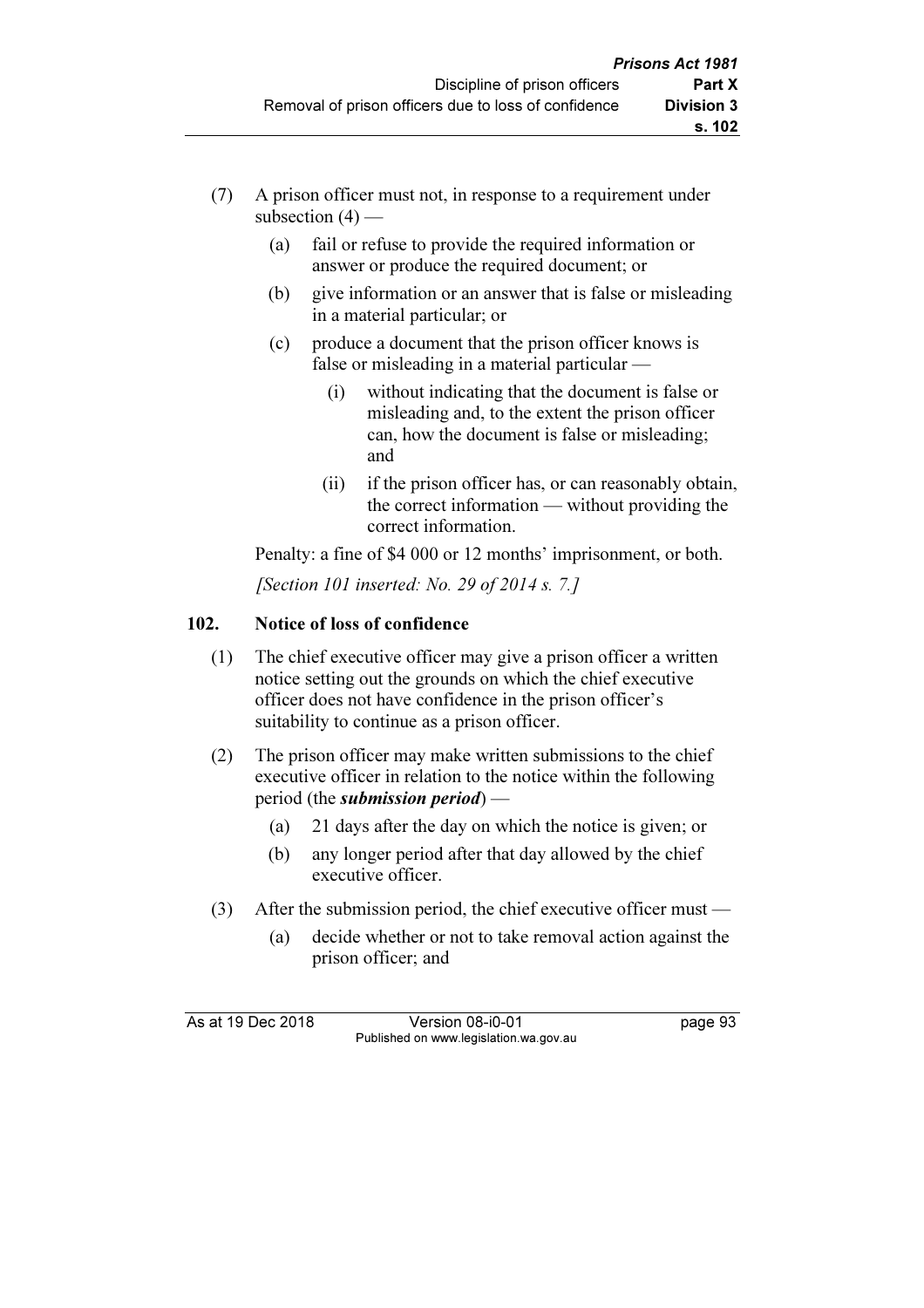- (b) give the prison officer written notice of the decision (the decision notice).
- (4) The chief executive officer must not decide to take removal action against the prison officer unless the chief executive officer —
	- (a) has taken into account any written submissions received from the prison officer during the submission period; and
	- (b) still does not have confidence in a prison officer's suitability to continue as a prison officer.
- (5) If the chief executive officer decides to take removal action against the prison officer, the decision notice must contain the reasons for the decision.
- (6) Except as provided in the regulations, the chief executive officer must, within 7 days after giving the decision notice —
	- (a) give to the prison officer a copy of any documents that were considered by the chief executive officer in making the decision; and
	- (b) make available to the prison officer for inspection any other materials that were considered by the chief executive officer in making the decision.
- (7) The removal action may be carried out when the notice is given or at any time after that.

[Section 102 inserted: No. 29 of 2014 s. 7.]

## 103. Maintenance payment

- (1) If a prison officer is removed as a result of removal action, the prison officer is entitled to receive a payment (a *maintenance payment*) for the period of 28 days after the day on which the prison officer is removed (the *maintenance period*).
- (2) The Minister may, in exceptional circumstances, direct that a maintenance payment must be paid to the prison officer for a specified period after the maintenance period.

page 94 Version 08-i0-01 As at 19 Dec 2018 Published on www.legislation.wa.gov.au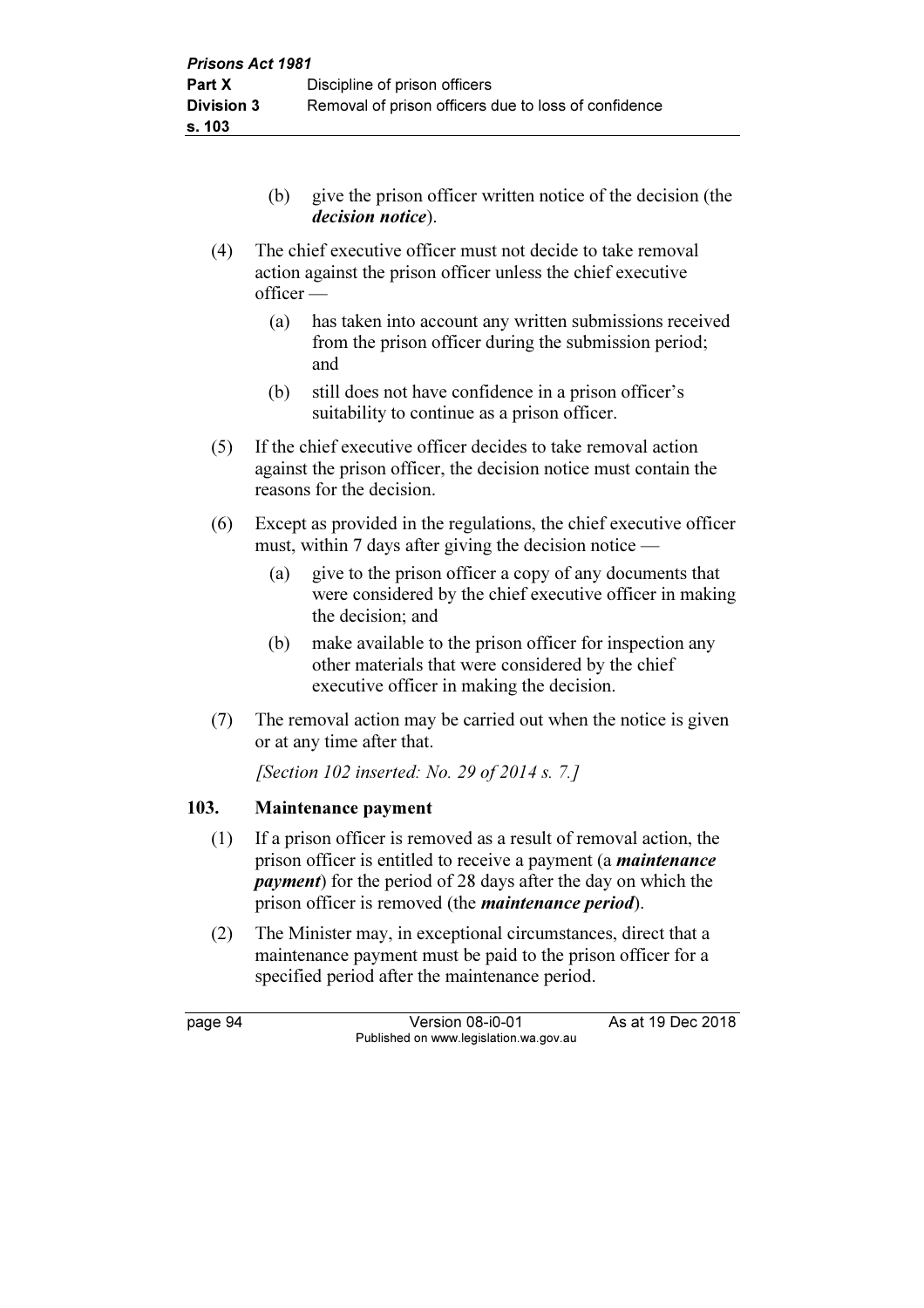- (3) For the purpose of subsection (2), the specified period is a period not exceeding 6 months specified by the Minister but in any event ending on the day any appeal is determined by the WAIRC.
- (4) Any maintenance payment must be determined on the basis of the salary of the prison officer at the time of the removal.

[Section 103 inserted: No. 29 of 2014 s. 7.]

## 104. Withdrawal of removal action and revocation of removal

- (1) If removal action does not result in the removal of a prison officer, the chief executive officer may, by notice in writing to the prison officer, withdraw the removal action.
- (2) If a prison officer is removed as a result of removal action, the chief executive officer may, by notice in writing to the prison officer, revoke the removal.
- (3) Subsection (2) applies even if an appeal has been instituted against the removal.
- (4) Despite any other enactment, if the removal is revoked under subsection (2), the removal is to be taken to be of no effect and to have never had any effect.
- (5) If the chief executive officer revokes the removal of a prison officer under subsection (2), the prison officer is not entitled to be paid his or her salary for any period the prison officer received a maintenance payment.

[Section 104 inserted: No. 29 of 2014 s. 7.]

## 105. Resignation of prison officer who has been removed

- (1) Even if a prison officer is removed as a result of removal action, the prison officer may resign at any time before the end of the maintenance period.
- (2) Subsection (1) does not apply if an appeal has been instituted against the removal.

As at 19 Dec 2018 Version 08-i0-01 bagge 95 Published on www.legislation.wa.gov.au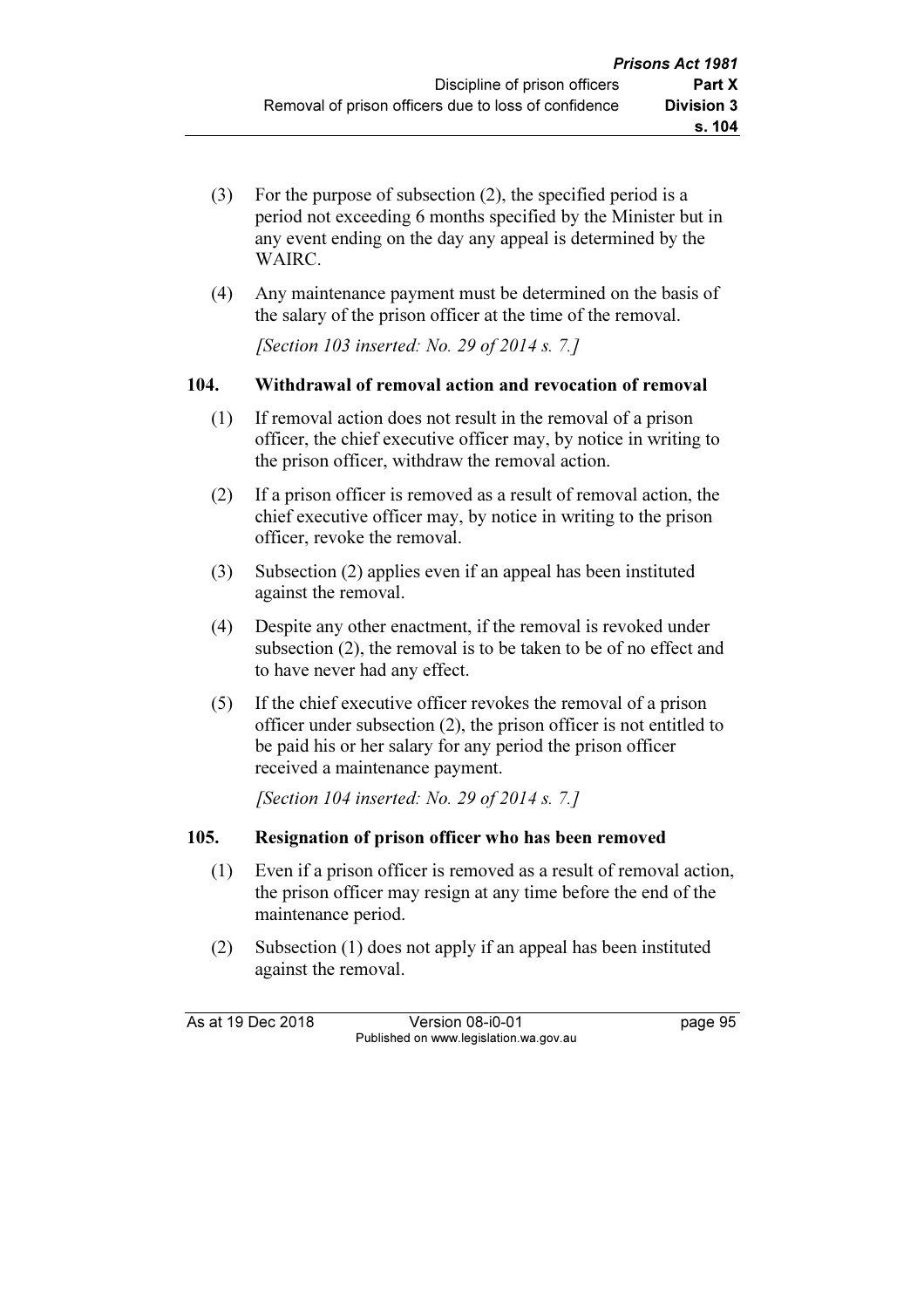- (3) A resignation under subsection (1) takes effect at the end of the maintenance period.
- (4) Despite any other enactment, if a prison officer resigns under subsection (1), the removal of the prison officer is to be taken to be of no effect and to have never had any effect.

[Section 105 inserted: No. 29 of 2014 s. 7.]

## Subdivision 3 — Appeal against removal of prison officer

[Heading inserted: No. 29 of 2014 s. 7.]

### 106. Appeal right

- (1) If a prison officer is removed as a result of removal action, the prison officer may appeal to the WAIRC against the removal decision on the ground that it was harsh, oppressive or unfair.
- (2) The prison officer may institute the appeal by a notice to the chief executive officer stating —
	- (a) the reasons for the removal decision being harsh, oppressive or unfair; and
	- (b) the nature of the relief sought.
- (3) The appeal cannot be instituted
	- (a) after the maintenance period; or
	- (b) if the prison officer has resigned under section 105(1).
- (4) For the purposes of proceedings relating to the appeal, the WAIRC is to be constituted by not less than 3 industrial Commissioners, at least one of whom must be —
	- (a) the Chief Commissioner; or
	- (b) the Senior Commissioner within the meaning of that term in the Industrial Relations Act 1979.
- (5) The only parties to the appeal are the prison officer and the chief executive officer.

page 96 Version 08-i0-01 As at 19 Dec 2018 Published on www.legislation.wa.gov.au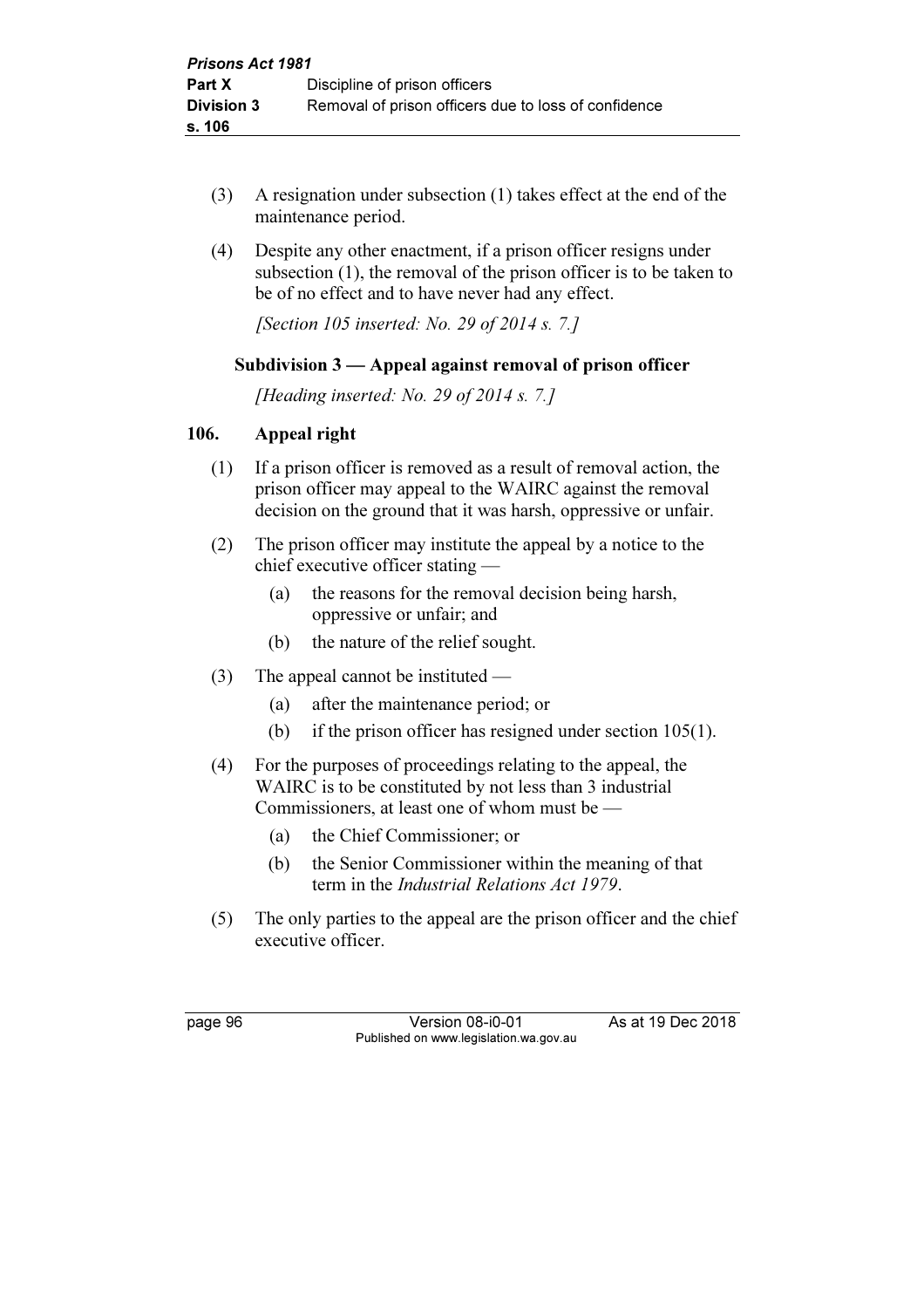(6) The prison officer does not have any right of appeal against the removal decision other than under this section.

[Section 106 inserted: No. 29 of 2014 s. 7.]

## 107. Proceedings on appeal

- (1) On the hearing of an appeal, the WAIRC must proceed in the following manner —
	- (a) first, it must consider the chief executive officer's reasons for the removal decision;
	- (b) second, it must consider the case presented by the appellant as to why the removal decision was harsh, oppressive or unfair;
	- (c) third, it must consider the case presented by the chief executive officer in answer to the appellant's case.
- (2) The appellant has at all times the burden of establishing that the removal decision was harsh, oppressive or unfair.
- (3) Subsection (2) has effect despite any law or practice to the contrary.
- (4) Without limiting the matters to which the WAIRC is otherwise required or permitted to have regard in determining the appeal, it must have regard to —
	- (a) the interests of the appellant; and
	- (b) the public interest, which is to be taken to include
		- (i) the importance of maintaining public confidence in the integrity, honesty, conduct and standard of performance of prison officers; and
		- (ii) the special nature of the relationship between the chief executive officer and prison officers.

[Section 107 inserted: No. 29 of 2014 s. 7.]

As at 19 Dec 2018 Version 08-i0-01 page 97 Published on www.legislation.wa.gov.au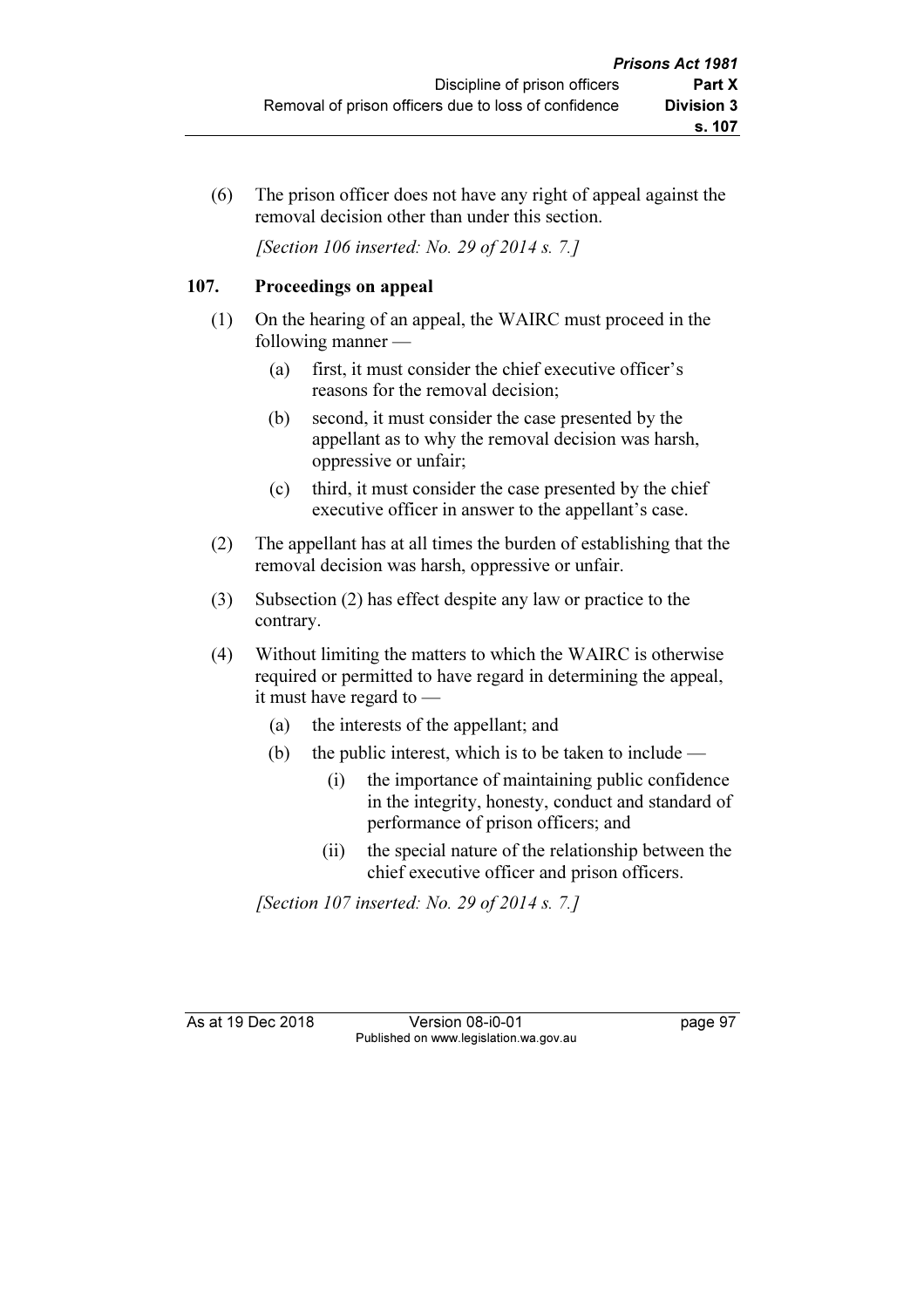#### 108. Leave to tender new evidence on appeal

- (1) New evidence cannot be tendered to the WAIRC during a hearing of an appeal unless the WAIRC grants leave under subsection (2) or (3).
- (2) The WAIRC may grant the chief executive officer leave to tender new evidence if —
	- (a) the appellant consents; or
	- (b) it is satisfied that it is in the interests of justice to do so.
- (3) The WAIRC may grant the appellant leave to tender new evidence if —
	- (a) the chief executive officer consents; or
	- (b) the WAIRC is satisfied that
		- (i) the appellant is likely to be able to use the new evidence to show that the chief executive officer has acted upon wrong or mistaken information; or
		- (ii) the new evidence might materially have affected the chief executive officer's removal decision; or
		- (iii) it is in the interests of justice to do so.
- (4) In the exercise of its discretion under subsection (3), the WAIRC must have regard to —
	- (a) whether or not the appellant was aware of the substance of the new evidence before the appellant's removal; and
	- (b) whether or not the substance of the new evidence was contained in a document to which the appellant had reasonable access before the appellant's removal.

[Section 108 inserted: No. 29 of 2014 s. 7.]

page 98 Version 08-i0-01 As at 19 Dec 2018 Published on www.legislation.wa.gov.au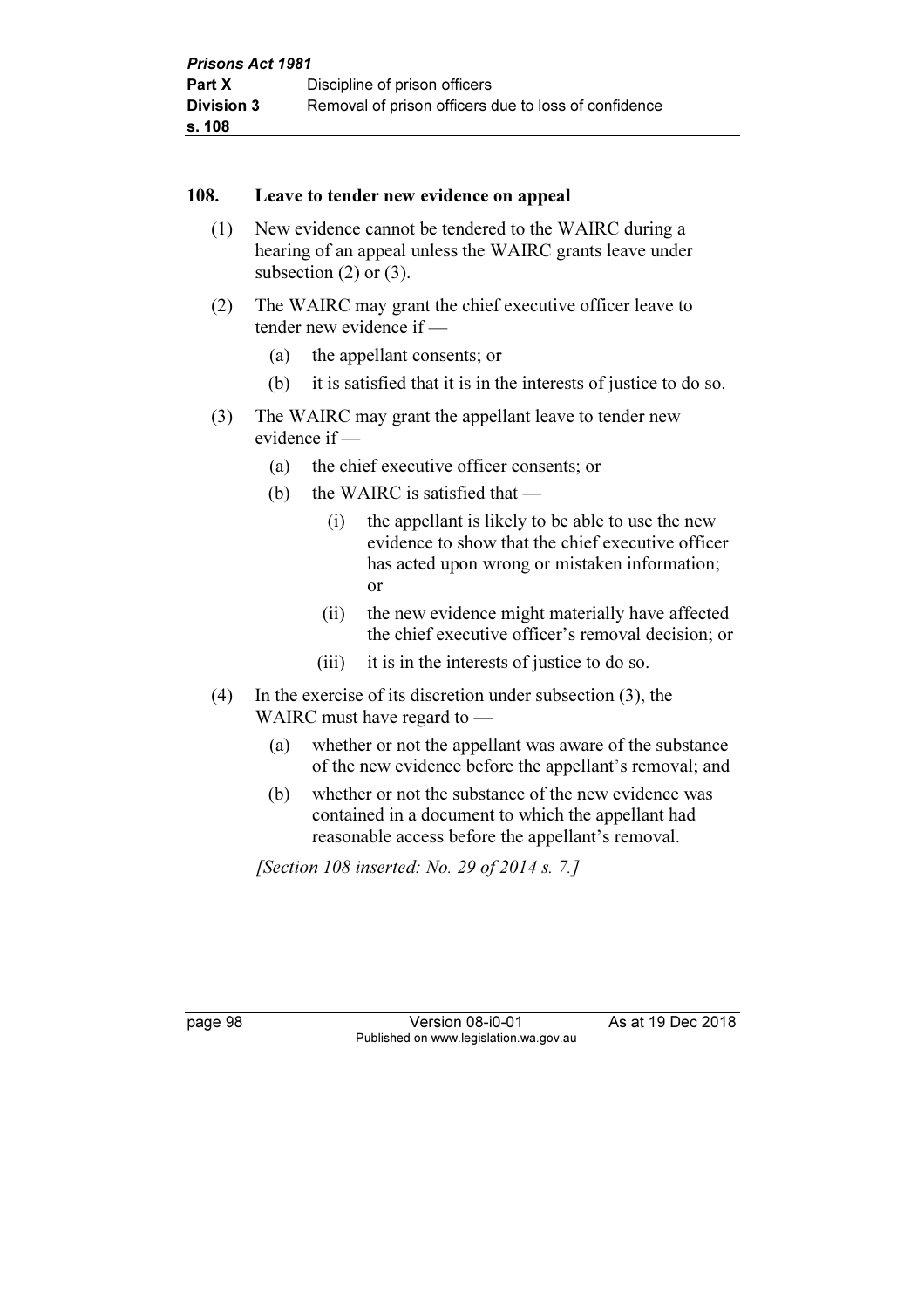#### 109. Opportunity to consider new evidence

- (1) If the chief executive officer is given leave to tender new evidence under section 108(2) —
	- (a) the WAIRC must give the appellant a reasonable opportunity to consider the new evidence; and
	- (b) the appellant may, without the leave of the WAIRC, tender new evidence under this section in response to the new evidence tendered by the chief executive officer.
- (2) If the appellant is given leave to tender new evidence under section 108(3), the WAIRC must give the chief executive officer a reasonable opportunity to consider the new evidence.

[Section 109 inserted: No. 29 of 2014 s. 7.]

#### 110A. Revocation of removal after consideration of new evidence

- (1) If, having considered any new evidence, the chief executive officer revokes the removal under section 104(2) —
	- (a) the chief executive officer must give the WAIRC notice of the revocation; and
	- (b) the hearing of the appeal is discontinued when the WAIRC receives the notice.
- (2) If the chief executive officer does not give notice under subsection (1), the hearing of the appeal must continue but the chief executive officer may —
	- (a) reformulate his or her reasons for not having confidence in the appellant's suitability to continue as a prison officer; and
	- (b) without the leave of the WAIRC, tender new evidence under this section in response to the new evidence tendered by the appellant.
- (3) Reasons reformulated under subsection (2)(a) may differ from, or be additional to, the reasons given to the appellant in the decision notice.

As at 19 Dec 2018 Version 08-i0-01 bagge 99 Published on www.legislation.wa.gov.au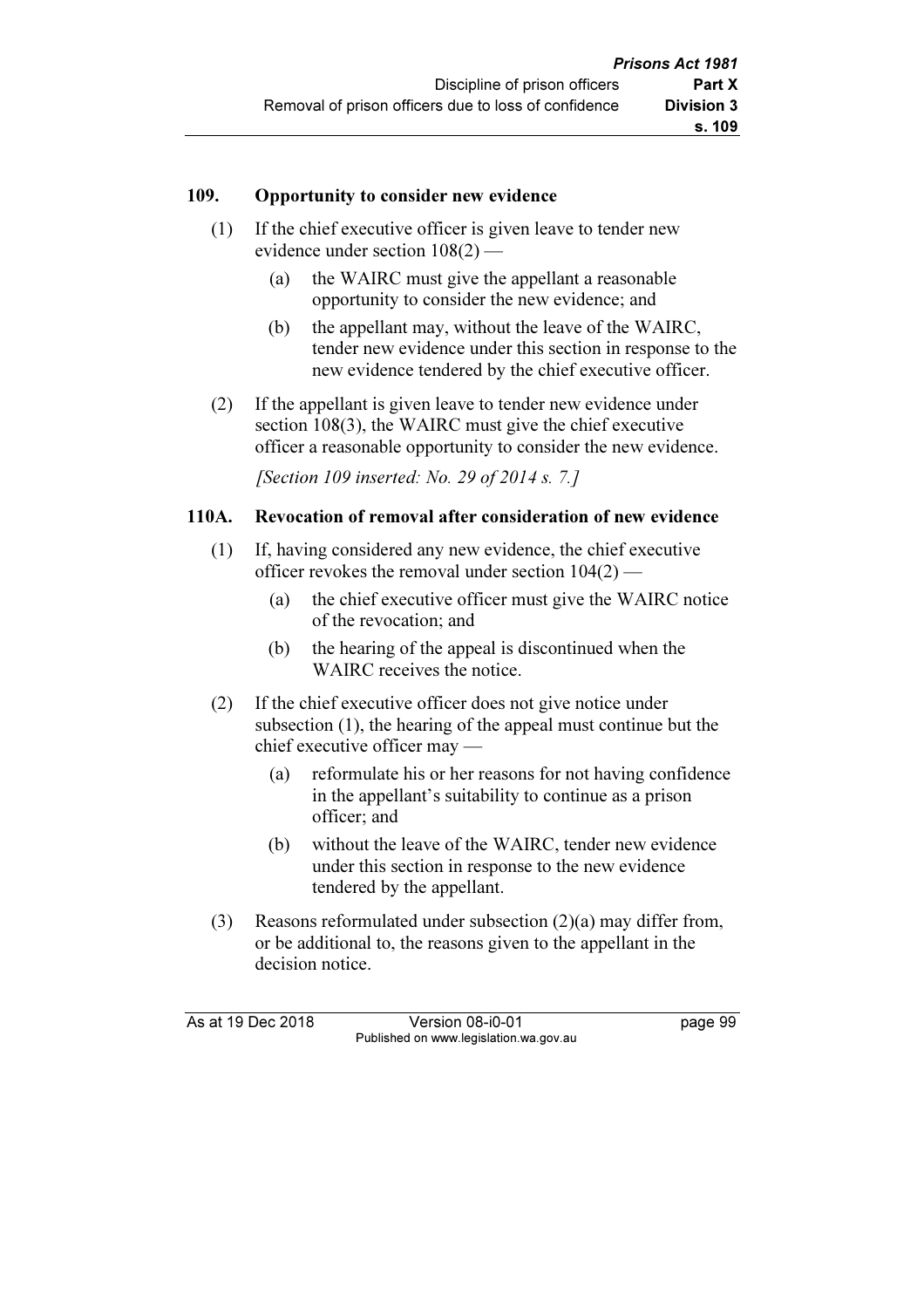- (4) If the chief executive officer reformulates reasons under subsection  $(2)(a)$  —
	- (a) the chief executive officer must give the WAIRC and the appellant notice in writing of the reasons before the resumption of the hearing of the appeal; and
	- (b) the WAIRC must consider the reasons as if they had been reasons given to the appellant in the decision notice.

[Section 110A inserted: No. 29 of 2014 s. 7.]

## 110B. Application of Industrial Relations Act 1979 to appeals

 The provisions of the Industrial Relations Act 1979 listed in the Table apply to, and in relation to, an appeal and its determination, subject to —

- (a) any specific modifications set out in the Table; and
- (b) all other necessary modifications.

| s. $26(1)(a)$<br>and $(b)$                                                                                |                                                                                                    |
|-----------------------------------------------------------------------------------------------------------|----------------------------------------------------------------------------------------------------|
| s. $26(3)$                                                                                                |                                                                                                    |
| s. $27(1)(b)$ , (c),<br>$(d)$ , $(e)$ , $(f)$ , $(h)$ ,<br>(ha), (hb), (l),<br>(m), (n), (o)<br>and $(v)$ |                                                                                                    |
| s. $27(1a)$                                                                                               |                                                                                                    |
| s.28                                                                                                      | The section applies only in relation to<br>powers conferred by section 27 listed in<br>this Table. |

Table

page 100 Version 08-i0-01 As at 19 Dec 2018 Published on www.legislation.wa.gov.au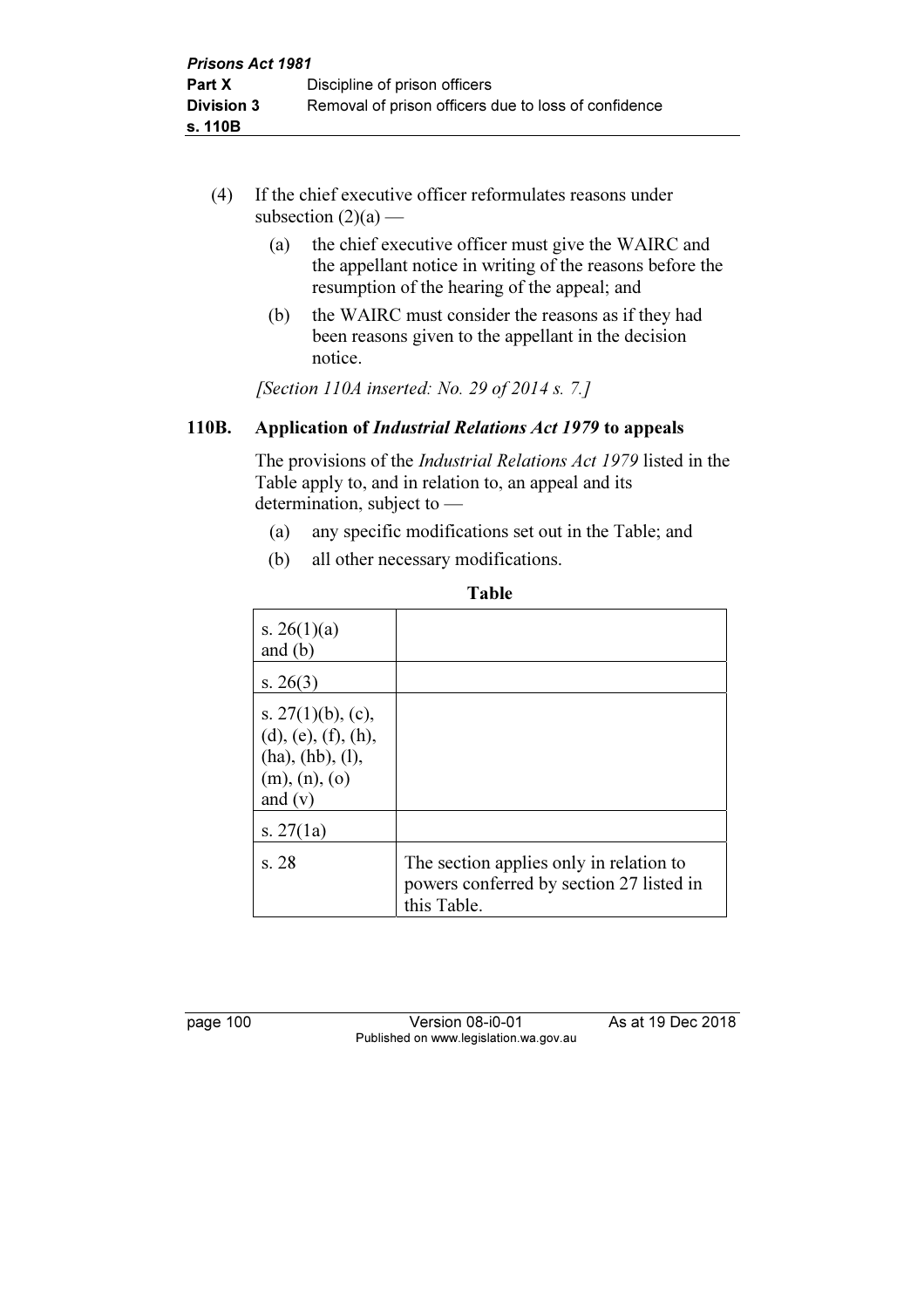| s. $31(1)$ | Paragraphs (b) and (c) do not apply but<br>the subsection is to be read as if it<br>contained the following paragraphs —                                                                                                                                                                                                                                         |  |  |  |  |
|------------|------------------------------------------------------------------------------------------------------------------------------------------------------------------------------------------------------------------------------------------------------------------------------------------------------------------------------------------------------------------|--|--|--|--|
|            | 66<br>with the leave of the<br>(b)<br>Commission, by an agent; or                                                                                                                                                                                                                                                                                                |  |  |  |  |
|            | by a legal practitioner.<br>(c)                                                                                                                                                                                                                                                                                                                                  |  |  |  |  |
| s. $31(3)$ |                                                                                                                                                                                                                                                                                                                                                                  |  |  |  |  |
| s. $31(5)$ |                                                                                                                                                                                                                                                                                                                                                                  |  |  |  |  |
| s. 32      | Section $32(1)$ is to be read as if a<br>reference to "Where an industrial matter<br>has been referred to the Commission the<br>Commission shall" were a reference to<br>"If the Commission is dealing with an<br>appeal instituted under the <i>Prisons</i><br><i>Act 1981</i> section 106, the Commission<br>may recommend that the parties to the<br>appeal". |  |  |  |  |
|            | References to "the matter" and "an<br>industrial matter" are to be read as if they<br>were references to "the appeal".                                                                                                                                                                                                                                           |  |  |  |  |
|            | For the purposes of subsections $(2)$<br>and $(3)$ , <i>Commission</i> does not include an<br>industrial commissioner constituting the<br>WAIRC to hear the appeal.                                                                                                                                                                                              |  |  |  |  |
|            | Subsections $(4)$ , $(6)$ , $(7)$ and $(8)$ do not<br>apply.                                                                                                                                                                                                                                                                                                     |  |  |  |  |

As at 19 Dec 2018 Version 08-i0-01 page 101 Published on www.legislation.wa.gov.au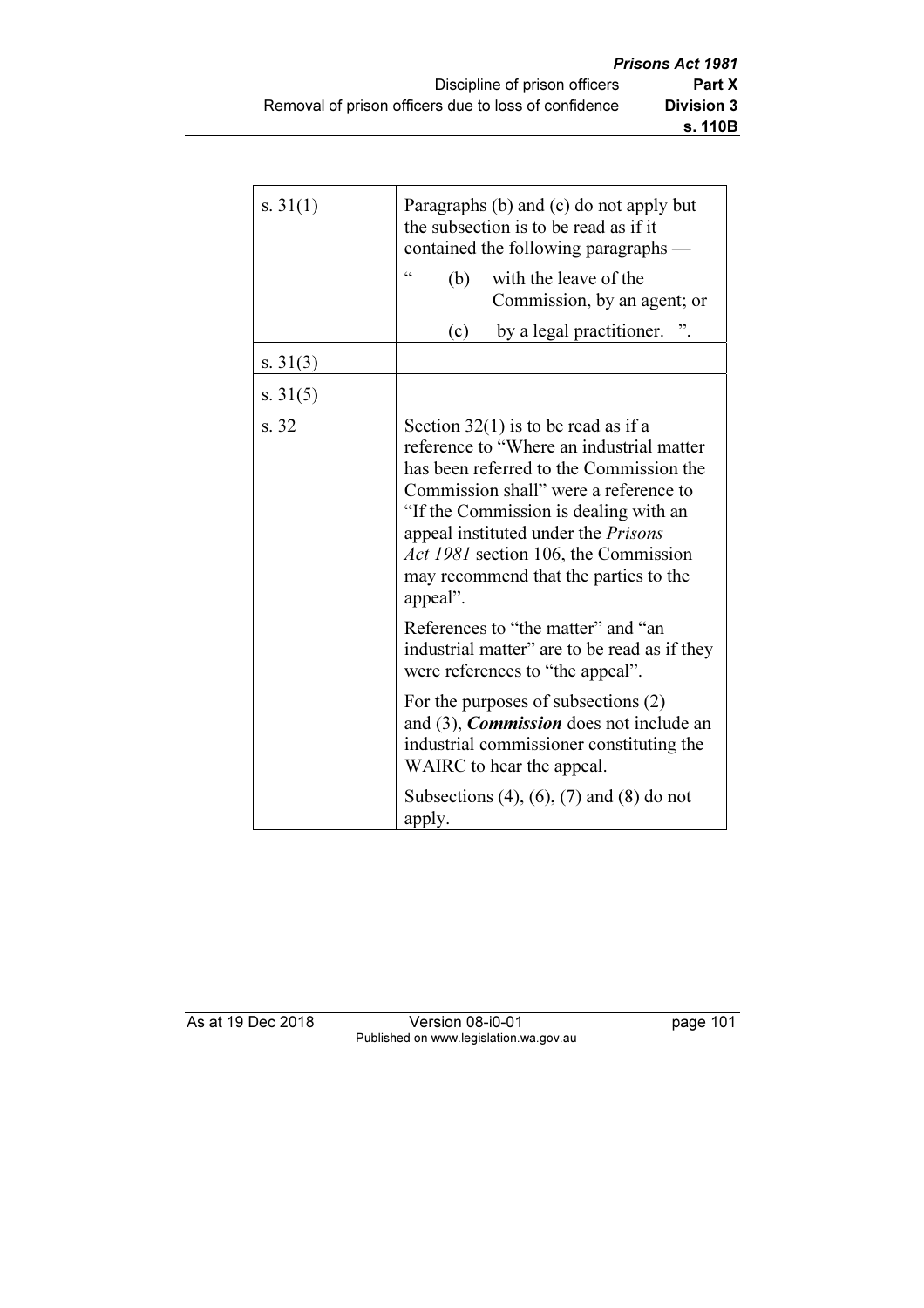| s. 33 | A summons must not be issued under<br>section $33(1)(a)$ to the Governor.                                                                                                                                                                                                                                      |
|-------|----------------------------------------------------------------------------------------------------------------------------------------------------------------------------------------------------------------------------------------------------------------------------------------------------------------|
|       | A summons may be issued to the chief<br>executive officer or the Minister but only<br>at the direction of a commissioner<br>appointed under the Industrial Relations<br>Act 1979 if that commissioner is satisfied<br>that there are extraordinary grounds for<br>doing so.                                    |
|       | A summons may not be issued to any<br>other person except at the direction of a<br>commissioner.                                                                                                                                                                                                               |
| s. 34 | A reference in subsection $(1)$ to "an<br>award, order or declaration" is to be read<br>as if it were a reference to "an order".                                                                                                                                                                               |
|       | A reference in subsection (4) to "no<br>award, order, declaration, finding, or<br>proceeding" is to be read as if it were a<br>reference to "no decision, order, finding<br>or proceeding".                                                                                                                    |
| s. 35 |                                                                                                                                                                                                                                                                                                                |
| s. 36 |                                                                                                                                                                                                                                                                                                                |
| s. 86 | The section does not apply in relation to<br>costs and expenses, other than expenses<br>of witnesses.                                                                                                                                                                                                          |
| s. 90 | A reference in subsection $(1)$ to "any<br>decision of the Full Bench, the<br>Commission on an application under<br>section $49(11)$ or the Commission in<br>Court Session" is to be read as if it were a<br>reference to "a decision of the<br>Commission under the <i>Prisons Act 1981</i><br>section 110E". |

page 102 Version 08-i0-01 As at 19 Dec 2018 Published on www.legislation.wa.gov.au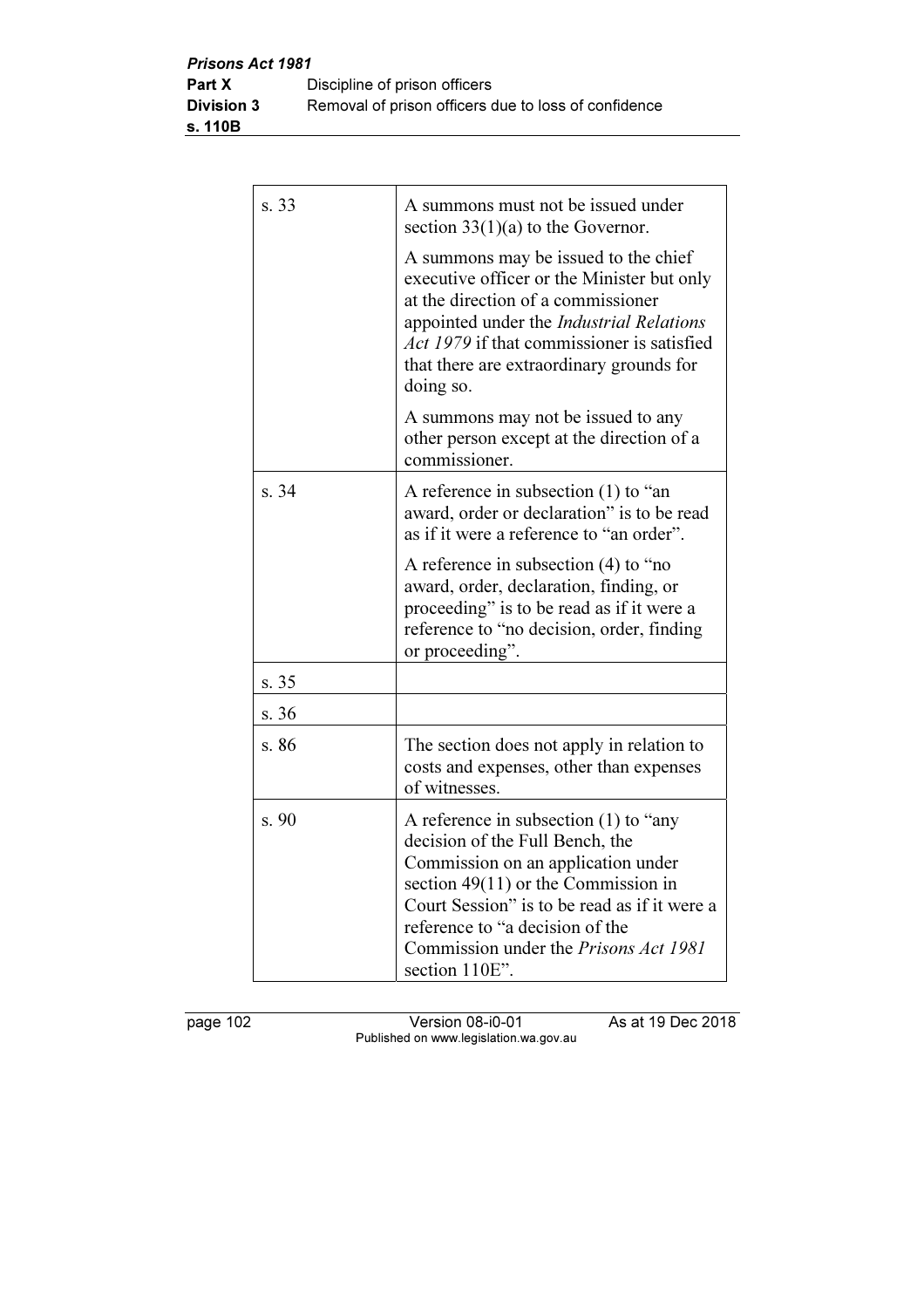[Section 110B inserted: No. 29 of 2014 s. 7; amended: No. 39 of 2018 s. 71.]

# 110C. Adjournment of appeal if appellant charged with offence

- (1) The chief executive officer or an appellant may apply to the WAIRC for an adjournment of the hearing of an appeal if the appellant has been —
	- (a) charged with an offence relating to any matter, act or omission that was taken into account by the chief executive officer in deciding that he or she did not have confidence in the appellant's suitability to continue as a prison officer; and
	- (b) the charge has not been finally determined by a court or otherwise disposed of.
- (2) If an adjournment application is made by the chief executive officer, the WAIRC may adjourn the hearing of the appeal if it considers that it is in the interests of justice to do so.
- (3) If an adjournment application is made by the appellant, the WAIRC must adjourn the hearing of the appeal for the period (not exceeding 12 months) requested by the appellant.
- (4) Before the end of the period of an adjournment under this section, the chief executive officer or the appellant may apply to the WAIRC for a further adjournment and, if it is in the interests of justice to do so, the WAIRC may grant a further adjournment for the period specified by it.
- (5) Subsections (2) and (4) do not affect any other power of the WAIRC to grant an adjournment.

[Section 110C inserted: No. 29 of 2014 s. 7.]

# 110D. Resumption of appeal before end of adjournment

 If the charge is finally determined by a court or otherwise disposed of before the end of an adjournment under section 110C, the chief executive officer or the appellant may

As at 19 Dec 2018 Version 08-i0-01 bag page 103 Published on www.legislation.wa.gov.au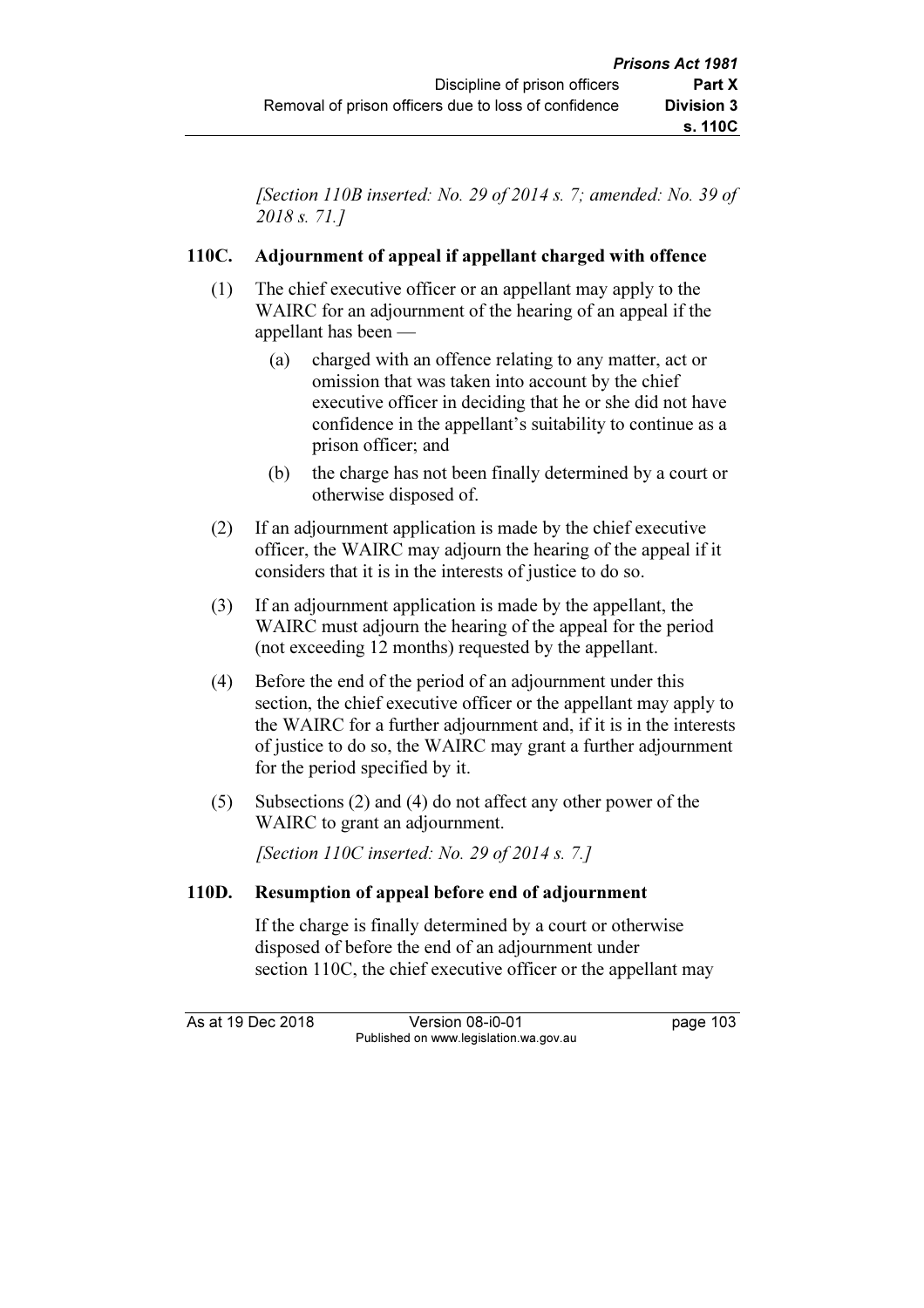apply to the WAIRC for the hearing of the appeal to be resumed on a date specified by the WAIRC.

[Section 110D inserted: No. 29 of 2014 s. 7.]

## 110E. Decision by WAIRC

- (1) This section applies if the WAIRC decides on an appeal that the decision to take removal action relating to the appellant was harsh, oppressive or unfair.
- (2) The WAIRC may
	- (a) order that the appellant's removal is, and is to be taken to have always been, of no effect; or
	- (b) if it is impracticable to make an order under paragraph (a), order the chief executive officer to pay the appellant an amount of compensation for loss or injury caused by the removal.
- (3) In considering whether or not it is impracticable to make an order under subsection (2)(a), it is relevant to consider —
	- (a) whether, at the time of the appellant's removal, the position occupied by the appellant is vacant; and
	- (b) whether there is another suitable vacant position in the Department.
- (4) If the WAIRC makes an order under subsection (2)(a), the appellant is not entitled to be paid his or her remuneration as a prison officer for any period the appellant received a maintenance payment.
- (5) An order under this section may require that it be complied with within a specified time.

[Section 110E inserted: No. 29 of 2014 s. 7.]

## 110F. Determining amount of compensation

 (1) An amount of compensation ordered under section 110E(2)(b) must be determined in accordance with this section.

page 104 Version 08-i0-01 As at 19 Dec 2018 Published on www.legislation.wa.gov.au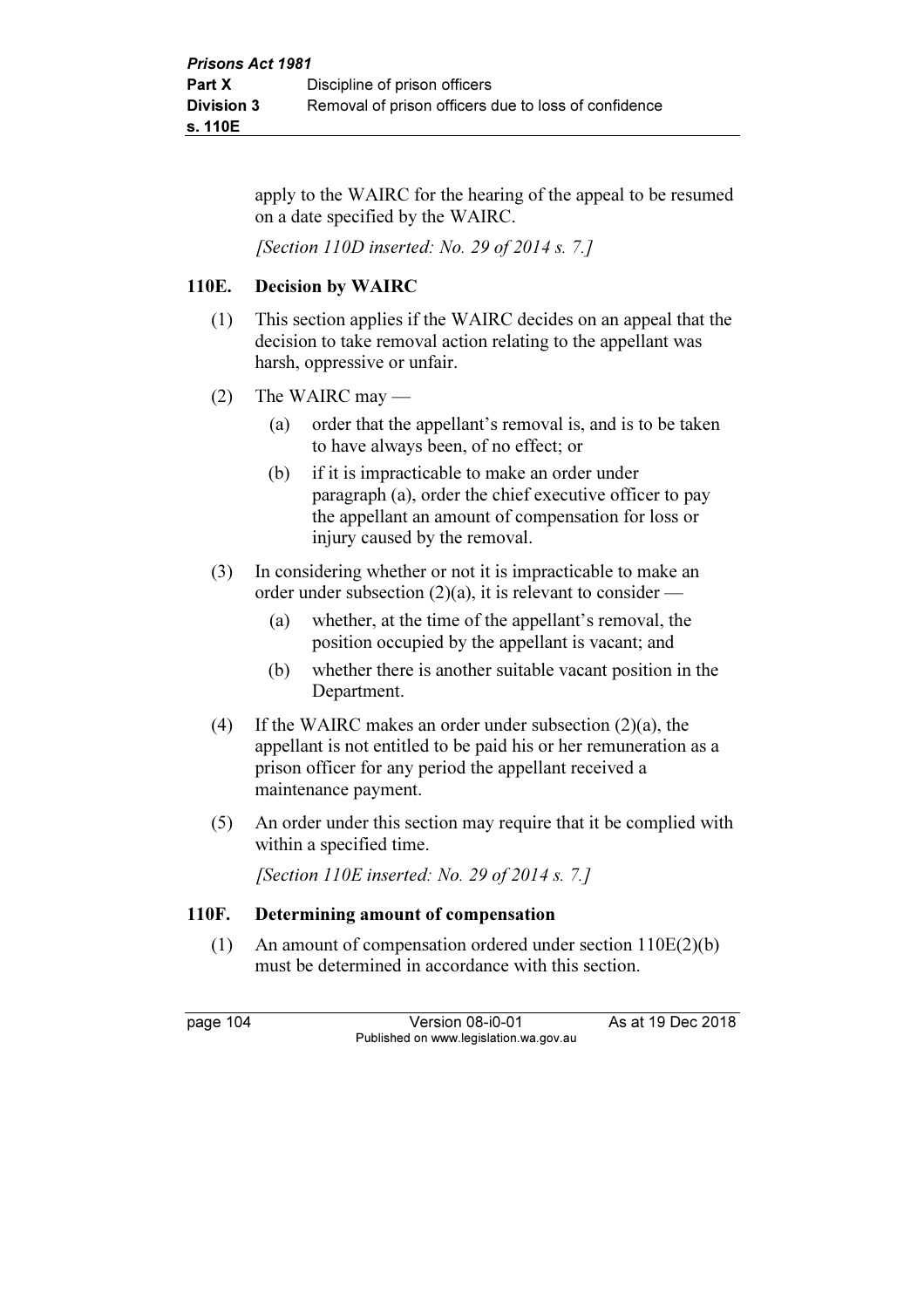- (2) In determining the amount, the WAIRC must have regard to all of the following —
	- (a) the efforts, if any, of the chief executive officer and the appellant to mitigate the loss suffered by the appellant as a result of the removal;
	- (b) any maintenance payment received by the appellant;
	- (c) any redress the appellant has obtained under another enactment where the evidence necessary to establish that redress is also the evidence necessary to establish on the appeal that the removal was harsh, oppressive or unfair;
	- (d) any other matter that the WAIRC considers relevant.
- (3) In determining the amount, the WAIRC may have regard to the average rate of remuneration as a prison officer received by the appellant during any relevant period of service.
- (4) The amount must not exceed 12 months' remuneration as a prison officer.

[Section 110F inserted: No. 29 of 2014 s. 7.]

# 110G. Restriction on publication

- (1) If the WAIRC is satisfied that it is in the public interest, it may direct that any evidence given before it, or the contents of any document produced to it, on an appeal —
	- (a) must not be published; or
	- (b) must not be published except in a manner, and to persons, specified by the WAIRC.
- (2) A person must not contravene a direction given under this section.

Penalty: a fine of \$4 000 or 12 months' imprisonment, or both.

[Section 110G inserted: No. 29 of 2014 s.  $7.1$ ]

As at 19 Dec 2018 Version 08-i0-01 page 105 Published on www.legislation.wa.gov.au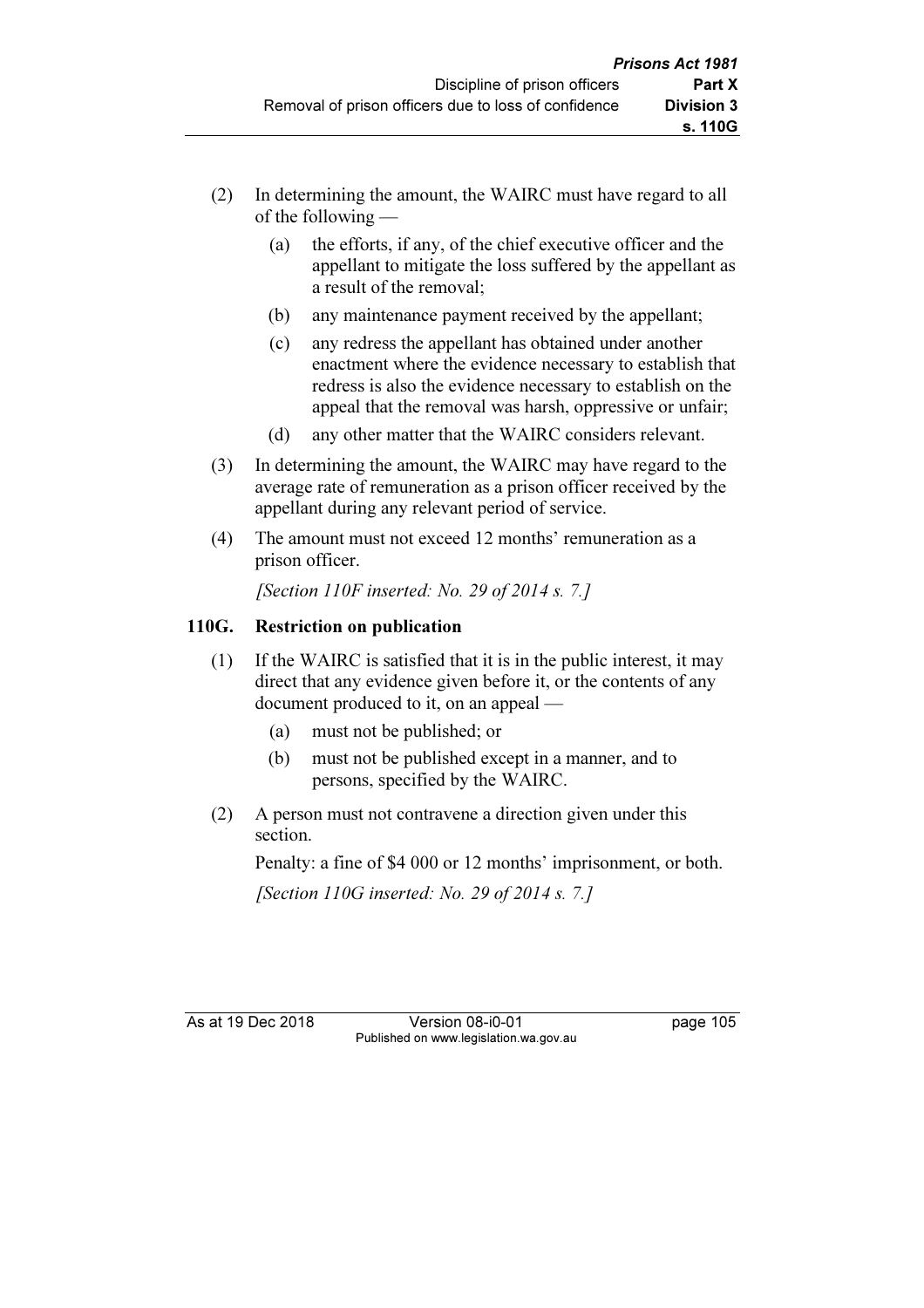## Subdivision 4 — General

[Heading inserted: No. 29 of 2014 s. 7.]

## 110H. Effect of charge for, or conviction or acquittal of, offence

 The chief executive officer can take removal action in relation to a prison officer for a particular matter, act or omission even if the matter, act or omission is an element of an offence —

- (a) with which the prison officer has been charged; or
- (b) of which the prison officer has been convicted or acquitted.

[Section 110H inserted: No. 29 of 2014 s. 7.]

## 110I. Failure to comply with procedure

 An act or omission of the chief executive officer is not invalid, and cannot be called in question, if —

- (a) the act or omission comprises a failure to comply with procedure prescribed for the purposes of this Division; and
- (b) the failure is not substantive.

[Section 110I inserted: No. 29 of 2014 s. 7.]

# 110J. Transfer, standing down and leave of prison officer

- (1) This Division does not derogate from the chief executive officer's power to —
	- (a) transfer a prison officer; or
	- (b) stand a prison officer down from performing that prison officer's usual duties, with or without pay, until the prison officer is directed by the chief executive officer to return to those duties; or
	- (c) allocate duties to a prison officer other than the prison officer's usual duties.

page 106 Version 08-i0-01 As at 19 Dec 2018 Published on www.legislation.wa.gov.au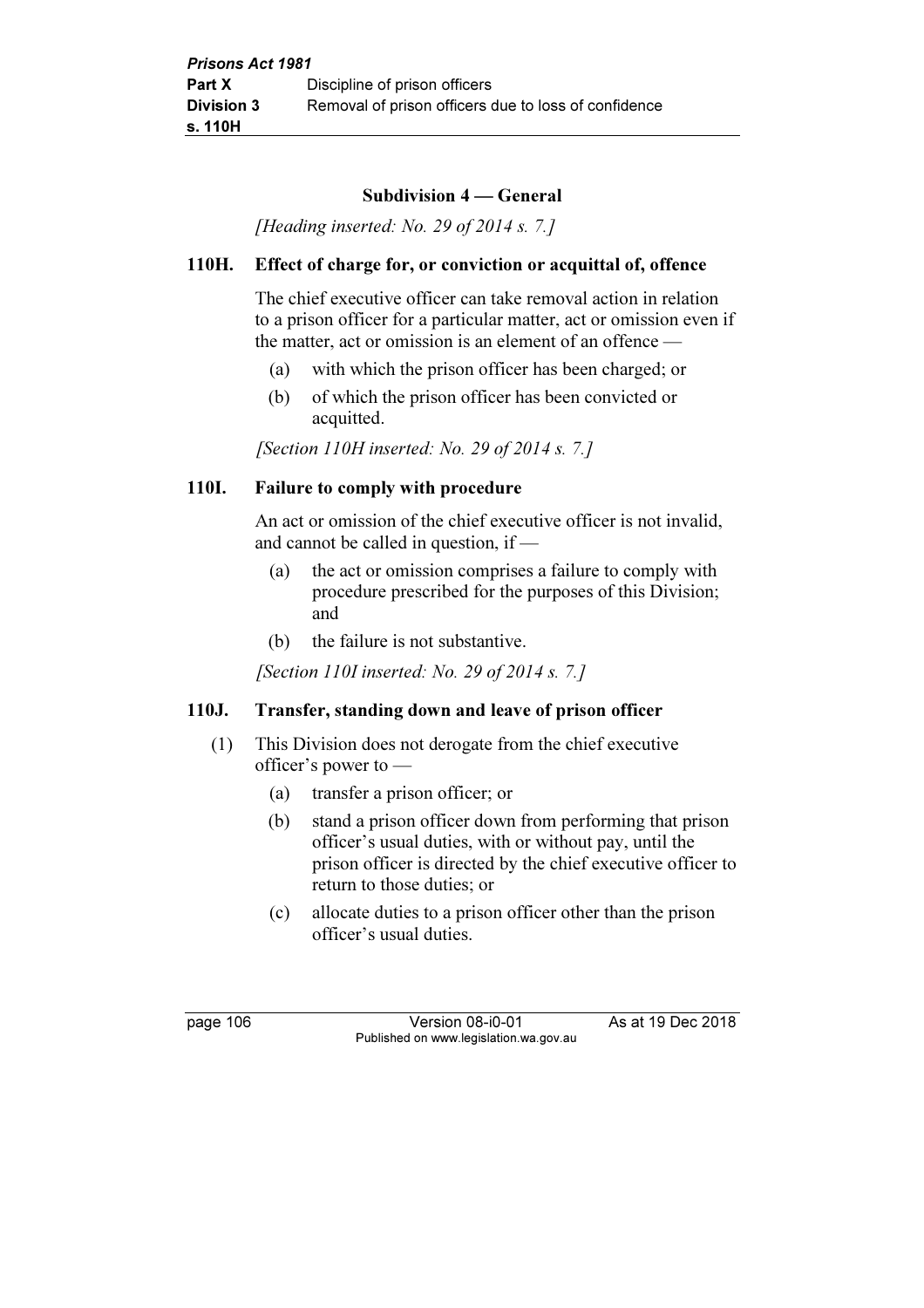- (2) If the chief executive officer stands down a prison officer in relation to whom removal action is being taken, the chief executive officer must review the decision to stand the prison officer down every 60 days and advise the prison officer in writing of the result of the review.
- (3) The chief executive officer must not direct a prison officer in relation to whom removal action is being taken to take leave during the removal action unless the leave accrues during any period that the prison officer is stood down from performing the prison officer's usual duties.

[Section 110J inserted: No. 29 of 2014 s. 7.]

# 110K. Review of Division

(1) In this section —

commencement day means the day on which the Custodial Legislation (Officers Discipline) Amendment Act 2014 Part 2 comes into operation.

- (2) The Minister must carry out a review of the operation and effectiveness of this Division as soon as is practicable after the expiry of 24 months after the commencement day and in the course of that review the Minister must consider and have regard to —
	- (a) the effectiveness of this Division; and
	- (b) the need for the retention of the Division; and
	- (c) any other matters that appear to the Minister to be relevant to the operation and effectiveness of this Division.
- (3) Without limiting subsection (2), in carrying out the review, the Minister must consult with and have regard to the views of the Chief Commissioner of the WAIRC, the chief executive officer and any union that has prison officers as some or all of its members.

As at 19 Dec 2018 Version 08-i0-01 page 107 Published on www.legislation.wa.gov.au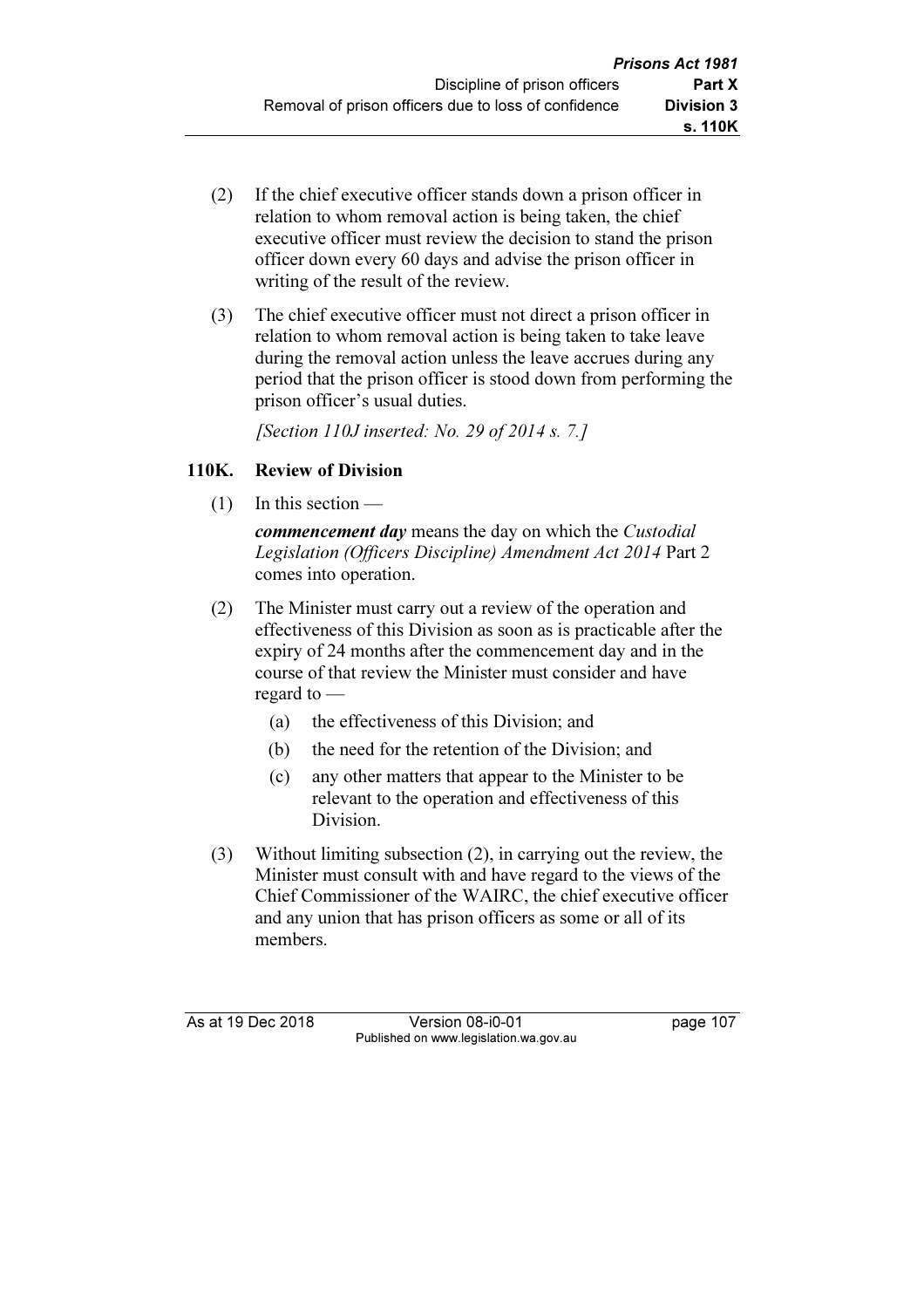(4) The Minister must prepare a report based on the review and, as soon as is practicable after the report is prepared (and in any event not more than 30 months after the commencement day), cause a copy of it to be laid before each House of Parliament.

[Section 110K inserted: No. 29 of 2014 s. 7.]

[Part XA deleted: No. 75 of 2003 s. 56(1).]

page 108 Version 08-i0-01 As at 19 Dec 2018 Published on www.legislation.wa.gov.au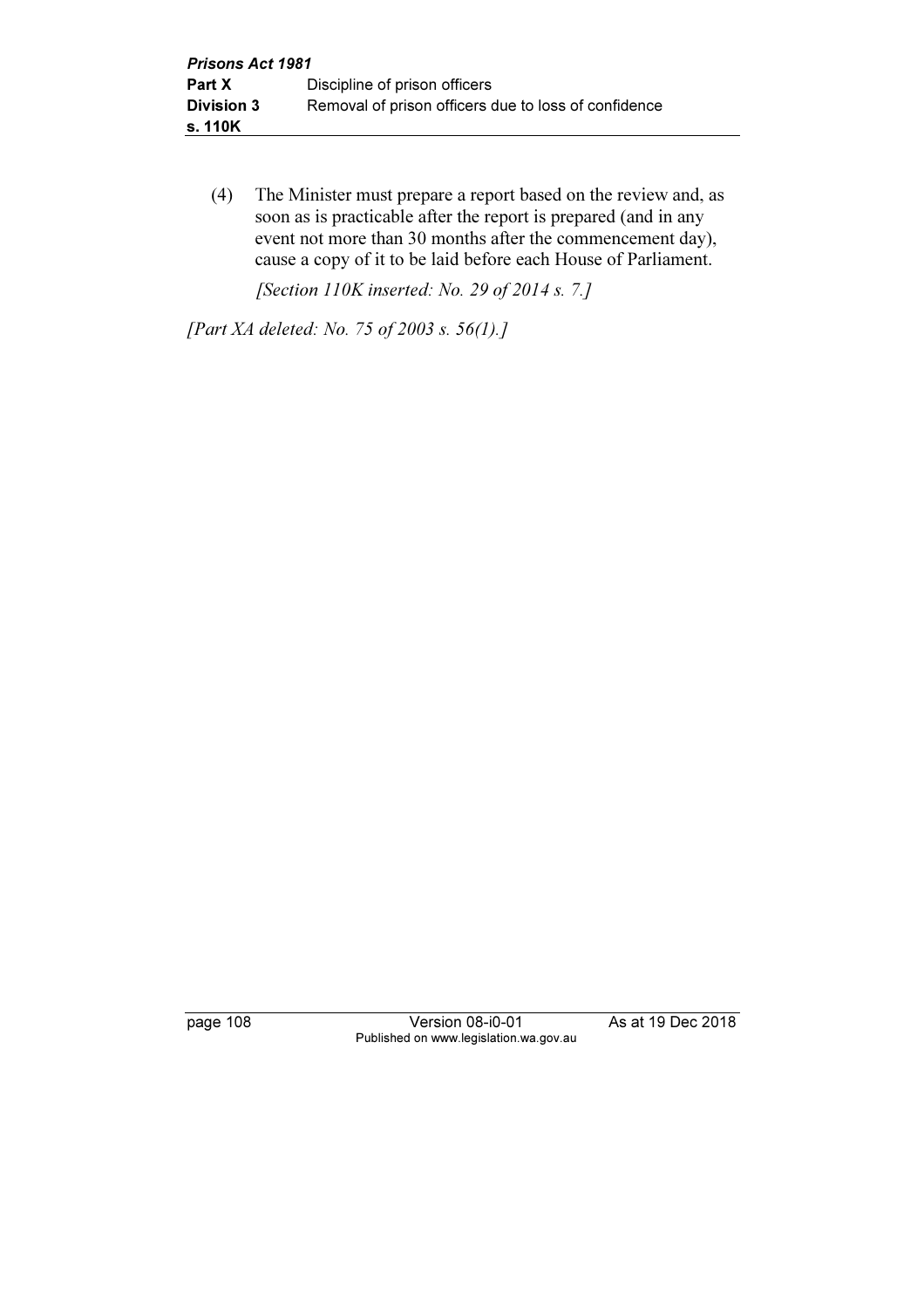# Part XI — General provisions

### 110. Regulations

- (1) The Governor may make regulations prescribing all matters that are required or permitted by this Act to be prescribed, or are necessary or convenient to be prescribed, for giving effect to the purposes of this Act and, in particular —
	- (a) making provision with respect to the good government, good order and security of prisons; and
	- (b) prescribing the prerequisites to engagement and the conditions of engagement of prison officers under section 13; and
	- (c) providing for the duties and obligations of prison officers; and
	- (d) establishing the ranks of prison officers and providing for promotion of prison officers; and
	- (e) providing for the striking and awarding of medallions for bravery, good conduct and long service of officers; and
	- (f) regulating the custody, classification, separation, diet, instruction, health, employment, discipline, medical and other treatment of prisoners; and
	- (g) prescribing the specifications of cells and quarters for the confinement or punishment of prisoners and providing for certifying such cells and quarters as fit for the purpose; and
	- (h) making provision for the classification of labour performed by prisoners; and
	- (i) prescribing the gratuities that may be credited to prisoners and the conditions upon which gratuities may be so credited; and
	- (j) regulating the taking of photographs, finger prints, blood types, dental impressions, measurements or carrying out

As at 19 Dec 2018 Version 08-i0-01 page 109 Published on www.legislation.wa.gov.au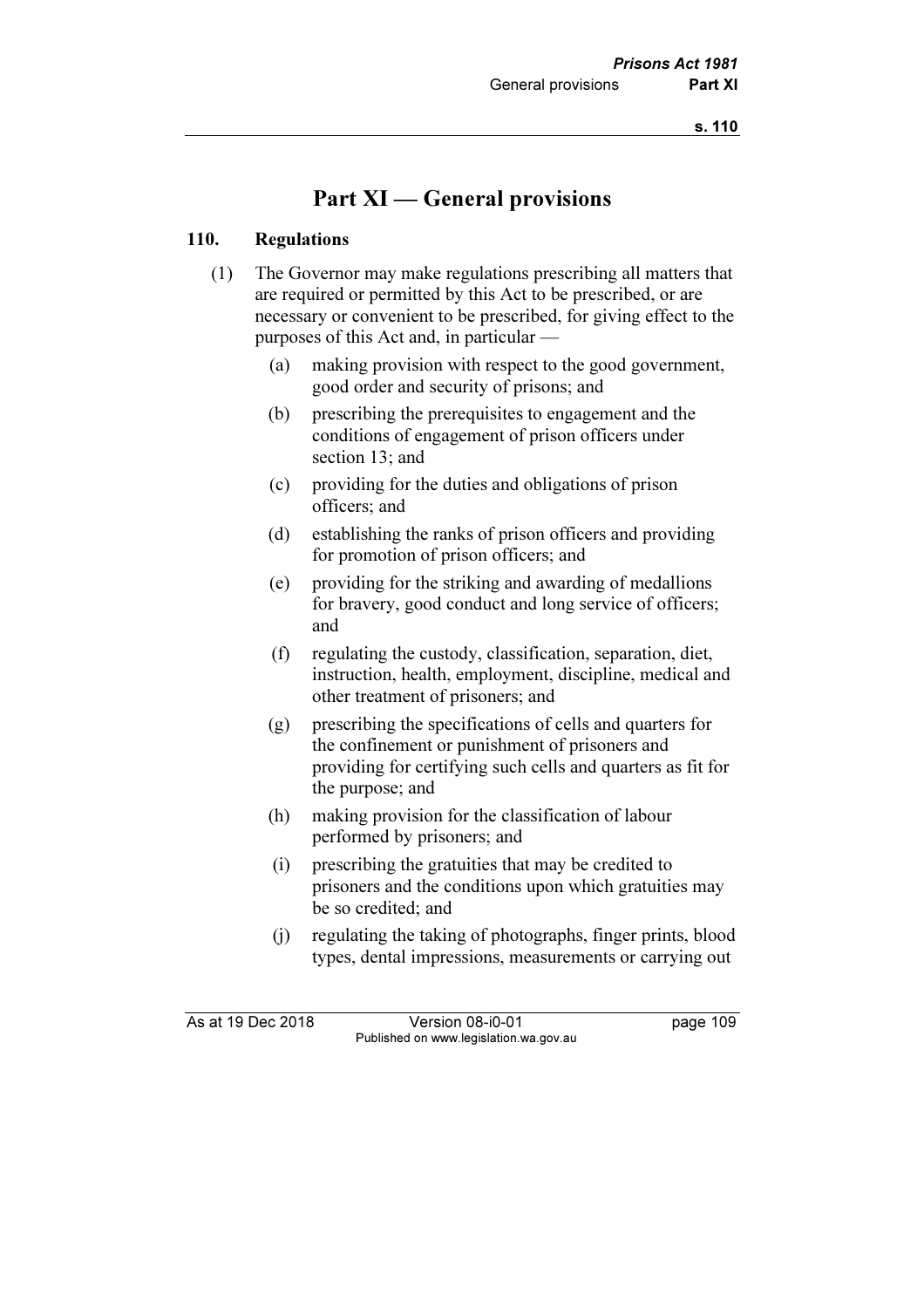s. 110

of other identifying processes and the recording of such and any other particulars of prisoners; and

- (k) notwithstanding section 46, authorising and regulating the taking of blood and other body samples from a prisoner by a prison officer where there is reasonable suspicion that the prisoner may have committed a prison offence, and regulating the treatment of samples taken; and
- (ka) notwithstanding section 46, authorising the superintendent to direct an officer to take blood or other body samples from prisoners at random to detect whether an aggravated prison offence under section 70(d), (e) or (f) has been committed by any prisoner, and regulating the taking of such samples and the treatment of samples taken; and
- (kb) authorising a prison officer to take a sample of any drug, alcohol or other intoxicating substance found in the possession of a prisoner and not lawfully issued to the prisoner, and regulating the treatment of samples taken; and
	- (l) providing for the sale or disposal of uncollected, abandoned, or unclaimed property left at prisons and the disposal of the proceeds of any such sale; and
- (m) regulating the property that may be kept at a prison on behalf of a prisoner; and
- (n) regulating the sale and disposal of products and produce made or produced by prisoners and the disposal of the proceeds; and
- (o) providing for the powers and duties of a person appointed by the chief executive officer under section 9 to inquire into and report to him upon any matter, incident or occurrence concerning a prison or a prisoner; and

page 110 Version 08-i0-01 As at 19 Dec 2018 Published on www.legislation.wa.gov.au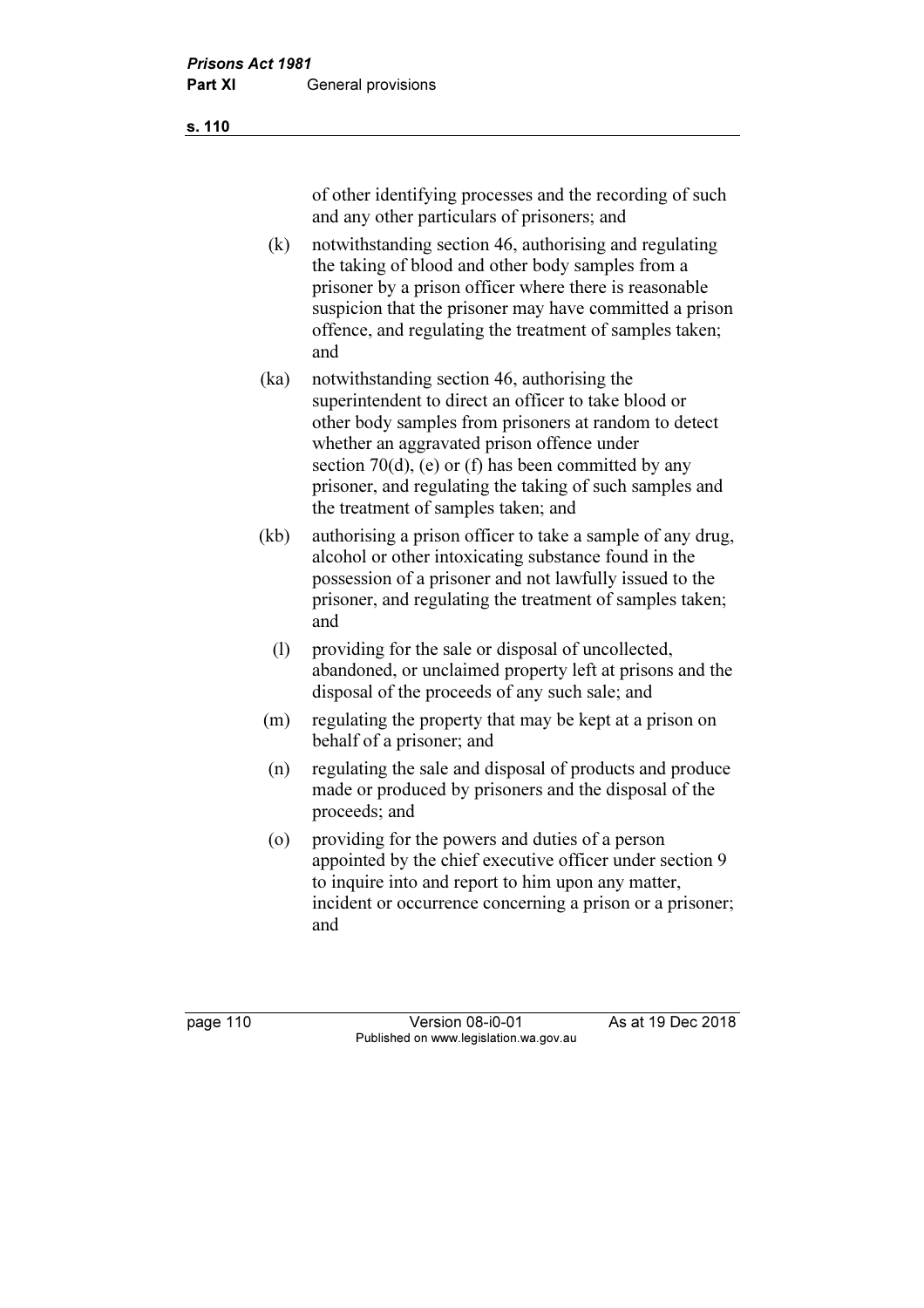- (p) regulating the association of male and female prisoners; and
- (q) regulating the visits to prisons of independent prison visitors, subject to Part 6 of the Inspector of Custodial Services Act 2003; and
- (r) regulating visits to prisoners; and
- (ra) prescribing security conditions to be complied with by all or any persons for entry to a prison, including the application of a stamp to the skin or other conditions that involve reasonable physical contact, or the use of any form of electronic system; and
- (rb) requiring a visitor as a condition of entry to a prison to prove his or her identity in a specified manner, including by means of a fingerprint, palm print, eye print, voiceprint or other physical or personal characteristic; and
- (s) regulating the manner and procedure for carrying out searches under this Act having regard to considerations of privacy, decorum and expedition; and
- (sa) regulating the acquisition, training, assessment, approval and use of dogs to assist in carrying out searches under section 49A and the responsibilities of prison officers handling such dogs; and
- $[(t)$  deleted]
- (u) regulating the treatment of prisoners on remand; and
- (v) regulating the furnishing of notices to prison officers charged with disciplinary offences; and
- (w) regulating the termination under this Act of service of prison officers other than removal of prison officers under Part X.
- (1a) Any security conditions prescribed under subsection (1)(ra) shall be complied with notwithstanding any provisions of this Act otherwise regulating the right of entry of any person to a prison.

As at 19 Dec 2018 Version 08-i0-01 page 111 Published on www.legislation.wa.gov.au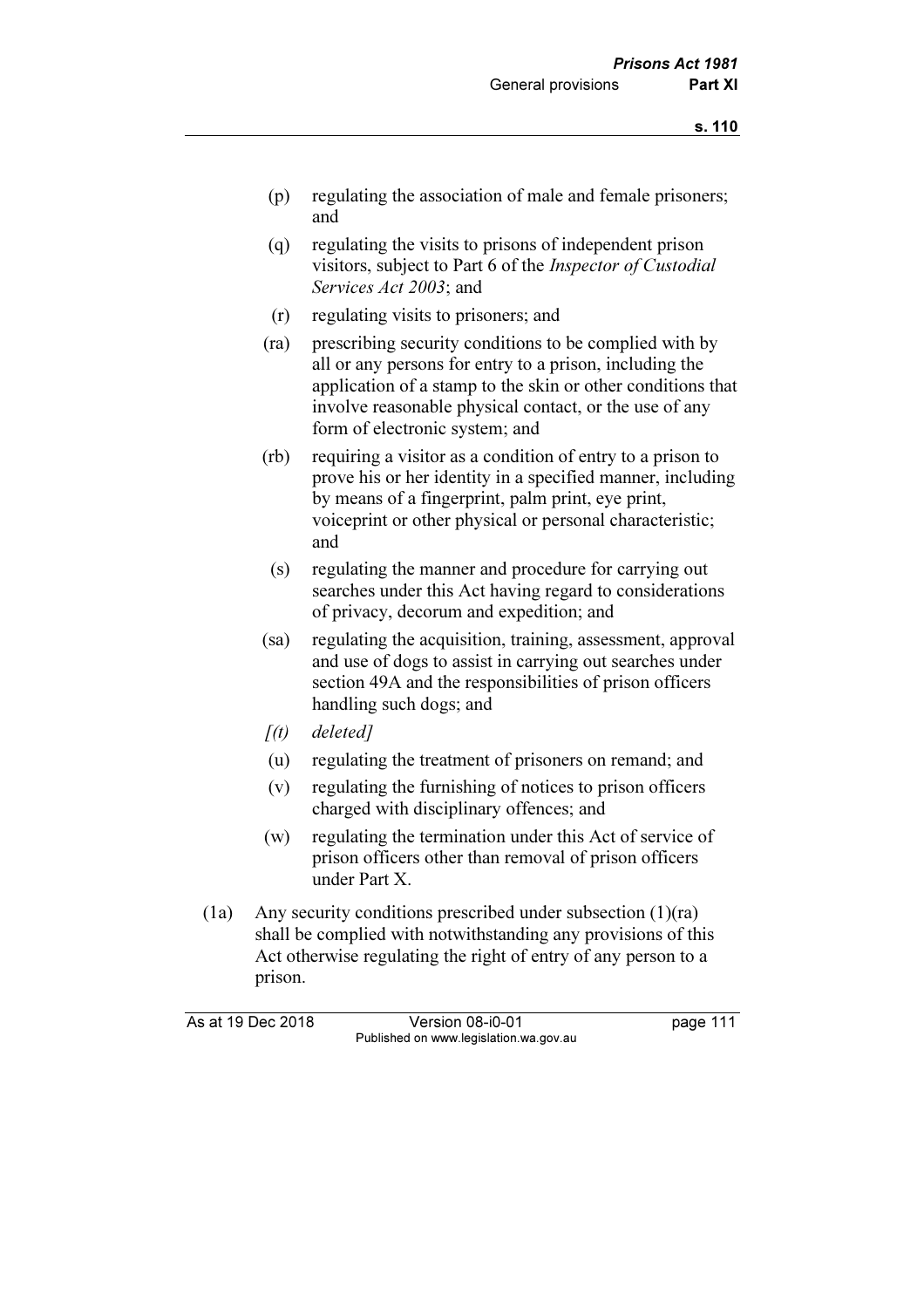#### s. 111

- (2) Regulations may be made under this section
	- (a) so as to apply
		- (i) generally or in a particular class of case or in classes of cases or to particular categories or classes of prisoner; and
		- (ii) at all times or at a specified time or at specified times; and
		- (iii) to or in respect of every prison or to or in respect of a specified prison or prisons or category of prisons;

and

- (b) so as to require a matter affected by them to be
	- (i) in accordance with a specified standard or specified requirement; or
	- (ii) as approved by, or to the satisfaction of, a specified officer or other person or body;

and

- (c) so as to confer a discretionary authority on a specified officer or other person or body; and
- (d) so as to provide that, in specified cases or specified classes of cases, whether on specified conditions or unconditionally, persons or things of a class or classes of persons or things may be exempted from the provisions of the regulations to such extent as is specified.
- (3) In subsection (2), *specified* means specified in the regulations.

 [Section 110 amended: No. 66 of 1982 s. 4; No. 47 of 1987 s. 11; No. 113 of 1987 s. 32; No. 47 of 1991 s. 6; No. 51 of 1992 s. 16(1); No. 19 of 1995 s. 6; No. 24 of 2003 s. 8; No. 75 of 2003 s. 56(1); No. 65 of 2006 s. 34; No. 29 of 2014 s. 8.]

#### 111. Protection from liability

 No action or claim for damages shall lie against any person for or on account of anything done, or ordered or authorised to be

page 112 Version 08-i0-01 As at 19 Dec 2018 Published on www.legislation.wa.gov.au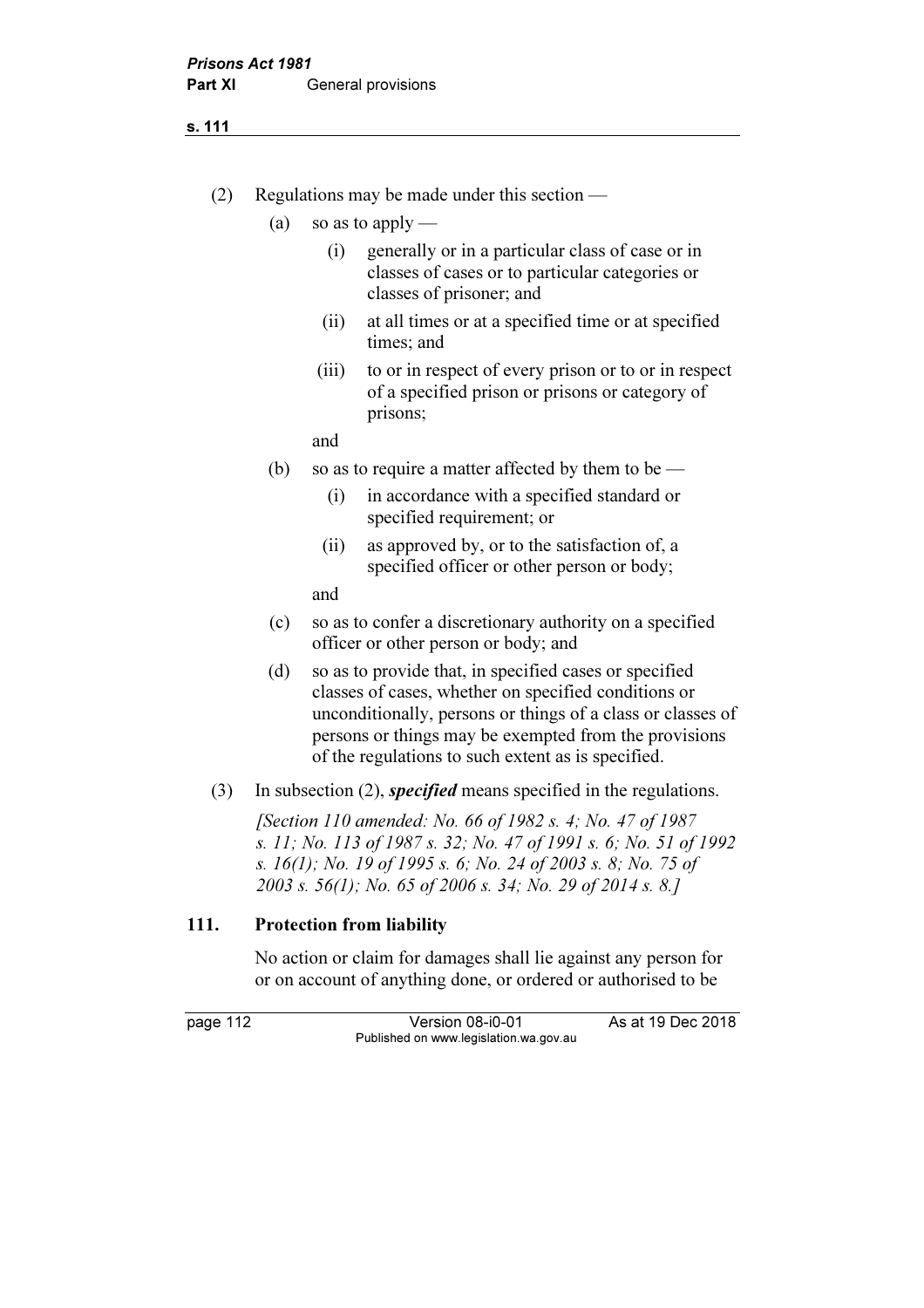done, by him which purports to be done for the purpose of carrying out the provisions of this Act, unless it is proved that the act was done, or ordered or authorised to be done, maliciously and without reasonable and probable cause.

# 112. Community safety information

 The chief executive officer may disclose to the public information about a person who is a prisoner or has escaped from lawful custody if the chief executive officer is of the opinion that it is necessary to do so for the safety of the community.

[Section 112 inserted: No. 65 of 2006 s. 35.]

## 113. Exchange of information

 $(1)$  In this section —

contractor means —

- (a) a contractor as defined in the Court Security and Custodial Services Act 1999 section 3; or
- (b) a contractor as defined in the Declared Places (Mentally Impaired Accused) Act 2015 section 3;

#### public *authority* means —

- (a) a department of the Public Service; or
- (b) a State agency or instrumentality; or
- (c) a court or tribunal to the extent that it is an agency for the purposes of the Freedom of Information Act 1992; or
- (d) a body, whether corporate or unincorporate, or the holder of an office, post or position, established or continued for a public purpose under a written law;

relevant information means information that, in the opinion of the chief executive officer, is, or is likely to be, relevant to  $-$ 

- (a) the management of a prisoner; or
- (b) the performance of a function under this Act or the *Bail* Act 1982;

As at 19 Dec 2018 Version 08-i0-01 bag page 113 Published on www.legislation.wa.gov.au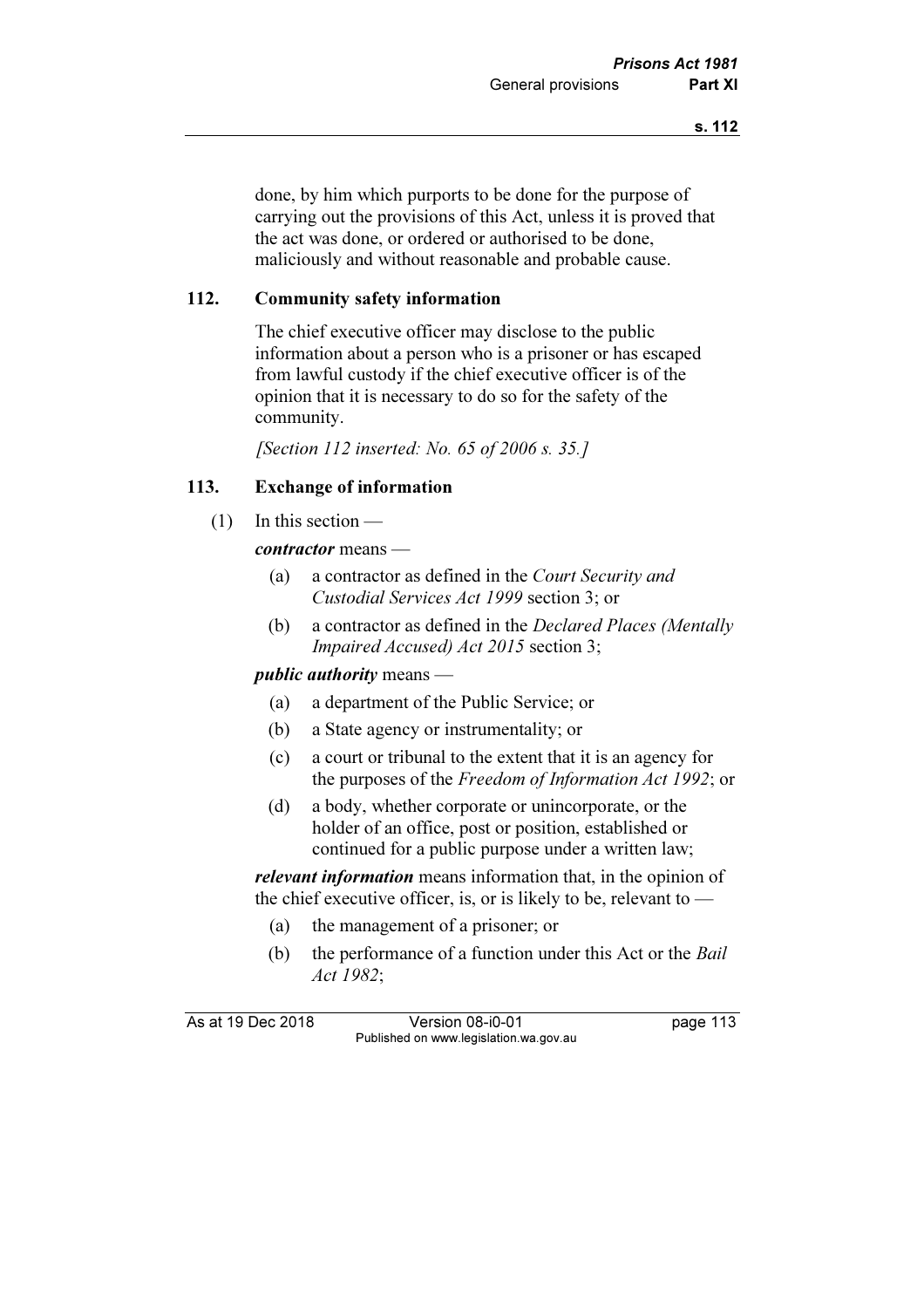#### s. 113

research means research to promote the development of criminology or corrective services;

#### service provider means —

- (a) an individual or organisation mentioned in section 7(2a); or
- (b) an individual or organisation involved in providing support services to a prisoner or the family of a prisoner.
- (2) The chief executive officer may disclose relevant information to a public authority, service provider or contractor.
- (3) The chief executive officer may request a public authority, service provider or contractor that holds relevant information to disclose the information to the chief executive officer.
- (4) A request under subsection  $(3)$ 
	- (a) may relate to particular information or information of a particular kind; and
	- (b) may relate to information that may be held from time to time.
- (5) A public authority, service provider or contractor may disclose information in compliance with a request under subsection (3).
- (6) The chief executive officer may disclose information regarding prisoners or persons who have been prisoners to a public authority or other body for use in research.
- (7) A public authority, service provider, contractor or other body may disclose information regarding prisoners or persons who have been prisoners to the chief executive officer for use in research.
- (8) The chief executive officer must establish procedures for the disclosure of information under subsection (2) or (6).
- (9) The regulations may include provisions about
	- (a) the receipt and storage of information disclosed under this section; and

page 114 Version 08-i0-01 As at 19 Dec 2018 Published on www.legislation.wa.gov.au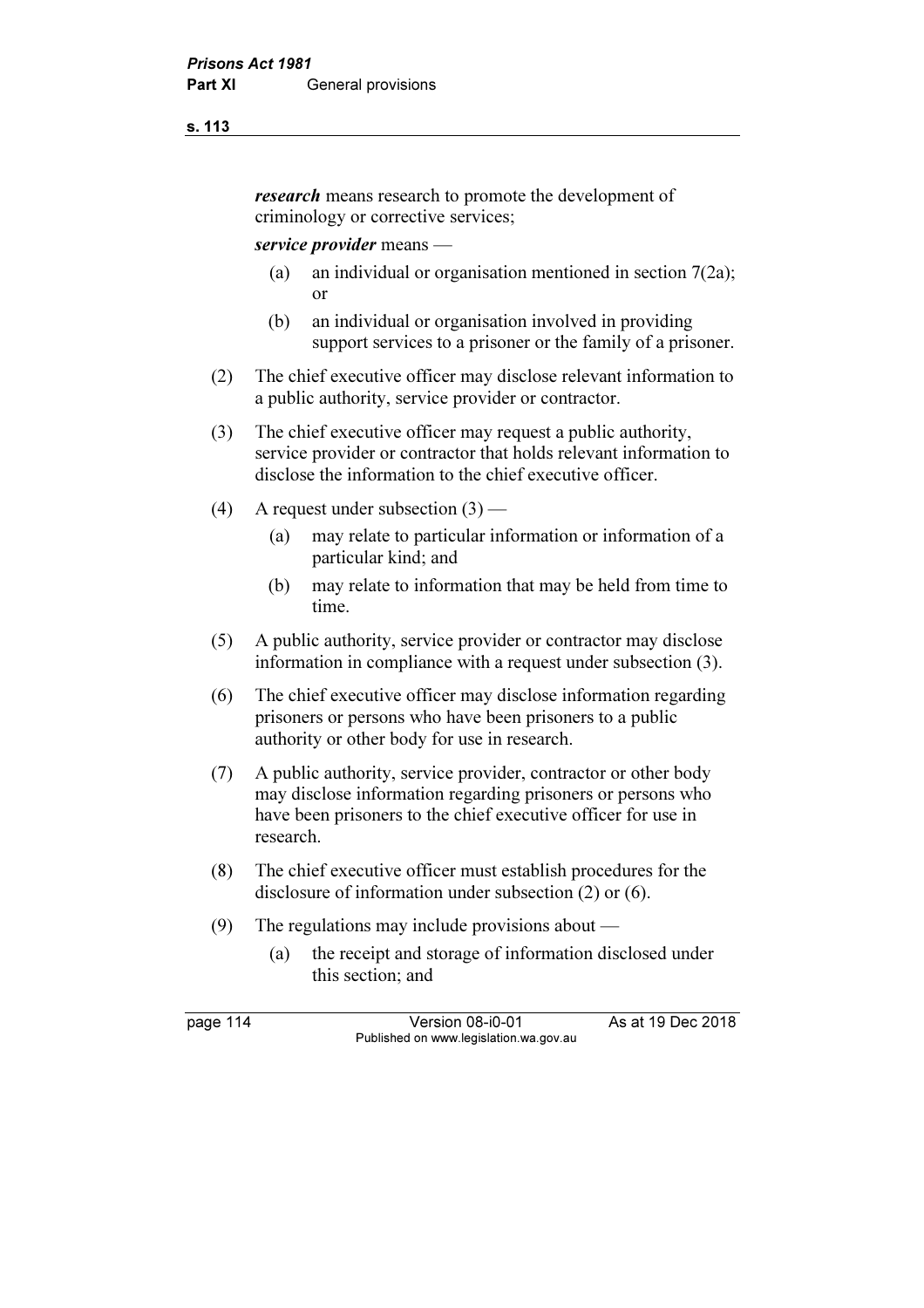(b) the restriction of access to such information.

[Section 113 inserted: No. 65 of 2006 s. 35; amended: No. 4 of 2015 s. 88(3).]

### 113A. Disclosure to external agencies

- (1) The Minister may, from time to time, approve circumstances in which, or purposes for which, information relating to a prisoner or a person who has been a prisoner may be disclosed by the chief executive officer to a person or class of persons in another Commonwealth, State, Territory or overseas government department or agency.
- (2) The chief executive officer may disclose information as approved under subsection (1).

[Section 113A inserted: No. 65 of 2006 s. 35.]

#### 113B. Disclosure to victims

(1) In this section —

*victim* of a prisoner means —

- (a) a person who has suffered injury, loss or damage as a direct result of an offence for which the prisoner is in custody, whether or not that injury, loss or damage was reasonably foreseeable by the prisoner; or
- (ba) a person who has suffered injury, loss or damage as a direct result of a serious sexual offence (as defined in the Dangerous Sexual Offenders Act 2006 section 3(1)) committed by the prisoner, whether or not that injury, loss or damage was reasonably foreseeable by the prisoner; or
	- (b) where an offence for which the prisoner is in custody resulted in a death, any member of the immediate family of the deceased; or
	- (c) a person protected by a family violence restraining order under the Restraining Orders Act 1997 to which the prisoner is a respondent; or

As at 19 Dec 2018 Version 08-i0-01 page 115 Published on www.legislation.wa.gov.au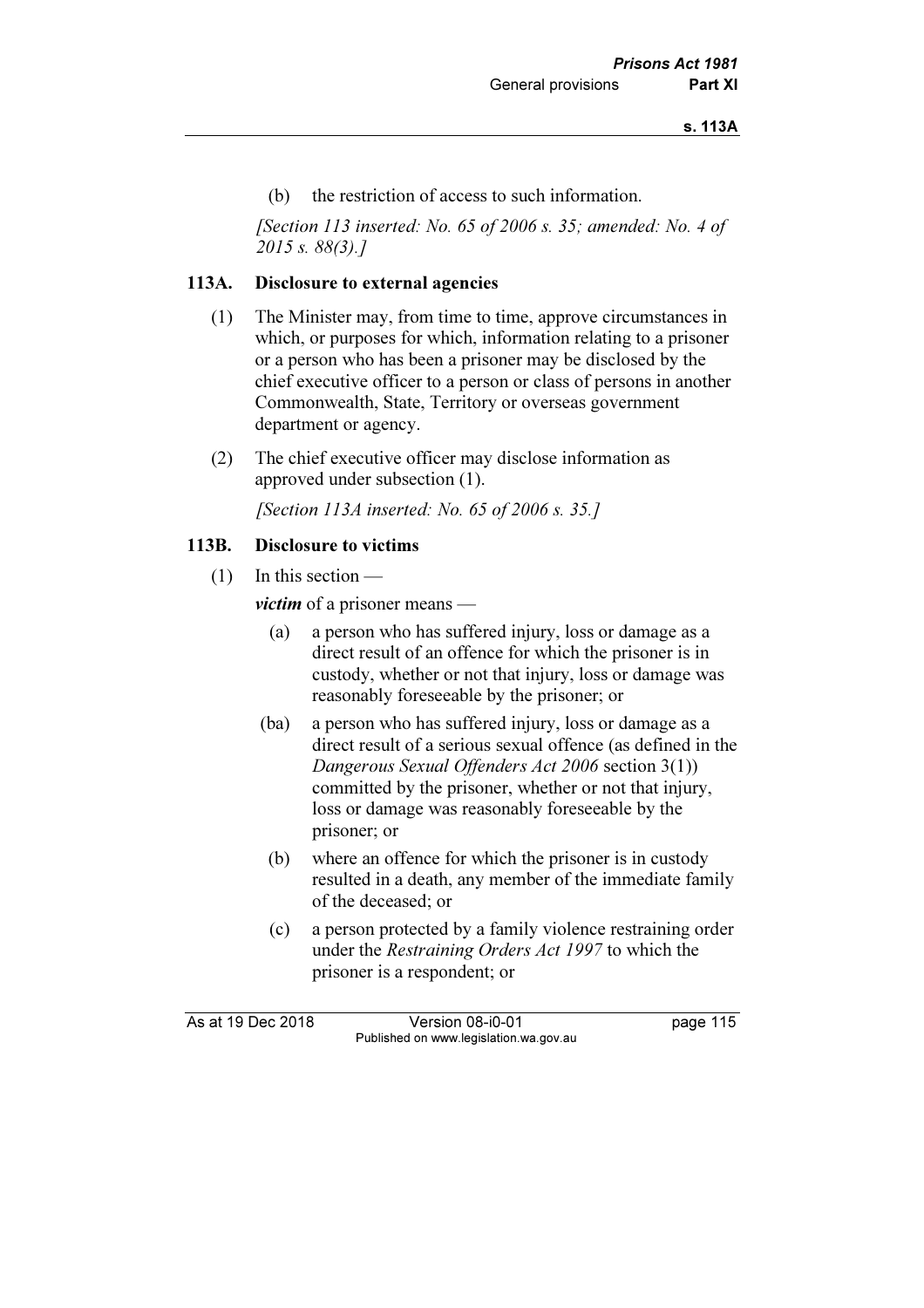s. 113C

- (d) a person who can demonstrate, to the satisfaction of the chief executive officer that —
	- (i) the person is the victim of an act that, if prosecuted successfully, would constitute a violent personal offence committed by the prisoner; and
	- (ii) the act was committed by the prisoner in the context of a family relationship, as defined in the Restraining Orders Act 1997 section 4, with the person.

# violent personal offence means —

- (a) an offence specified in the Restraining Orders Act 1997 section  $63(4AA)(a)$ ; or
- (b) a violent personal offence as defined in the Restraining Orders Act 1997 section 63A(1A).
- (1A) For the purposes of subsection (1) in the definition of *victim* paragraph (c) or (d), it is irrelevant that the family violence restraining order or the violent personal offence, as the case requires, is unrelated to the offence referred to in paragraph (a) or (b) of that definition.
	- (2) The chief executive officer may disclose information of a prescribed kind regarding a prisoner to a victim of the prisoner or a person acting on a victim's behalf.

[Section 113B inserted: No. 65 of 2006 s. 35; amended: No. 17 of 2016 s. 50; No. 49 of 2016 s. 105.]

# 113C. Disclosure authorised

 (1) Information may be disclosed under section 112, 113, 113A or 113B despite any written law relating to confidentiality or secrecy.

page 116 Version 08-i0-01 As at 19 Dec 2018 Published on www.legislation.wa.gov.au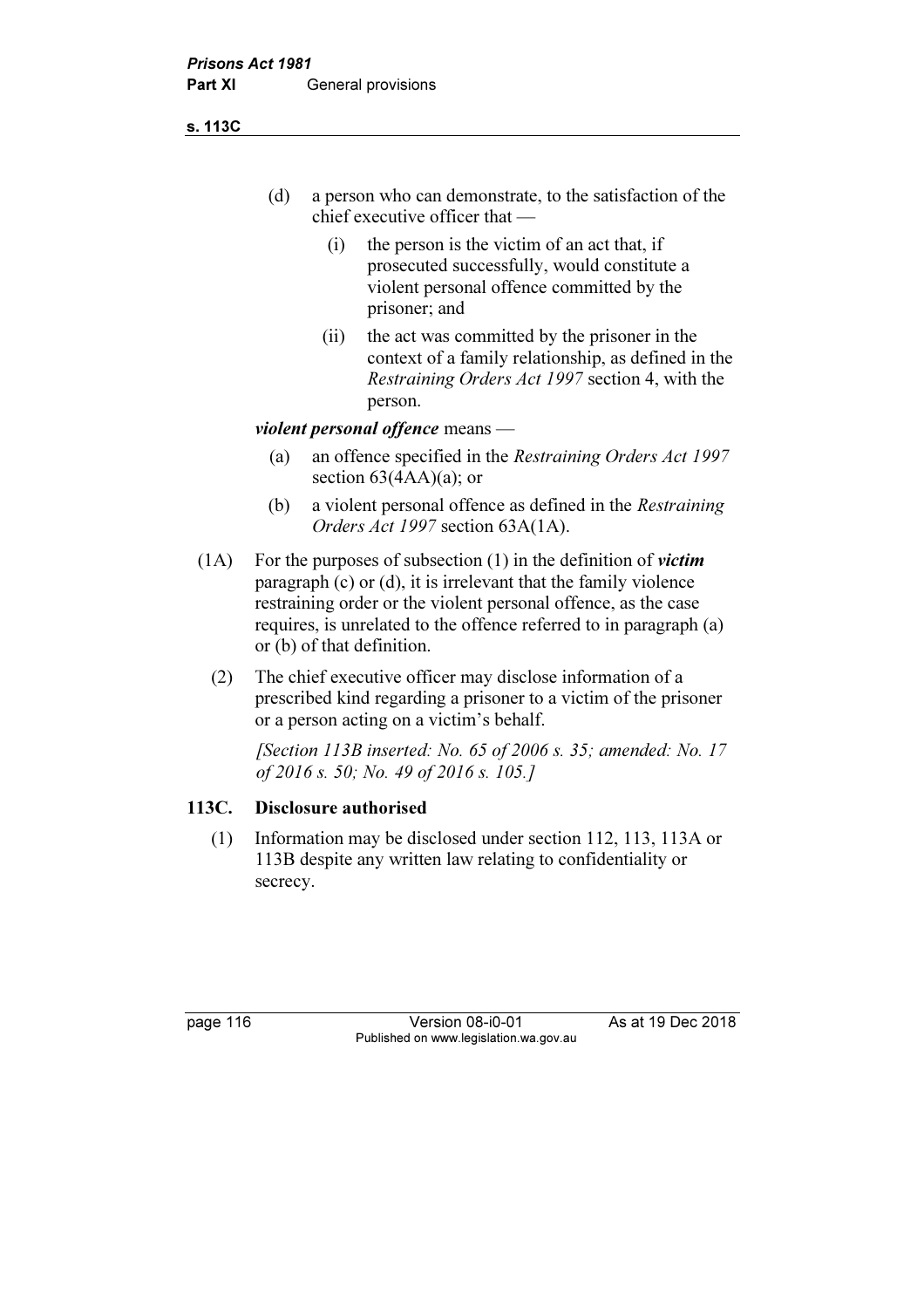- (2) If information is disclosed, in good faith, under section 112, 113, 113A or 113B —
	- (a) no civil or criminal liability is incurred in respect of the disclosure; and
	- (b) the disclosure is not to be regarded as a breach of any duty of confidentiality or secrecy imposed by law; and
	- (c) the disclosure is not to be regarded as a breach of professional ethics or standards or as unprofessional conduct.

[Section 113C inserted: No. 65 of 2006 s. 35.]

# 114. Failure to perform duties

- (1) Where there is or has been any refusal or failure by a prison officer or prison officers to carry out or perform any or all of his or their duties under this Act or any relevant award (in this section referred to as *relevant action*), the Minister may apply to the Commission for a declaration under subsection (3).
- (2) The Commission shall act expeditiously to determine every application made by the Minister under subsection (1).
- (3) Where upon an application under subsection (1) the Commission is satisfied that a prison officer or prison officers are taking or have taken relevant action, the Commission shall make a declaration to that effect (in this section referred to as a refusal declaration).
- (4) A refusal declaration shall include a statement of the time and date when, in the opinion of the Commission, the relevant action commenced.
- (5) Upon being satisfied that relevant action has ceased, the Commission shall make a further declaration to that effect stating the time and date when, in the opinion of the Commission, the relevant action ceased (in this section referred to as a cessation declaration).

As at 19 Dec 2018 Version 08-i0-01 page 117 Published on www.legislation.wa.gov.au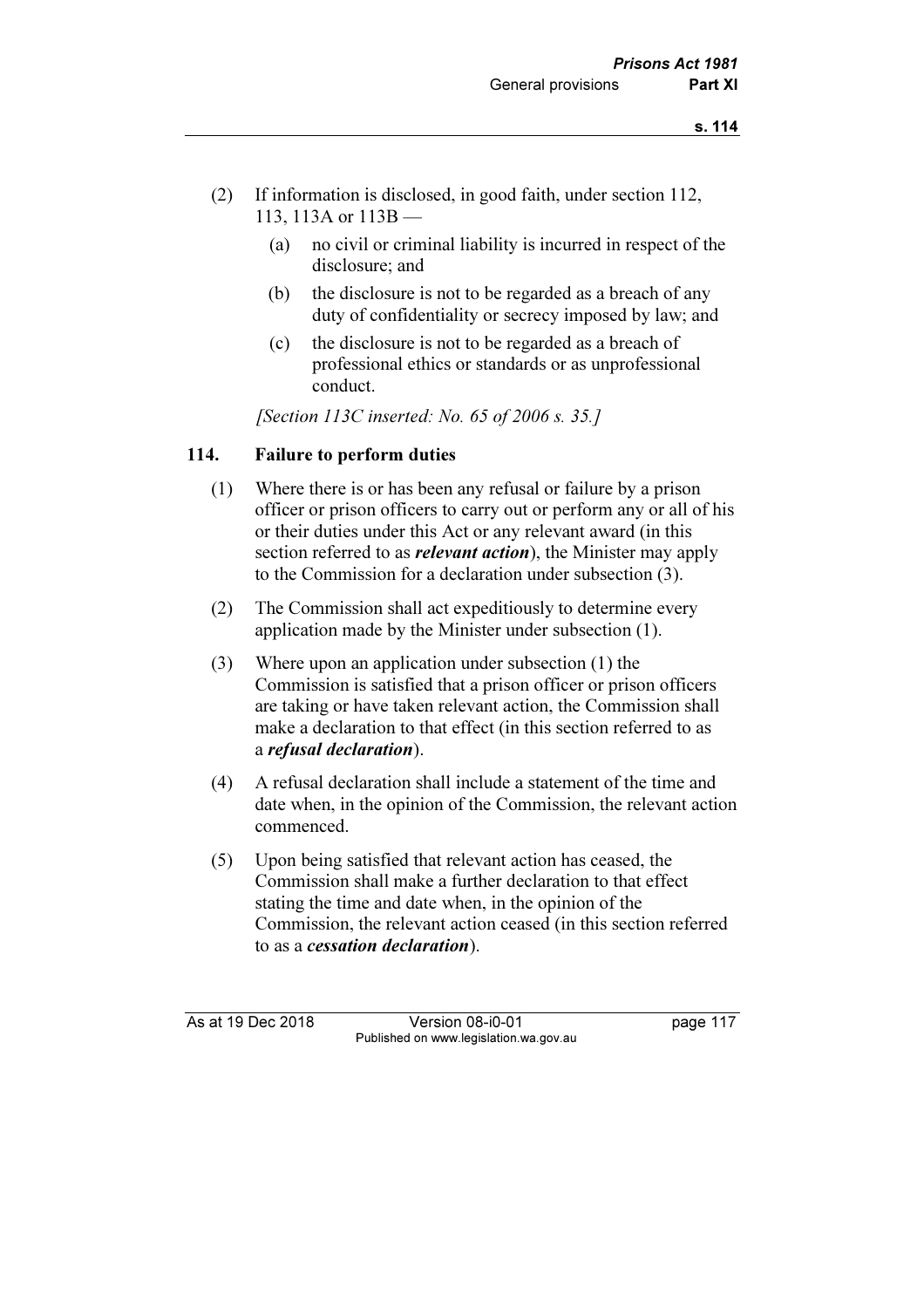s. 114

- (6) Where the Commission has made a refusal declaration, the Minister may direct that salary is not to be paid to a prison officer who is or has been engaged in the relevant action in respect of the period commencing at the time and date stated in the refusal declaration.
- (7) A direction under subsection (6) may be varied or revoked by the Minister at any time and in any event shall cease to have effect at the time and date stated in the cessation declaration.
- (8) A prison officer is not entitled to be paid salary in respect of any period referred to in a direction of the Minister under subsection (6) which relates to him.
- (9) A direction of the Minister under subsection (6) that salary is not to be paid to a prison officer shall continue to have effect and be given effect to notwithstanding the institution of any appeal against a declaration of the Commission, but the Minister shall ensure that any necessary adjustments to salary are made upon the determination of the appeal.
- (10) A direction under subsection  $(6)$ 
	- (a) shall be made in writing; and
	- (b) shall be signed by the Minister.
- (11) The powers conferred on the Minister by this section are in addition to and not in substitution for any other powers conferred by or under this Act or otherwise on the Minister, the chief executive officer, or on any other person in relation to a prison officer.
- (12) In this section, unless the contrary intention appears —

Commission means The Western Australian Industrial Relations Commission continued and constituted under the Industrial Relations Act 1979;

*prison officer* means a prison officer to whom Part X applies; and

page 118 Version 08-i0-01 As at 19 Dec 2018 Published on www.legislation.wa.gov.au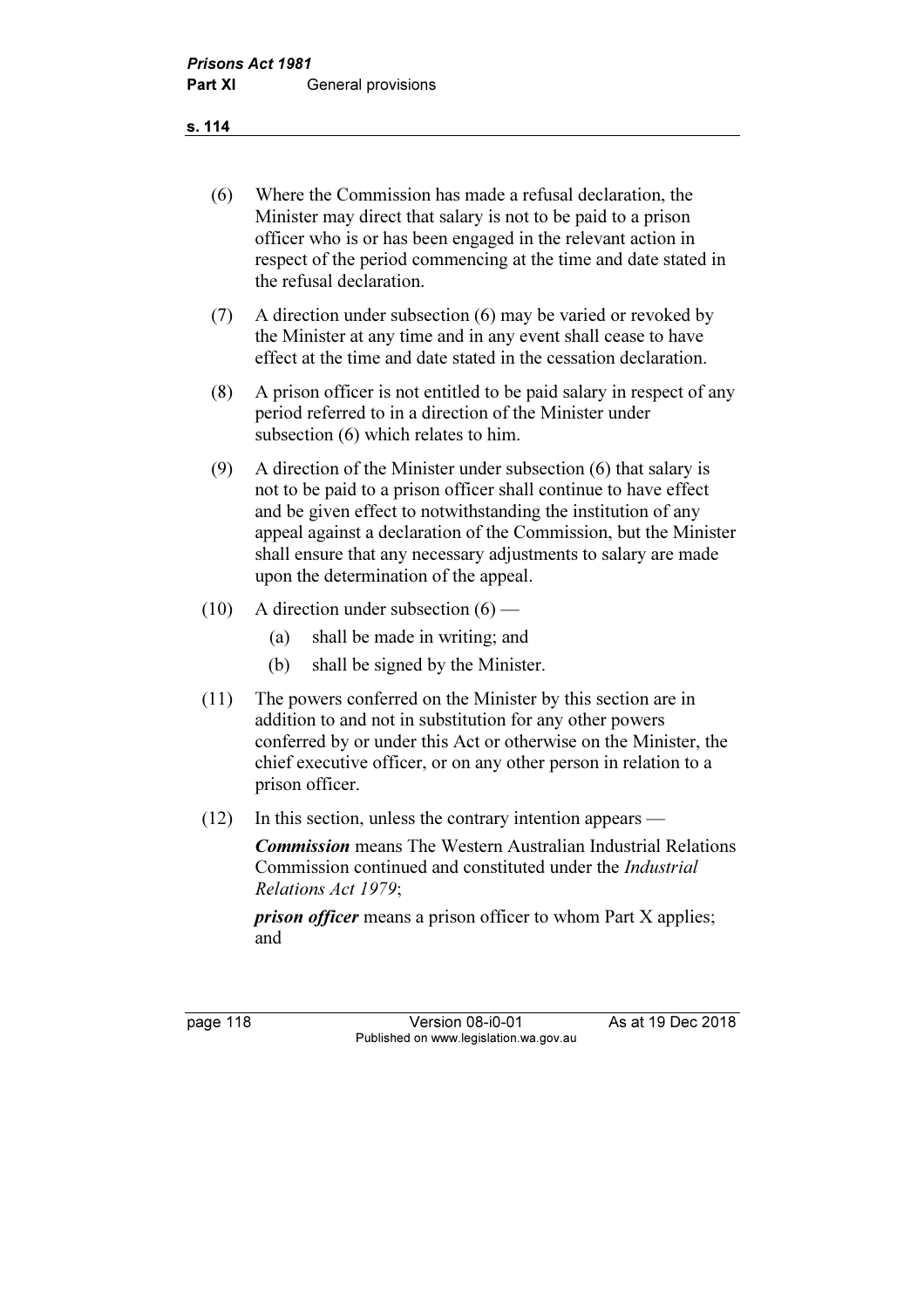salary includes wages, remuneration, and allowances.

 [Section 114 amended: No. 47 of 1987 s. 11; No. 113 of 1987 s. 32; No. 47 of 1991 s. 7.]

# 115. Section 114 to prevail

 Section 114 has full force and effect, and applications, declarations and directions in force under that section have full force and effect according to their tenor, notwithstanding any inconsistency —

- (a) with any other provision of this Act; or
- (b) with any other law of the State enacted before the coming into operation of this Act; or
- (c) with any award made before or after the coming into operation of this Act.

## 116. Repeal

The *Prisons Act 1903* is repealed.

#### 117. Transitional

Without affecting the operation of the *Interpretation Act 1918*<sup>3</sup>, the transitional provisions set out in Schedule 2 shall have effect for the purpose of the transition from the provisions of the repealed Act to the provisions of this Act.

As at 19 Dec 2018 Version 08-i0-01 page 119 Published on www.legislation.wa.gov.au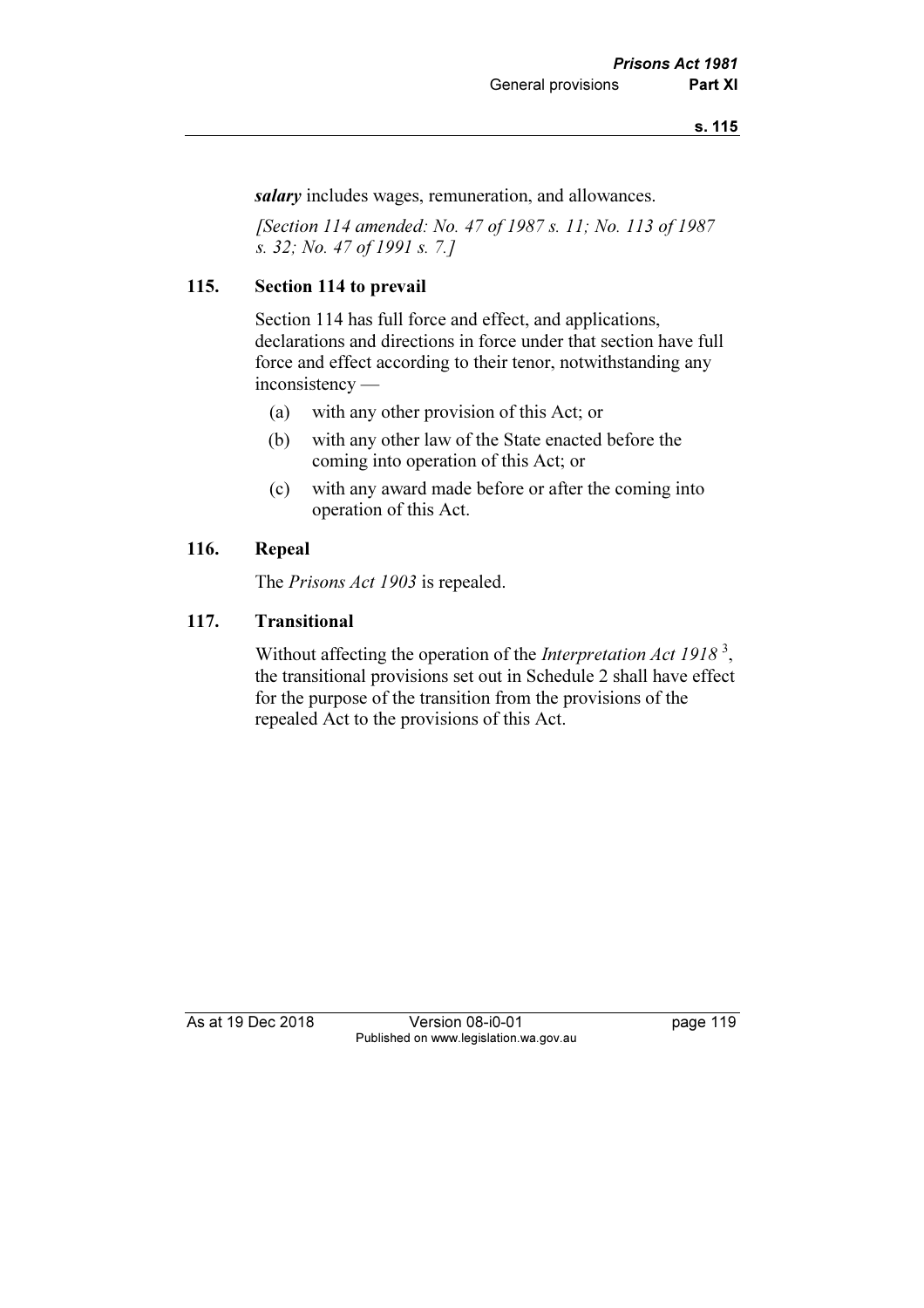#### s. 118

# Part XII — Savings and transitional provisions for Custodial Legislation (Officers Discipline) Amendment Act 2014

[Heading inserted: No. 29 of 2014 s. 9.]

## 118. Purpose

 The purpose of this Part is to enact savings and transitional provisions in relation to the Custodial Legislation (Officers Discipline) Amendment Act 2014 Part 2.

[Section 118 inserted: No. 29 of 2014 s. 9.]

# 119. Disciplinary offences before commencement day

(1) In this section —

commencement day means the day on which the Custodial Legislation (Officers Discipline) Amendment Act 2014 Part 2 comes into operation<sup>1</sup>;

former disciplinary provisions means Part X as it was in force immediately before the commencement day;

*misconduct*, by a prison officer, means conduct by the prison officer that is or is reasonably suspected to be —

- (a) substandard performance or a breach of discipline, as those terms are defined in the Public Sector Management Act 1994; or
- (b) conduct that may result in the chief executive officer taking removal action, as defined in section 99, in relation to the prison officer;

penalty, under Part X, includes removal of a prison officer.

 (2) Proceedings for a disciplinary offence instituted under the former disciplinary provisions that are pending immediately before the commencement day are to be dealt with and determined under those provisions as if the Custodial Legislation (Officers Discipline) Amendment Act 2014 Part 2 had not come into operation.

page 120 Version 08-i0-01 As at 19 Dec 2018 Published on www.legislation.wa.gov.au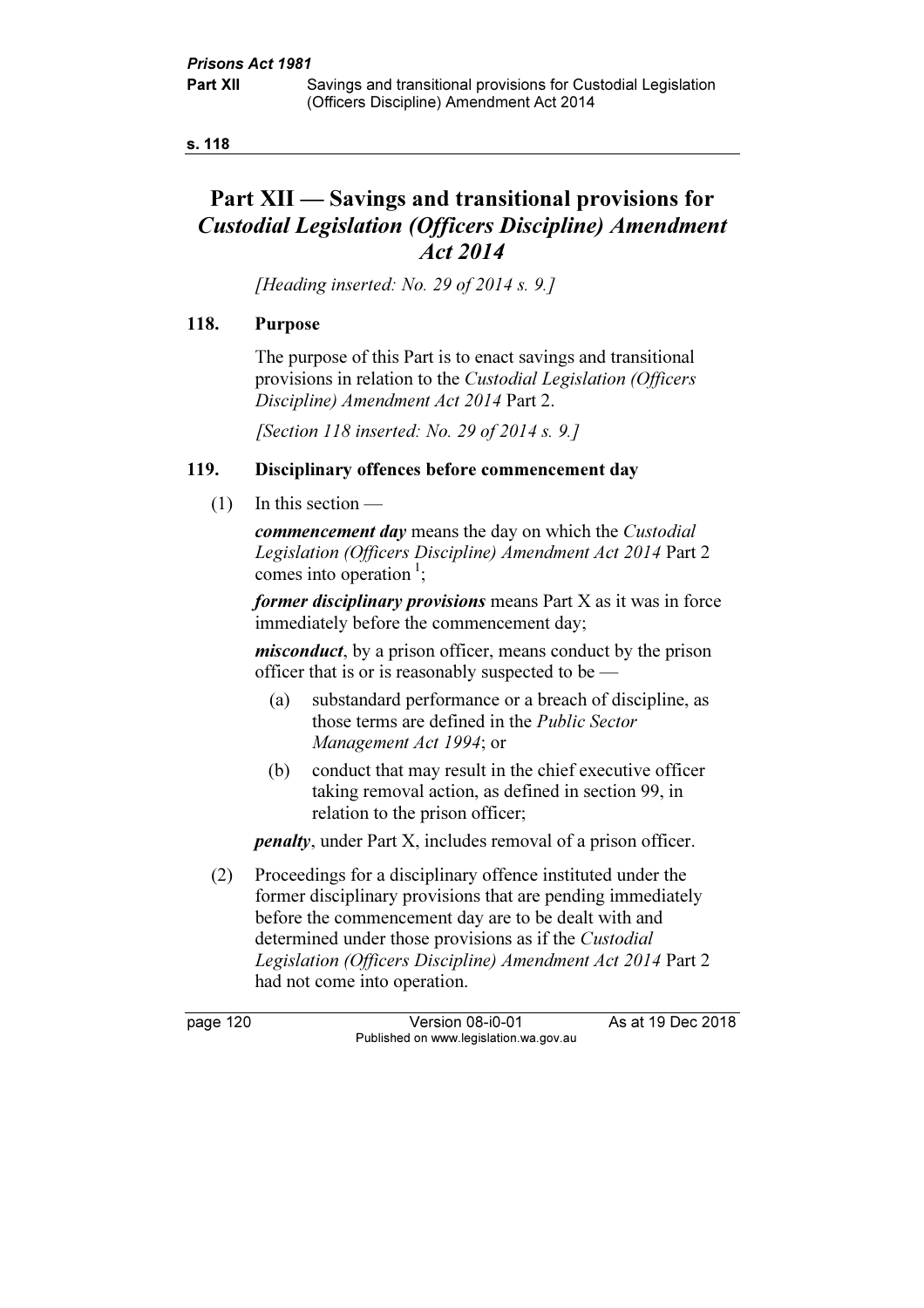- (3) Part X applies to misconduct committed, or suspected of having been committed, by a prison officer before the commencement day but in relation to which proceedings for a disciplinary offence have not been instituted under the former disciplinary provisions.
- (4) However, if misconduct occurring before the commencement day would have constituted a disciplinary offence under the former disciplinary provisions, a penalty cannot be imposed under Part X in relation to the misconduct unless that penalty would also have been able to be imposed for the disciplinary offence under the former disciplinary provisions.

[Section 119 inserted: No. 29 of 2014 s. 9.]

As at 19 Dec 2018 Version 08-i0-01 page 121 Published on www.legislation.wa.gov.au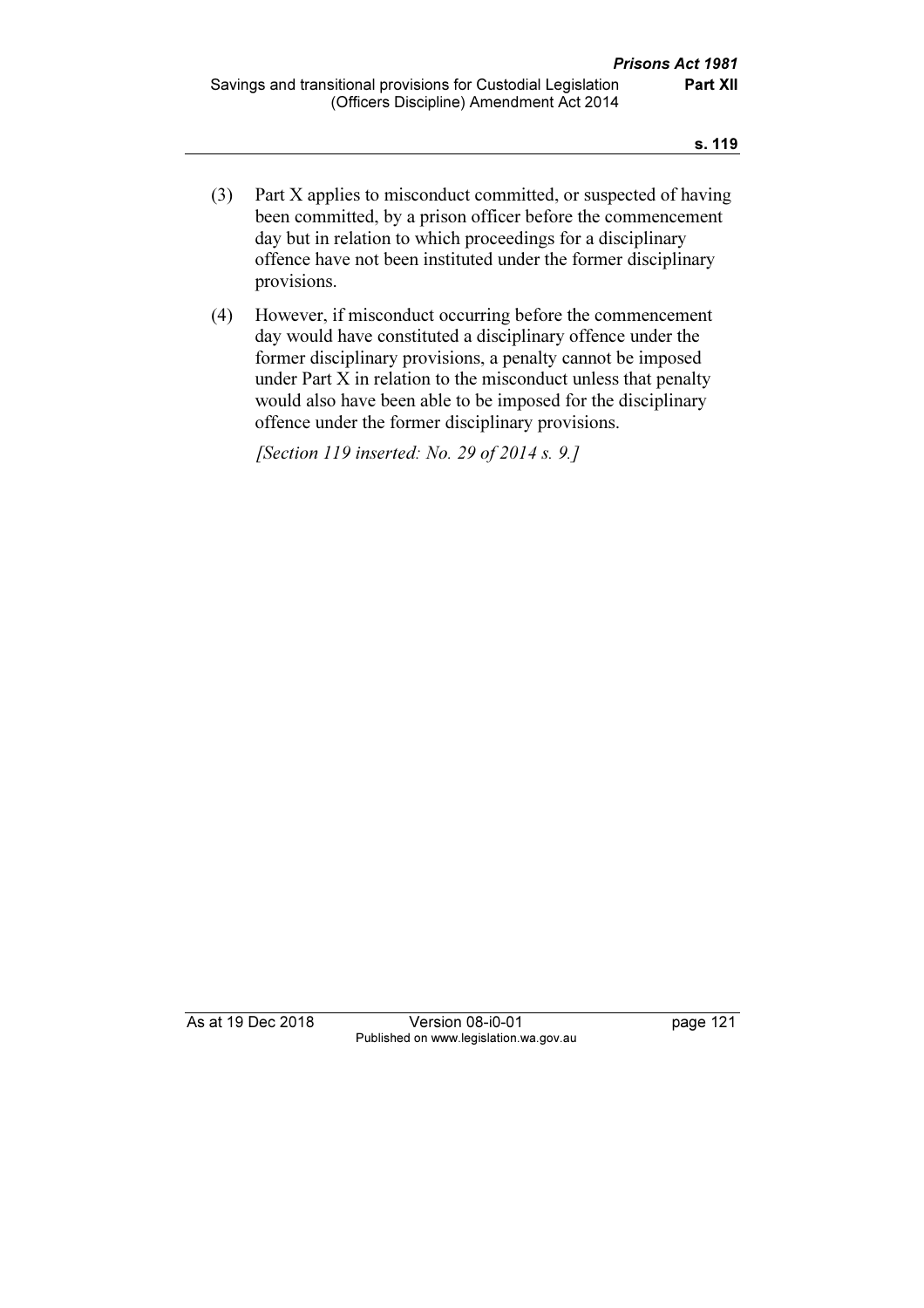# Schedule 1

[section 4]

| Column 1                                                   | Column <sub>2</sub>                |
|------------------------------------------------------------|------------------------------------|
| <b>Existing Name</b>                                       | <b>Proposed Name</b>               |
| Albany Regional Gaol                                       | Albany Regional Prison             |
| <b>Broome Regional Prison</b>                              | <b>Broome Regional Prison</b>      |
| <b>Brunswick Junction Prison</b>                           | <b>Brunswick Junction Prison</b>   |
| <b>Bunbury Rehabilitation Centre</b>                       | <b>Bunbury Regional Prison</b>     |
| Canning Vale Prison                                        | Canning Vale Prison                |
| The C.W. Campbell Remand Centre                            | The C.W. Campbell Remand Centre    |
| Eastern Goldfields Regional Prison                         | Eastern Goldfields Regional Prison |
| Fremantle Gaol                                             | <b>Fremantle Prison</b>            |
| Geraldton Gaol                                             | <b>Geraldton Regional Prison</b>   |
| Highgate Annexe — West Perth<br><b>Work Release Hostel</b> | Highgate Work Release Hostel       |
| Kalgoorlie Regional Gaol                                   | Kalgoorlie Prison                  |
| <b>Bandyup Training Centre</b>                             | Bandyup Women's Prison             |
| Pardelup Penal Outstation                                  | Pardelup Prison Farm               |
| Barton's Mill Gaol                                         | Barton's Mill Prison               |
| Roebourne Regional Prison                                  | Roebourne Regional Prison          |
| Karnet Rehabilitation Centre                               | Karnet Prison Farm                 |
| West Perth Work Release Hostel                             | West Perth Work Release Hostel     |
| <b>Wooroloo Training Centre</b>                            | Wooroloo Prison Farm               |
| Wyndham Regional Prison                                    | Wyndham Regional Prison            |

# Declaration of prisons

page 122 Version 08-i0-01 As at 19 Dec 2018 Published on www.legislation.wa.gov.au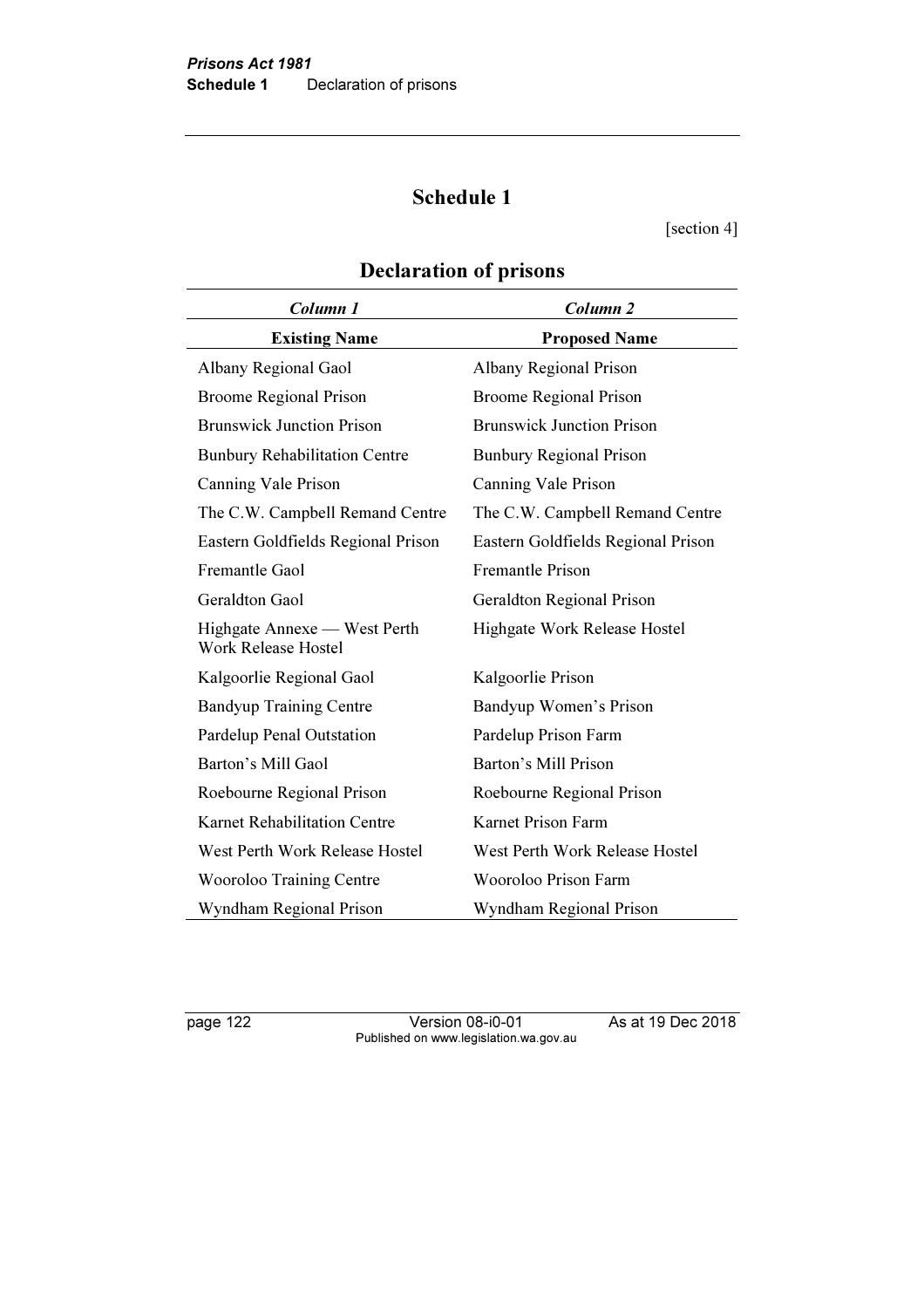# Schedule 2

[section 117]

# Transitional provisions

- 1. All prisoners in custody immediately before the coming into operation of this Act under the provisions of the repealed Act shall continue in custody under and subject to the provisions of this Act.
- 2. Where a direction or order that a person be detained or confined in a reformatory prison subsists immediately before the coming into operation of this Act, that direction or order shall be deemed, with effect from the coming into operation of this Act, to direct or order that the person be detained in a prison.
- 3. The person holding office as Director of the Department of Corrections immediately before the coming into operation of this Act shall continue in office and be deemed to have been appointed Permanent Head<sup>4</sup> of the Western Australia Prisons Department<sup>5</sup>under section  $6(1)$ .
- 4. Each person appointed or engaged under the repealed Act and holding office immediately before the coming into operation of this Act shall continue to hold office and shall be deemed to have been appointed or engaged, subject to this Act and to the terms of his appointment or engagement, to a corresponding office under this Act.
- 5. A prison officer who is deemed to have been engaged as such by clause 4 may be required by the chief executive officer at any time after the coming into operation of this Act to subscribe, in the presence of and attested by a justice or an officer not below the rank of superintendent, an oath of engagement in the terms set out in section 13(2).
- 6. A person appointed to be a visitor under section 17 of the repealed Act and holding office as such immediately before the coming into operation of this Act shall —
	- (a) if he is a justice, be deemed to have been appointed under this Act as a visiting justice; and

As at 19 Dec 2018 Version 08-i0-01 page 123 Published on www.legislation.wa.gov.au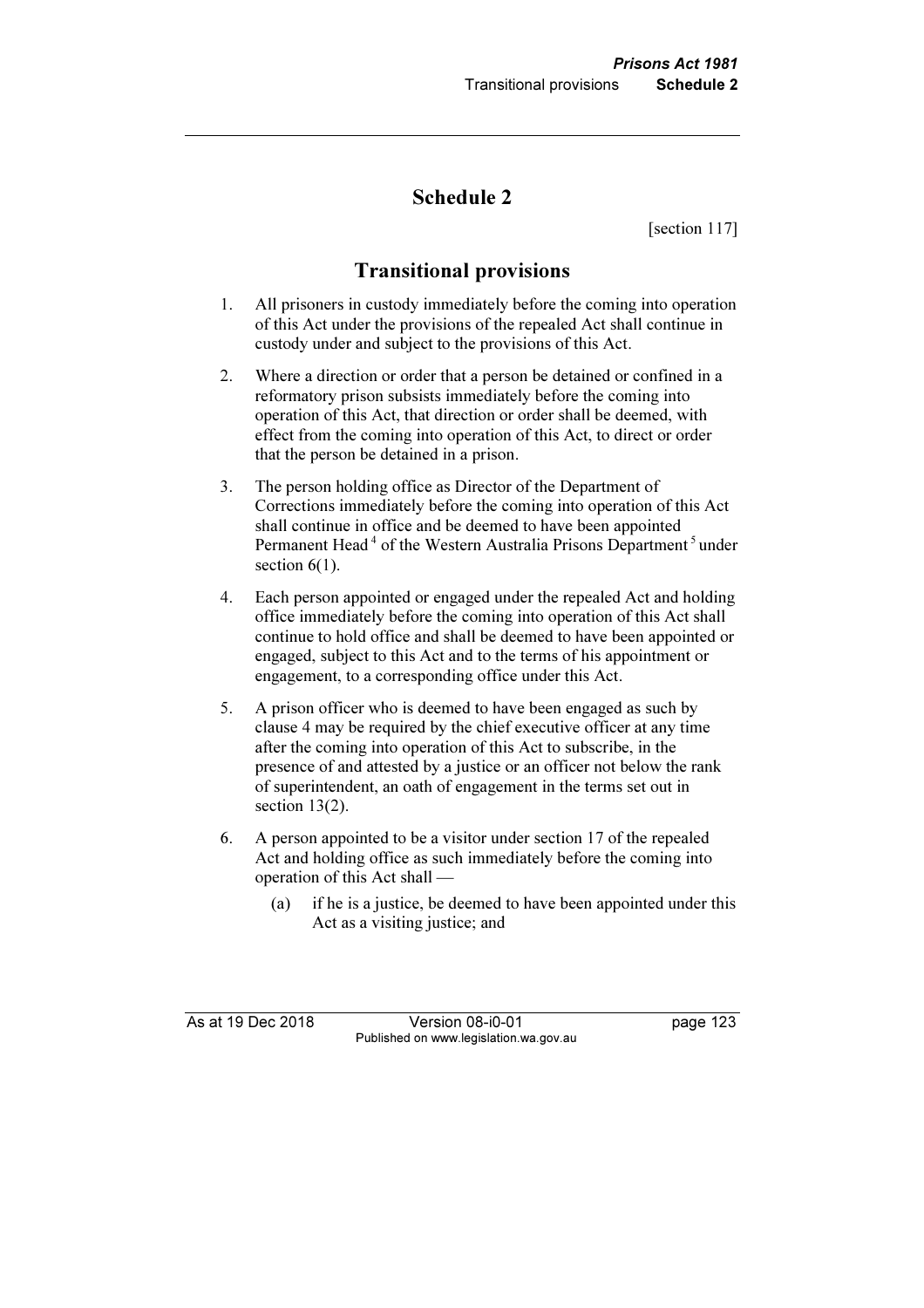(b) if he is not a justice, be deemed to have been appointed under this Act as a prison visitor, and

 every person deemed to have been appointed a visiting justice or a prison visitor by this provision shall be deemed, notwithstanding the terms of his appointment under the repealed Act, to have been appointed for a term expiring 6 months after the coming into operation of this Act.

- 7. Where a complaint of a prison offence has been made against a prisoner before the coming into operation of this Act but that complaint has not been finally determined when this Act comes into operation, the complaint shall continue to be dealt with and determined in all respects as if this Act had not been enacted.
- 8. Subject to clause 7, a charge of a prison offence alleged to have been committed under the repealed Act by a prisoner before the coming into operation of this Act may be made under this Act and shall be dealt with and determined in all respects under and in accordance with this Act, except that a penalty shall not be imposed in respect of such an offence greater than, or otherwise different from, a penalty which might have been imposed under the repealed Act.
- 9. A penalty imposed under the repealed Act in respect of a minor prison offence prior to the coming into operation of this Act shall not be affected in any way by the repeal of the repealed Act and shall continue to take effect.
- 10. In the case of a prisoner who is serving a finite sentence of imprisonment at the time when this Act comes into operation, remission of sentence shall be calculated in accordance with the repealed Act for so much of his sentence as he has served at that time, and shall be calculated for any period after that time in accordance with this Act.
- 11. Notwithstanding the repeal of section 68 of the repealed Act by this Act, that section shall continue to apply and section 30 of this Act shall not apply to the computation of imprisonment of a prisoner who while undergoing a finite term of imprisonment escapes from lawful custody before the coming into operation of this Act.
- 12. The repeal by this Act of the repealed Act shall not affect the validity of a grant of leave of absence made to a prisoner before the coming

page 124 Version 08-i0-01 As at 19 Dec 2018 Published on www.legislation.wa.gov.au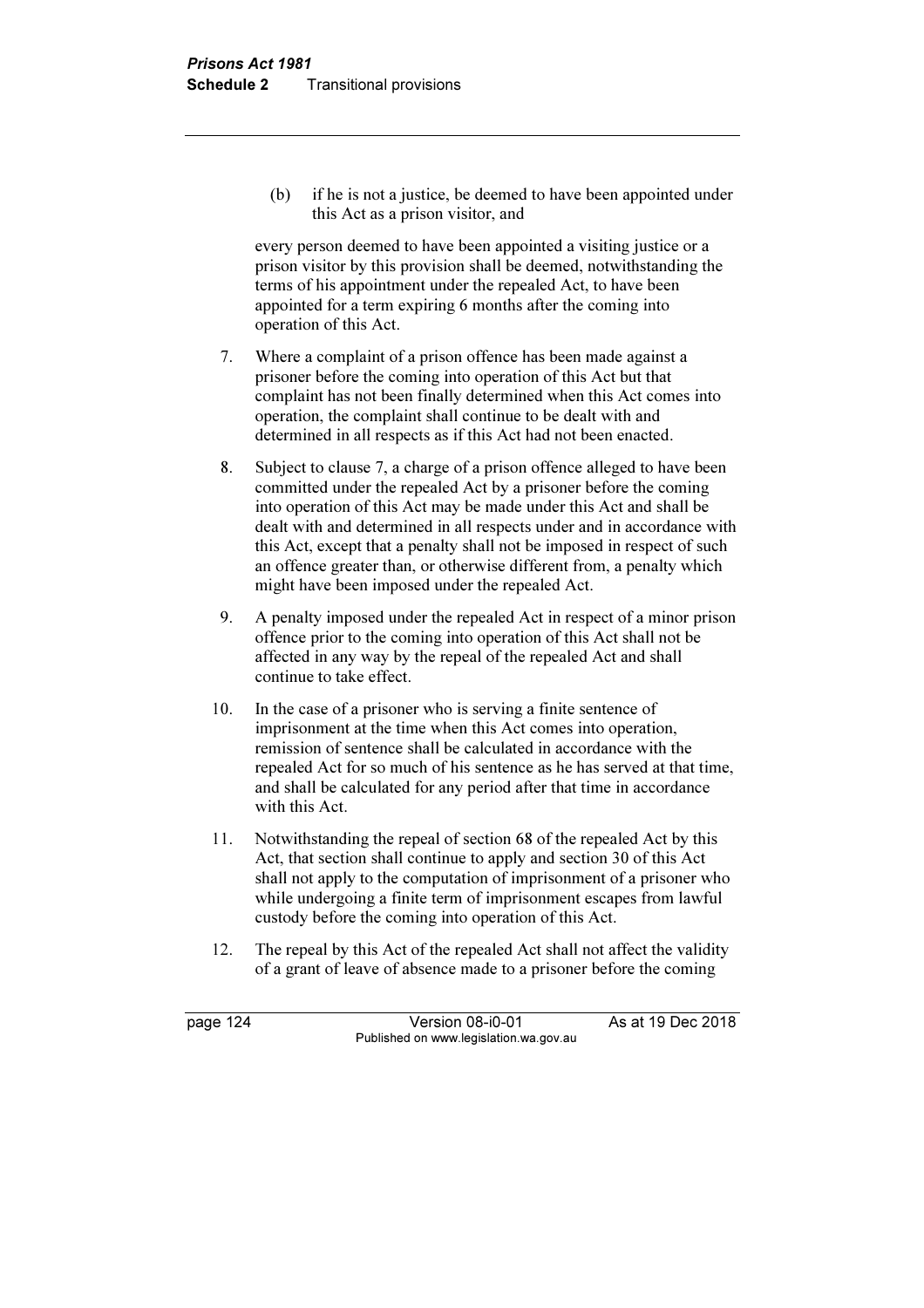into operation of this Act under regulation 98 of the Prison *Regulations*  $1974^6$  and —

- (a) regulations 98, 100, 101 and 102 of the Prison Regulations  $1974^6$  shall continue to apply in relation to every such grant as though they were still in force; and
- (b) section 92 of this Act shall apply in the case of every such grant as if the prisoner had been granted leave of absence under section 87 of this Act.
- 13. The repeal of the repealed Act shall not affect the validity of any order or warrant made in respect of a prisoner under section 52, 53, 54, 55, 72, or 72A of the repealed Act before the coming into operation of this Act and those sections and sections 56A and 73 shall continue to apply in relation to every such order or warrant and to every prisoner to whom such a warrant or order relates as though they were still in force.
- 14. A reference in any Act or regulation to **gaol** or *jail* shall, unless the context otherwise requires, be read and construed as a reference to prison as that term is defined by section 3 and on a reprint of the Act or regulation pursuant to statutory authority the reference may be altered accordingly.
- 15. Where a charge has been made against an officer under regulation 35 of the Prison Regulations  $1974^6$  before the coming into operation of this Act but that charge has not been finally determined when this Act comes into operation, the charge shall continue to be dealt with and determined in all respects as if this Act had not been enacted.
- 16. Subject to clause 15, a charge under regulation 35 of the Prison Regulations  $1974^6$  in respect of an offence alleged to have been committed by an officer before the coming into operation of this Act may be made under Part X of this Act and shall be dealt with and determined in all respects under and in accordance with this Act, except that a penalty shall not be imposed in respect of such an offence greater than, or otherwise different from, a penalty which might have been imposed under the repealed Act.

[Schedule 2 amended: No. 47 of 1987 s. 11; No. 113 of 1987 s. 32.]

As at 19 Dec 2018 Version 08-i0-01 page 125 Published on www.legislation.wa.gov.au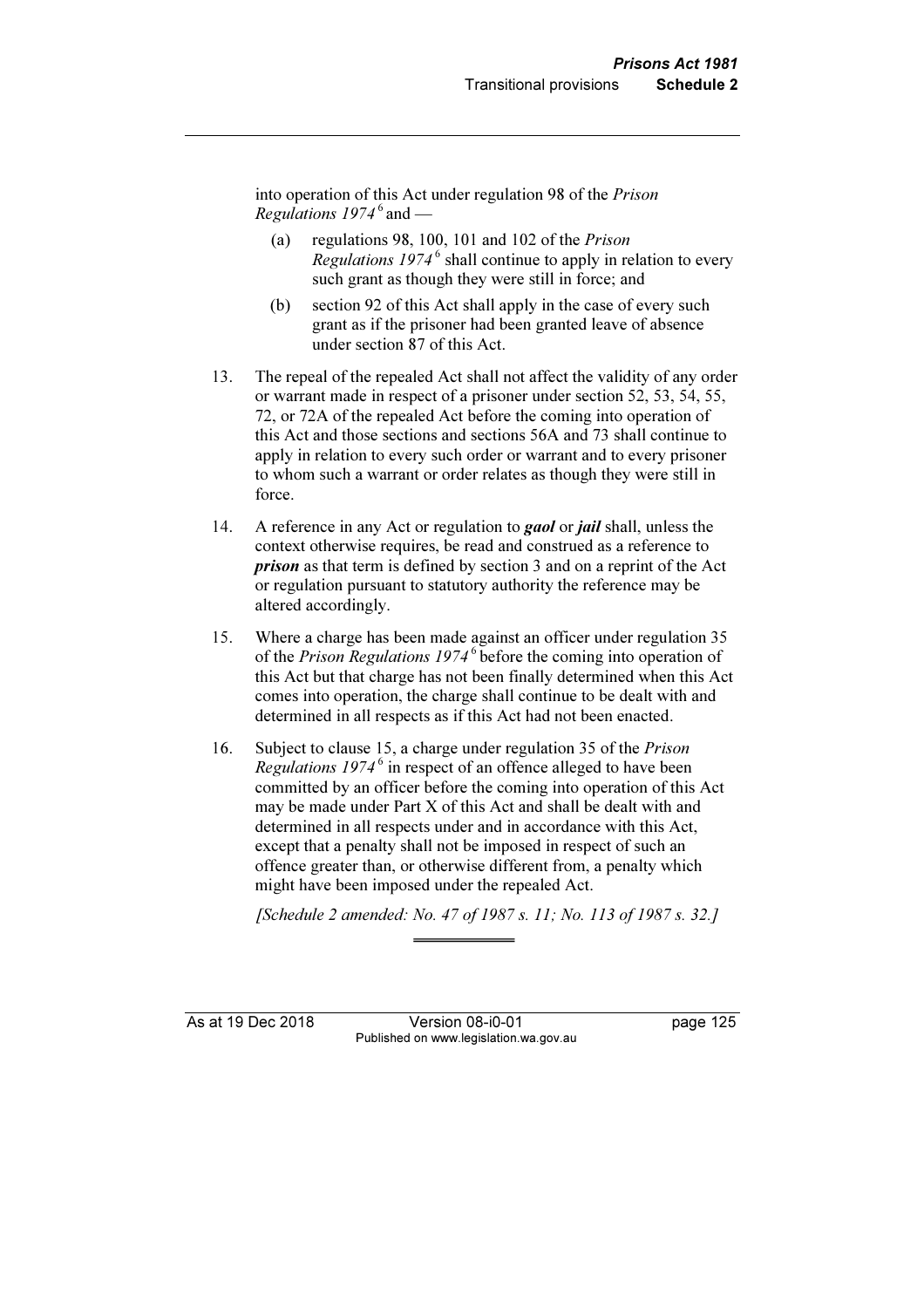#### **Notes**

This is a compilation of the *Prisons Act 1981* and includes the amendments made by the other written laws referred to in the following table <sup>1a, 1M</sup>. The table also contains information about any reprint.

# Compilation table

| <b>Short title</b>                                                                  | <b>Number</b><br>and year | <b>Assent</b> | Commencement                                                                                                               |  |
|-------------------------------------------------------------------------------------|---------------------------|---------------|----------------------------------------------------------------------------------------------------------------------------|--|
| Prisons Act 1981                                                                    | 115 of 1981               | 14 Dec 1981   | 1 Aug 1982 (see s. 2 and<br>Gazette 23 Jul 1982 p. 2841)                                                                   |  |
| Prisons Amendment<br>Act 1982                                                       | 66 of 1982                | 6 Oct 1982    | 6 Oct 1982                                                                                                                 |  |
| <b>Health Legislation</b><br>Amendment Act 1984<br>Pt. XXI                          | 28 of 1984                |               | 31 May 1984 1 Jul 1984 (see s. 2 and Gazette<br>15 Jun 1984 p. 1629)                                                       |  |
| <b>Acts Amendment</b><br>(Abolition of Capital<br>Punishment) Act 1984<br>Pt. II    | 52 of 1984                | 5 Sep 1984    | 3 Oct 1984                                                                                                                 |  |
| <b>Acts Amendment</b><br>(Financial<br>Administration and<br>Audit) Act 1985 s. 3   | 98 of 1985                | 4 Dec 1985    | 1 Jul 1986 (see s. 2 and Gazette<br>30 Jun 1986 p. 2255)                                                                   |  |
| <b>Acts Amendment</b><br>(Corrective Services)<br>Act 1987 Pt. II                   | 47 of 1987                | 3 Oct 1987    | 11 Dec 1987 (see s. 2 and<br>Gazette 11 Dec 1987 p. 4363)                                                                  |  |
| <b>Acts Amendment (Public</b><br>Service) Act 1987 s. 32                            | 113 of 1987               | 31 Dec 1987   | 16 Mar 1988 (see s. 2 and<br>Gazette 16 Mar 1988 p. 813)                                                                   |  |
| <b>Acts Amendment</b><br>(Imprisonment and<br>Parole) Act 1987 Pt. III              | 129 of 1987               | 21 Jan 1988   | 15 Jun 1988 (see s. 2 and<br>Gazette 20 May 1988 p. 1664)                                                                  |  |
| Prisons Amendment Act<br>$(No. 2)$ 1991                                             | 47 of 1991                | 17 Dec 1991   | Act other than s. 6:<br>17 Dec 1991 (see s. $2(1)$ );<br>s. 6: 1 Apr 1992 (see s. 2(2) and<br>Gazette 27 Mar 1992 p. 1341) |  |
| Reprint of the Prisons Act 1981 as at 9 Jul 1982 (includes amendments listed above) |                           |               |                                                                                                                            |  |

(correction by Gazette 18 May 1993 p. 2465)

Criminal Law Amendment Act (No. 2) 1992 s. 16(1) 51 of 1992 9 Dec 1992 6 Jan 1993

page 126 Version 08-i0-01 As at 19 Dec 2018 Published on www.legislation.wa.gov.au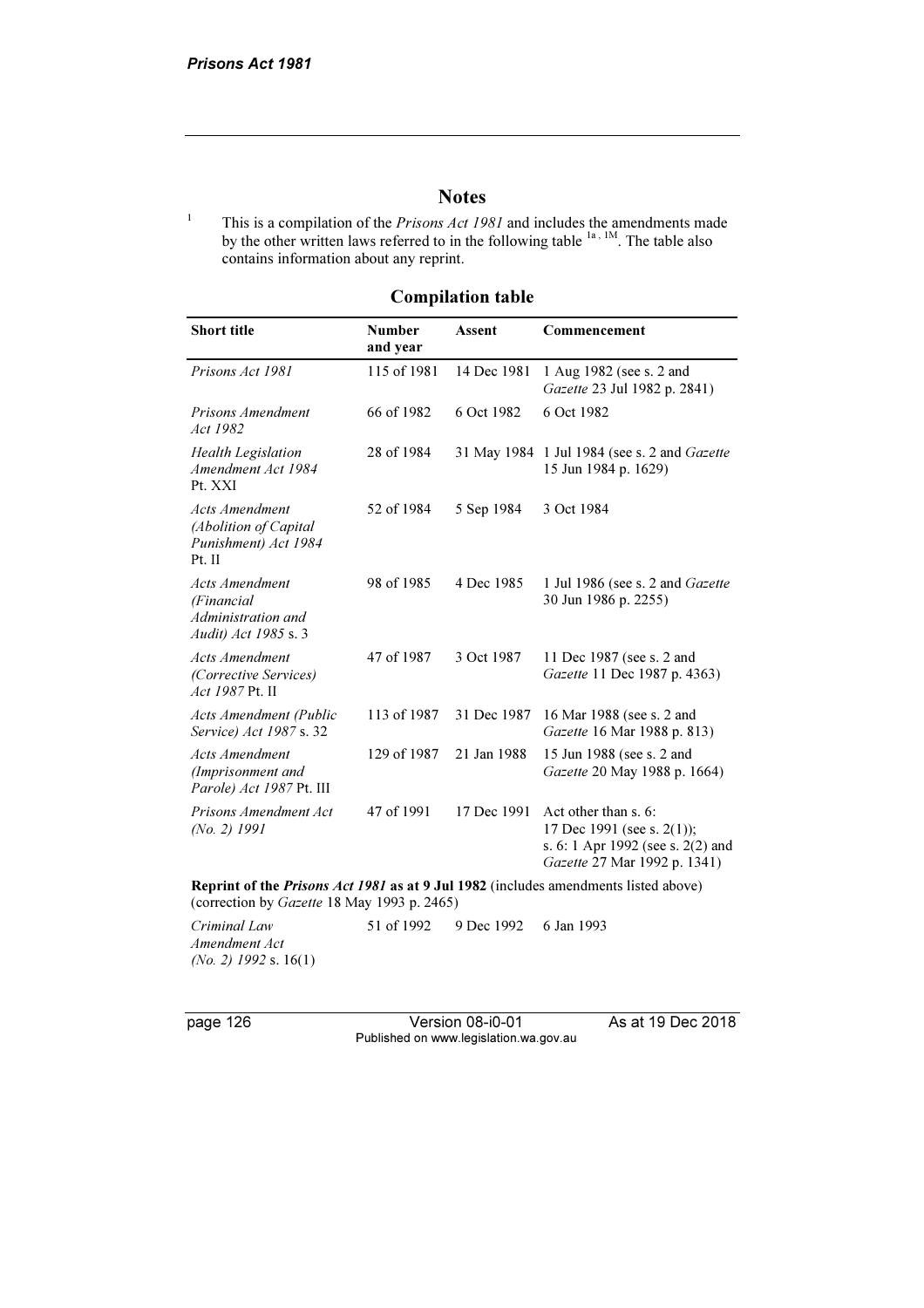| <b>Short title</b>                                                                                 | <b>Number</b><br>and year | Assent      | Commencement                                                                                                     |
|----------------------------------------------------------------------------------------------------|---------------------------|-------------|------------------------------------------------------------------------------------------------------------------|
| <b>Acts Amendment</b><br>(Ministry of Justice)<br>Act 1993 Pt. 15 <sup>7</sup>                     | 31 of 1993                | 15 Dec 1993 | 1 Jul 1993 (see s. 2)                                                                                            |
| <b>Acts Amendment (Public</b><br>Sector Management)<br>Act 1994 s. 3(2)                            | 32 of 1994                | 29 Jun 1994 | 1 Oct 1994 (see s. 2 and<br>Gazette 30 Sep 1994 p. 4948)                                                         |
| <b>Acts Amendment (Fines,</b><br>Penalties and<br><i>Infringement Notices</i> )<br>Act 1994 Pt. 18 | 92 of 1994                | 23 Dec 1994 | 1 Jan 1995 (see s. $2(1)$ and<br>Gazette 30 Dec 1994 p. 7211)                                                    |
| Prisons Amendment<br>Act 1995                                                                      | 19 of 1995                | 4 Jul 1995  | s. 1 and 2: 4 Jul 1995;<br>Act other than s. 1 and 2:<br>8 Oct 1997 (see s. 2 and<br>Gazette 7 Oct 1997 p. 5607) |
| Sentencing<br>(Consequential)<br>Provisions)<br>Act 1995 Pt. $69^8$                                | 78 of 1995                | 16 Jan 1996 | 4 Nov 1996 (see s. 2 and<br>Gazette 25 Oct 1996 p. 5632)                                                         |
| Industrial Relations<br><b>Legislation Amendment</b><br>and Repeal Act 1995<br>s. $66(3)$          | 79 of 1995                | 16 Jan 1996 | 18 May 1996 (see s. 3(2) and<br>Gazette 14 May 1996 p. 2019)                                                     |
| Coroners Act 1996 s. 61                                                                            | 2 of 1996                 |             | 24 May 1996 7 Apr 1997 (see s. 2 and<br>Gazette 18 Mar 1997 p. 1529)                                             |
| Mental Health<br>(Consequential<br>Provisions) Act 1996<br>Pt. 16                                  | 69 of 1996                |             | 13 Nov 1996 13 Nov 1997 (see s. 2)                                                                               |

Reprint of the Prisons Act 1981 as at 21 Nov 1996 (includes amendments listed above except those in the Prisons Amendment Act 1995, the Coroners Act 1996 and the Mental Health (Consequential Provisions) Act 1996)

Acts Amendment (Auxiliary Judges) Act 1997 Pt. 7 23 of 1997 18 Sep 1997 18 Sep 1997 (see s. 2)

As at 19 Dec 2018 Version 08-i0-01 page 127 Published on www.legislation.wa.gov.au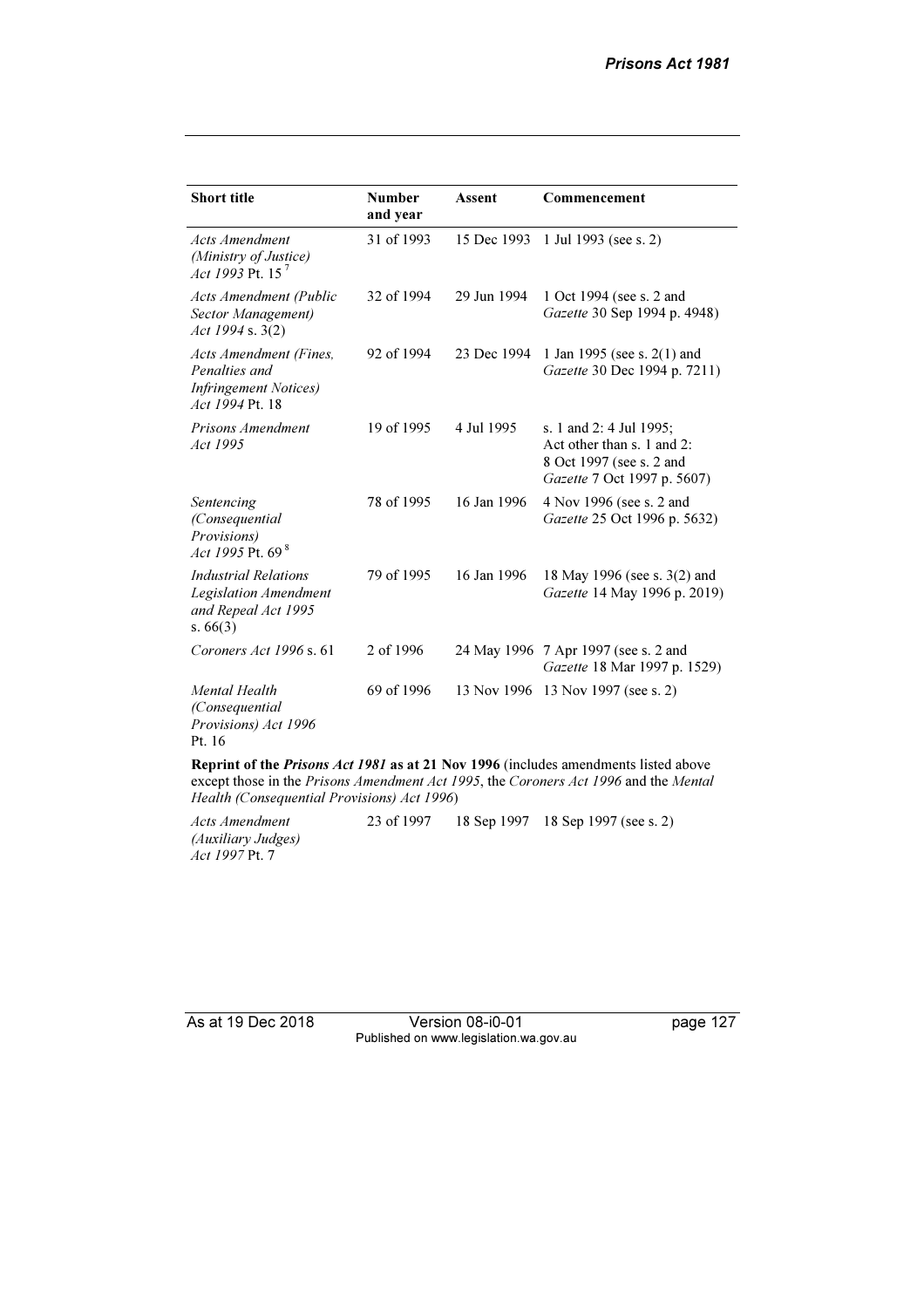| <b>Short title</b>                                                                                  | <b>Number</b><br>and year | Assent      | Commencement                                                                                                                                                                                                                                                                                                                                                                   |
|-----------------------------------------------------------------------------------------------------|---------------------------|-------------|--------------------------------------------------------------------------------------------------------------------------------------------------------------------------------------------------------------------------------------------------------------------------------------------------------------------------------------------------------------------------------|
| Prisons Amendment<br>Act 1999 <sup>9</sup>                                                          | 43 of 1999                | 8 Dec 1999  | s. 1 and 2: 8 Dec 1999;<br>Act other than s. 1, 2, $4(5)$ ,<br>$5(3)$ , 18 and Sch. 1 cl. 1(2)-(4),<br>2, 4(2) and $5(2)$ and $(5)-(7)$ :<br>18 Dec 1999 (see s. 2(1) and<br>Gazette 17 Dec 1999 p. 6175);<br>s. $4(5)$ , $5(3)$ , 18 and Sch. 1<br>cl. 1(2)-(4), 2, 4(2) and $5(2)$<br>and (5)-(7): 18 Jun 2000<br>(see s. $2(3)$ and (4) and Gazette<br>16 Jun 2000 p. 2939) |
| Court Security and<br><b>Custodial Services</b><br>(Consequential<br>Provisions) Act 1999<br>Pt. 10 | 47 of 1999                | 8 Dec 1999  | 18 Dec 1999 (see s. 2 and<br>Gazette 17 Dec 1999 p. 6175-6)                                                                                                                                                                                                                                                                                                                    |
|                                                                                                     |                           |             | Reprint of the Prisons Act 1981 as at 22 Dec 2000 (includes amendments listed above)                                                                                                                                                                                                                                                                                           |
| Royal Commission<br>(Police) Act 2002 Pt. 10                                                        | 10 of 2002                | 28 Jun 2002 | 28 Jun 2002 (see s. 2)                                                                                                                                                                                                                                                                                                                                                         |
| Prisons Amendment<br>Act 2003                                                                       | 24 of 2003                | 24 Apr 2003 | s. 1 & 2: 24 Apr 2003;<br>s. 3, 4 and 7: 12 Jun 2004<br>(see s. 2 and Gazette<br>11 Jun 2004 p. 1999);<br>s. 5, 6 and 8: 4 Apr 2007<br>(see s. 2 and Gazette<br>3 Apr 2007 p. 1491)                                                                                                                                                                                            |
| <b>Public Interest</b><br>Disclosure Act 2003 s. 28                                                 | 29 of 2003                | 22 May 2003 | 1 Jul 2003 (see s. 2 and Gazette<br>27 Jun 2003 p. 2383)                                                                                                                                                                                                                                                                                                                       |
| Corruption and Crime<br>Commission Act 2003<br>s. $62^{10}$                                         | 48 of 2003                | 3 Jul 2003  | 1 Jan 2004 (see s. 2 and Gazette<br>30 Dec 2003 p. 5723)                                                                                                                                                                                                                                                                                                                       |
| Sentencing Legislation<br>Amendment and Repeal<br>Act 2003 s. 29(3) and 86                          | 50 of 2003                | 9 Jul 2003  | s. 29(3): 31 Aug 2003 (see s. 2<br>and Gazette 29 Aug 2003<br>p. 3833);<br>s. 86:15 May 2004 (see s. 2<br>and Gazette 14 May 2004<br>p. 1445)                                                                                                                                                                                                                                  |
| Statutes (Repeals and<br>Minor Amendments)<br>Act 2003 s. 94                                        | 74 of 2003                | 15 Dec 2003 | 15 Dec 2003 (see s. 2)                                                                                                                                                                                                                                                                                                                                                         |

page 128 Version 08-i0-01 As at 19 Dec 2018 Published on www.legislation.wa.gov.au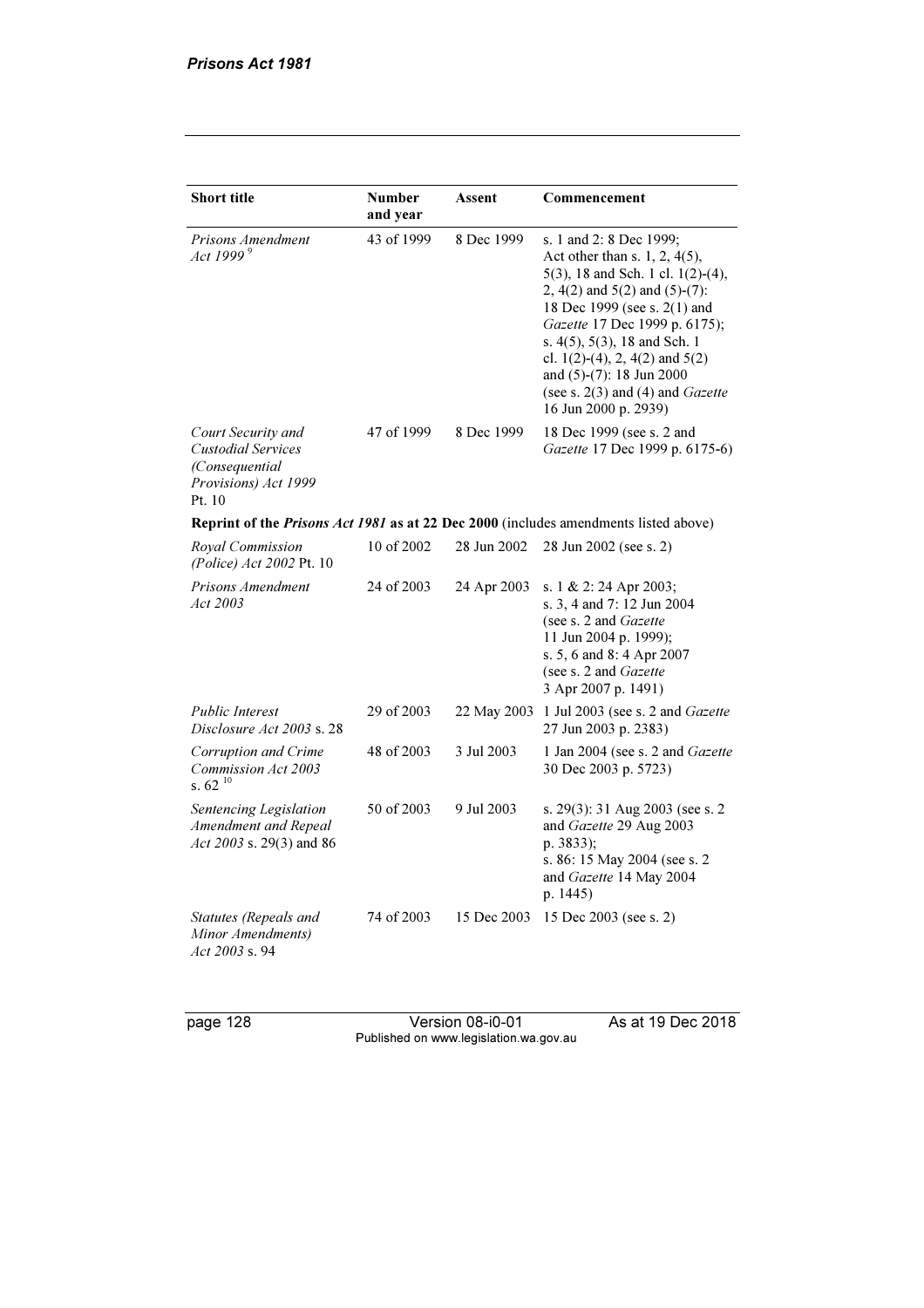| <b>Short title</b>                                                                                               | <b>Number</b><br>and year                                          | <b>Assent</b> | Commencement                                                                                            |
|------------------------------------------------------------------------------------------------------------------|--------------------------------------------------------------------|---------------|---------------------------------------------------------------------------------------------------------|
| Inspector of Custodial<br>Services Act 2003<br>s. $56(1)$ <sup>11</sup>                                          | 75 of 2003                                                         | 15 Dec 2003   | 15 Dec 2003 (see s. 2)                                                                                  |
| Corruption and Crime<br><b>Commission Amendment</b><br>and Repeal Act 2003<br>s. 74(2) $^{12}$                   | 78 of 2003                                                         | 22 Dec 2003   | 7 Jul 2004 (see s. 2 and Gazette<br>6 Jul 2004 p. 2697)                                                 |
| except those in the Prisons Amendment Act 2003 s. 5, 6 and 8)                                                    |                                                                    |               | <b>Reprint 4: The Prisons Act 1981 as at 20 Aug 2004</b> (includes amendments listed above              |
| Sentencing Legislation<br>Amendment Act 2004<br>s.16                                                             | 27 of 2004                                                         | 14 Oct 2004   | 31 May 2006 (see s. 2 and<br>Gazette 30 May 2006 p. 1965)                                               |
| <b>Acts Amendment (Court</b><br>of Appeal) Act 2004 s. 37                                                        | 45 of 2004                                                         | 9 Nov 2004    | 1 Feb 2005 (see s. 2 and<br>Gazette 14 Jan 2005 p. 163)                                                 |
| <b>Courts Legislation</b><br>Amendment and Repeal<br>Act $2004$ s. 141                                           | 59 of 2004                                                         | 23 Nov 2004   | 1 May 2005 (see s. 2 and<br>Gazette 31 Dec 2004 p. 7128)                                                |
| Criminal Procedure and<br>Appeals (Consequential<br>and Other Provisions)<br>Act 2004 s. 78 and 80 <sup>13</sup> | 84 of 2004<br>(as amended<br>by $No. 2 of$<br>2008<br>s. $78(4)$ ) | 16 Dec 2004   | 2 May 2005 (see s. 2 and<br>Gazette 31 Dec 2004 p. 7129<br>(correction in Gazette<br>7 Jan 2005 p. 53)) |
| Oaths, Affidavits and<br><b>Statutory Declarations</b><br>(Consequential<br>Provisions) Act 2005<br>s.63         | 24 of 2005                                                         | 2 Dec 2005    | 1 Jan 2006 (see s. $2(1)$ and<br>Gazette 23 Dec 2005 p. 6244)                                           |

Reprint 5: The Prisons Act 1981 as at 21 Jul 2006 (includes amendments listed above except those in the Prisons Amendment Act 2003 s. 5, 6 and 8)

| Criminal Investigation<br>(Consequential)<br>Provisions) Act 2006<br>s.73       | 59 of 2006 |            | 16 Nov 2006 1 Jul 2007 (see s. 2 and Gazette<br>22 Jun 2007 p. 2838)          |
|---------------------------------------------------------------------------------|------------|------------|-------------------------------------------------------------------------------|
| Prisons and Sentencing<br>Legislation Amendment<br>Act 2006 Pt. 2               | 65 of 2006 | 8 Dec 2006 | 4 Apr 2007 (see s. 2 and<br>Gazette 3 Apr 2007 p. 1491)                       |
| <b>Financial Legislation</b><br>Amendment and Repeal<br>Act 2006 Sch. 1 cl. 132 | 77 of 2006 |            | 21 Dec 2006 1 Feb 2007 (see s. 2(1) and<br><i>Gazette</i> 19 Jan 2007 p. 137) |

Reprint 6: The Prisons Act 1981 as at 16 Nov 2007 (includes amendments listed above)

As at 19 Dec 2018 Version 08-i0-01 page 129 Published on www.legislation.wa.gov.au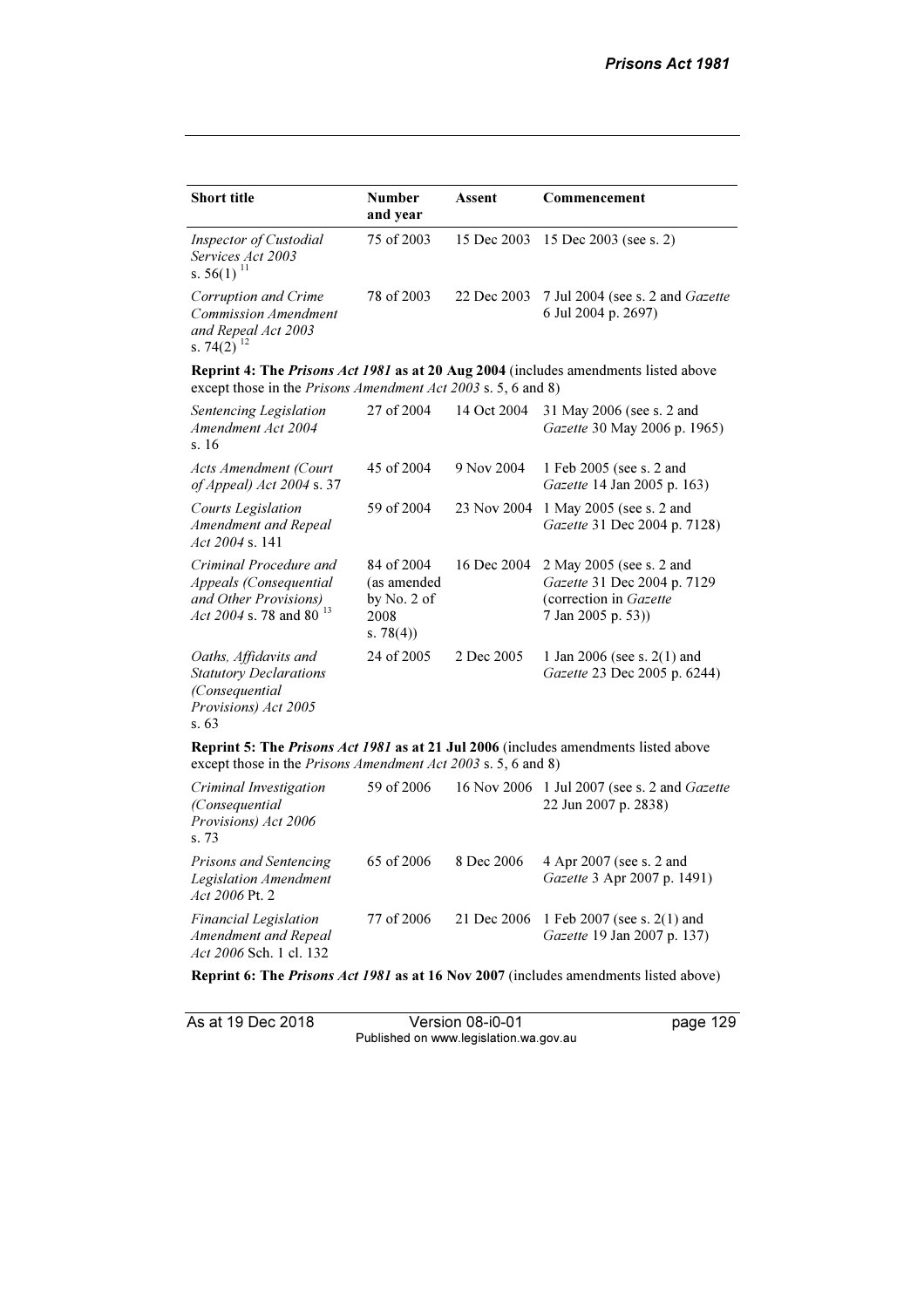| <b>Short title</b>                                                                               | <b>Number</b><br>and year | Assent      | Commencement                                                                                                           |  |  |
|--------------------------------------------------------------------------------------------------|---------------------------|-------------|------------------------------------------------------------------------------------------------------------------------|--|--|
| Police Amendment<br>Act 2008 s. 16 and 23(6)                                                     | 8 of 2008                 | 31 Mar 2008 | s. 16: 1 Apr 2008 (see s. 2(1));<br>s. 23(6): 21 Jun 2008<br>(see s. $2(2)$ and <i>Gazette</i><br>20 Jun 2008 p. 2706) |  |  |
| <b>Medical Practitioners</b><br>Act 2008 Sch. 3 cl. 47                                           | 22 of 2008                |             | 27 May 2008 1 Dec 2008 (see s. 2 and<br>Gazette 25 Nov 2008 p. 4989)                                                   |  |  |
| Criminal Law<br>Amendment (Homicide)<br>Act 2008 s. 36(1) and (3)                                | 29 of 2008                | 27 Jun 2008 | 1 Aug 2008 (see s. 2(d) and<br>Gazette 22 Jul 2008 p. 3353)                                                            |  |  |
| <b>Health Practitioner</b><br><b>Regulation National Law</b><br>$(WA)$ Act 2010<br>Pt. 5 Div. 41 | 35 of 2010                | 30 Aug 2010 | 18 Oct 2010 (see s. 2(b) and<br>Gazette 1 Oct 2010 p. 5075-6)                                                          |  |  |
| <b>Public Sector Reform</b><br>Act 2010 s. 89                                                    | 39 of 2010                | 1 Oct 2010  | 1 Dec 2010 (see s. 2(b) and<br>Gazette 5 Nov 2010 p. 5563)                                                             |  |  |
|                                                                                                  |                           |             | Reprint 7: The Prisons Act 1981 as at 21 Jan 2011 (includes amendments listed above)                                   |  |  |
| Road Traffic Legislation<br>Amendment Act 2012 Pt. 4<br>Div. 42                                  | 8 of 2012                 |             | 21 May 2012 27 Apr 2015 (see s. 2(d) and<br>Gazette 17 Apr 2015 p. 1371)                                               |  |  |
| <b>Courts and Tribunals</b><br>(Electronic Processes<br>Facilitation) Act 2013 Pt. 3<br>Div. 15  | 20 of 2013                | 4 Nov 2013  | 25 Nov 2013 (see s. 2(b) and<br>Gazette 22 Nov 2013 p. 5391)                                                           |  |  |
| Custodial Legislation<br>(Officers Discipline)<br>Amendment Act 2014 Pt. 2                       | 29 of 2014                | 3 Dec 2014  | 24 Aug 2015 (see s. 2(b) and<br>Gazette 21 Aug 2015 p. 3310)                                                           |  |  |
| Corruption and Crime<br><b>Commission Amendment</b><br>(Misconduct) Act 2014 s. 39               | 35 of 2014                | 9 Dec 2014  | 1 Jul 2015 (see s. 2(b) and<br>Gazette 26 Jun 2015 p. 2235)                                                            |  |  |
| Declared Places (Mentally<br>Impaired Accused)<br>Act 2015 s. 88                                 | 4 of 2015                 | 3 Mar 2015  | 17 Jun 2015 (see s. 2(b) and<br>Gazette 16 Jun 2015 p. 2071)                                                           |  |  |
| Reprint 8: The Prisons Act 1981 as at 12 Feb 2016 (includes amendments listed above)             |                           |             |                                                                                                                        |  |  |
| Dangerous Sexual<br><b>Offenders</b> Legislation<br>Amendment Act 2016 Pt. 5                     |                           |             | 17 of 2016 11 Jul 2016 10 Sep 2016 (see s. 2(b) and<br>Gazette 9 Sep 2016 p. 3871)                                     |  |  |
| <b>Public Health</b><br>(Consequential Provisions)<br>Act 2016 Pt. 3 Div. 22                     | 19 of 2016                | 25 Jul 2016 | 24 Jan 2017 (see s. 2(1)(c) and<br>Gazette 10 Jan 2017 p. 165)                                                         |  |  |

page 130 Version 08-i0-01 As at 19 Dec 2018 Published on www.legislation.wa.gov.au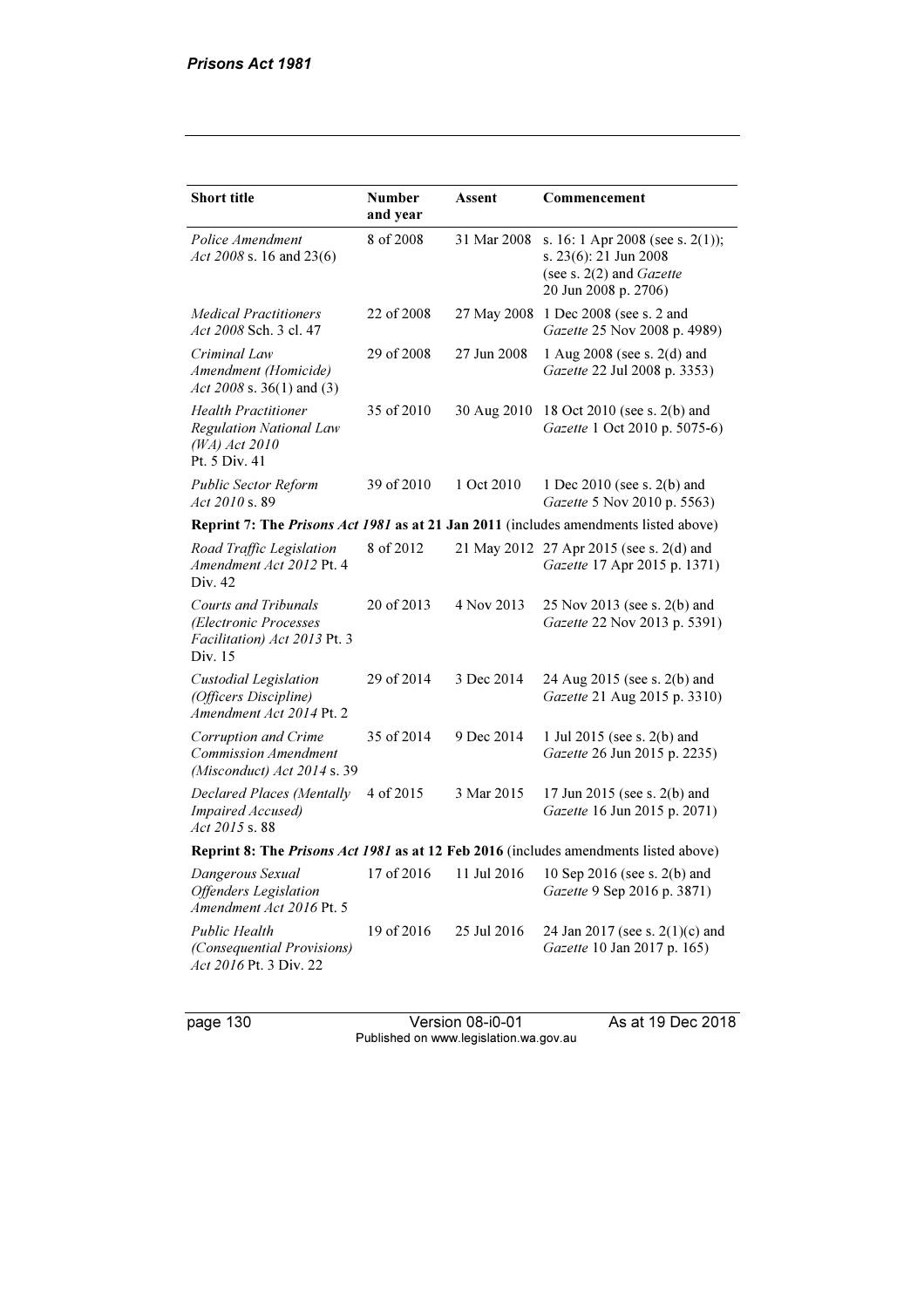| <b>Short title</b>                                                                                              | <b>Number</b><br>and year | Assent | Commencement                                                             |
|-----------------------------------------------------------------------------------------------------------------|---------------------------|--------|--------------------------------------------------------------------------|
| Restraining Orders and<br>Related Legislation<br><b>Amendment</b> (Family<br>Violence) Act 2016<br>Pt. 3 Div. 6 | 49 of 2016                |        | 29 Nov 2016 1 Jul 2017 (see s. 2(b) and<br>Gazette 7 Feb 2017 p. 1157)   |
| Industrial Relations<br>Amendment Act 2018 s. 71                                                                | 39 of 2018                |        | 12 Dec 2018 19 Dec 2018 (see s. 2(b) and<br>Gazette 18 Dec 2018 p. 4835) |

- <sup>1M</sup> Under the Cross-border Justice Act 2008 section 14, in order to give effect to that Act, this Act must be applied with the modifications prescribed by the Cross-border Justice Regulations 2009 Part 3 Division 16 as if this Act had been altered in that way. If a modification is to replace or insert a numbered provision, the new provision is identified by the superscript 1M appearing after the provision number. If a modification is to replace or insert a definition, the new definition is identified by the superscript 1M appearing after the defined term.
- $1a$  On the date as at which this compilation was prepared, provisions referred to in the following table had not come into operation and were therefore not included in this compilation. For the text of the provisions see the endnotes referred to in the table.

| <b>Short title</b>                                                                   | <b>Number</b><br>and vear | Assent | Commencement                                  |
|--------------------------------------------------------------------------------------|---------------------------|--------|-----------------------------------------------|
| Criminal Law Amendment<br>( <i>Homicide</i> ) <i>Act</i> 2008 s. 36(2) <sup>14</sup> | 29 of 2008                |        | 27 Jun 2008 To be proclaimed (see s. $2(d)$ ) |

Provisions that have not come into operation

5 Under the Alteration of Statutory Designations Order (No. 3) 2001, a reference to the Western Australian Prisons Department was, unless the contrary intention appears, to be read and construed as a reference to the Department of Justice.

 Under the Public Sector Management Act 1994 departments can be established and named. The designation of the department known as the Department of

As at 19 Dec 2018 Version 08-i0-01 page 131 Published on www.legislation.wa.gov.au

<sup>2</sup> The Sentence Administration Act 1995 was repealed by the Sentencing Legislation Amendment and Repeal Act 2003 s. 29(1).

<sup>3</sup> Repealed by the Interpretation Act 1984.

<sup>4</sup> Under the Acts Amendment (Public Service) Act 1987 s. 31(1)(f), a reference in a written law to "Permanent Head" is, unless the contrary intention appears, to be construed as if it had been amended to be a reference to the chief executive officer.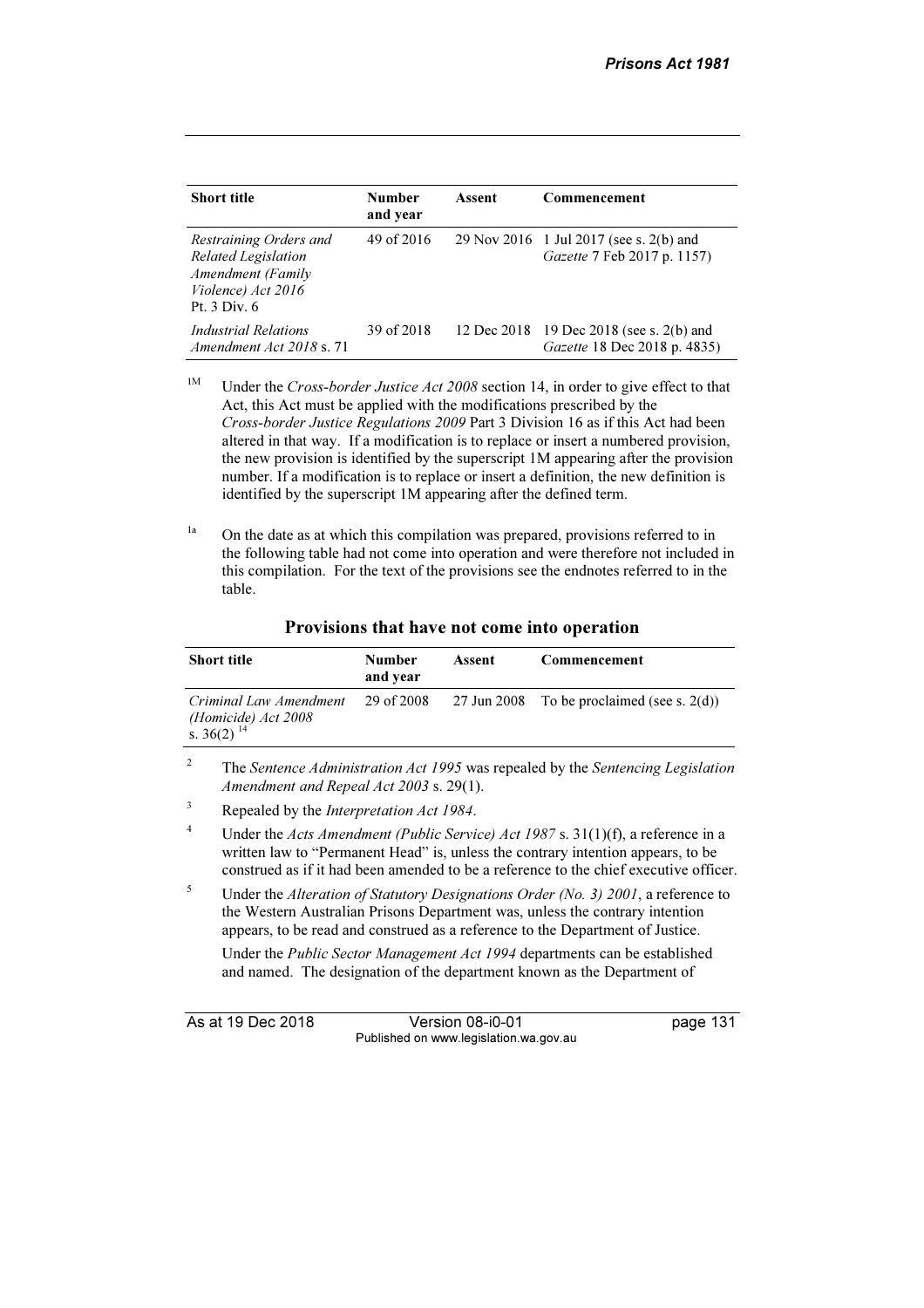Justice has been altered to the Department of the Attorney General and the Department of Corrective Services was established with effect from 5 Jan 2006.

- 6 Repealed by the Prisons Regulations 1982.
- 7 The Acts Amendment (Ministry of Justice) Act 1993 Pt. 19 includes savings and transitional provisions that are of no further effect.
- The Sentencing (Consequential Provisions) Act 1995 s. 111(1), (2) and (3) are transitional provisions that are of no further effect.
- $\alpha$ The Prisons Amendment Act 1999 s. 19 reads as follows:

#### 19. Transitional

- (1) A person who, immediately before the commencement of this Act, was a prison medical officer as defined in the Prisons Act 1981 is, on and after the commencement of this Act, to be taken to be —
	- (a) a medical officer referred to in section 6(3) of the Prisons Act 1981 as amended by this Act; and
	- (b) appointed on the same terms and conditions, including as to remuneration, as those which applied to the person immediately before the commencement of this Act.
- (2) A person who, immediately before the commencement of this Act, was a medical officer as defined in the Prisons Act 1981 is, on and after the commencement of this Act, to be taken to be —
	- (a) a medical officer referred to in section  $6(4)$  of the *Prisons* Act 1981 as amended by this Act; and
	- (b) appointed or engaged (as is relevant to the case) on the same terms and conditions, including as to remuneration, as those which applied to the person immediately before the commencement of this Act.
- <sup>10</sup> The amendments in the Corruption and Crime Commission Act 2003 Sch. 3 cl. 7(3)-(6) are not included because the sections they sought to amend were deleted by the Inspector of Custodial Services Act 2003 s. 56(1) before the amendments came into operation.
- <sup>11</sup> The *Inspector of Custodial Services Act 2003* Sch. 2 cl.  $6(5)$  reads as follows:
	- (5) A person who, immediately before the commencement of this Act, was a person who had been appointed by the Governor, under the Prisons Act 1981 section 54, to be a visiting justice is to be regarded, on and from the commencement, as a person who is appointed by the Minister, under the *Prisons Act 1981* section 54, as a visiting justice on the same terms and

page 132 Version 08-i0-01 As at 19 Dec 2018 Published on www.legislation.wa.gov.au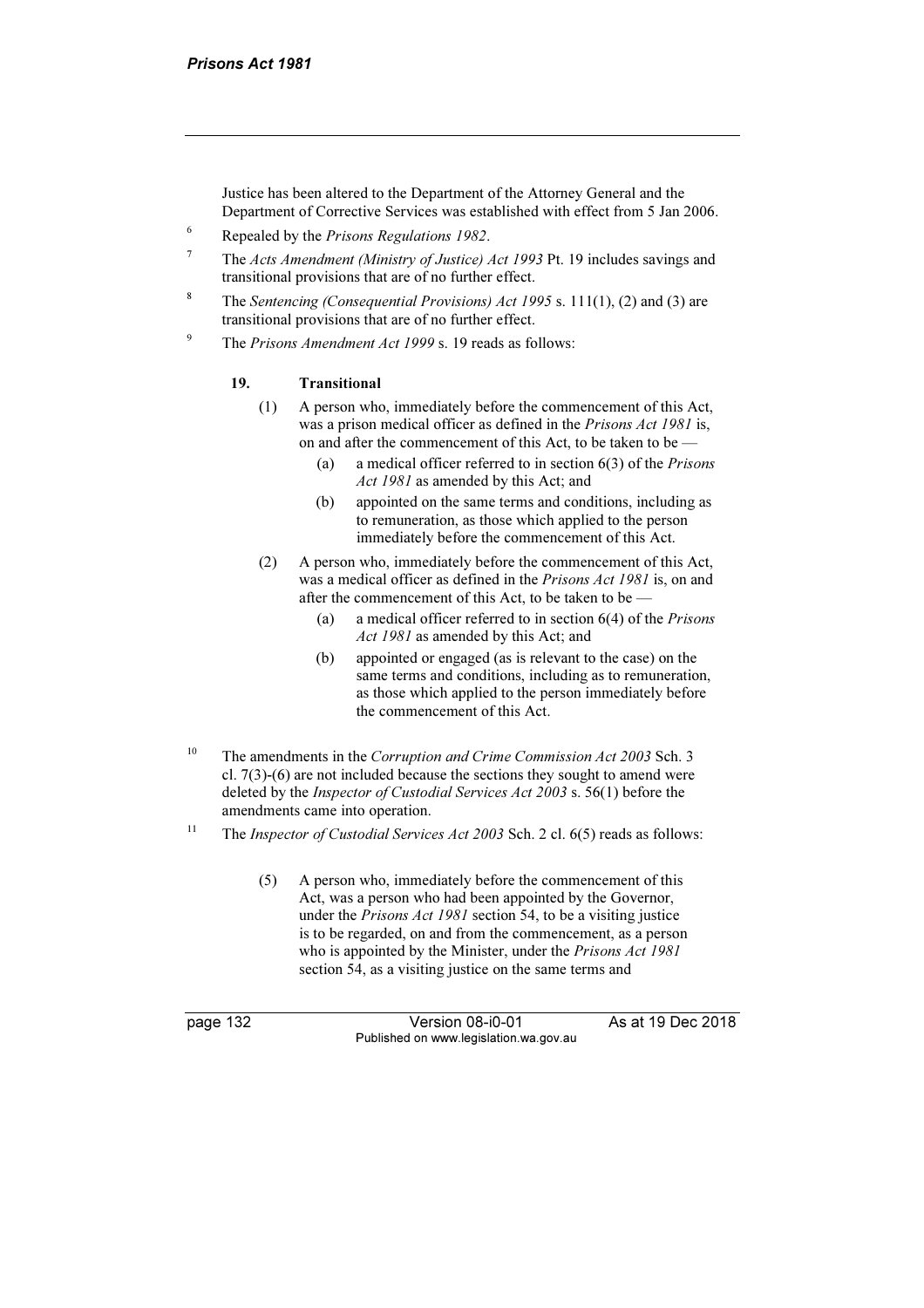conditions as applied to the person's appointment by the Governor.

- $12$  The amendments in the Corruption and Crime Commission Amendment and Repeal Act 2003 Sch. 2 cl. 11(3)-(6) are not included because the sections they sought to amend were deleted by the Inspector of Custodial Services Act 2003 s. 56(1) before the amendments came into operation.
- <sup>13</sup> The Criminal Procedure and Appeals (Consequential and Other Provisions) Act 2004 Sch. 1 cl. 25 (amendment to s. 23) was deleted by the Criminal Law and Evidence Amendment Act 2008 s. 78(4).
- <sup>14</sup> On the date as at which this compilation was prepared, the *Criminal Law* Amendment (Homicide) Act 2008 s. 36(2) had not come into operation. It reads as follows:

#### 36. Prisons Act 1981

- (2) Section 16(6) is repealed and the following subsection is inserted instead —
	- (6) Subsection (5) does not apply in respect of a prisoner
		- (a) who is serving a sentence that requires him or her to spend —
			- (i) 20 years or more in custody before being eligible for parole; or
			- (ii) his or her whole life in custody;
			- or
		- (b) whose release is to be determined by the Governor.

As at 19 Dec 2018 Version 08-i0-01 page 133 Published on www.legislation.wa.gov.au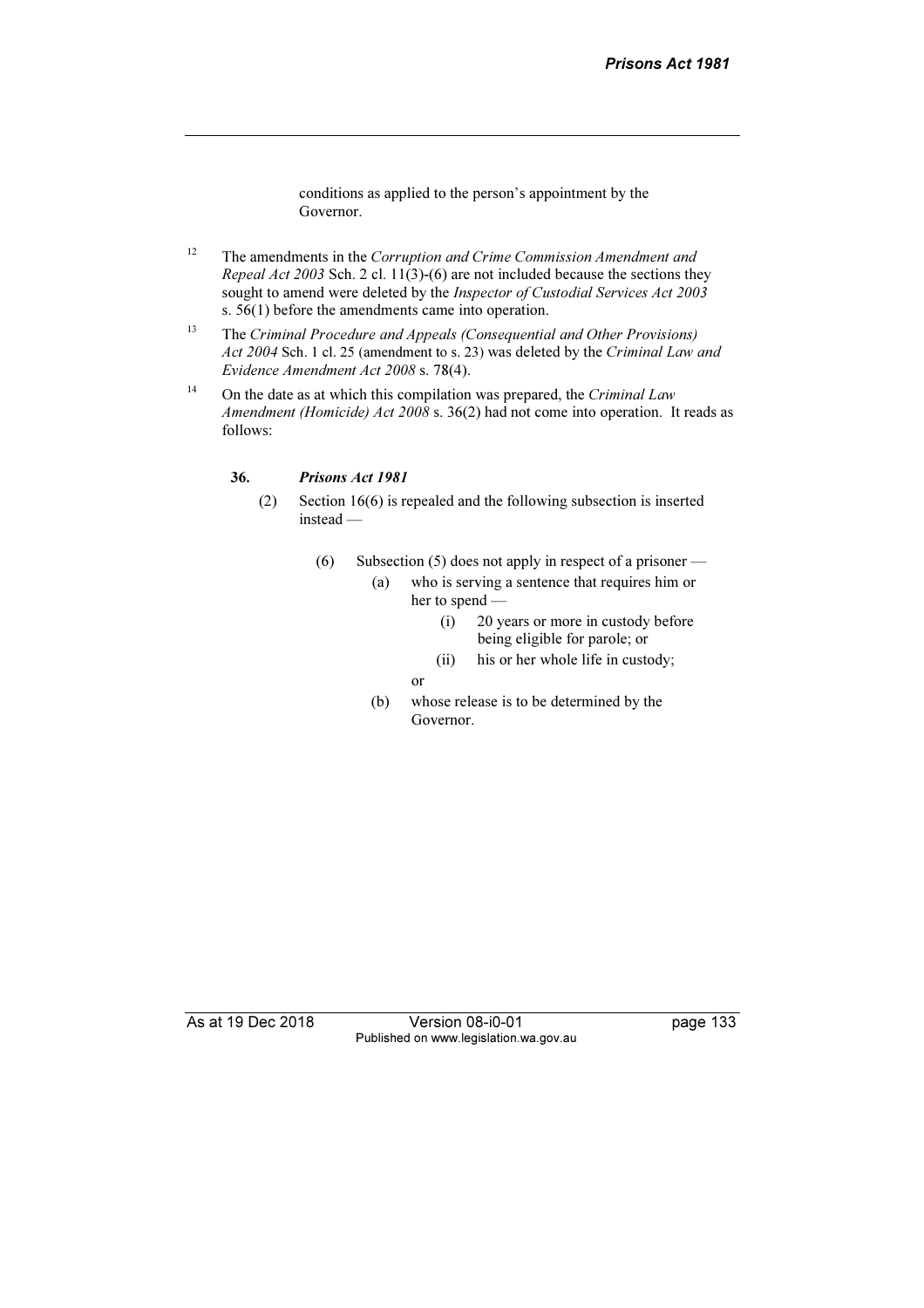#### Defined terms

# **Defined terms**

[This is a list of terms defined and the provisions where they are defined. The list is not part of the law.]

| Defined term | Provision(s) |
|--------------|--------------|
|              |              |
|              |              |
|              |              |
|              |              |
|              |              |
|              |              |
|              |              |
|              |              |
|              |              |
|              |              |
|              |              |
|              |              |
|              |              |
|              |              |
|              |              |
|              |              |
|              |              |
|              |              |
|              |              |
|              |              |
|              |              |
|              |              |
|              |              |
|              |              |
|              |              |
|              |              |
|              |              |
|              |              |
|              |              |
|              |              |
|              |              |
|              |              |
|              |              |
|              |              |
|              |              |
|              |              |
|              |              |
|              |              |
|              |              |
|              |              |
|              |              |

page 134

Version 08-i0-01 Published on www.legislation.wa.gov.au As at 19 Dec 2018